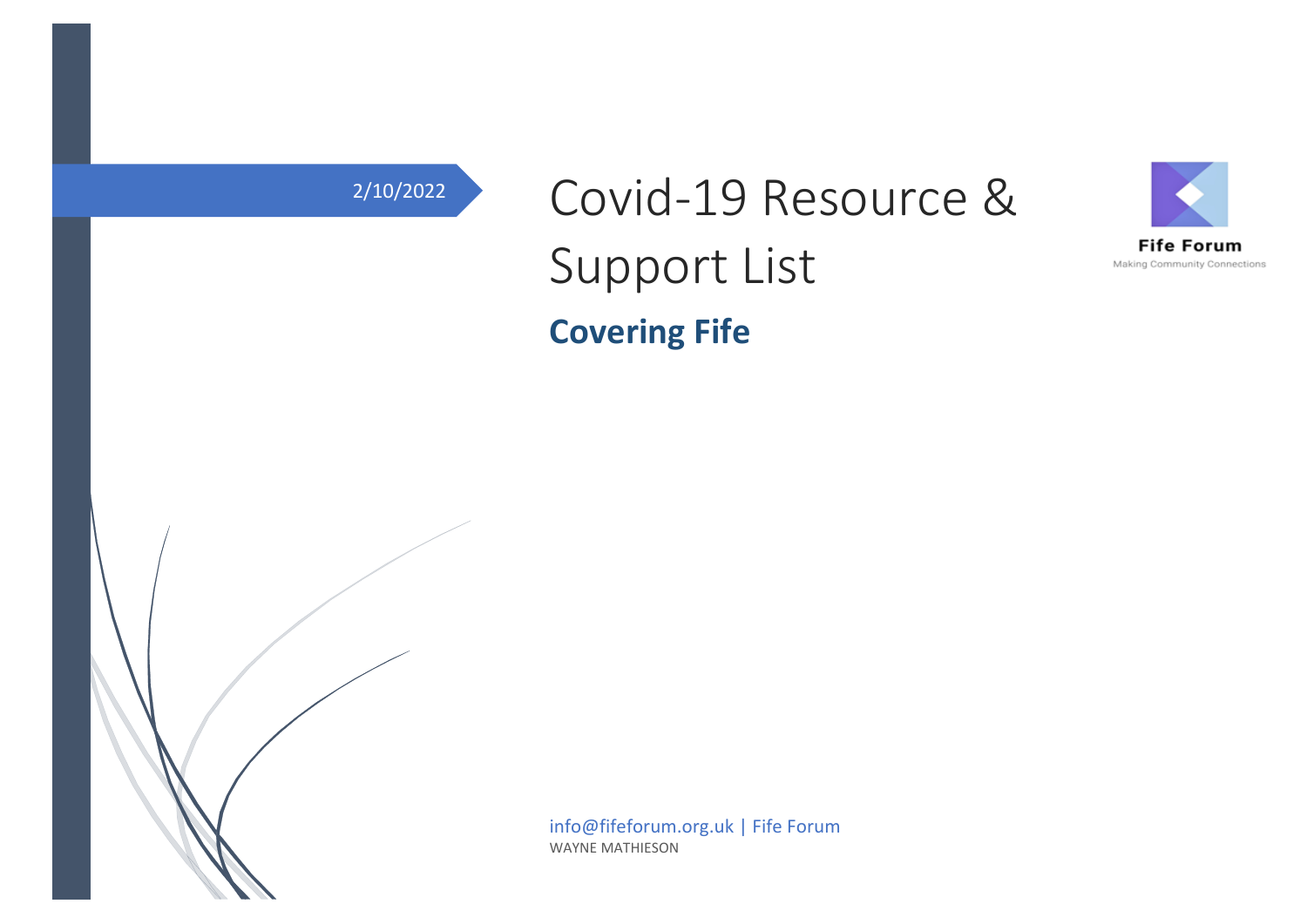#### **Content**

- **2 Foreword**
- **3-14 National**
- **15-31 Fife-wide**
- **32-38 Across Multiple Localities**
- **39-41 Levenmouth Locality**
- **42-44 Glenrothes Locality**
- **45-53 North East Fife Locality**
- **54-57 Kirkcaldy Locality**
- **58-59 Cowdenbeath Locality**
- **60-62 City of Dunfermline Locality**
- **63-65 South West Locality**
- **66 Contact Details**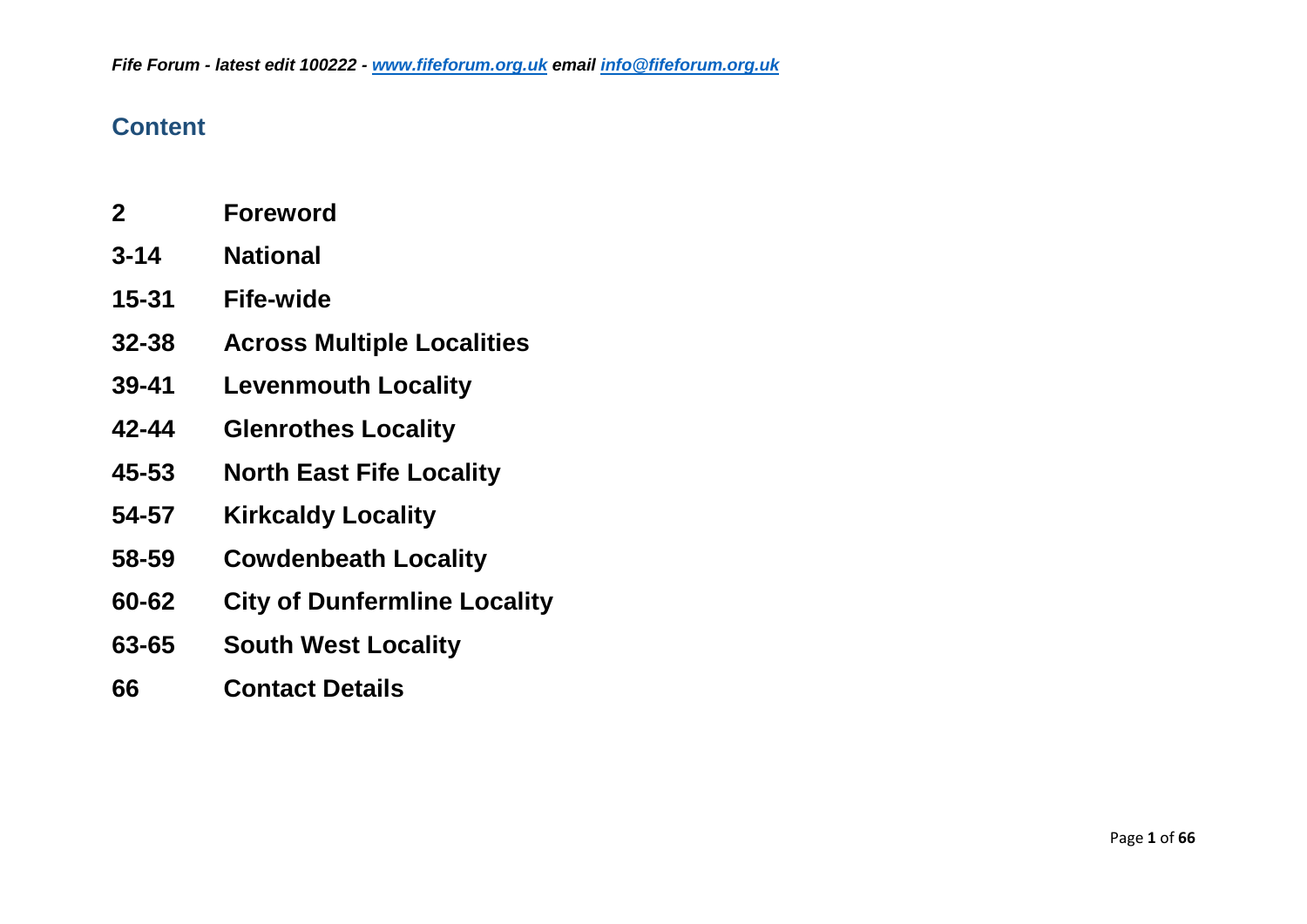#### **Foreword**

As we entered the Covid-19 pandemic, the team at Fife Forum began to think about how they might be able to continue providing support to people and organisations throughout Fife. To assist our role, and ourselves in this, we began to gather detail relating to what supports were available for people during what was and is unprecedented times.

Fife Forum started to collate a Resource & Support List which the staff went on to distribute among their work contacts. Since then the list has grown and we are now attempting to better present the information to assist the reader. As many of the provisions scribed provide more than one support over a variety of areas we intend to now present the information by geographical area rather than service type.

The list will remain far from comprehensive but hopefully it continues to capture at least some of the primary supports we at Fife Forum are aware of. Beyond the pandemic, many of the contacts listed should remain valid as services remobilise, albeit the provisions offered will inevitably evolve as restrictions ease.

Please feel free to distribute as widely as you see fit and contact Fife Forum (FAO Wayne [info@fifeforum.org.uk\)](mailto:info@fifefourm.org.uk) should you wish to include or amend information. Our intention is to present information as accurately as we are able and apologise if errors occur. Should you note any anomalies please notify Fife Forum and we will endeavour to correct this as soon as is practicable.

Fife Forum aims to update this resource weekly (Thursday) and it is downloadable from our website [www.fifeforum.org.uk](http://www.fifeforum.org.uk/)

If this helps one person this feels worthwhile. Stay safe, stay well.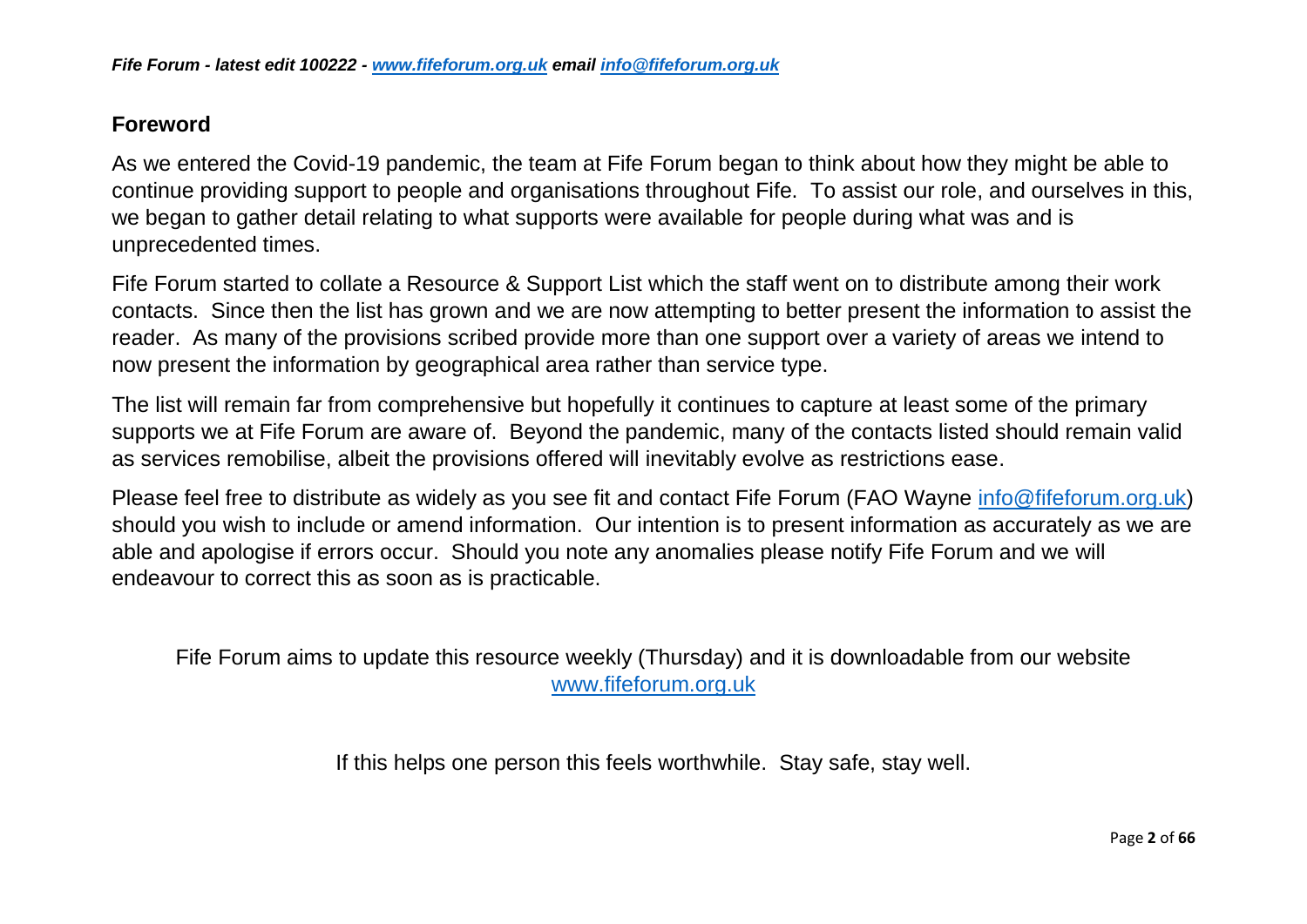#### **National**

| <b>Service:</b>             | <b>Brief:</b>                     | <b>Contact/Links:</b>                       | Other:                      |
|-----------------------------|-----------------------------------|---------------------------------------------|-----------------------------|
| <b>Age Scotland</b>         | Free helpline for the over 50s    | www.ageuk.org.uk/scotland/                  | <b>National</b>             |
| <b>Update (051120)</b>      | and online support                | Tel 0800 12 44 222                          | Mon-Fri 0900-1700           |
| <b>Breathing Space</b>      | Free helpline for people          | www.breathingspace.scot (for info & to      | <b>National</b>             |
| <b>Update (031220)</b>      | experiencing mental health        | download 'The Little Book of Caring Ways')  | Mon-Thurs 1800-0200         |
|                             | issues                            | Tel 0800 83 85 87                           | Fri-Mon 1800-0600           |
| <b>Scottish Government</b>  | A new national helpline to        | Tel 0800 111 4000                           | <b>National</b>             |
| <b>National Assistance</b>  | provide essential assistance to   |                                             | Links people over 70 or who |
| <b>Helpline</b>             | those who don't have a network    |                                             | receive the flu vaccine for |
| <b>Update (081020):</b>     | of support and who are at         |                                             | medical reasons in to local |
| Remains in operation for    | greater risk if they contract     |                                             | supports such as Helping    |
| those self-isolating or at  | COVID-19                          |                                             | Hand (see Fife-wide)        |
| risk                        |                                   |                                             |                             |
| Re-engage                   | Telephone befriending for         | www.reengage.org.uk/refer/                  | <b>National</b>             |
| <b>Update (060821): Tea</b> | people 75+ who live alone or in   | Tel 0800 716 543                            | Tea Parties are held in     |
| Parties are beginning to    | sheltered housing with little or  |                                             | localities including areas  |
| remobilise in areas with    | no social contact; monthly Tea    |                                             | within Fife                 |
| guidance (check your        | Parties (area specific) will      |                                             |                             |
| area)                       | recommence when permissible       |                                             |                             |
| <b>Operation Connect,</b>   | Telephone services for those      | www.rafa.org.uk/operation-connect/          | <b>National</b>             |
| <b>RAF</b>                  | with RAF links includes: a        | Tel 0800 018 2361                           |                             |
|                             | friendship helpline; bag drops;   |                                             |                             |
|                             | daily RAF themed online           |                                             |                             |
|                             | entertainment                     |                                             |                             |
| <b>Coronavirus SAMH</b>     | Online support and signposting    | www.samh.org.uk/about-mental-health/self-   | <b>National</b>             |
| <b>Mental Health Hub</b>    |                                   | help-and-wellbeing/coronavirus-information- |                             |
|                             |                                   | hub                                         |                             |
| <b>Samaritans Scotland</b>  | Telephone helpline, listening ear | Tel 116 123                                 | <b>National</b>             |
| <b>Helpline</b>             |                                   | <b>Email jo@samaritans.org</b>              |                             |
| <b>Frank Helpline</b>       | Helpline if someone wants to      | www.talktofrank.com                         | <b>National</b>             |
|                             | speak about drugs in confidence   | Tel 0300 123 3393                           | 24-hour helpline            |
|                             |                                   |                                             |                             |
|                             |                                   |                                             |                             |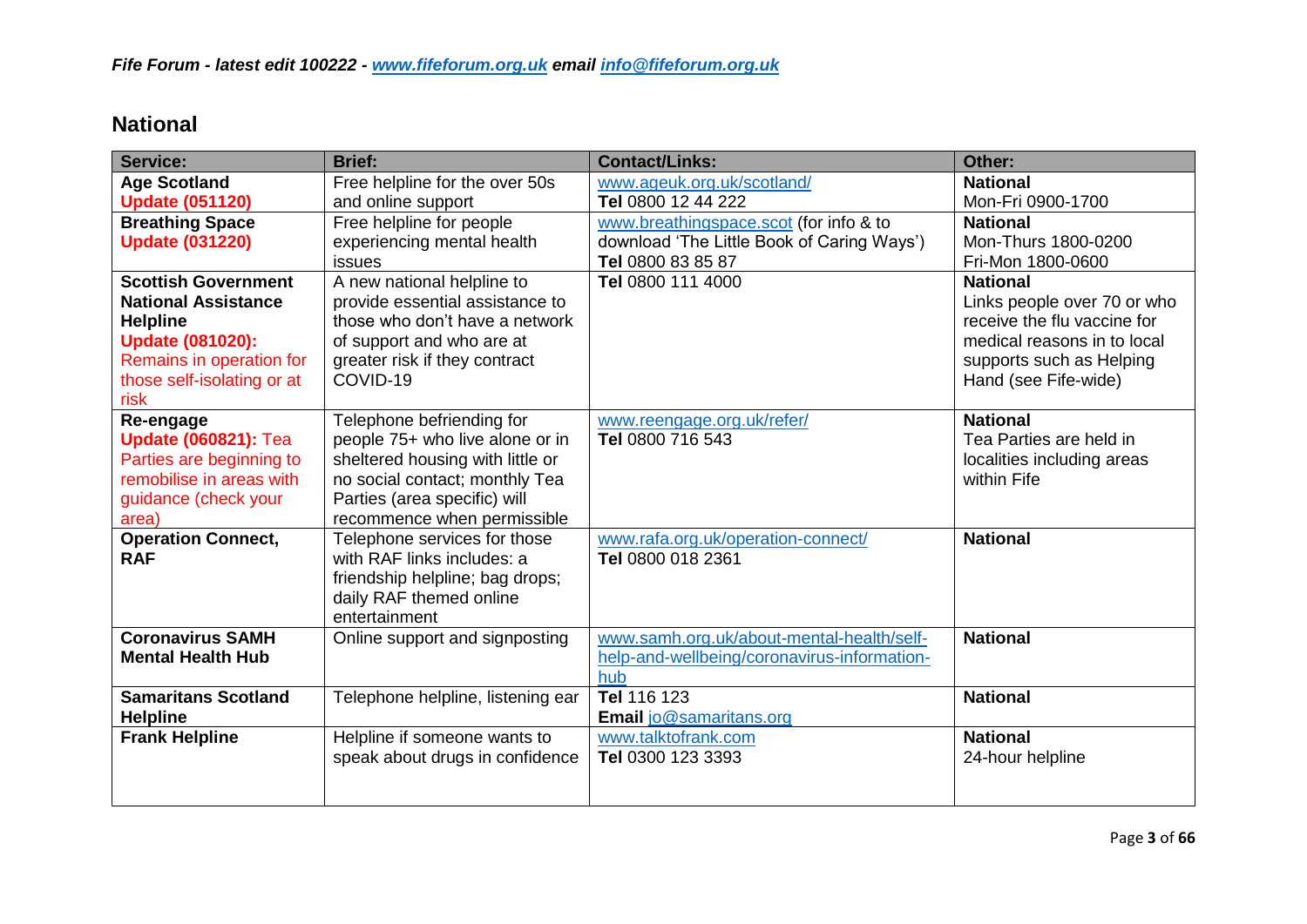| <b>Service:</b>                                                                               | <b>Brief:</b>                                                                                                                                                                                      | <b>Contact/Links:</b>                               | Other:                                                                                                                                                                                                                                                   |
|-----------------------------------------------------------------------------------------------|----------------------------------------------------------------------------------------------------------------------------------------------------------------------------------------------------|-----------------------------------------------------|----------------------------------------------------------------------------------------------------------------------------------------------------------------------------------------------------------------------------------------------------------|
| <b>SCLD (Scottish</b>                                                                         | Easy read coronavirus                                                                                                                                                                              | www.scld.org.uk                                     | <b>National</b>                                                                                                                                                                                                                                          |
| <b>Consortium for</b>                                                                         | information                                                                                                                                                                                        | Tel 0141 248 3733                                   |                                                                                                                                                                                                                                                          |
| <b>Learning Disabilities)</b>                                                                 |                                                                                                                                                                                                    |                                                     |                                                                                                                                                                                                                                                          |
| <b>Coronavirus</b><br><b>Emergency Energy</b><br>Fund, One Parent<br><b>Families Scotland</b> | One-off payment of £50 to single<br>parent families in Scotland who<br>need help with their energy bills<br>(may be subject to change<br>should this be over-subscribed,<br>so please check first) | www.opfs.org.uk                                     | <b>National</b><br>Applications must be<br>endorsed/submitted by a<br>sponsor (Social Worker;<br>Health professional; Housing<br>Officer, teacher; clergy; or,<br>Third Sector organisation)<br>If you do not have a sponsor<br>contact 0131 556 3899 or |
| <b>Scottish Women's Aid</b>                                                                   | Covid-19 advice and information                                                                                                                                                                    | www.womensaid.scot/covid-19/                        | energygrants@opfs.org.uk<br><b>National</b>                                                                                                                                                                                                              |
|                                                                                               | for women, children and young<br>people experiencing domestic<br>abuse                                                                                                                             |                                                     | The helpline is as SDAFMH                                                                                                                                                                                                                                |
| <b>Scotland's Domestic</b>                                                                    | Helpline for all people                                                                                                                                                                            | www.sdafmh.org.uk                                   | <b>National</b>                                                                                                                                                                                                                                          |
| <b>Abuse and Forced</b>                                                                       | experiencing domestic abuse or                                                                                                                                                                     | Tel 0800 027 1234                                   | 24-hour helpline                                                                                                                                                                                                                                         |
| <b>Marriage Helpline</b><br>(SDAFMH)                                                          | forced marriages                                                                                                                                                                                   | Email helpine@sdafmh.org.uk                         | Translation service available                                                                                                                                                                                                                            |
| <b>LGBT Helpline Scotland</b>                                                                 | Helpline or a friendly voice for                                                                                                                                                                   | www.lgbthealth.org.uk                               | <b>National</b>                                                                                                                                                                                                                                          |
| & Telefriending                                                                               | LGBT+ people; telephone                                                                                                                                                                            | Tel 0300 123 2523 Helpline                          | Tues, Wed 1200-2100                                                                                                                                                                                                                                      |
| <b>Update (010222): Older</b>                                                                 | befriending for LGBT+ adults                                                                                                                                                                       | Email helpline@lgbthealth.org.uk Helpline           | Thurs, Sun 1300-1800                                                                                                                                                                                                                                     |
| people telebefriending                                                                        | $50+$                                                                                                                                                                                              | Tel 0131 564 3972 Telebefriending                   | Messages can be left for                                                                                                                                                                                                                                 |
| available                                                                                     |                                                                                                                                                                                                    | <b>Email</b> tele@lgbthealth.org.uk Telebefriending | telebefriending                                                                                                                                                                                                                                          |
| <b>National LGBT+</b>                                                                         | Helpline for LGBT+ people                                                                                                                                                                          | www.galop.org.uk                                    | <b>National</b>                                                                                                                                                                                                                                          |
| <b>Domestic Abuse</b>                                                                         | experiencing domestic abuse                                                                                                                                                                        | Tel 0800 999 0327                                   | Mon, Tues, Fri 1000-1700                                                                                                                                                                                                                                 |
| <b>Helpline</b>                                                                               |                                                                                                                                                                                                    | Tel 0808 8010327                                    | Wed, Thurs 1000-2000<br><b>National</b>                                                                                                                                                                                                                  |
| <b>Respect Men's Advice</b><br>Line                                                           | Helpline for men experiencing<br>domestic abuse                                                                                                                                                    |                                                     | Mon, Wed 0900-2000                                                                                                                                                                                                                                       |
|                                                                                               |                                                                                                                                                                                                    |                                                     | Tues, Thurs, Fri 0900-1700                                                                                                                                                                                                                               |
| <b>Citizens Advice</b>                                                                        | Online advice                                                                                                                                                                                      | www.cas.org.uk                                      | <b>National</b>                                                                                                                                                                                                                                          |
| <b>Scotland</b>                                                                               |                                                                                                                                                                                                    | Coronavirus advice - what it means to you           |                                                                                                                                                                                                                                                          |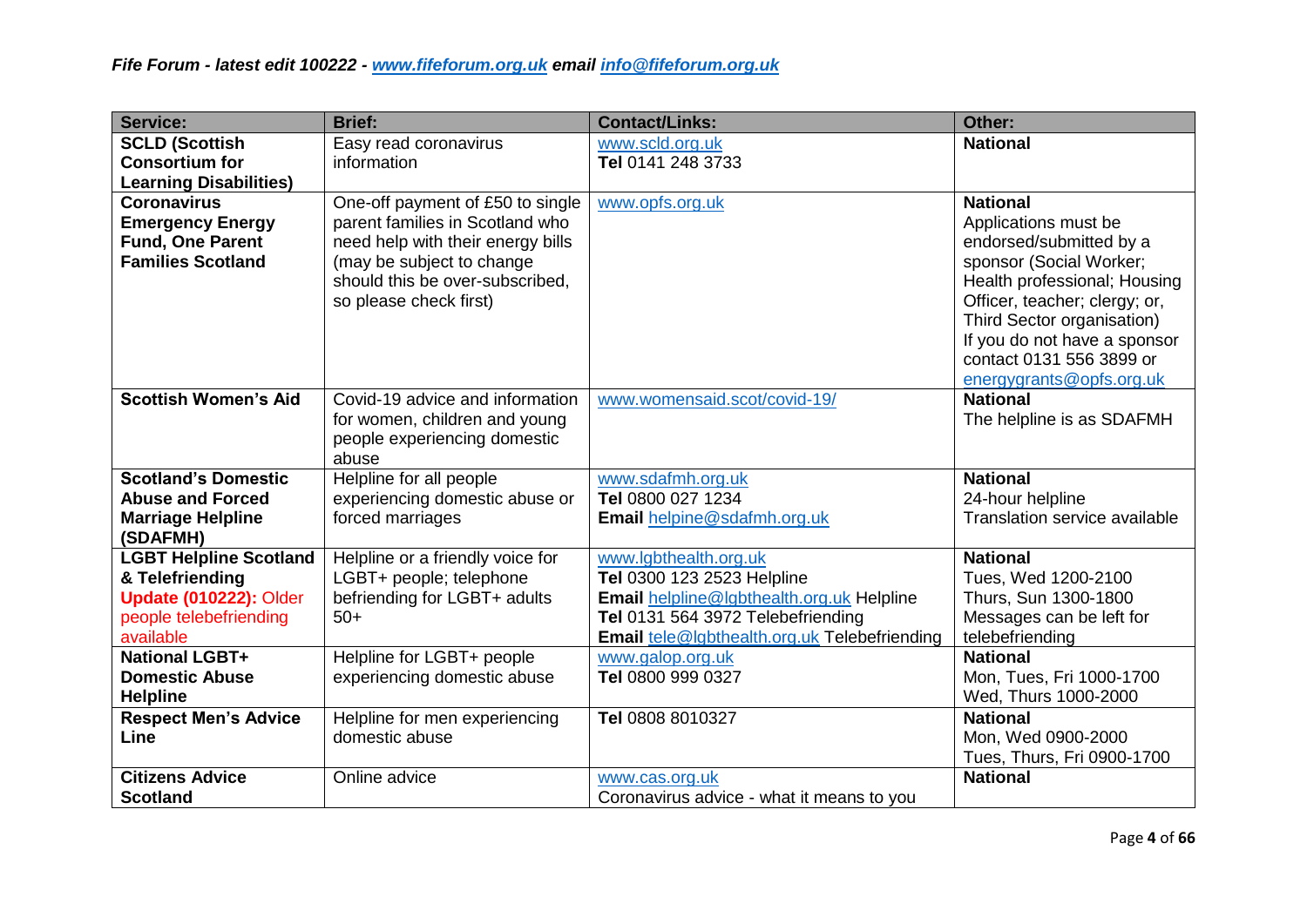| <b>Service:</b>                 | <b>Brief:</b>                       | <b>Contact/Links:</b>                        | Other:                                |
|---------------------------------|-------------------------------------|----------------------------------------------|---------------------------------------|
| <b>Shelter Scotland</b>         | Housing advice and                  | www.scotland.shelter.org.uk                  | <b>National</b>                       |
|                                 | homelessness                        | Tel 0808 800 4444                            | Mon-Fri Office Hours                  |
| <b>Scottish Fire Service</b>    | Carers & partner agencies are       | www.firescotland.gov.uk                      | <b>National &amp; Fife-wide</b>       |
| <b>Update (061221): Free</b>    | being encouraged to support         | Tel 0800 0731 999                            | The Fire Service Community            |
| 'Home Fire Safety Visits'       | people to remain safe at home       | www.firescotland.gov.uk/your-safety/hfsv-    | Action Team have some                 |
| - arrange by tel or by          | in relation to fire hazards;        | form.aspx for Home Fire Safety Portal        | capacity to take on voluntary         |
| <b>TEXT</b> (send 'FIRE' to     | resources to assist this are        |                                              | roles within the community            |
| 80800)                          | available on line; people can still |                                              | due to work being limited by          |
|                                 | be referred for practical safety    |                                              | the coronavirus situation;            |
|                                 | advice via the Home Fire Safety     |                                              | requests are required to be           |
|                                 | portal                              |                                              | formal and in writing to              |
|                                 |                                     |                                              | e.fifecse@firescotland.gov.uk         |
| <b>British Red Cross</b>        | The British Red Cross can link      | General Public: National Support Line -      | <b>National</b>                       |
|                                 | people with local supports,         | Tel 0808 196 3651                            | National Telephone Support            |
|                                 | provide information and             |                                              | Line 1000-1800 daily                  |
|                                 | guidance, and offer someone to      | Partner Agencies: Call Centre for Referrals  | <b>Edinburgh, Lothians &amp; Fife</b> |
|                                 | chat with                           | (Dalkeith) -                                 | <b>Call Centre for Referrals</b>      |
|                                 |                                     | Tel 0131 654 0340                            | Mon-Fri 0900-1630                     |
| <b>Alzheimer Scotland &amp;</b> | A range of supports are             | www.alzscot.org                              | <b>National &amp; Fife-wide</b>       |
| <b>Fife Services</b>            | available by telephone and          | Tel 0808 808 300 Telephone Befriending &     |                                       |
| <b>Update (060122): Fife</b>    | video link, including support       | 24-hr Helpline                               | <b>National Services 24-Hour</b>      |
| Services aiming to launch       | from Fife Dementia Advisors (for    | <b>Email helpline@alzscot.org (National)</b> |                                       |
| Feb 2022 a Dementia             | both those who are cared for        | Fife Services (Support, Advice &             | Fife Services Mon-Thurs               |
| Café in Tayport (D Café);       | and their carers); day services;    | Information):                                | 0900-1600; Fri 0900-1500              |
| follow Facebook for info        | outreach; can also provide a list   | Tel 01592 204541                             |                                       |
| or contact Fife Services        | of local shopping delivery          | Email fifeservices@alzscot.org General       |                                       |
|                                 | services                            | Email jcameron@Alzscot.org Outreach Fife     |                                       |
|                                 |                                     | Facebook @AlzheimerScotlandFife              |                                       |
| <b>Advice Line Plus,</b>        | Extended hours advice line          | www.scottishautism.org/services-             | <b>National</b>                       |
| <b>Scottish Autism</b>          | providing reassurance, guidance     | support/family-support/advice-line-plus      | 7-days 0800-2000                      |
|                                 | and support for autistic people     | Tel 01259 222022                             |                                       |
|                                 | and their families                  | Email advice@scottishautism.org              |                                       |
| <b>Employers' Helpline</b>      | Workplace advice on health,         | www.healthyworkinglives.scot                 | <b>National</b>                       |
| (Healthy Working Lives)         | safety & well-being information     | 0800 019 2211                                |                                       |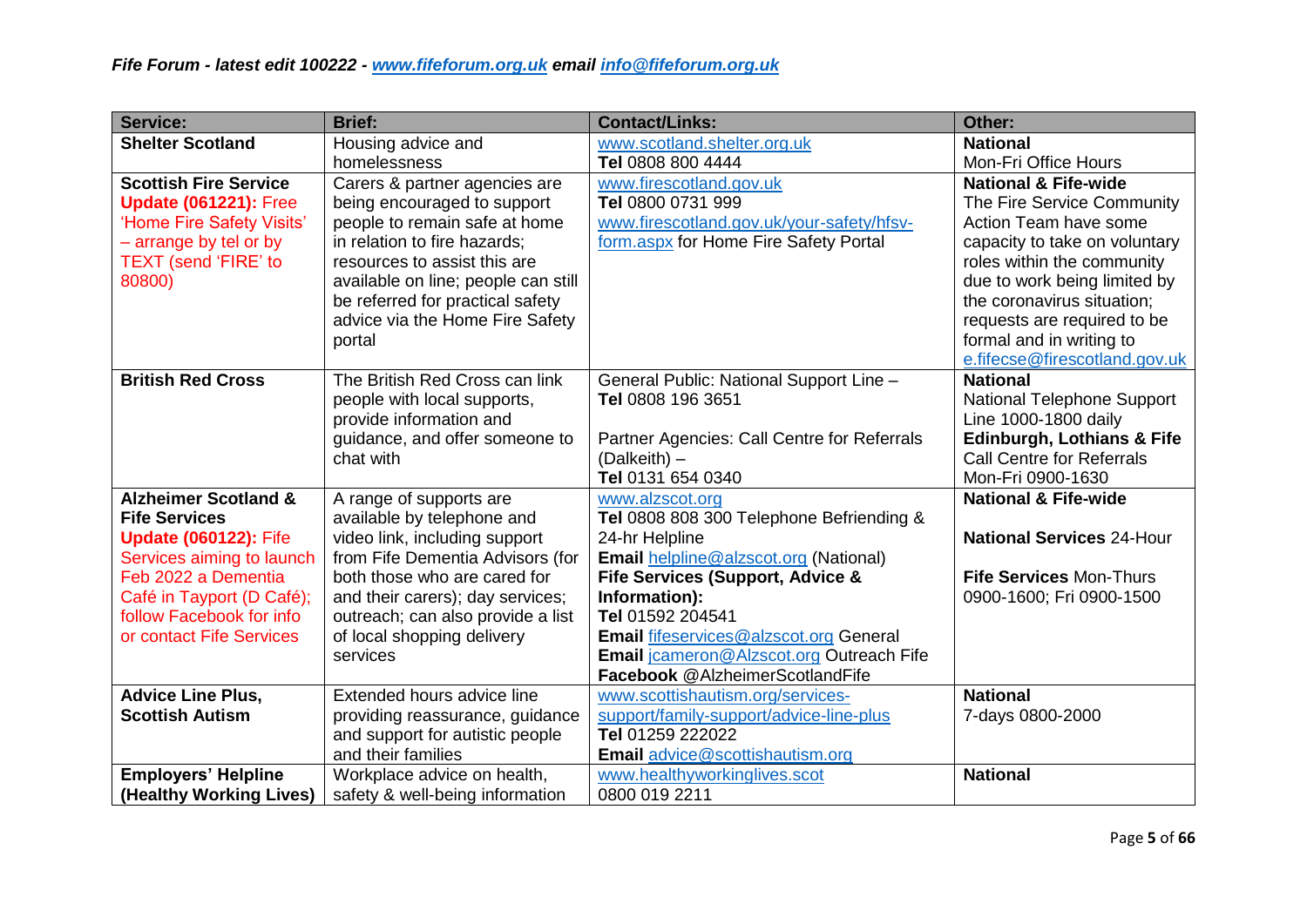| <b>Service:</b>                                                       | <b>Brief:</b>                                                                                                                                                                                                                                                                                                                     | <b>Contact/Links:</b>                                       | Other:                                                                                                                                      |
|-----------------------------------------------------------------------|-----------------------------------------------------------------------------------------------------------------------------------------------------------------------------------------------------------------------------------------------------------------------------------------------------------------------------------|-------------------------------------------------------------|---------------------------------------------------------------------------------------------------------------------------------------------|
| <b>Covid-19 Helpline</b><br>(delivered on behalf of<br><b>NHS 24)</b> | General advice & guidance for<br>non-clinical needs, including<br>help & advice in relation to<br>testing                                                                                                                                                                                                                         | Tel 0800 028 2816<br><b>Dial 111 for medical assistance</b> | <b>National</b>                                                                                                                             |
| <b>Business Support</b><br><b>Helpline (Scottish</b><br>Government)   | Official helpline for businesses<br>for all questions related to<br>coronavirus financial support<br>and essential advice                                                                                                                                                                                                         | Tel 0300 303 0660                                           | <b>National</b>                                                                                                                             |
| <b>AbilityNet</b><br>(Technology Support)                             | In response to the<br>Coronavirus emergency<br>AbilityNet is running a series of<br>live online events to help share<br>useful information for disabled<br>people and their carers;<br>alongside providing free IT<br>support to help older people and<br>people with disabilities to use<br>technology to achieve their<br>goals | www.abilitynet.org.uk<br>Tel 0800 269 545                   | <b>National</b><br><b>UK Office Hours</b>                                                                                                   |
| Co-operate (Co-op)                                                    | Online portal for information &<br>guidance during the Covid-19<br>pandemic                                                                                                                                                                                                                                                       | www.co-operate.coop.co.uk/support/                          | <b>National</b><br>They aim to respond within 7<br>days<br>Note: some local Co-op<br>stores are utilising Co-op<br>food delivery volunteers |
| <b>Care Home FaNs</b>                                                 | Care Home Friends and<br>Neighbours (Care Home FaNs)<br>is a national project that is<br>helping care homes to connect<br>meaningfully with their local<br>community to enhance the<br>quality of life of older people and<br>those that support them; go<br>online for 3 easy-to-take steps                                      | www.carehomefans.org                                        | <b>National</b>                                                                                                                             |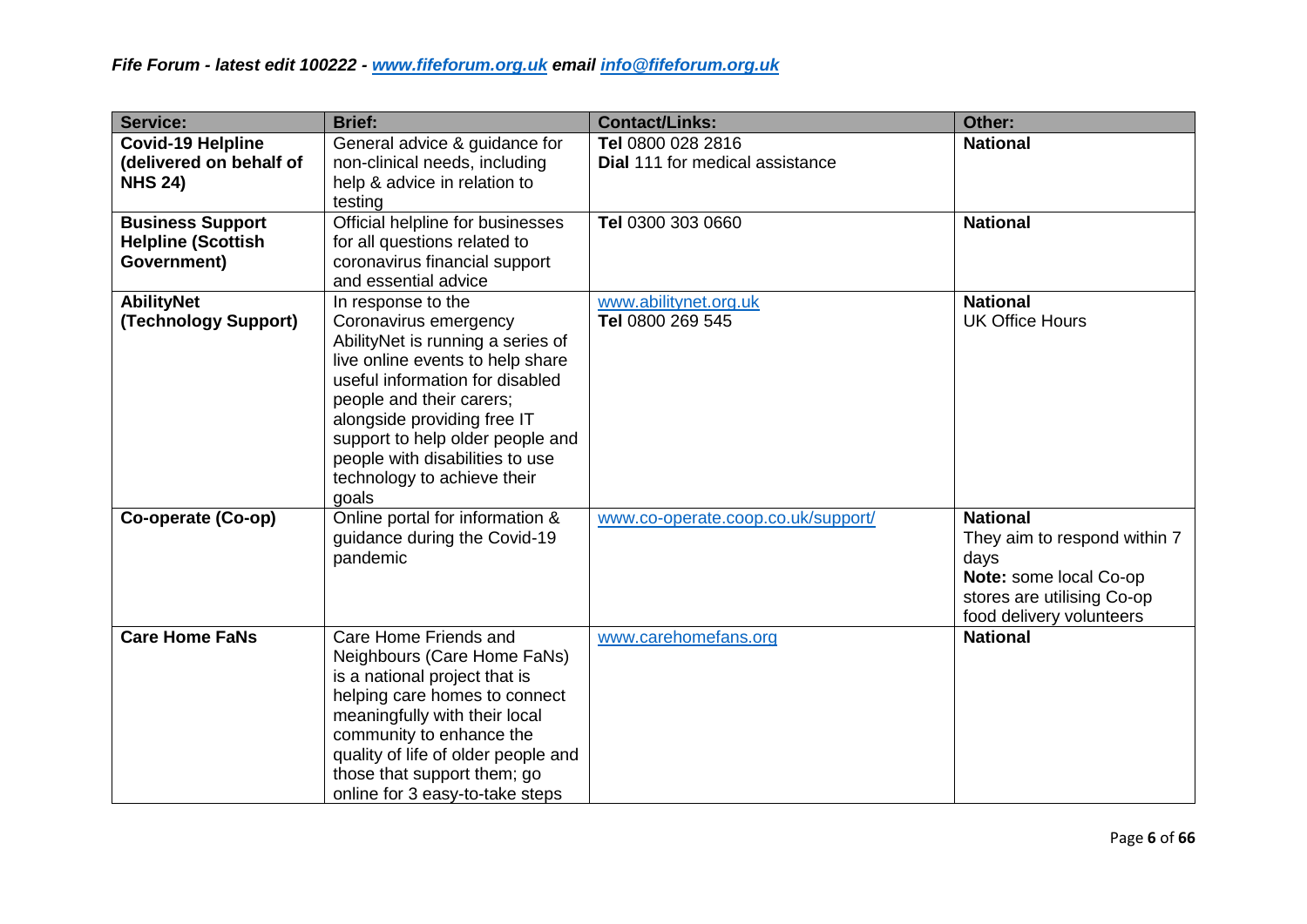| <b>Service:</b>                                                                                                                                                                                                    | <b>Brief:</b>                                                                                                                                                                                                                                                                                                                                        | <b>Contact/Links:</b>                                                                                                                                                                                                           | Other:                                                                                                                                                                                                                                                                                                                                     |
|--------------------------------------------------------------------------------------------------------------------------------------------------------------------------------------------------------------------|------------------------------------------------------------------------------------------------------------------------------------------------------------------------------------------------------------------------------------------------------------------------------------------------------------------------------------------------------|---------------------------------------------------------------------------------------------------------------------------------------------------------------------------------------------------------------------------------|--------------------------------------------------------------------------------------------------------------------------------------------------------------------------------------------------------------------------------------------------------------------------------------------------------------------------------------------|
| Saje Scotland<br><b>Update (110821):</b><br><b>Weekly drop-in Zoom</b><br>Cafes; new course term<br>starting 300821 (in<br>person groups<br>remobilising, initially<br><b>Glenrothes &amp;</b><br>Dunfermline)     | Empowering women to make<br>positive choices about their<br>lives; groups are running online<br>(Zoom) and support is offered by<br>phone and email                                                                                                                                                                                                  | www.sajescotland.org<br>Get in touch to book a place on a course or<br>get more information<br>Tel 07909482279 or 07887248354<br>Email info@sajescotland.org                                                                    | <b>National</b><br>Online & in-person groups<br>remobilising - initially:<br><b>Glenrothes &amp; Dunfermline</b>                                                                                                                                                                                                                           |
| <b>Chest Heart &amp; Stroke</b><br><b>Scotland</b>                                                                                                                                                                 | Kindness volunteers can provide<br>regular telephone chats; dog<br>walking; shopping or medication<br>deliveries                                                                                                                                                                                                                                     | www.chss.org.uk<br>Tel 0808 801 0899                                                                                                                                                                                            | <b>National</b>                                                                                                                                                                                                                                                                                                                            |
| Dance For Life,<br><b>Strathearn Arts, Crieff</b>                                                                                                                                                                  | Free online dance classes which<br>may benefit people with any kind<br>of mobility issue or other<br>challenges; can remain seated<br>as designed to be accessible;<br>classes are held online via the<br>Zoom platform thus an internet<br>connected device with camera is<br>required                                                              | For information on how to join contact Megan:<br>Tel 07789639956<br><b>Email</b> megan@strathearnarts.org<br>For further information or to sign up contact<br>Janice Fraser:<br>Tel 07921771486                                 | <b>Based in Crieff - Currently</b><br>open to anyone<br>Mon, Tue, Thur 1400 via<br>Zoom                                                                                                                                                                                                                                                    |
| <b>Scotland Cycle Repair</b><br><b>Scheme (supported by</b><br><b>Scottish Government &amp;</b><br>administered by Cycle<br>UK)<br><b>Update (150421):</b><br>Scheme ended, web link<br>remains live for enquiries | Free bike repairs for people who<br>wouldn't otherwise be able to<br>afford repairs (up to £50 per<br>person; each member of a<br>family can get one bike repaired;<br>for disabled people who own a<br>non-standard cycle it is up to<br>£100 per person; manual<br>wheelchairs can also be taken to<br>participating Bike Shops for<br>maintenance | www.cyclinguk.org/ScotCycleRepair<br>Email (for Bike Shops) scrs@cyclinguk.org<br>If a Bike Shop would like to participate in the<br>scheme contact by email<br>Check the web link for exemptions &<br>participating Bike Shops | <b>National</b><br>The Scheme aims to carry<br>out 30 000 repairs by 310321<br>Search for the nearest<br>participating Bike Shop via<br>the web link or look for a Bike<br>Shop displaying a poster or<br>window sticker<br>The scheme is universal but<br>is intended for those who<br>would otherwise struggle to<br>pay for the repairs |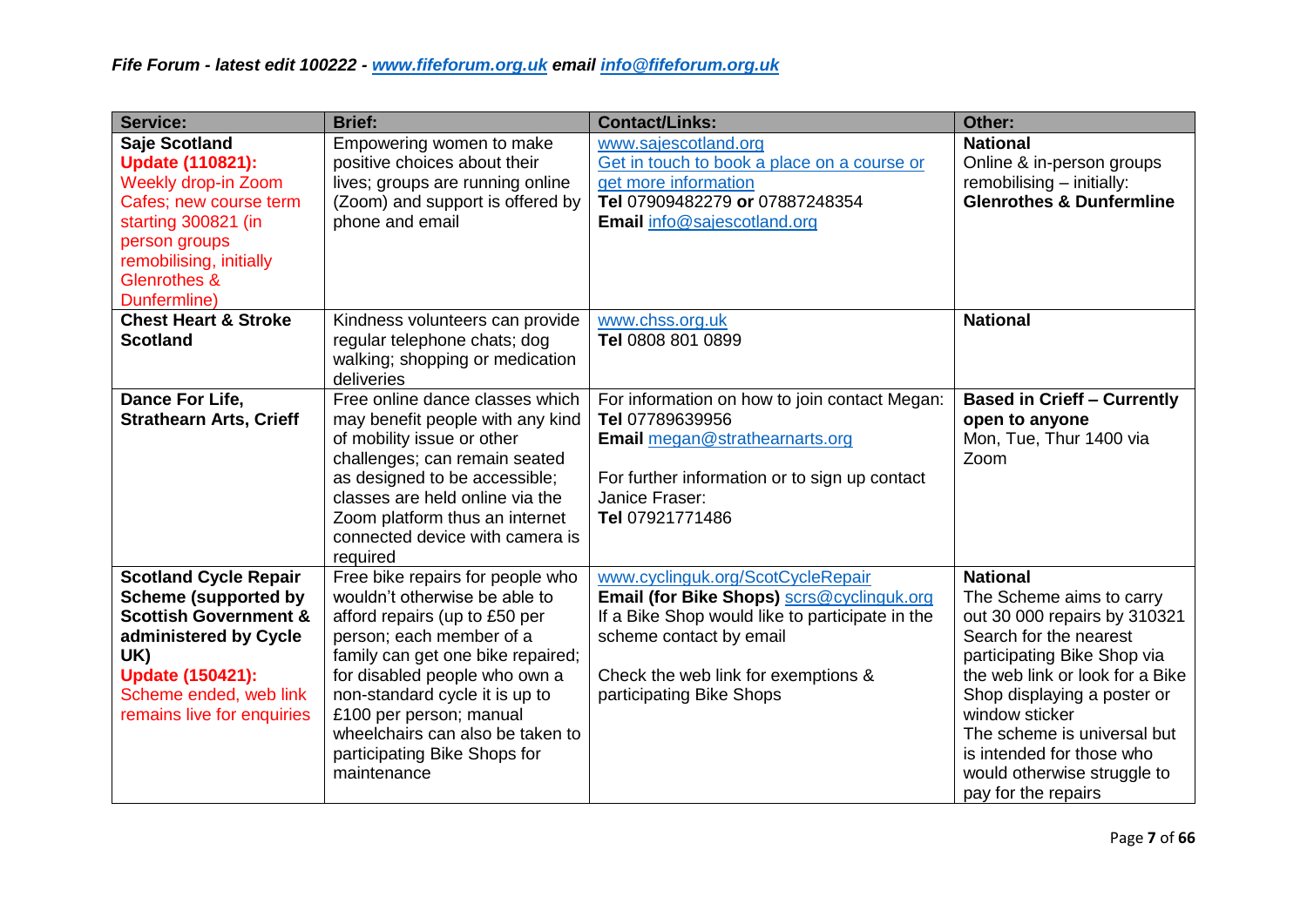| <b>Service:</b>                                                                                                                                                                                     | <b>Brief:</b>                                                                                                                                                                                                                                                                                                                                                                 | <b>Contact/Links:</b>                                                                                                                                                                                                                     | Other:                                                                                                                                                                                                                                                                                                 |
|-----------------------------------------------------------------------------------------------------------------------------------------------------------------------------------------------------|-------------------------------------------------------------------------------------------------------------------------------------------------------------------------------------------------------------------------------------------------------------------------------------------------------------------------------------------------------------------------------|-------------------------------------------------------------------------------------------------------------------------------------------------------------------------------------------------------------------------------------------|--------------------------------------------------------------------------------------------------------------------------------------------------------------------------------------------------------------------------------------------------------------------------------------------------------|
| <b>The Good Care Group</b><br><b>Scotland Limited (Live-</b><br>in Respite Provider)                                                                                                                | Dedicated privately purchased<br>live-in care provider rated<br>outstanding by the CQC and<br>excellent by the Care<br>Inspectorate; the shortest<br>contract offered is the Respite<br>Package 24/7 Live-in Care (cost<br>per week £1692.00 for a<br>minimum of 14 days and can be<br>taken in 2 separate blocks);<br>regulated live-in care provided<br>throughout Scotland | www.thegoodcaregroup.com<br>Tel 0203 728 7577 Dedicated Client Services<br><b>Email</b> clientservices@thegoodcaregroup.com<br><b>TGCG Scotland- Care Brochure - There's</b><br>nowhere better than home (ctrl & click to<br>follow link) | <b>National</b><br>Specialist respite care<br>available - includes<br>dementia; Parkinson's; MS<br>There is an additional clinical<br>and environmental care<br>assessment visit required to<br>be carried out costing<br>£395.00<br>The cost of 24/7 live-<br>in ongoing care<br>is £1494.00 per week |
| <b>Individuals - Hardship</b><br><b>Grants - Funding</b><br><b>Sources (link provided</b><br>by Fife Voluntary<br><b>Action &amp; the Funding &amp;</b><br><b>Monitoring Team, Fife</b><br>Council) | Funding sources and hardship<br>assistance during Covid-19<br>(external links)                                                                                                                                                                                                                                                                                                | <b>Pandemic Funding for Individuals (ctrl &amp;</b><br>click to follow link)<br>Tel 01592 583498 Funding & Monitoring<br>Team, Fife Council                                                                                               | <b>National &amp; Fife-wide</b>                                                                                                                                                                                                                                                                        |
| <b>Face Covering</b><br><b>Exemptions, Scottish</b><br><b>Government &amp; NHS</b><br><b>Scotland</b>                                                                                               | Information as to who is exempt<br>from wearing a face covering<br>and how to apply for an<br>exemption card (available as a<br>physical card or digital card);<br>physical cards are issued within<br>7-14 days and digital cards are<br>issued within 48-hours                                                                                                              | www.exempt.scot for information and online<br>applications<br>Tel 0800 121 6240 for telephone applications<br>for those without internet access                                                                                           | <b>National</b><br>Online or Mon-Fri 1000-1500<br>for telephone applications                                                                                                                                                                                                                           |
| <b>Innovations in</b><br>Dementia 'Tip-Share'<br><b>Update (081220):</b><br>Launches 071220                                                                                                         | Easy way to source and share<br>tips that assist daily living for<br>people living with dementia; over<br>600 tips over 9 themes; all tips<br>contributed by those living with<br>dementia                                                                                                                                                                                    | www.dementiatip-share.org.uk<br>Email philly@myid.org.uk for further<br>information                                                                                                                                                       | <b>National</b>                                                                                                                                                                                                                                                                                        |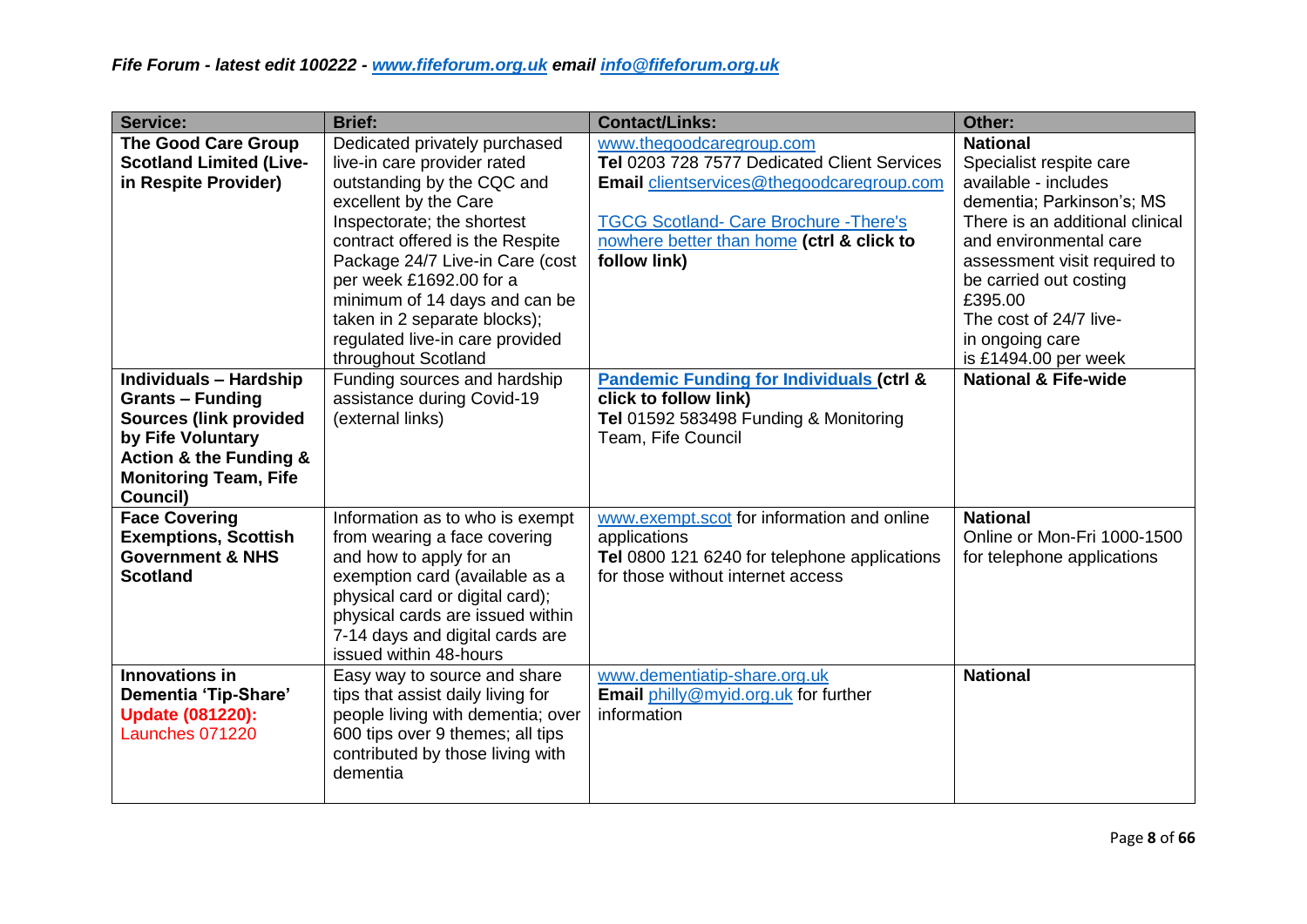| <b>Service:</b>                                                                                                                                           | <b>Brief:</b>                                                                                                                                                                                                                                                                           | <b>Contact/Links:</b>                                                                                                                                                                                                                                                                                                                                                                                        | Other:                                                                                                                                                                                                                                                                                                                                         |
|-----------------------------------------------------------------------------------------------------------------------------------------------------------|-----------------------------------------------------------------------------------------------------------------------------------------------------------------------------------------------------------------------------------------------------------------------------------------|--------------------------------------------------------------------------------------------------------------------------------------------------------------------------------------------------------------------------------------------------------------------------------------------------------------------------------------------------------------------------------------------------------------|------------------------------------------------------------------------------------------------------------------------------------------------------------------------------------------------------------------------------------------------------------------------------------------------------------------------------------------------|
| <b>SHOUT, UK Text</b><br><b>Messaging Helpline</b>                                                                                                        | 24/7 text messaging service for<br>when people feel they need<br>immediate support and are<br>experiencing a challenging time<br>with their mental health;<br>available to anyone, anywhere,<br>at any time; free and<br>anonymous (information may be<br>shared if someone is at risk) | www.giveusashout.org<br>Text SHOUT to 85258<br>Text STOP to stop conversation<br>Text START to 85258 to re-start the<br>conversation<br>Text LOOFAH following your conversation to<br>remove/scrub data from system<br><b>Email</b> info@giveusashout.org if contacting<br>from a network listed and the service does not<br>appear to be working (include your mobile<br>phone number and network provider) | <b>National</b><br>24/7<br>Free from all major UK<br>networks (EE; O2; Three;<br>Vodafone; BT Mobile; Virgin<br>Mobile; Tesco Mobile; iD<br>Mobile; Sky; Telecom Mobile;<br>Libra; Giffgaff - some<br>android phones may indicate<br>you will be charged, this is<br>incorrect if you are on these<br>networks and you will not be<br>charged) |
| <b>Young Dementia</b><br>Network (merged with<br>Dementia UK Nov 2020)                                                                                    | Movement of people committed<br>to improving the lives of those<br>affected by young onset<br>dementia                                                                                                                                                                                  | www.youngdementiauk.org<br>Tel 0800 888 6678<br>Email helpline@dementiauk.org<br><b>Support Related Enquiry (follow link)</b><br>www.youngdementiauk.org/need-advice                                                                                                                                                                                                                                         | <b>National</b>                                                                                                                                                                                                                                                                                                                                |
| <b>Ask for ANI, Home</b><br>Office & partners<br>(Domestic Abuse<br>Sector, Police,<br><b>Pharmacy</b><br><b>Associations)</b><br><b>Launches: 140121</b> | Codeword scheme working<br>alongside existing supports<br>helping victims of domestic<br>support access emergency<br>community supports; safe space<br>provided within pharmacies                                                                                                       | Participating Independent pharmacies and<br>Boots Pharmacies throughout the UK                                                                                                                                                                                                                                                                                                                               | <b>National</b><br>Participating pharmacies will<br>display posters - all victims<br>of domestic abuse can<br>approach staff and ask for<br>ANI or help                                                                                                                                                                                        |
| <b>WAY Widowed &amp; Young</b><br><b>Update (240221)</b>                                                                                                  | WAY offers peer-to-peer support<br>network for anyone who has lost<br>a partner before their 51st<br>birthday - married or not, with or<br>without children, whatever their<br>sexual orientation, race or<br>religion; UK members have<br>access to a variety of supports              | www.widowedandyoung.org.uk                                                                                                                                                                                                                                                                                                                                                                                   | <b>National</b><br>Membership only (over 3700)<br>& this should be completed<br>online costing £25 per year<br>(paid either by direct debit or<br>PayPal)                                                                                                                                                                                      |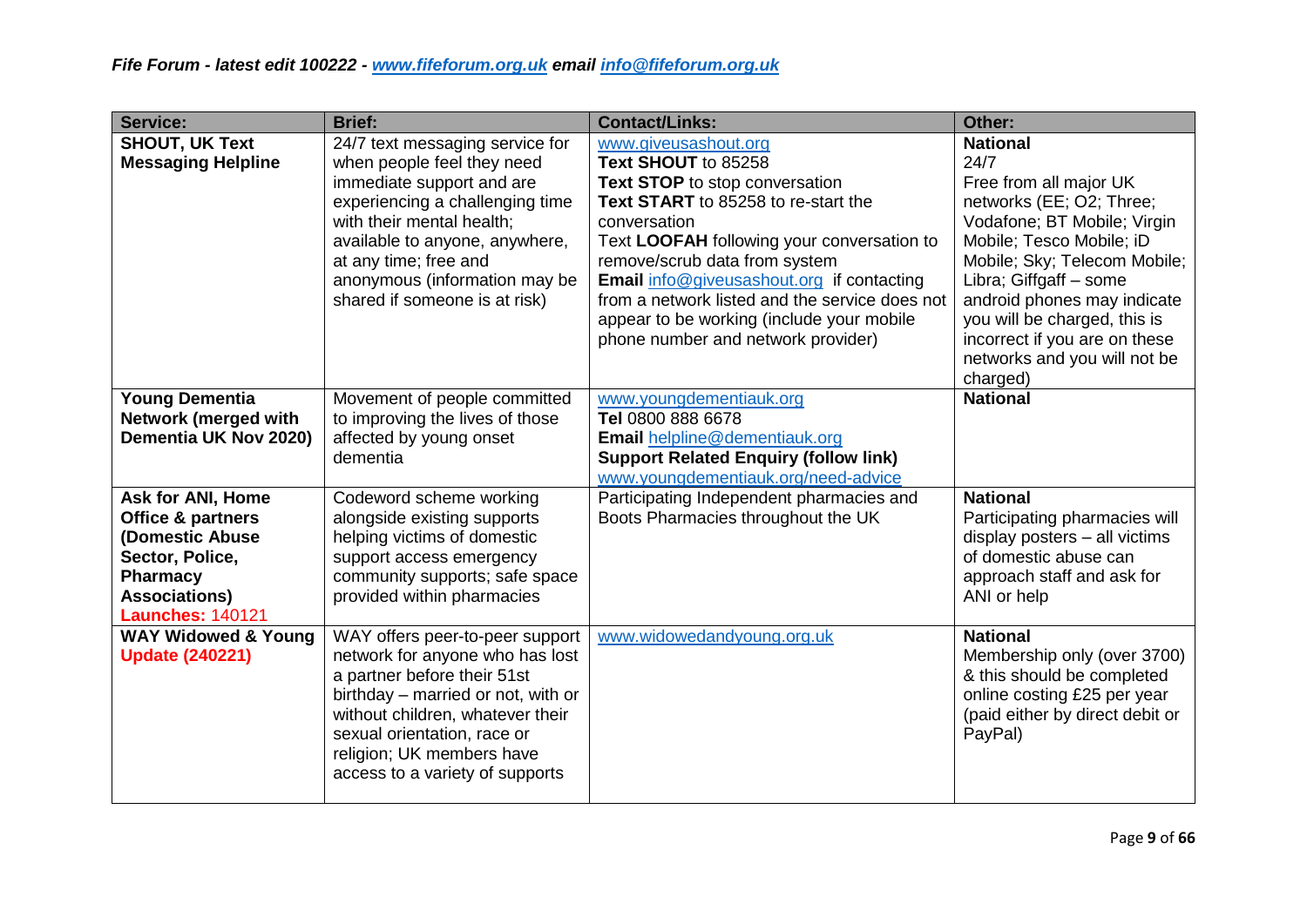| <b>Service:</b>                                                                                                                       | <b>Brief:</b>                                                                                                                                                                                                                                                                                                                                                                                                                                                                                                                              | <b>Contact/Links:</b>                                                                                                                                                                                                                                                                                                            | Other:                                                                                                                |
|---------------------------------------------------------------------------------------------------------------------------------------|--------------------------------------------------------------------------------------------------------------------------------------------------------------------------------------------------------------------------------------------------------------------------------------------------------------------------------------------------------------------------------------------------------------------------------------------------------------------------------------------------------------------------------------------|----------------------------------------------------------------------------------------------------------------------------------------------------------------------------------------------------------------------------------------------------------------------------------------------------------------------------------|-----------------------------------------------------------------------------------------------------------------------|
| <b>ABC (Anorexia &amp;</b><br><b>Bulimia Care)</b><br><b>Update (260221)</b>                                                          | 30 years of experience<br>promoting care & support for<br>anyone affected by anorexia,<br>bulimia, binge eating & all types<br>of eating disorders; support<br>provided online, by telephone &<br>by appointment                                                                                                                                                                                                                                                                                                                           | www.anorexiabulimiacare.org.uk<br>Tel 03000 11 12 13<br><b>Option 1 Support Line</b><br><b>Option 2 Family &amp; Friends</b><br>Support by appointment Skype Video Call;<br>Telephone Chat; Online Chat - follow link<br>www.picktime.com/ABCSupport<br>Email support@anorexiabulimiacare.org.uk<br><b>or</b>                    | <b>National</b><br>Support Line Wed-Fri 0900-<br>1300/1400-1700<br><b>Support by Appointment</b><br>Wed-Fri 1400-1600 |
|                                                                                                                                       |                                                                                                                                                                                                                                                                                                                                                                                                                                                                                                                                            | familyandfriends@anorexiabulimiacare.org.uk                                                                                                                                                                                                                                                                                      |                                                                                                                       |
| <b>Priority Services</b><br><b>Register Scotland</b><br>(Extra Help with<br><b>Electricity &amp; Water)</b><br><b>Update (180521)</b> | The Priority Services Register<br>(PSR) is a free UK wide service<br>for vulnerable groups, over 60s,<br>& those who live with children<br>under 5; provides extra help<br>during power cuts or when<br>there's an interruption to your<br>water supply; Joining the PSR<br>helps utility companies to<br>provide adapted services, adjust<br>communications & make<br>amendments to keep you safe,<br>such as setting up a password<br>scheme & providing advance<br>warning of planned interruptions<br>to electricity or water supplies | www.psrscotland.com to find out more or to<br>join the scheme<br>For people with no access to the internet:<br>Scottish and Southern Energy Customers -<br>Tel 0800 294 3259<br>SP Energy Networks Customers -<br>Tel 0800 092 9290<br>Scottish Water Customer Helpline -<br>Tel 0800 0778 778<br>Power Cuts -<br><b>Tel 105</b> | <b>National</b>                                                                                                       |
| <b>Home Energy Scotland</b>                                                                                                           | Help reducing heating costs &                                                                                                                                                                                                                                                                                                                                                                                                                                                                                                              | www.homeenergyscotland.org                                                                                                                                                                                                                                                                                                       | <b>National</b>                                                                                                       |
| (funded by Scottish<br>Government)<br><b>Update (200521)</b>                                                                          | energy efficiency; identify<br>eligibility for free energy saving<br>home improvements like<br>insulation & heating through the<br><b>Scottish Government's Warmer</b><br>Homes Scotland programme                                                                                                                                                                                                                                                                                                                                         | Tel 0800 808 2282                                                                                                                                                                                                                                                                                                                | Calls are free Mon-Fri 0800-<br>2000 & Sat 0900-1700<br>Phone lines are often busy<br>evenings & weekends             |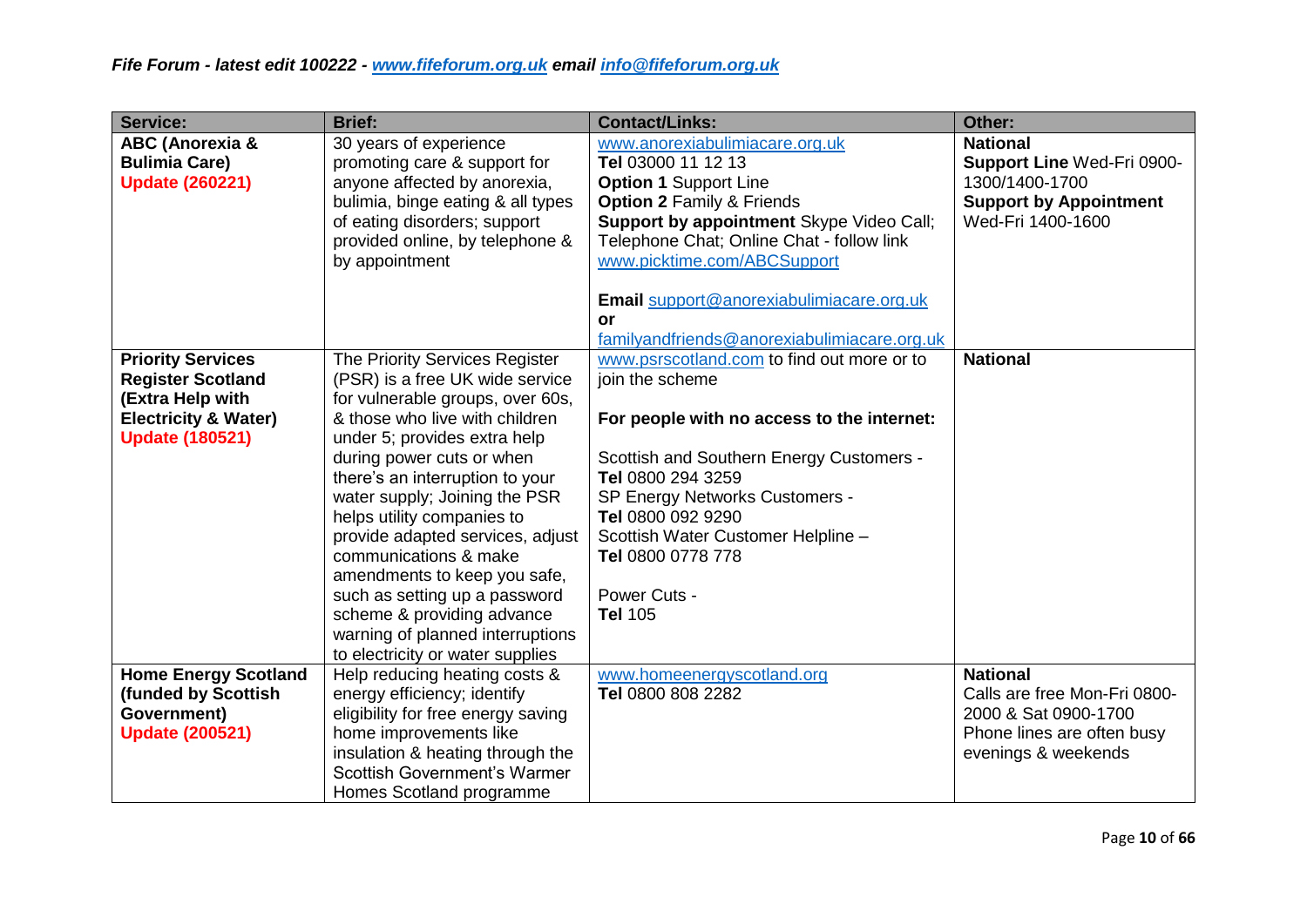| <b>Service:</b>                                                                                                                                                                 | <b>Brief:</b>                                                                                                                                                                                                                                                                                                                                                                                                                                                                                                                                                                                                                                                                                                                                        | <b>Contact/Links:</b>                                                                                                                                                                                                                                                                                                                                                 | Other:                                                               |
|---------------------------------------------------------------------------------------------------------------------------------------------------------------------------------|------------------------------------------------------------------------------------------------------------------------------------------------------------------------------------------------------------------------------------------------------------------------------------------------------------------------------------------------------------------------------------------------------------------------------------------------------------------------------------------------------------------------------------------------------------------------------------------------------------------------------------------------------------------------------------------------------------------------------------------------------|-----------------------------------------------------------------------------------------------------------------------------------------------------------------------------------------------------------------------------------------------------------------------------------------------------------------------------------------------------------------------|----------------------------------------------------------------------|
| <b>Cruse Bereavement</b><br><b>Care Scotland</b><br><b>Update (010621)</b>                                                                                                      | Promotes the well-being of<br>bereaved people in Scotland<br>helping anyone experiencing<br>bereavement to understand their<br>grief and cope with their loss;<br>primarily free support is provided<br>by volunteers; training is also<br>provided for individuals &<br>organisations                                                                                                                                                                                                                                                                                                                                                                                                                                                               | www.crusescotland.org.uk<br>Tel 0808 802 6161                                                                                                                                                                                                                                                                                                                         | <b>National</b><br>Mon-Fri 0900-2000<br>Sat-Sun 1300-1600            |
| Routine asymptomatic<br><b>Covid testing for all</b><br><b>Front Line</b><br>(Unregistered) Adult<br>Day Centres staff,<br><b>Scottish Government</b><br><b>Update (010621)</b> | Expansion of covid testing for all<br>Front Line Adult Day Centre<br>staff; regular asymptomatic<br>testing will only be given to front<br>line staff who provide regular<br>close contact, personal<br>care (within 1 metre) to<br>vulnerable individuals; the<br>helpline will advise you of your<br>nearest PPE hub; LFD (lateral<br>flow device) tests will be made<br>available to each Front Line<br>Adult Day Centre worker (12<br>week supply of kits from the<br>hub); regular testing is only for<br>those staff who come into close<br>contact with clients - staff who<br>are permanently based in an<br>office/home do not need to test;<br>staff should test at home or in<br>the workplace twice a week<br>(three to four days apart) | www.gov.scot/publications/coronavirus-covid-<br>19-social-care-testing-guidance/<br>Tel 0300 303 3020 Social Care Testing<br>Helpline<br>For other staff who do not fit the criteria, but<br>wish to participate in regular testing, the<br>Universal Testing option is available:<br>Coronavirus (COVID-19): getting tested in<br>Scotland - gov.scot (www.gov.scot) | <b>National</b><br>Social Care Testing Helpline<br>is open 0900-1700 |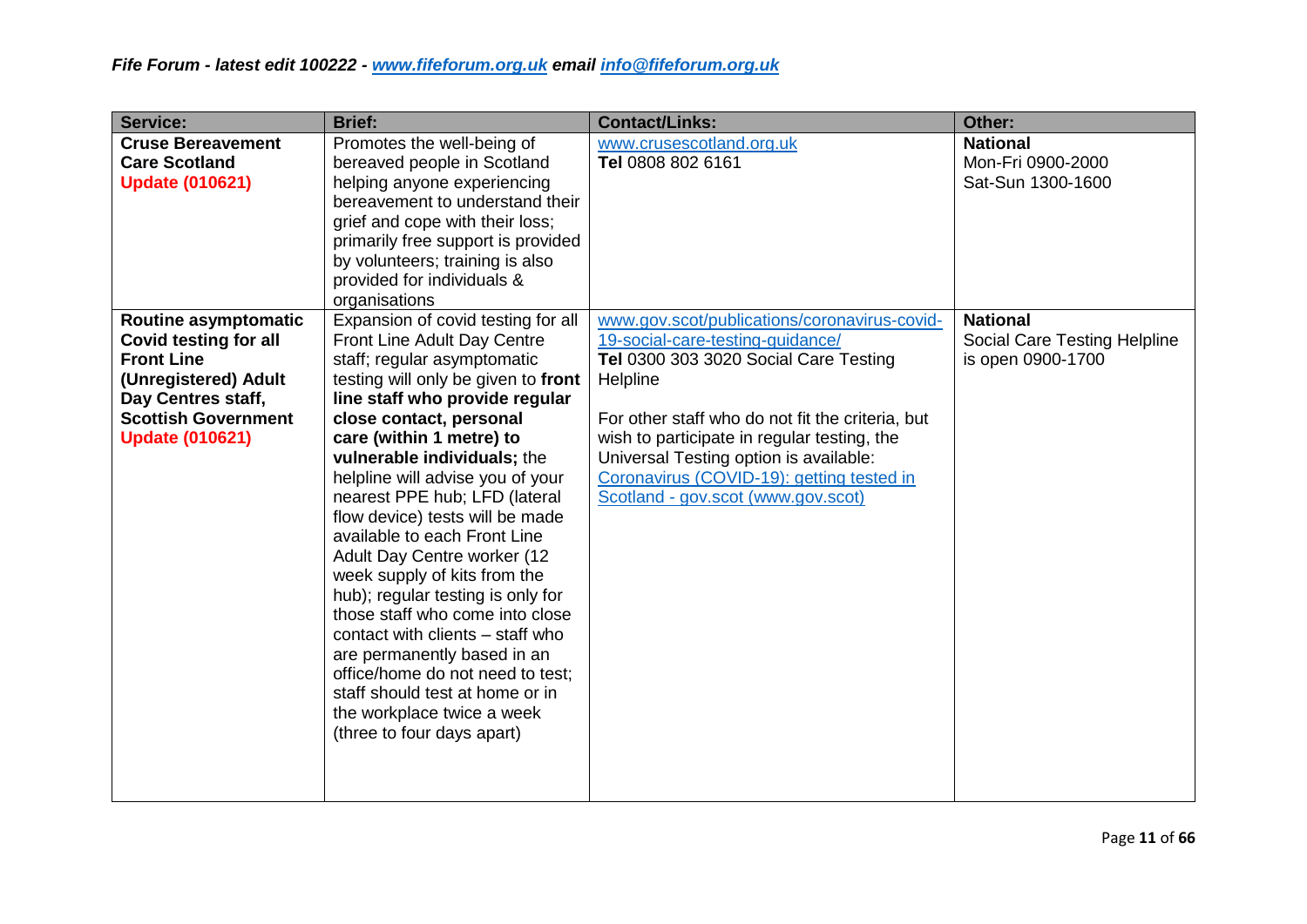| <b>Service:</b>                            | <b>Brief:</b>                             | <b>Contact/Links:</b>                                       | Other:                                 |
|--------------------------------------------|-------------------------------------------|-------------------------------------------------------------|----------------------------------------|
| <b>Home Instead</b>                        | Care services arranged in a               | www.homeinstead.co.uk/perthshire/                           | <b>Fife-wide (national</b>             |
| (regulated home care                       | variety of ways from hourly visits        | Tel 01738 505360                                            | network)                               |
| services)                                  | to live-in services; minimum              | Email contact@pk.homeinstead.co.uk                          |                                        |
| <b>Update (170621)</b>                     | package is 4 hours/week which             | <b>Address Home Instead Senior Care</b>                     | Support SDS options & can              |
|                                            | could be 2 hours each time;               | Perthshire, Suite A Moncreiffe Business                     | facilitate rapid hospital              |
|                                            | companionship care can include            | Centre, Friarton Road, Perth PH2 8DG                        | discharge                              |
|                                            | personal care; Sleeping Night             |                                                             |                                        |
|                                            | service is from 2200-0700 (£179           | Home Instead Senior Care E-Brochure (ctrl &                 | Specialise in dementia &               |
|                                            | weekday shift; £189 weekend               | click to follow link)                                       | Parkinson's care                       |
|                                            | shift); hourly rate £27 (weekday)         |                                                             |                                        |
|                                            | & £29 (weekend); Live-in Care             |                                                             | Caregivers are employed                |
|                                            | Ongoing £1495/week (Couples               |                                                             | (not agency)                           |
|                                            | Care additional £180/week);               |                                                             |                                        |
|                                            | Live-in Care Short Breaks                 |                                                             |                                        |
|                                            | Respite £270/day minimum 4 up             |                                                             |                                        |
|                                            | to 7 or £245/day up to 1                  |                                                             |                                        |
| The LGBTI+ Elders                          | For LGBTI+ Elders and allies -            | www.nationaltheatrescotland.com/events/the-                 | <b>National</b>                        |
| <b>Social Dance Club</b>                   | <b>LGBTI+ Elders Social Dance</b>         | Igbti-elders-social-dance-club                              | Part of The Coming Back Out            |
| <b>Online (supported by</b>                | Club - ONLINE; Spring/Summer              | Facebook                                                    | Ball - find out more about the         |
| the National Theatre of                    | season; using the magic of                |                                                             | project here.                          |
| Scotland)                                  | technology to connect, chat &             |                                                             |                                        |
| <b>Update (290621)</b>                     | boogie; like regular Dance Clubs          |                                                             |                                        |
|                                            | you can join in however feels             |                                                             |                                        |
|                                            | right for you; welcomes new               |                                                             |                                        |
|                                            | members from the whole                    |                                                             |                                        |
|                                            | rainbow community and allies;             |                                                             |                                        |
|                                            | join online to talk, laugh & dance        |                                                             |                                        |
|                                            | together                                  |                                                             |                                        |
| <b>National LGBT+ Carers</b>               | Online lunchtime group held on            | For info or to request a link:                              | <b>National</b>                        |
| <b>Group, Alzheimer</b><br><b>Scotland</b> | Microsoft Teams; safe space to            |                                                             | 1 <sup>st</sup> Wed of the month 1230- |
|                                            | come together, share                      | Tel 07584373396 Faye (Wed-Fri) or                           | 1330                                   |
| <b>Update (060721):</b><br>Launches 040821 | experiences & offer support and<br>advice | 07734289400 Janine (Mon-Thu)<br>Email fsmart@alzscot.org or |                                        |
|                                            |                                           |                                                             |                                        |
|                                            |                                           | jadair@alzscot.org                                          |                                        |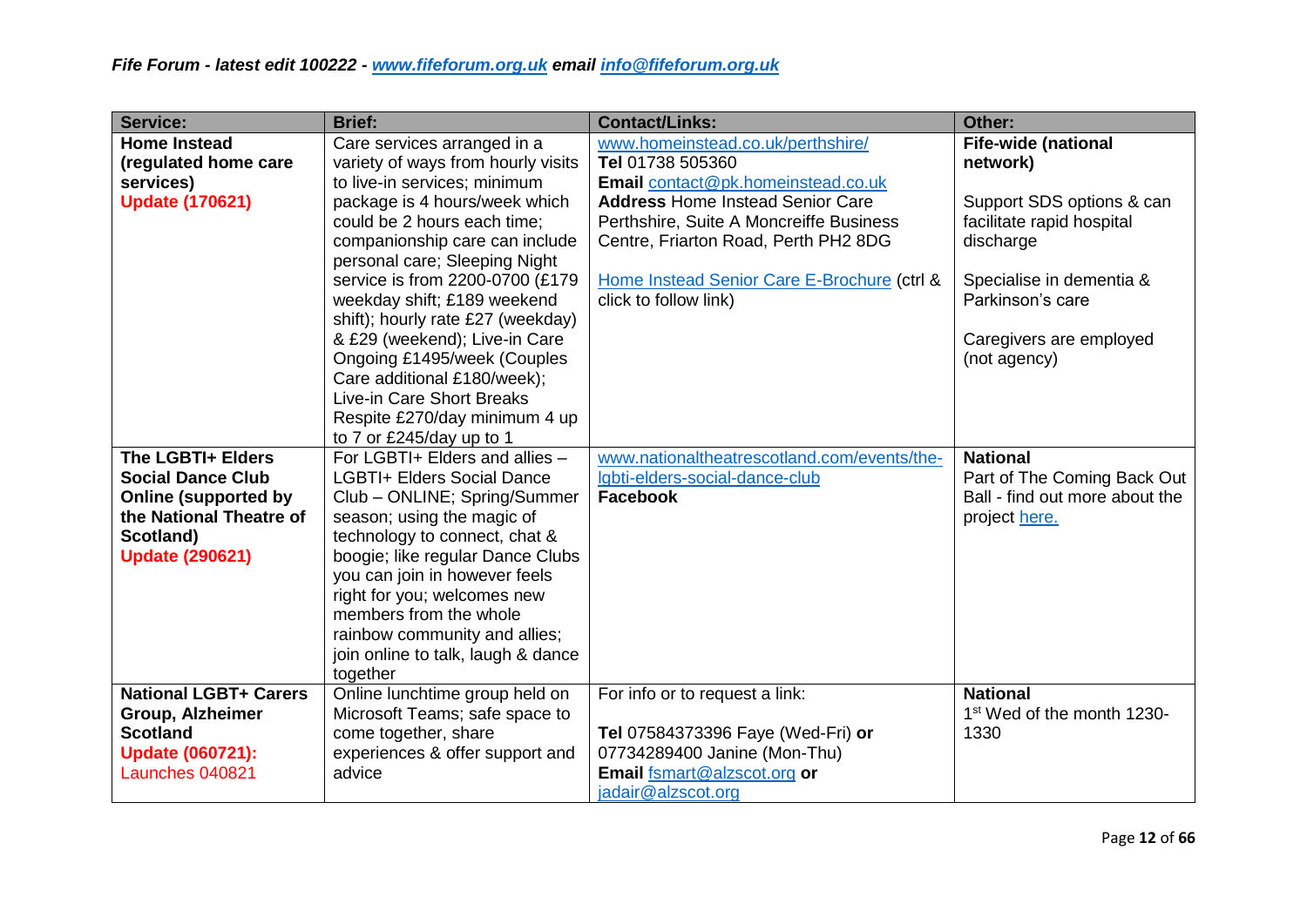| <b>Service:</b>                                                          | <b>Brief:</b>                                                                                                                                                                                                                                                                                                                                                                                                                                                                                                                                                                                                                                   | <b>Contact/Links:</b>                                                                                                      | Other:                                                        |
|--------------------------------------------------------------------------|-------------------------------------------------------------------------------------------------------------------------------------------------------------------------------------------------------------------------------------------------------------------------------------------------------------------------------------------------------------------------------------------------------------------------------------------------------------------------------------------------------------------------------------------------------------------------------------------------------------------------------------------------|----------------------------------------------------------------------------------------------------------------------------|---------------------------------------------------------------|
| Living Life (managed &<br>delivered by NHS 24)<br><b>Update (160721)</b> | Team of self-help coaches &<br>therapists, offering appointment-<br>based telephone support based<br>on CBT; available to 16+<br>experiencing - low mood, mild to<br>moderate depression, symptoms<br>of anxiety, or a combination of<br>these; when you first phone<br>Living Life you will be asked for -<br>name, contact details, the<br>reason you phoned & at this<br>point you may be offered an<br>assessment appointment with<br>one of their team or placed on<br>their waiting list; following an<br>assessment appointment, you<br>will be offered a series of<br>telephone support sessions with<br>a self-help coach or therapist | www.breathingspace.scot/living-life/<br>Tel 0800 328 9655                                                                  | <b>National (Scotland only)</b><br>Mon-Fri 1300-2100          |
| <b>Family Fund</b><br><b>Update (090821)</b>                             | Charity providing grants for<br>families on low incomes raising<br>disabled or seriously ill children<br>& young people to families<br>across the UK; grants for<br>essential items such as kitchen<br>appliances, sensory toys, family<br>breaks, bedding,<br>tablets/computers, furniture and<br>clothing; eligibility criteria applies                                                                                                                                                                                                                                                                                                       | www.familyfund.org.uk/grants-scotland<br>Tel 01904 55 00 55                                                                | <b>National</b>                                               |
| <b>Vegetarian for Life</b><br><b>Update (190821)</b>                     | Virtual Vegan Lunch Club 4th<br>Tue of the month 1300-1400 via<br>Zoom (65+); 6-week cookery<br>courses; Pen & Phone Pals<br>Scheme $(50+)$                                                                                                                                                                                                                                                                                                                                                                                                                                                                                                     | www.vegetarianforlife.org.uk<br>Email ellie@vegetarianforlife.org.uk for<br><b>Virtual Lunch Club</b><br>Tel 0161 257 0887 | <b>National</b><br>For vegans, vegetarians &<br>meat reducers |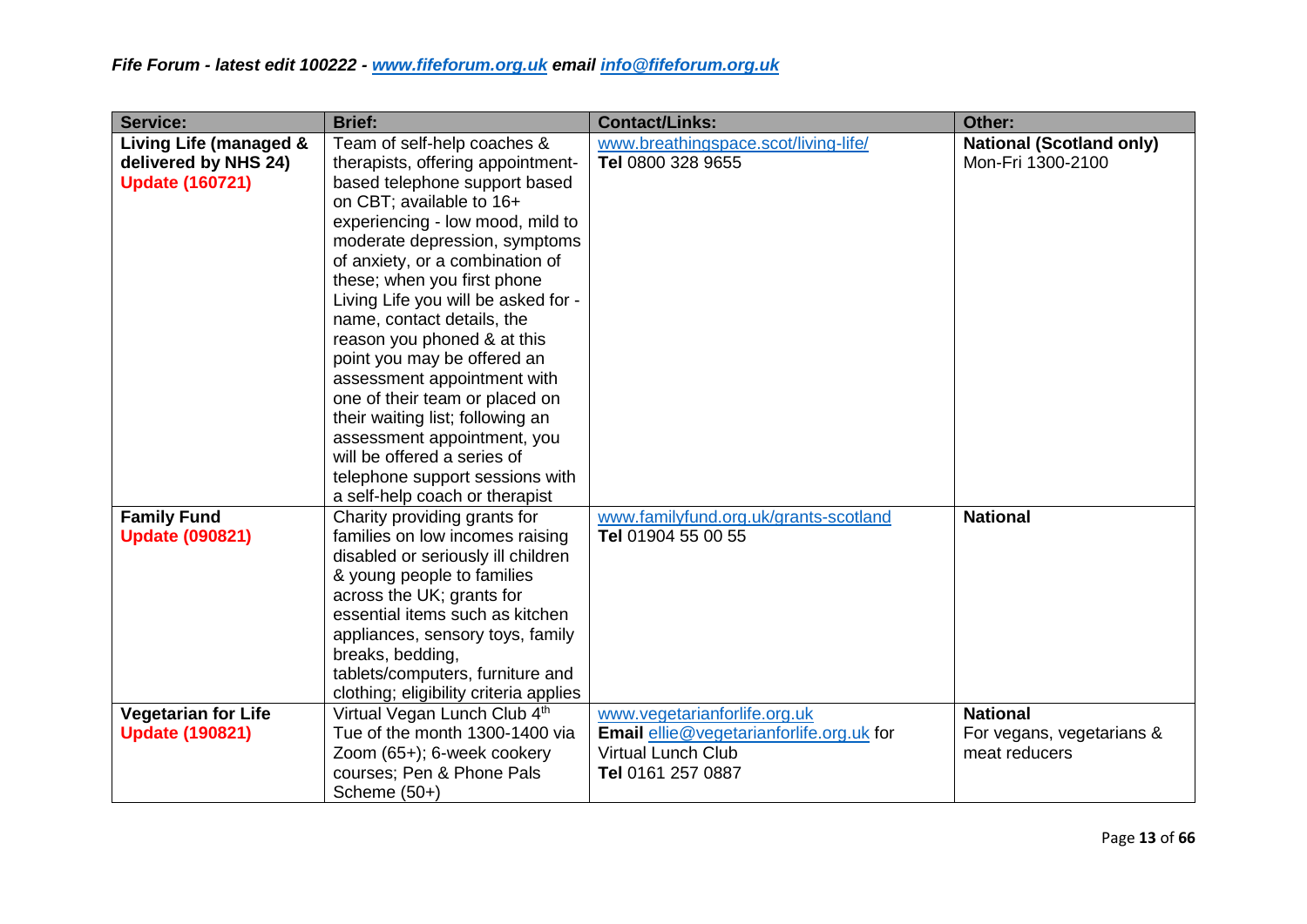| <b>Service:</b>                                                                                                               | <b>Brief:</b>                                                                                                                                                                                                                                                                                                                                                                                  | <b>Contact/Links:</b>                                                                                                     | Other:                                                                                                                                                                                                                                                                   |
|-------------------------------------------------------------------------------------------------------------------------------|------------------------------------------------------------------------------------------------------------------------------------------------------------------------------------------------------------------------------------------------------------------------------------------------------------------------------------------------------------------------------------------------|---------------------------------------------------------------------------------------------------------------------------|--------------------------------------------------------------------------------------------------------------------------------------------------------------------------------------------------------------------------------------------------------------------------|
| The Scotlight - Scottish<br><b>Tabletop Gaming Scene</b><br><b>(supported by Meeple</b><br>Like Us)<br><b>Update (200821)</b> | This page has links to various<br>people & organisations active<br>around Scotland in the area of<br>board gaming, role playing<br>games & war games; they might<br>run blogs, be publishers,<br>designers, or retailers; be worth<br>following; or, run a local gaming<br>club of which there are several<br>in Fife                                                                          | www.meeplelikeus.co.uk/the-scotlight/                                                                                     | <b>National (links to active</b><br>groups in Fife)                                                                                                                                                                                                                      |
| <b>Virtual Village Hall</b><br>(supported by RVS)<br><b>Update (181021)</b>                                                   | A programme of themed online<br>sessions led by expert tutors,<br>Royal Voluntary Service activity<br>co-ordinators & volunteers;<br>activities designed for people to<br>do at home so they can enjoy<br>the things they love & maybe<br>even learn some new skills                                                                                                                           | Facebook @VirtualVillageHall                                                                                              | <b>National</b><br>Online content                                                                                                                                                                                                                                        |
| <b>Hourglass Scotland</b><br>(formerly Action on<br><b>Elder Abuse)</b><br><b>Update (060122)</b>                             | Dedicated to protecting older<br>people from harm, abuse and<br>exploitation; helpline providing<br>information & support; advice on<br>how to stay safe; Community<br>Response Service based in Fife<br>offering specialist support (help<br>to make informed choices,<br>access support or challenge a<br>decision; advocacy; follow-up<br>calls providing ongoing support<br>and check-ins) | www.wearehourglass.org<br>Email helpline@wearehourglass.org<br><b>Tel 0808 808 8141 Helpline</b><br>Free Text 07860052906 | <b>National</b><br><b>Community Response</b><br>Service based in Fife which<br>will aim to offer a drop-in<br>centre, one-to-one support<br>from volunteers supporting<br>recovery from abuse, &<br>group-based support for<br>older people (once<br>restrictions relax) |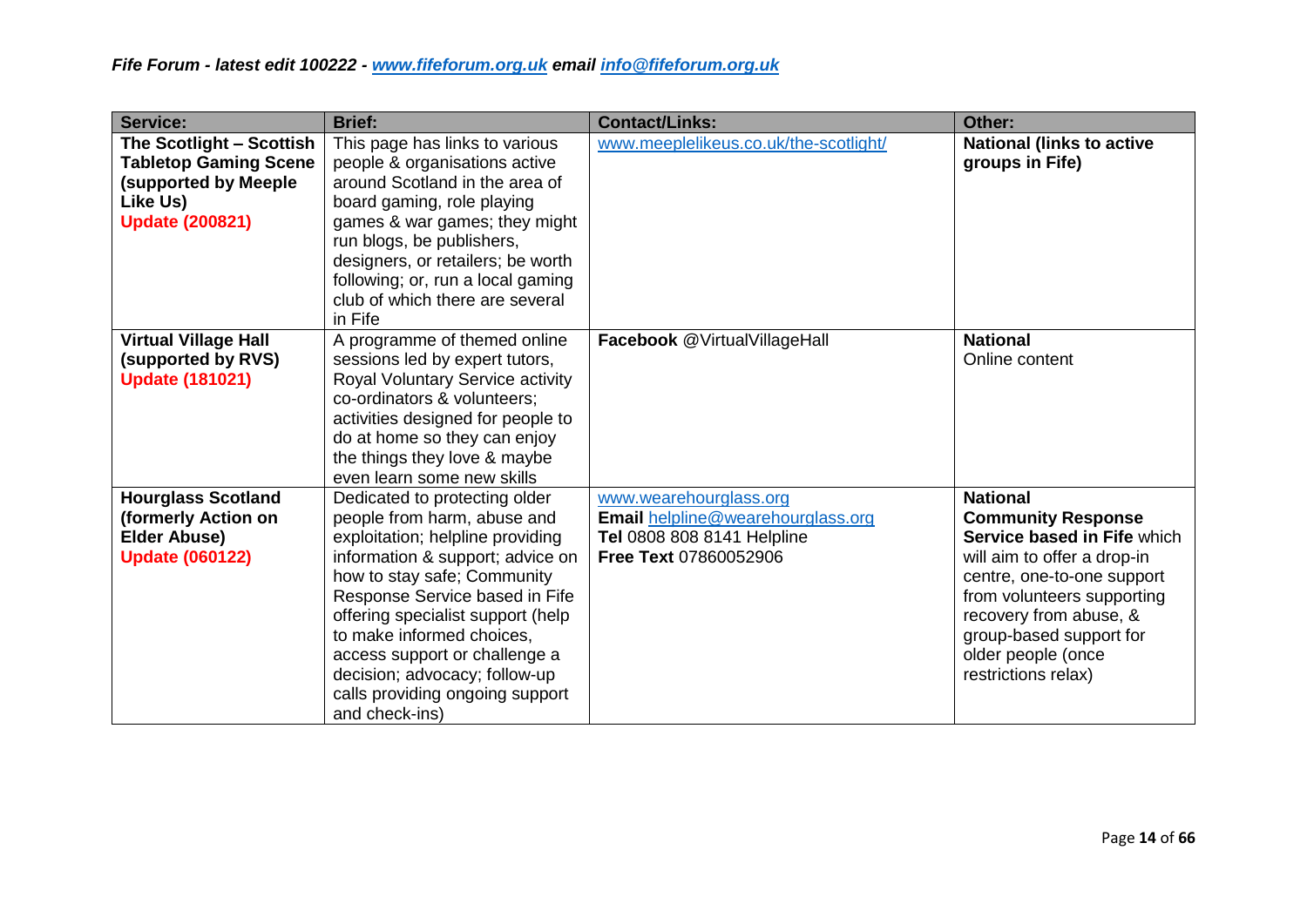#### **Fife-wide**

| <b>Service:</b>                                                                                                                                                                                                         | <b>Brief:</b>                                                                                                                                                                                                                                                                                                | <b>Contact/Links:</b>                                                                                                                                                                                          | Other:                                                                                                                                                                                                                                                                                                                           |
|-------------------------------------------------------------------------------------------------------------------------------------------------------------------------------------------------------------------------|--------------------------------------------------------------------------------------------------------------------------------------------------------------------------------------------------------------------------------------------------------------------------------------------------------------|----------------------------------------------------------------------------------------------------------------------------------------------------------------------------------------------------------------|----------------------------------------------------------------------------------------------------------------------------------------------------------------------------------------------------------------------------------------------------------------------------------------------------------------------------------|
| <b>Fife Forum</b><br><b>Update (060721):</b><br><b>Essential visits where</b><br>practicable/permissible;<br>Zoom group support<br>'Café Forum'; weekly<br><b>Health Walk</b>                                           | Advice, information &<br>signposting helping identify<br>services & resources; online<br>social group (via Zoom -<br>fortnightly); weekly health walks<br>alternating between Cairneyhill<br>& Glenrothes; advocacy for<br>people in care or hospital<br>settings; older people fora &<br><b>User Panels</b> | www.fifeforum.org.uk<br>Tel 01592 643743<br>Email info@fifeforum.org.uk<br><b>Facebook Fife Forum</b><br><b>Online Zoom Group &amp; Health Walks</b><br>Contact your Fife Forum link worker for<br>information | <b>Fife-wide</b><br>Mon-Fri 0800-1800<br>Messages can be left and will<br>be forwarded to the<br>appropriate staff member<br>and responded to asap                                                                                                                                                                               |
| <b>Helping Hand, Fife</b><br><b>Voluntary Action</b><br><b>Update (140121):</b><br>Reopened to anyone<br>requiring help or support<br>whilst Fife is in lockdown;<br>includes a Prescription<br><b>Delivery Service</b> | Partnership to help support<br>people and the most vulnerable<br>with their needs during the<br>crisis; people can register to<br>receive support and volunteer to<br>provide support                                                                                                                        | www.fva.org/helping_hand.asp<br>Tel 0800 389 6046                                                                                                                                                              | <b>Fife-wide</b><br>Mon-Fri 0900-1700                                                                                                                                                                                                                                                                                            |
| <b>Prescription Delivery</b><br><b>Service, Fife Voluntary</b><br><b>Action</b><br><b>Update (240720):</b><br>Ceased from 150820                                                                                        | FVA has partnered with NHS<br>Fife, Fife Health and Social Care<br>Partnership and Fife Council to<br>provide a prescription delivery<br>service for those in Fife that are<br>most in need                                                                                                                  | www.fva.org/prescription.asp<br>Tel 0800 389 6046                                                                                                                                                              | <b>Fife-wide</b><br>Mon-Sun 0800-2000<br>Individuals must be unable to<br>collect their prescriptions<br>themselves and have no one<br>who can collect them on their<br>behalf.<br>Methadon/Subutex: Unable<br>to collect or deliver these<br>drugs. Please contact<br>addiction services on 01592<br>716446 if help is required |
| <b>Kirkcaldy Central</b><br><b>Mosque</b>                                                                                                                                                                               | <b>Free Food Packs</b>                                                                                                                                                                                                                                                                                       | www.kirkcaldymosque.org.uk<br>01592 641057                                                                                                                                                                     | <b>Fife-wide deliveries</b>                                                                                                                                                                                                                                                                                                      |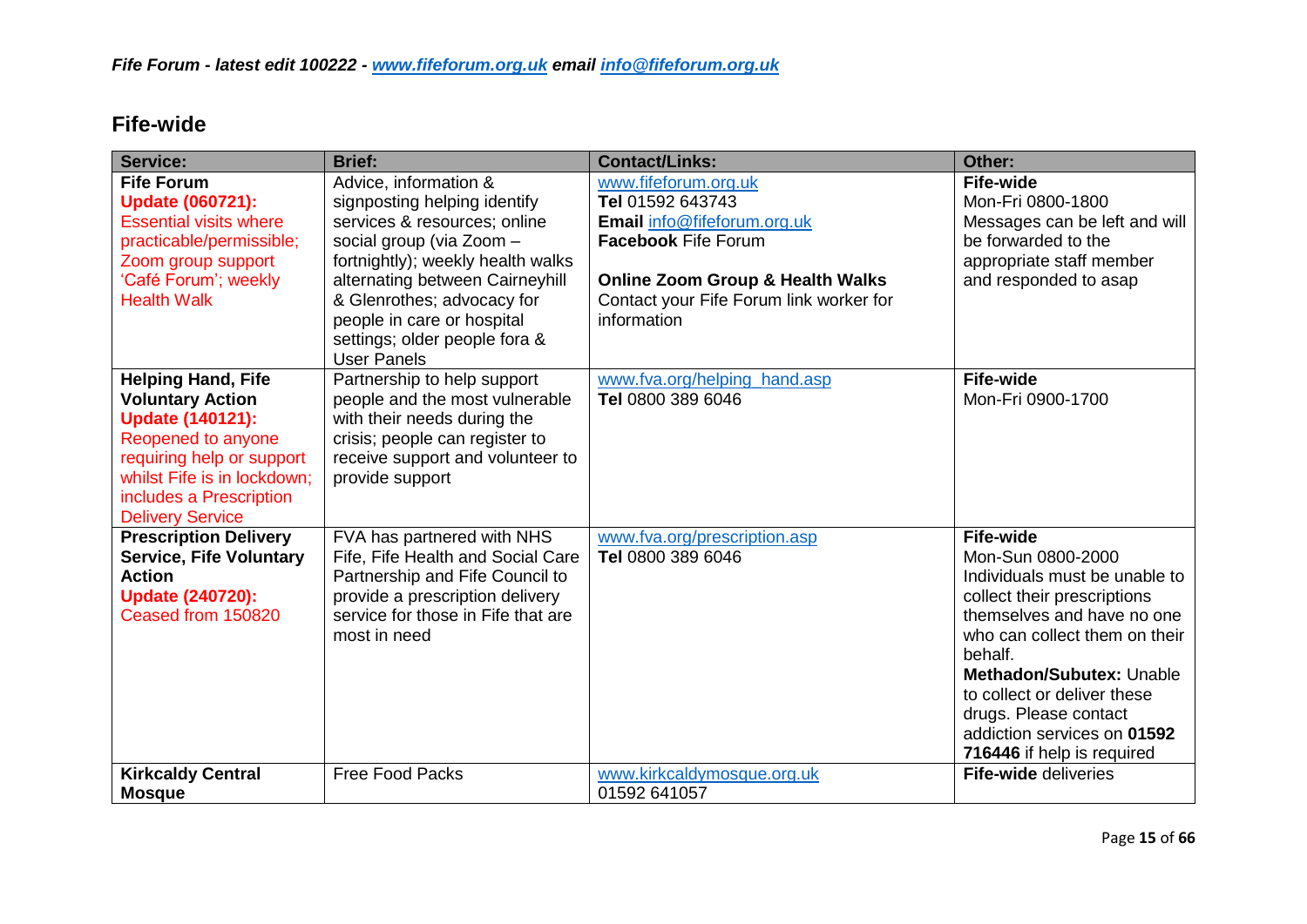| Service:                                                                                                                                                                                        | <b>Brief:</b>                                                                                                                                                                                                                                                          | <b>Contact/Links:</b>                                                                                                                                                                                                                                                                                                                           | Other:                                                                                                                                                                              |
|-------------------------------------------------------------------------------------------------------------------------------------------------------------------------------------------------|------------------------------------------------------------------------------------------------------------------------------------------------------------------------------------------------------------------------------------------------------------------------|-------------------------------------------------------------------------------------------------------------------------------------------------------------------------------------------------------------------------------------------------------------------------------------------------------------------------------------------------|-------------------------------------------------------------------------------------------------------------------------------------------------------------------------------------|
| <b>Elders Crisis Contact</b><br><b>Centre, Castle Furniture</b><br><b>Update (071221): No</b><br>longer operable unless<br>someone is in dire need<br>(other services are<br>offered by Castle) | A friendly voice to talk to or<br>arranging doorstep deliveries of<br>essentials and pharmacy<br>collections; other core services<br>include: free/low cost household<br>items for people who are<br>struggling; befriending & Tayport<br>Lunch Club for Older People) | www.castlefurniture.org<br>Tel 01334 898669 Helpline or 01334 654445<br><b>Castle Furniture</b>                                                                                                                                                                                                                                                 | <b>Fife-wide</b><br>For people 55+ (for people<br>55-75 you should be unable<br>to leave your home owing to<br>an illness or disability)<br>Other core services based<br><b>NEF</b> |
| <b>Fife Council</b>                                                                                                                                                                             | <b>Local Authority services</b>                                                                                                                                                                                                                                        | <b>Council Services: 03451 55 00 99</b><br>Homelessness: 03451 55 00 33 (Mon-Fri) or<br>0800 028 6231 (weekends)<br>Scottish Welfare Fund: 0300 555 02 65<br>(Mon-Fri 0900-1430)<br>Social Work & Social Care: 03451 55 15 03<br>Covid Community Helpline: 0800 952 0330<br>(Mon-Fri 0900-1700) or email<br>covid.communityhelpline@fife.gov.uk | <b>Fife-wide</b>                                                                                                                                                                    |
| <b>Fife Migrants Forum</b>                                                                                                                                                                      | Telephone & online support;<br>Virtual Conversational Cafes to                                                                                                                                                                                                         | www.fifemigrantsforum.org.uk<br>Tel 01592 642927                                                                                                                                                                                                                                                                                                | <b>Fife-wide</b><br>Main chatroom & local                                                                                                                                           |
|                                                                                                                                                                                                 | combat isolation and improve<br>English                                                                                                                                                                                                                                | Facebook @fife.migrants<br><b>Email</b> info@fifemigrantsforum.org.uk                                                                                                                                                                                                                                                                           | chatrooms can be accessed<br>Telephone 0930-1300                                                                                                                                    |
| <b>Citizens Advice &amp;</b><br><b>Rights Fife</b><br><b>Update (081121):</b><br>Centres, bar<br>Cowdenbeath, open for<br>in-person appointments<br>(appointments must be<br>made)              | Telephone advice                                                                                                                                                                                                                                                       | www.cabfife.org.uk<br><b>General Advice 0345 1400 095</b><br><b>Debt Advice 0345 1400 094</b><br><b>Universal Credit 0800 023 2581</b><br>Macmillan Service (people affected by<br>Cancer) 0345 1400 092<br>Text Service for the Deaf Community 0787<br>2677 904                                                                                | <b>Fife-wide</b><br>Mon-Fri 0830-1600                                                                                                                                               |
| <b>Lead Scotland</b><br><b>Befriending for Young</b><br><b>Carers</b>                                                                                                                           | Distance Befriending for Young<br>Carers aged 12-18; weekly<br>telephone/email/video support<br>offered by volunteers                                                                                                                                                  | www.lead.org.uk<br>Tel 0131 228 9441 or 07775844885 Emma<br>Pauley<br>Email epauley@lead.org.uk                                                                                                                                                                                                                                                 | <b>Fife-wide</b><br>Tue, Thu, Fri (working days)                                                                                                                                    |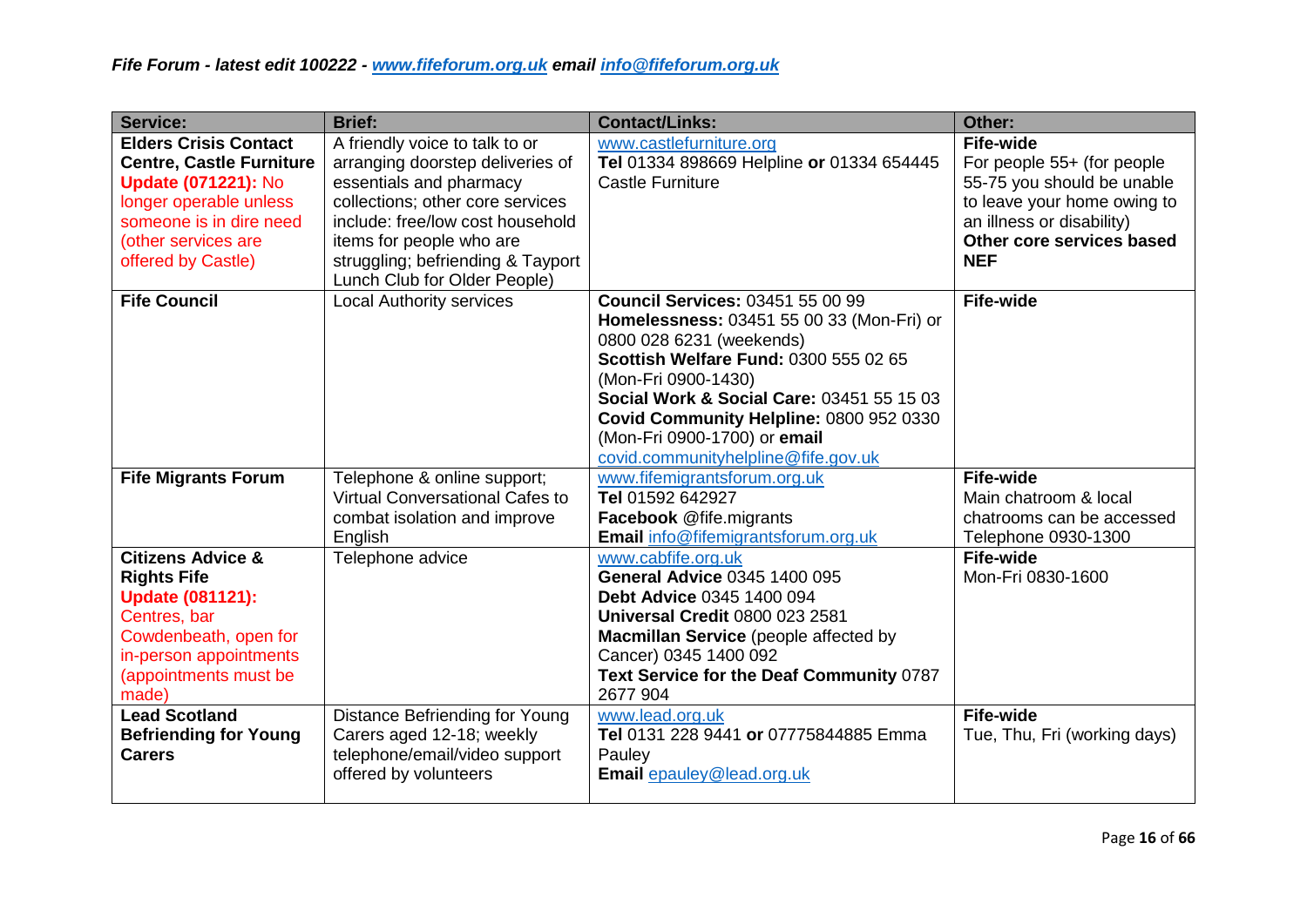| <b>Service:</b>                                                                                                                                                                       | <b>Brief:</b>                                                                                                                                                                                                                | <b>Contact/Links:</b>                                                                                                                                                                                                                                                                                                                                                                                                                                                                                                                                                                                   | Other:                                                                                                                                                                                                                                                                                                                   |
|---------------------------------------------------------------------------------------------------------------------------------------------------------------------------------------|------------------------------------------------------------------------------------------------------------------------------------------------------------------------------------------------------------------------------|---------------------------------------------------------------------------------------------------------------------------------------------------------------------------------------------------------------------------------------------------------------------------------------------------------------------------------------------------------------------------------------------------------------------------------------------------------------------------------------------------------------------------------------------------------------------------------------------------------|--------------------------------------------------------------------------------------------------------------------------------------------------------------------------------------------------------------------------------------------------------------------------------------------------------------------------|
| <b>Lead Scotland Learning</b><br>Project<br><b>Update (060122): New</b><br><b>Digital accessibility</b><br>webinar series on Zoom<br>from 1300 Tue 250122<br>www.lead.org.uk/webinars | Distance learning for individuals<br>$(age 16+)$ ; weekly<br>telephone/email/video support<br>for those seeking to learn how to<br>use a computer or another skill                                                           | www.lead.org.uk<br>Tel 07768 916460 Dawn Robb (Fife Learning<br>Co-ordinator)<br>Email drobb@lead.org.uk<br>Sign up (free safety classes):<br>www.lead.org.uk/learn-how-to-be-safe-online-<br>with-lead-scotland/                                                                                                                                                                                                                                                                                                                                                                                       | <b>Fife-wide</b><br>Support will be provided by<br>volunteers, who are PVG<br>members; priority given to<br>people who live on their own                                                                                                                                                                                 |
| <b>Lead Scotland</b><br><b>Befriending (Adults)</b><br>Update (181121): Closed<br>to new referrals                                                                                    | For adults and older people in<br>Fife who feel isolated, lonely or<br>disconnected, perhaps as a<br>result of disability, ill health or<br>other circumstances; each<br>match will be for 4-6 months,<br>depending on needs | www.lead.org.uk/aboutlead/contact-lead-<br>scotland/fife-befriending-co-ordinator/<br>Tel 07768916460<br>Email fifeadultbefriending@lead.org.uk                                                                                                                                                                                                                                                                                                                                                                                                                                                         | <b>Fife-wide</b>                                                                                                                                                                                                                                                                                                         |
| <b>Fife Centre for</b><br>Equalities $-60+$<br><b>Minority Ethnic Older</b><br><b>People Project</b><br><b>Update (160921): Open</b><br>Mon-Fri 0900-1700<br>(messages can be left)   | Minority ethnic older people 60+<br>can use this support to access<br>public services; access<br>befriending; & information and<br>signposting                                                                               | www.centreforequalities.org.uk<br>Tel 01592 645310 Centre or<br>07826753539 Otilia Palea (Operational<br>Assistant)<br>Email info@centreforequalities.org.uk or<br>Otilia@centreforequalities.org.uk<br>Cantonese 07881 925301<br><b>Romanian 07826 753539</b><br>Hungarian/Bulgarian 07796 418917<br>Urdu 07827 405915<br>Vârstnicii etnici minoritari din Fife au acum<br>acces la asistență pentru a accesa serviciile<br>publice<br>少數民族長者現在可透過我們的服務獲得公共<br>服 務的資訊<br>فائف کے اقالیتی بزرگ اب ہماری مدد سے پبلک سروسز کی<br>رسائی حاصل کرسکتے ہیں<br>Other language interpreters will be identified | <b>Fife-wide</b><br>Alongside the<br>aforementioned service the<br>Centre's vison is to enable<br>everyone they work with to<br>take action that makes Fife a<br>more equal, fairer place to<br>live, work and study<br>providing a collective voice to<br>champion equality, diversity,<br>inclusion and social justice |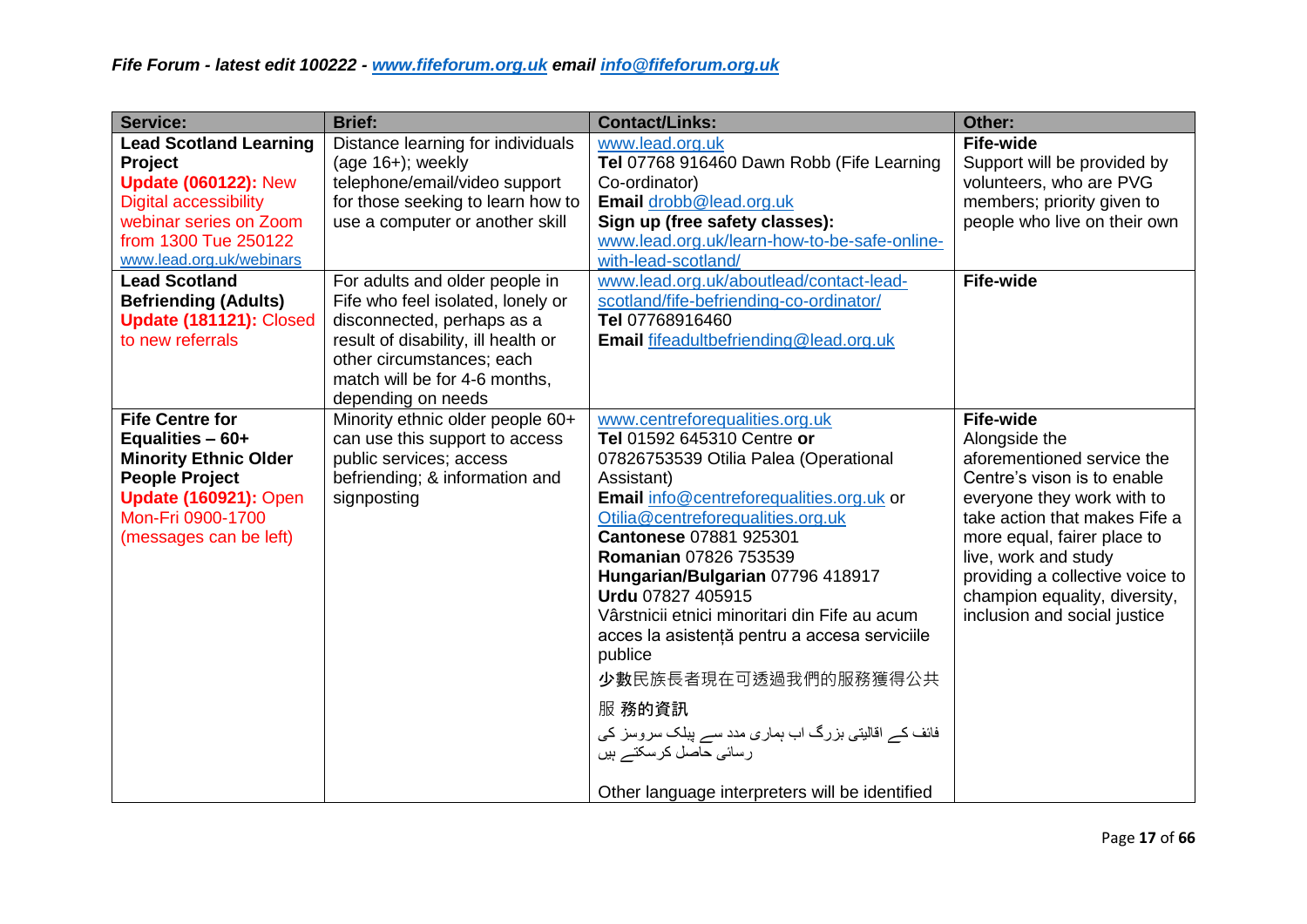| <b>Service:</b>               | <b>Brief:</b>                                            | <b>Contact/Links:</b>                     | Other:                       |
|-------------------------------|----------------------------------------------------------|-------------------------------------------|------------------------------|
| <b>Foodbanks</b>              | Food parcels for people in                               | Cupar: 07474453153 email                  | Owing to Covid-19 there may  |
| <b>Update (081121): For</b>   | hardship – for further information                       | info@cupar.foodbank.org.uk                | be local variations so       |
| <b>Christmas Period</b>       | relating to the services delivered                       | Dunfermline: 01383 432483 or 07730751895  | please contact               |
| opening hours &               | in any given area contact the                            | email info@dunfermline.foodbank.org.uk    | Glenrothes Foodbank only     |
| arrangements contact          | nearest locality link                                    | East Neuk: Anstruther Church - Tue 1200-  | accept referrals via Fife    |
| relevant foodbank             |                                                          | 1600; Thu 1600-1800                       | Council, Scottish Welfare    |
|                               |                                                          | Glenrothes: 01592 631088 email            | Fund or CARF (to be          |
|                               |                                                          | info@glenrothes.foodbank.org.uk           | reviewed Nov 2020)           |
|                               |                                                          | Kirkcaldy: Various locations, website     | For referrals in the         |
|                               |                                                          | www.kirkcaldyfoodbank.org.uk              | following towns and their    |
|                               |                                                          | Levenmouth: 07966502854 Delivery only     | surrounding areas, tel:      |
|                               |                                                          | St Andrews: 01334 474940 (option 2) email | South West Villages          |
|                               |                                                          | storehouse@kingdomvineyard.com            | 07985739452; Ballingry       |
|                               |                                                          | Taybridgehead: 07840957039 (emergencies   | 07515290119; Kelty 01383     |
|                               |                                                          | only)                                     | 650273; Cowdenbeath          |
|                               |                                                          |                                           | 07828564232                  |
| <b>Asda Pharmacy</b>          | Call and collect service for                             | Dunfermline (Halbeath) 01383 843617       | <b>Fife-wide</b>             |
|                               | vulnerable people or those who                           | Kirkcaldy (Carberry Road) 01592 657210    | Please note opening times    |
|                               | are practising social distancing -                       |                                           | within stores may be reduced |
|                               | prescriptions can be collected                           |                                           | and people should call their |
|                               | from your car at dedicated bays                          |                                           | local Asda pharmacy team     |
|                               | within the store car parks.                              |                                           | for more information         |
| Fife One Stop Shop,           | Support by email & telephone;                            | www.scottishautism.org/services-          | <b>Fife-wide</b>             |
| <b>Scottish Autism</b>        | telephone support by                                     | support/family-support/fife-one-stop-shop | Aim to respond within 3      |
|                               | appointment; information,                                | Tel 01592 645350                          | working days                 |
|                               | advice, local supports for autistic                      | Email fifeoss@scottishautism.org          |                              |
|                               | people, their families &                                 |                                           |                              |
|                               | professionals                                            |                                           |                              |
| <b>Centre for Positive</b>    | Free online Zen Yoga offered to                          | www.positivechangeyoga.com                | <b>Fife-wide</b>             |
| <b>Change (in partnership</b> | Fifers since January and now                             | Facebook @positivechangeyoga              |                              |
| with Positive Change          | extended to throughout March                             |                                           |                              |
| Yoga)                         | 2021; see website for booking<br>information and terms & |                                           |                              |
| <b>Update (220221)</b>        |                                                          |                                           |                              |
|                               | condition                                                |                                           |                              |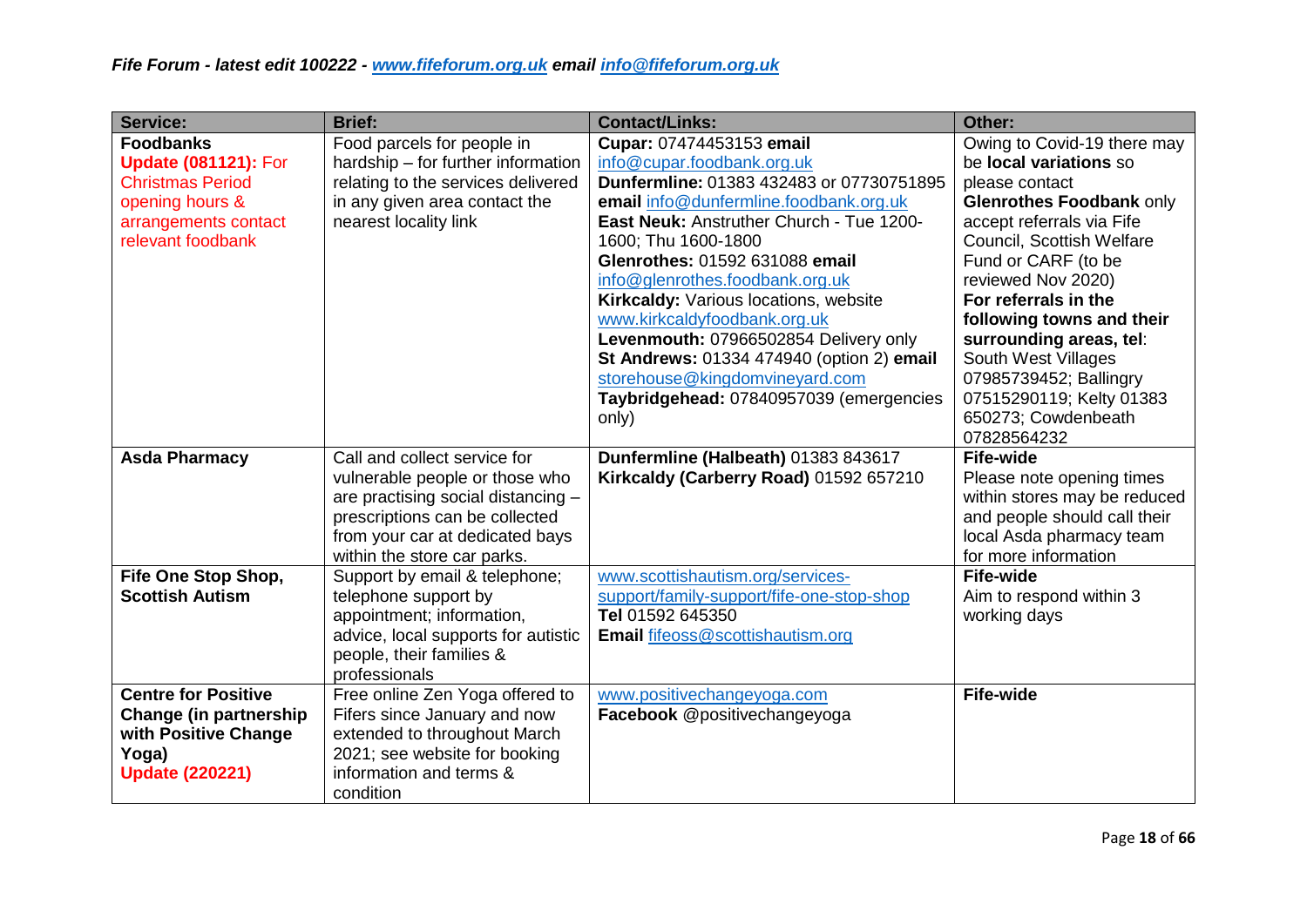| Service:                    | <b>Brief:</b>                                                | <b>Contact/Links:</b>                                 | Other:                            |
|-----------------------------|--------------------------------------------------------------|-------------------------------------------------------|-----------------------------------|
| <b>Friendship Cabin</b>     | For adults 16+ - virtual social                              | www.thefriendshipcabin.com                            | <b>Fife-wide &amp; Glenrothes</b> |
| Update (130821): In-        | group with entertainment via the                             | <b>Tel 07423154632 Pearl Weepers</b>                  | Area                              |
| person groups have          | Lunch Clubs; 'Call Companion'                                | Email info@thefriendshipcabin.com                     |                                   |
| reopened Mon-Thu at the     | services for those with limited                              | <b>Facebook</b>                                       | <b>Lunch Clubs (Glenrothes):</b>  |
| <b>Woodside Community</b>   | mobility or who are isolated; Tea                            |                                                       | Tue-Thu 1000-1400                 |
| Hall & from 160821          | Party 'Fun Friday' with Karaoke                              |                                                       | <b>Woodside Community Hall</b>    |
| <b>Gilvenbank Community</b> | & Disco; all services will be                                |                                                       | Mon 1000-1400 Gilvenbank          |
| Sports Hub, Glenrothes;     | delivered in accordance with                                 |                                                       | <b>Community Sports Hub</b>       |
| <b>Tea Party launches</b>   | Government guidelines; places                                |                                                       | <b>Tea Party (Glenrothes):</b>    |
| 030921                      | are limited to 15 per group                                  |                                                       | Fri 1630-1900 Woodside            |
|                             | session (contact Pearl in                                    |                                                       | <b>Community Hall</b>             |
|                             | advance); £10 per session                                    |                                                       | <b>Virtual Zoom Group (Fife):</b> |
| <b>Fife Lockdown</b>        |                                                              |                                                       | Sun 1400-1600<br><b>Fife-wide</b> |
| <b>Economy (FiLE)</b>       | Marketplace that connects local<br>people in Fife with local | www.fifelockdowneconomy.com<br>Facebook @fifelockdown |                                   |
| <b>Update (190221)</b>      | businesses offering products                                 |                                                       |                                   |
|                             | and services during lockdown                                 |                                                       |                                   |
| <b>Fife Carers Centre</b>   | New referrals accepted; centre                               | www.fifecarerscentre.org                              | <b>Fife-wide</b>                  |
| <b>Update (231121):</b>     | remains closed for drop-in                                   | Tel 01592 205472                                      | Referrals can be made via         |
| <b>Information Drop In</b>  | (telephone, email and virtual                                | Email centre@fifecarers.co.uk                         | the telephone or the online       |
| Sessions for unpaid &       | contact); current services                                   |                                                       | portal                            |
| family carers every Wed     | include - assistance given to                                | For 'Virtual Club for Carers' Mon 1400-1530           |                                   |
| 1400-1600 Leven             | complete forms; help with                                    | contact Sylwia Nadolny:                               |                                   |
| <b>Community Library</b>    | emergency planning (including                                | Email sylwia.nadolny@fifecarers.co.uk                 |                                   |
|                             | Carer Emergency Cards); carer                                | Tel 07736909692                                       |                                   |
|                             | support planning; a point of                                 |                                                       |                                   |
|                             | contact for carers experiencing                              |                                                       |                                   |
|                             | difficulties; advocacy;                                      |                                                       |                                   |
|                             | befriending for carers; online                               |                                                       |                                   |
|                             | male carers group; Dementia                                  |                                                       |                                   |
|                             | Workshops for Carers; and, co-                               |                                                       |                                   |
|                             | ordinating supply of PPE to                                  |                                                       |                                   |
|                             | entitled carers (see separate                                |                                                       |                                   |
|                             | entry p20)                                                   |                                                       |                                   |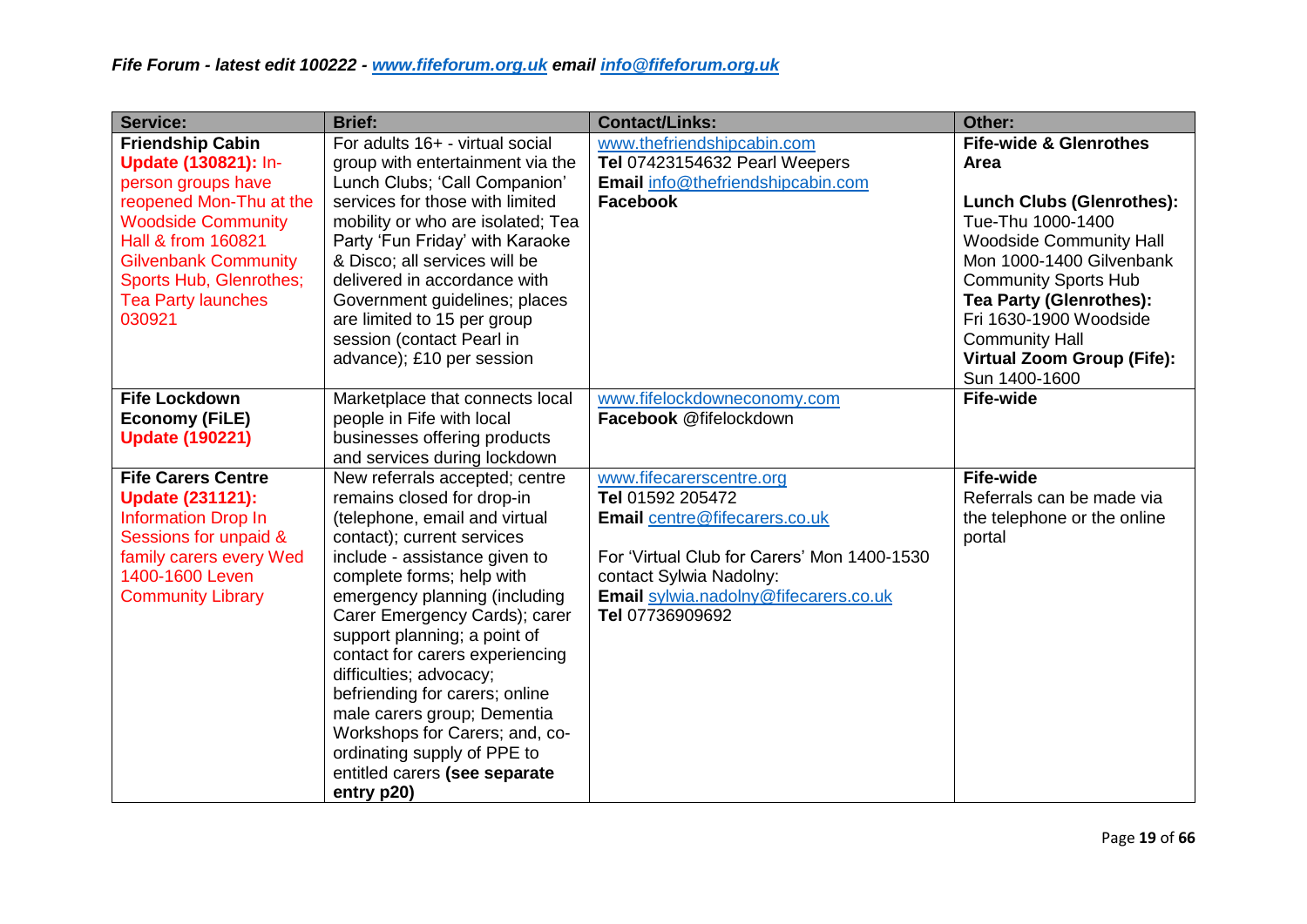| <b>Service:</b>                                                                                                                                                                                                                                | <b>Brief:</b>                                                                                                                                                                                                                                                                                                                                                                                                                                          | <b>Contact/Links:</b>                                                                                                                                                                                                                                                                                             | Other:           |
|------------------------------------------------------------------------------------------------------------------------------------------------------------------------------------------------------------------------------------------------|--------------------------------------------------------------------------------------------------------------------------------------------------------------------------------------------------------------------------------------------------------------------------------------------------------------------------------------------------------------------------------------------------------------------------------------------------------|-------------------------------------------------------------------------------------------------------------------------------------------------------------------------------------------------------------------------------------------------------------------------------------------------------------------|------------------|
| <b>Personal Protective</b><br><b>Equipment (PPE) for</b><br><b>Unpaid Carers</b>                                                                                                                                                               | Unpaid carers may be entitled to<br>PPE if the person being cared<br>for has symptoms or a diagnosis<br>of Covid-19; has received a<br>shielding letter and is not in<br>isolation with the carer; or, any<br>other risk there may be for both<br>carer and person being cared for                                                                                                                                                                     | To request PPE contact Fife Carers:<br>Tel 01592 205472<br>Email centre@fifecarers.co.uk                                                                                                                                                                                                                          | <b>Fife-wide</b> |
| <b>Personal Protective</b><br><b>Equipment (PPE) for</b><br><b>Personal Assistants</b><br>(Self-Directed Support)                                                                                                                              | A Self-Directed Support<br>Personal Assistant employer<br>may request PPE if the person<br>being cared for has a diagnosis<br>of Covid-19; another member of<br>the same household has a<br>diagnosis or symptoms; the<br>person receiving care has<br>received a shielding letter; or,<br>any other risk for person<br>receiving care or Personal<br>Assistant(s)                                                                                     | To request PPE contact SDS Options Fife:<br>Tel 01592 803280<br>Email ppe@sdsoptionsfife.org.uk                                                                                                                                                                                                                   | <b>Fife-wide</b> |
| <b>Meal Makers, Food</b><br><b>Train</b><br><b>Update (180521): From</b><br>170521 Cooks will be<br>permitted to visit Diners<br>inside their home when<br>delivering meals; new<br>service launched by<br>parent group (Eat Well<br>Age Well) | Helping older people to eat well,<br>age well & live well<br>independently at home;<br>neighbourhood food-sharing<br>project connecting people who<br>love cooking & who are happy to<br>share an extra portion of home<br>cooked food with an older<br>neighbour who would really<br>appreciate a freshly prepared<br>meal & a friendly chat; 'Eat Well<br>Age Well' freephone<br>Malnutrition Advice Helpline with<br>a focus on people 65+ launched | www.mealmakers.org.uk for information, to<br>sign up as a cook or suggest a diner<br>Tel 0141 551 8118 or 07702 868893 Carol<br>Simmons, Development Officer - working<br>days Mon-Fri<br>Email carol@mealmakers.org.uk<br><b>Malnutrition Advice Helpline (Eat Well Age)</b><br>$WeII$ ) –<br>Tel 0800 13 88 220 | <b>Fife-wide</b> |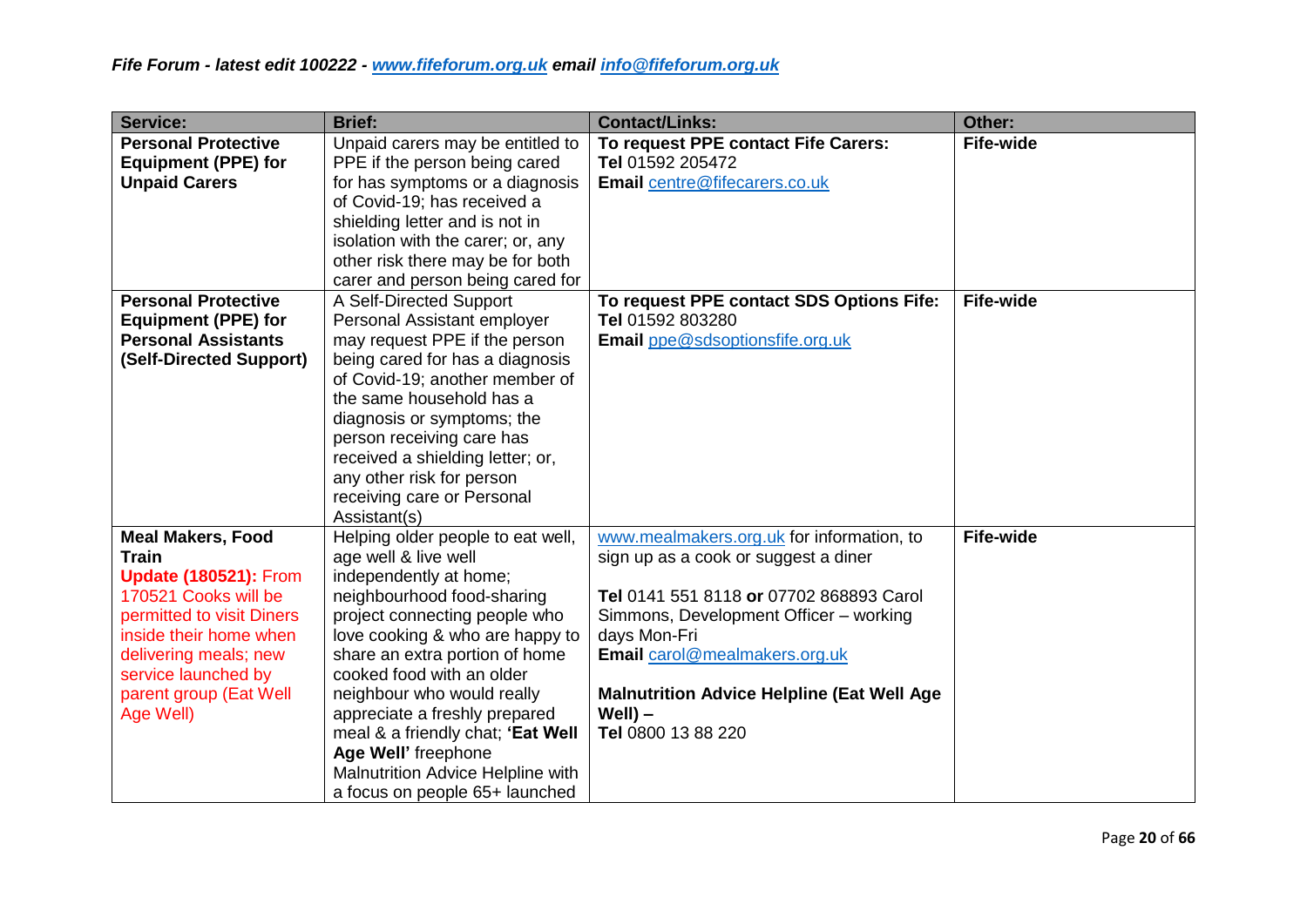| <b>Service:</b>                                                                                                                                                                                                                                                    | <b>Brief:</b>                                                                                                                                                                                                                                                                                                                                 | <b>Contact/Links:</b>                                                                                                                                                                                                                                                                                                                                    | Other:                                                                                                                                                                                                                           |
|--------------------------------------------------------------------------------------------------------------------------------------------------------------------------------------------------------------------------------------------------------------------|-----------------------------------------------------------------------------------------------------------------------------------------------------------------------------------------------------------------------------------------------------------------------------------------------------------------------------------------------|----------------------------------------------------------------------------------------------------------------------------------------------------------------------------------------------------------------------------------------------------------------------------------------------------------------------------------------------------------|----------------------------------------------------------------------------------------------------------------------------------------------------------------------------------------------------------------------------------|
| <b>Befriending</b><br><b>(Communities Recovery</b><br>Fund), Fife Shopping &<br><b>Support Services</b><br><b>Update (171220): A few</b><br>hours are left for referrals<br>(available until the end of<br><b>March 2021)</b>                                      | For elderly, disabled and<br>vulnerable people who are<br>feeling isolated as a result of the<br>pandemic and would benefit<br>from having a little company;<br>open referral process                                                                                                                                                         | www.fifeshoppingandsupportservices.co.uk<br>Tel 01592 653344<br><b>Email</b><br>lynne@fifeshoppingandsupportservices.co.uk<br><b>Facebook</b>                                                                                                                                                                                                            | <b>Fife-wide</b><br>Other privately purchased<br>provisions are available<br>Update 230421: privately<br>purchased supports have re-<br>engaged; at present,<br>journeys made with clients<br>are for essential purposes<br>only |
| <b>Gingerbread Fife</b><br><b>Update (121021):</b><br>'Making it Work' for lone<br>parents in work or<br>seeking employment to<br>help plan a positive future<br>& support work/life<br>balance                                                                    | Lone Parent Helpline; telephone<br>advice; new referrals accepted<br>for - Teen Parent Project;<br>Making It Work (Cowdenbeath,<br>Kirkcaldy, Glenrothes &<br>Levenmouth); Square Start<br>Levenmouth; Buddy Project; &,<br>Dad and Me                                                                                                        | www.fifegingerbread.org.uk<br>Tel 01592 725210<br>Email info@fifegingerbread.org.uk                                                                                                                                                                                                                                                                      | <b>Fife-wide with Local</b><br><b>Projects</b><br>Helpline:<br>Mon-Thurs 0900-1700<br>Fri 0900-1530                                                                                                                              |
| <b>Wells Near Me, Fife</b><br><b>Health &amp; Social Care</b><br>Partnership and<br><b>Partners</b><br>Update (101221): In-<br>person Well at Kirkcaldy<br><b>Mercat Centre (near</b><br>TKMaxx) Thu 1000-1200<br>temporarily closed owing<br>to new Covid variant | Virtual & In-person Wells Tue-<br>Thu 1000-1200 & Mon/Thu<br>1300-1500; advisors aim to help<br>people with enquiries to find<br>solutions to their health & well-<br>being issues, including helping<br>to identify available supports; for<br>virtual Wells participants enter a<br>virtual waiting room or can pre-<br>book an appointment | www.fifehealthandsocialcare.org/the-well<br>Email TheWell@fife.gov.uk or<br>Aleksandra.Atanasova@fife.gov.uk<br>Tel 03451 551 500 Dedicated telephone line<br>for people with no access to technology when<br>Wells are live<br><b>BSL</b> People requiring an interpreter should<br>request this when booking an appointment<br>(available from 091220) | Fife-wide<br>Internet enabled video<br>device; chrome or safari<br>browser required<br>For people entering the<br>virtual waiting room please<br>be advised you may not be<br>seen if time expires                               |
| <b>Libraries Service (On</b><br>Fife)<br><b>Update (110221)</b>                                                                                                                                                                                                    | Completely free<br>eBook, eAudiobook & digital<br>magazine service (RBdigital)<br>now has even more content; all<br>you need to register for this free<br>service is your library<br>membership                                                                                                                                               | www.onfife.com/libraries-archives/online-<br>resources/ebooks-eaudiobooks-and-digital-<br>magazines#<br><b>Email</b> rbdigital@wfhowes.co.uk if you need<br>additional help with this service                                                                                                                                                            | <b>Fife-wide</b><br>If you are not already a<br>member of Fife libraries join<br>by either clicking here (Ctrl +<br>Click to follow link) or by<br>visiting any Fife Library<br>(when this is permissible)                       |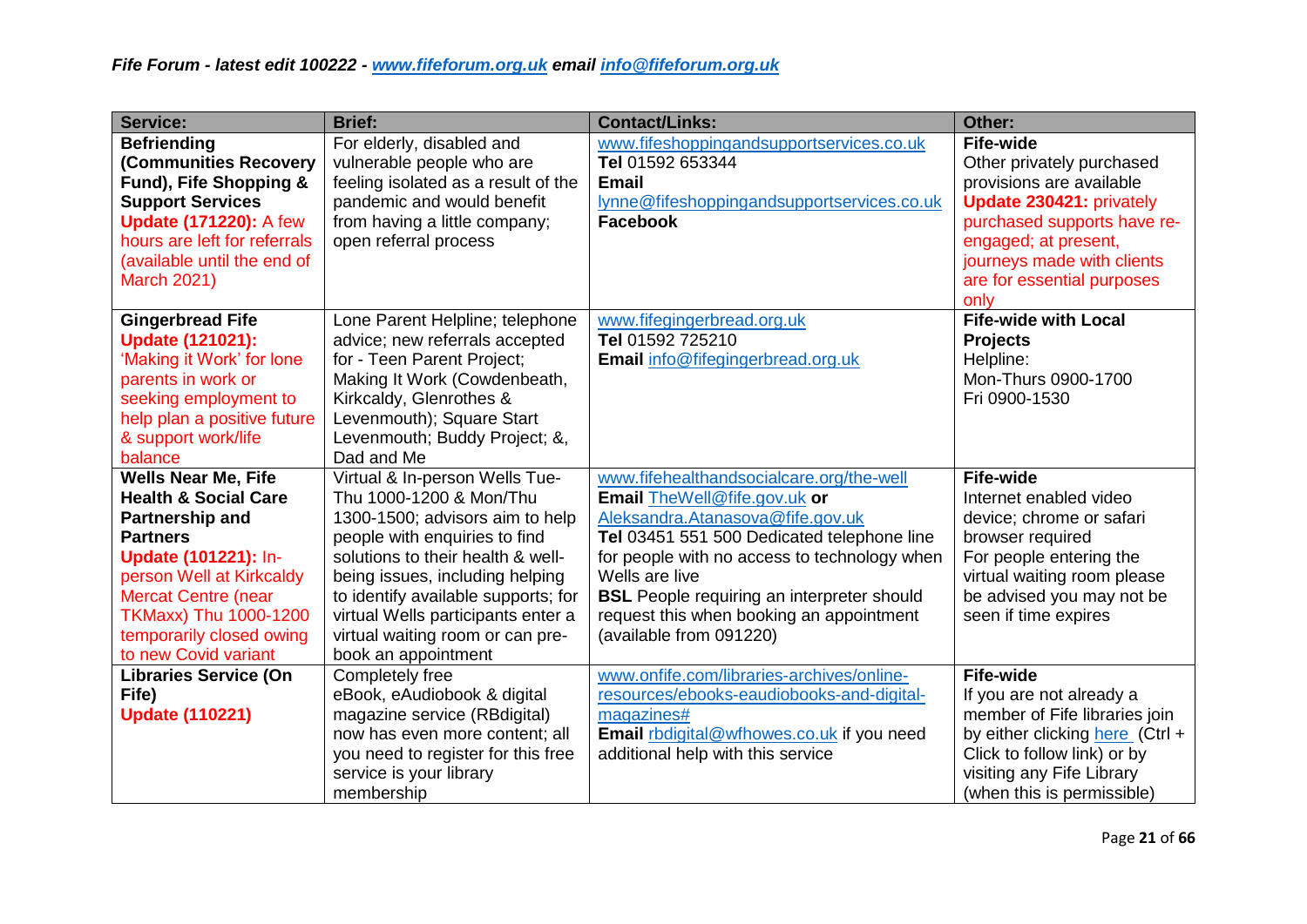| <b>Service:</b>                                                                                                                            | <b>Brief:</b>                                                                                                                                                                                                                                                                                | <b>Contact/Links:</b>                                                                                                                                                                                                                                                           | Other:                                                                                                                            |
|--------------------------------------------------------------------------------------------------------------------------------------------|----------------------------------------------------------------------------------------------------------------------------------------------------------------------------------------------------------------------------------------------------------------------------------------------|---------------------------------------------------------------------------------------------------------------------------------------------------------------------------------------------------------------------------------------------------------------------------------|-----------------------------------------------------------------------------------------------------------------------------------|
| <b>Fife Bus (previously</b><br>known as Dial a Ride<br>and Ring & Ride)<br><b>Update: Commencing</b><br>170820 and bookable<br>from 140820 | Free door-to-door transport for<br>people unable to access<br>mainstream public transport due<br>to some form of reduced<br>mobility; at this time, the service<br>prioritises people who need to<br>make essential trips (to attend<br>medical appointments or<br>essential shopping trips) | www.fife.gov.uk/kb/docs/articles/roads,-travel-<br>and-parking/demand-responsive-transport<br>By following the link you can see what days<br>the service is running in each area by clicking<br>on Fifebus Service by Town<br>Tel 03451 55 11 88 to register & book<br>journeys | <b>Fife-wide</b><br>Bookings will only be taken<br>the day before travel, with<br>Sunday and Monday<br>bookings taken on a Friday |
| <b>Restoration Fife</b><br><b>Recovery Community</b><br><b>Update (060921):</b><br>September programme is<br>available                     | Social activities community run<br>by people in recovery for people<br>in recovery; range of activities,<br>open to family and friends to<br>reduce isolation, loneliness &<br>provide support with recovery                                                                                 | Email admin@restorationfife.org.uk<br>Tel 07734408498 Active Bookings<br>Tel 07501176234 Charlene or 07307197963<br>Nikki If you want to get involved: Private<br>message on social media or call, text or<br>whatsapp<br>Facebook @RestorationFife                             | <b>Fife-wide</b><br>In person and online social &<br>recovery activities                                                          |
| <b>Fife Sports &amp; Leisure</b><br><b>Trust</b><br><b>Update (060122): Active</b><br><b>Options remains operable</b>                      | Sports & leisure (check website<br>for updates); new downloadable<br>App allowing users to help keep<br>track of activities & goals; online<br>activity                                                                                                                                      | www.fifeleisure.org.uk/coronavirus-update/                                                                                                                                                                                                                                      | <b>Fife-wide</b><br>Check website for facilities<br>open                                                                          |
| The Byre Theatre, St<br><b>Andrews</b><br><b>Update (220221)</b>                                                                           | The Byre has selected a variety<br>of things to watch online or on<br>subscription free TV to help<br>people choose from the array of<br>films/online content currently<br>available alongside 'Creative' &<br>'Health & Well-being' content                                                 | www.byretheatre.com/events/what-to-watch-<br>online/<br>Tel 01334 475000 Box Office                                                                                                                                                                                             | <b>Fife-wide</b><br>(theatre based in St<br>Andrews, North East Fife)                                                             |
| <b>Crossroads Fife</b><br><b>Update (230321)</b>                                                                                           | Supporting people who care for<br>someone with an illness or<br>disability; services include Core<br>Service (Respite & Palliative<br>Care), Self-Directed Support &<br><b>Privately Purchased Support</b>                                                                                   | www.crossroadscentral.org<br>Email info@crossroadsg.co.uk<br>Tel 01592 610540 Kirsten Docherty, Manager                                                                                                                                                                         | <b>Fife-wide</b><br>Open to new referrals and<br>self-referrals                                                                   |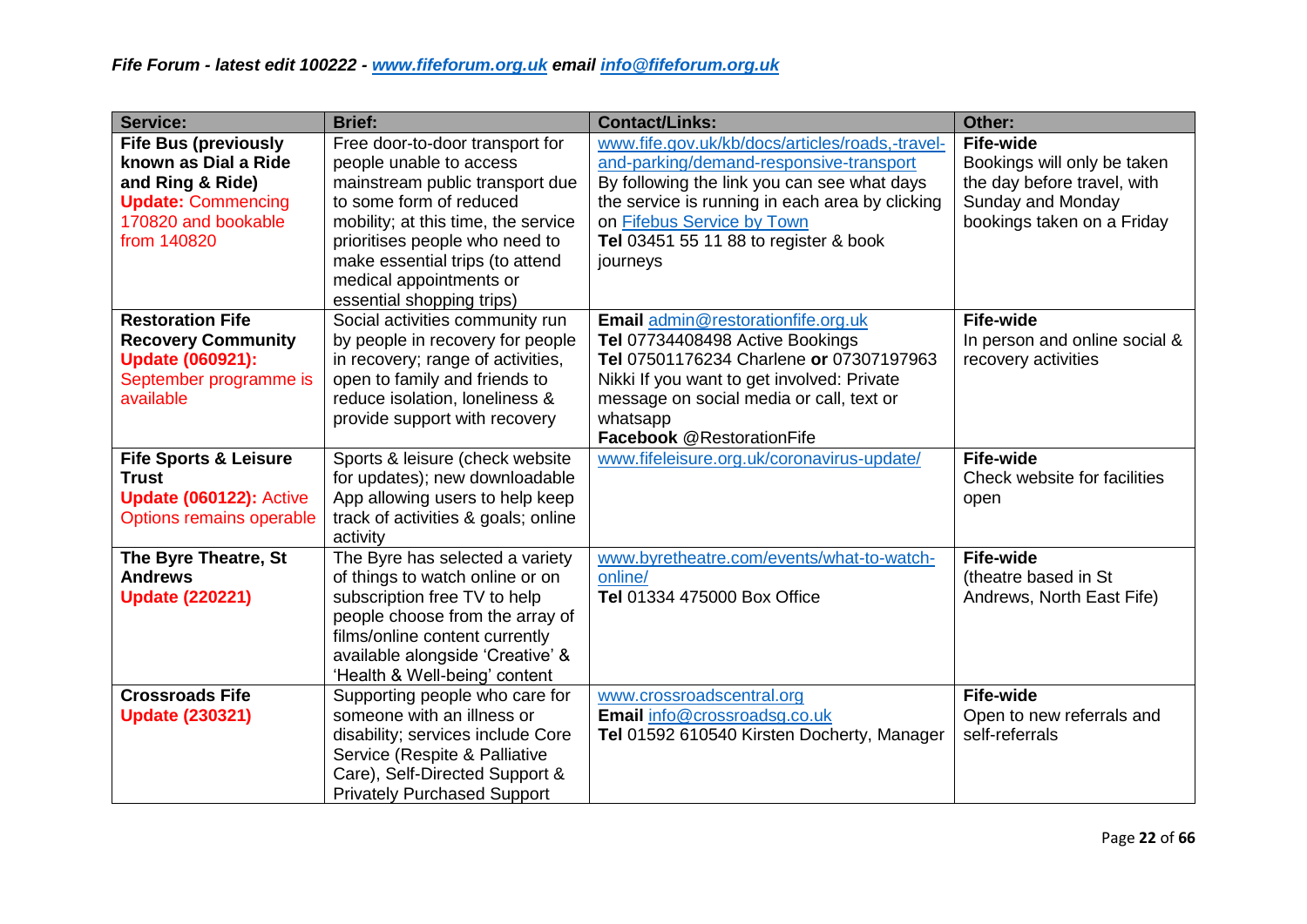| <b>Service:</b>                                                                                                                                                                                  | <b>Brief:</b>                                                                                                                                                                                                                                                                                                                                                                     | <b>Contact/Links:</b>                                                                                                                                                                                                                                     | Other:                                                                                                                                                                                                               |
|--------------------------------------------------------------------------------------------------------------------------------------------------------------------------------------------------|-----------------------------------------------------------------------------------------------------------------------------------------------------------------------------------------------------------------------------------------------------------------------------------------------------------------------------------------------------------------------------------|-----------------------------------------------------------------------------------------------------------------------------------------------------------------------------------------------------------------------------------------------------------|----------------------------------------------------------------------------------------------------------------------------------------------------------------------------------------------------------------------|
| <b>Fife Law Centre</b><br><b>Update (240221)</b>                                                                                                                                                 | A team of solicitors providing<br>free legal advice &<br>representation for the people in<br>Fife who need it most; legal<br>advice on a range of subjects<br>and depends upon on what the<br>problems are; if unable to help,<br>they will signpost to someone<br>who can; contact by phone,<br>email or chat online                                                             | www.fifelawcentre.co.uk<br>Email info@fifelawcentre.co.uk<br>Tel 01592 786710<br><b>Facebook Fife Law Centre</b>                                                                                                                                          | <b>Fife-wide</b><br>Mon-Fri 0900-1700                                                                                                                                                                                |
| <b>Fife Parkinson's UK</b><br><b>Branch</b><br><b>Update (070921):</b><br>Person-to-person<br>monthly group meeting<br>resumes 090921; aiming<br>to develop Aqua Aerobics<br>group (Dunfermline) | A range of interest and social<br>including 'Coffee & Chat',<br>'Walking' & exercise; information<br>& advice; link to Parkinson's<br>Nursing in Fife; monthly group<br>meeting incorporate a number of<br>activities including Tai Chi,<br>therapies & crafts                                                                                                                    | www.fifeparkinsons.org<br>Email via 'Contact Us' on website<br>Tel 0808 800 0303 National Helpline<br>(including local signposting)<br><b>Locally</b> for monthly meetings contact Charles<br>Small:<br>Email cjsmall12@tiscali.co.uk<br>Tel 01592 713824 | Fife-wide (Branch)<br>Parkinson's UK provides<br>national coverage<br><b>Fife Meetings Monthly from</b><br>Thu 090921 1200-1500 (new<br>venue: Baptist Church<br><b>Bridge Centre, Glenrothes</b><br>Kingdom Centre) |
| <b>Carers' Self Help</b><br><b>Service, Link Living</b>                                                                                                                                          | Provides up to 6 one-to-one self-<br>help coaching sessions using<br>CBT for Carers of children,<br>young people & adults with<br><b>Autism Spectrum Conditions;</b><br>aims to reduce isolation & offer<br>practical skills & techniques for<br>managing stress (active<br>engagement with materials<br>during & between sessions<br>provides maximum benefit to<br>individuals) | www.linkliving.org.uk<br>Email kirstin.brady@linkliving.org.uk<br>Tel 07584502442<br>Write to Carers' Self Help, Link Living, Bridge<br>Street, Kirkcaldy KY1 1TE                                                                                         | <b>Fife-wide</b><br>Free & open to both self-<br>referral and professional<br>referral                                                                                                                               |
| <b>Cosy Kingdom</b><br><b>Update (140122): New</b><br>opening hours                                                                                                                              | Telephone energy advice,<br>including energy debt support                                                                                                                                                                                                                                                                                                                         | Tel 01592 807930<br>Text COSY then your NAME to 88440<br><b>Email</b> info@cosykingdom.org.uk                                                                                                                                                             | <b>Fife-wide</b><br>Mon-Fri 1000-1500                                                                                                                                                                                |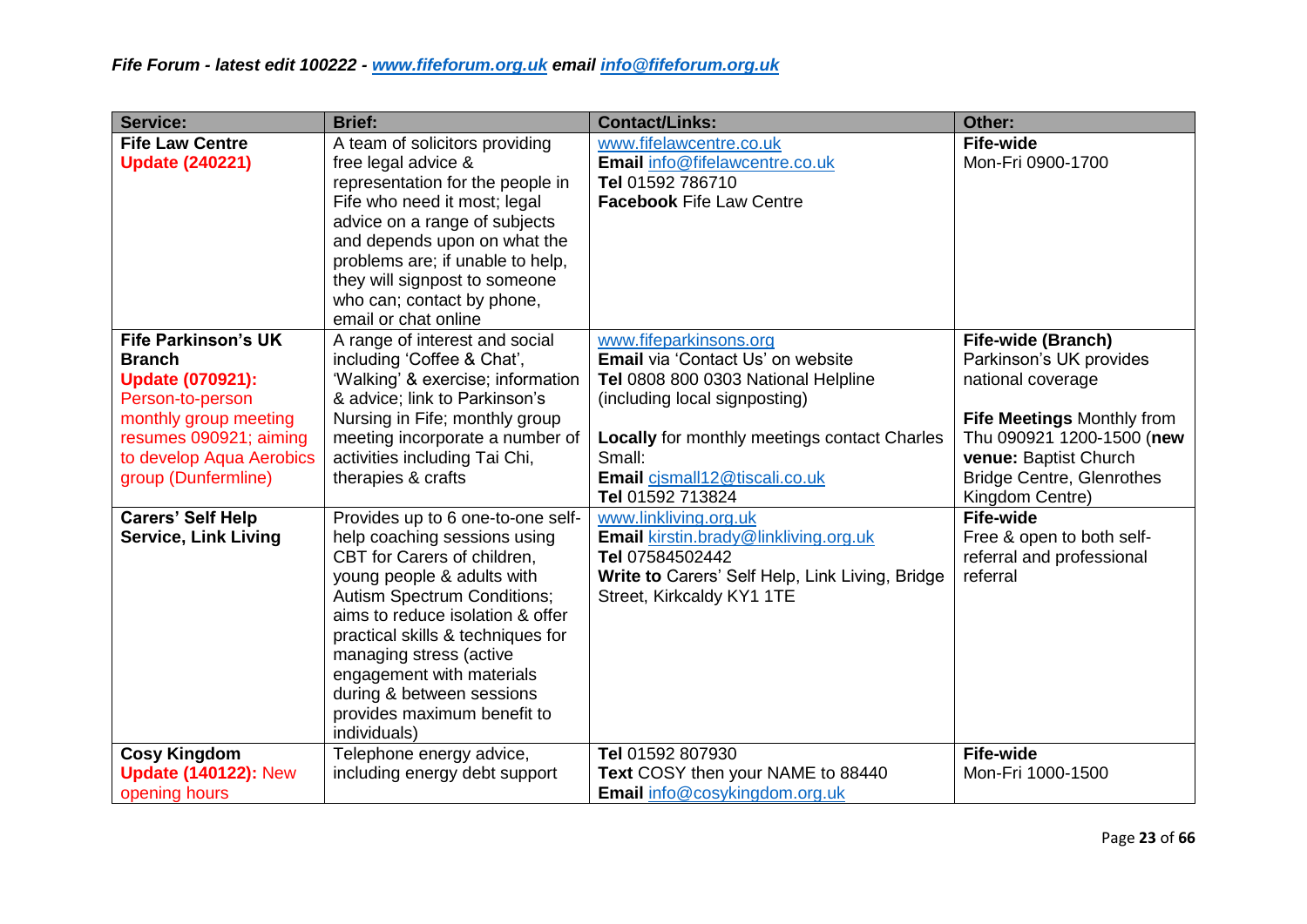| <b>Service:</b>                                                                                                                                                  | <b>Brief:</b>                                                                                                                                                                                                                                                                                                                                                                                       | <b>Contact/Links:</b>                                                                                                                                                                        | Other:                                                                                                                                                   |
|------------------------------------------------------------------------------------------------------------------------------------------------------------------|-----------------------------------------------------------------------------------------------------------------------------------------------------------------------------------------------------------------------------------------------------------------------------------------------------------------------------------------------------------------------------------------------------|----------------------------------------------------------------------------------------------------------------------------------------------------------------------------------------------|----------------------------------------------------------------------------------------------------------------------------------------------------------|
| <b>Safe &amp; Well Resource</b><br>2021 Edition, Fife Adult<br><b>Support &amp; Protection</b><br><b>Committee</b><br><b>Update (161221)</b>                     | Essential signposting, resources<br>and supports for over the<br>Christmas period                                                                                                                                                                                                                                                                                                                   | www.fifeforum.org.uk/resources-downloads/<br>(click on 'Safe and Well 2021 Booklet')                                                                                                         | <b>Fife-wide</b><br><b>Covering Christmas 2021</b>                                                                                                       |
| <b>Reporting Anti-social</b><br><b>Behaviour, Fife Council</b><br><b>Update (200521)</b>                                                                         | Online anti-social behaviour<br>reporting form if you wish to<br>report anti-social behaviour to<br>the council; Fife Council monitor<br>reports Mon-Fri 0900-1700;<br>Call the police on 101 if the<br>antisocial behaviour is<br>happening right now or in an<br>emergency call 999 immediately<br>and ask for the police                                                                         | www.fife.gov.uk/services/form-pages/report-<br>antisocial-behaviour<br>If anti-social behaviour is current -<br>Tel 101 Police<br>If the behaviour presents an emergency -<br>Tel 999 Police | <b>Fife-wide</b><br>Online reporting                                                                                                                     |
| <b>Bums off Seats, Fife</b><br><b>Walking Initiative</b><br>(supported by Active<br>Fife & Paths for All)<br><b>Update (250521)</b>                              | Free organised health walks<br>which are short & local; suitable<br>for most including those with a<br>long-term health condition<br>(including dementia or cancer)                                                                                                                                                                                                                                 | https://active.fife.scot/about/active-fife<br>Email vivienne.mcniven@fife.gov.uk<br>Tel 03451 55 55 55 (ext 402243) Vivienne<br><b>McNiven</b>                                               | <b>Fife-wide</b><br>Groups meet in localities<br>which include: Cupar,<br>Dalgety Bay, Dunfermline,<br>Glenrothes, Kirkcaldy,<br>Leven, Lochore & Rosyth |
| <b>FRASAC Fife Rape &amp;</b><br><b>Sexual Assault Centre</b><br><b>Update (010621):</b><br>support services are<br>currently delivered over<br>the phone/online | Independent voluntary<br>organisation working throughout<br>Fife offering a range of free &<br>confidential time limited support<br>to anyone 12+, of any gender,<br>who has been raped or sexually<br>assaulted at some point in their<br>lives; services include: Crisis &<br>Early Intervention; Young<br>Peoples Support (12-25); Core<br>Support (25+); Support &<br>Advocacy; and, Prevention | www.frasac.org.uk<br>Tel 01592 642336<br>Email info@frasac.org.uk                                                                                                                            | <b>Fife-wide</b><br><b>Based in Kirkcaldy</b>                                                                                                            |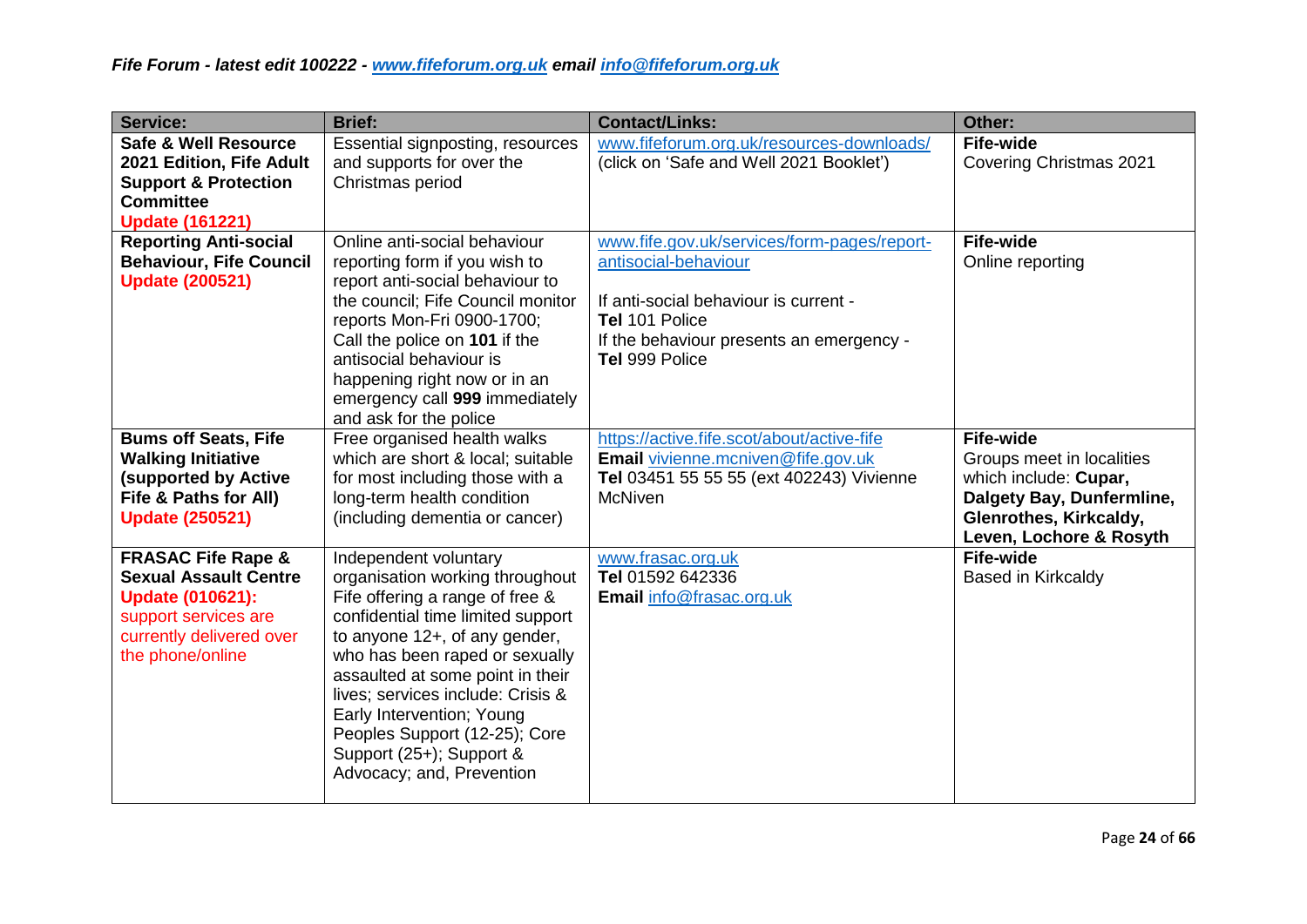| <b>Service:</b>                                                                                                          | <b>Brief:</b>                                                                                                                                                                                                                                                                                                                                                                                                                                                                                                           | <b>Contact/Links:</b>                                                                                                               | Other:                                                                                                                                                                                                                                                                                                                                                                                                                                                                                                                                                                                                        |
|--------------------------------------------------------------------------------------------------------------------------|-------------------------------------------------------------------------------------------------------------------------------------------------------------------------------------------------------------------------------------------------------------------------------------------------------------------------------------------------------------------------------------------------------------------------------------------------------------------------------------------------------------------------|-------------------------------------------------------------------------------------------------------------------------------------|---------------------------------------------------------------------------------------------------------------------------------------------------------------------------------------------------------------------------------------------------------------------------------------------------------------------------------------------------------------------------------------------------------------------------------------------------------------------------------------------------------------------------------------------------------------------------------------------------------------|
| <b>Circles Network</b><br><b>Advocacy Service</b><br><b>Update (290921)</b>                                              | Deliver a free, independent<br>service by providing information<br>& advocacy via telephone, email<br>or video call, drop-in meetings<br>within community resources &<br>home visits to individuals who<br>are unable to access our main<br>office in Fife or suitable public<br>settings; they help qualifying<br>people to have a say about the<br>services they receive,<br>understand their rights, raise<br>issues they are worried about,<br>ensure safeguarding in<br>situations where they may be<br>vulnerable | www.circlesnetwork.org.uk<br>Tel 01592 645360 or 07909002582 (call or<br>text)<br>Email info.fife@circlesnetwork.org.uk             | <b>Fife-wide</b><br>For adults 16+ experiencing<br>one or more of the following<br>conditions:<br>$\bullet$ mental ill health<br>$\bullet$ dementia<br>• learning, physical or<br>sensory impairments<br>• acquired brain injury<br>• chronic/long term illness<br>• autistic spectrum diagnosis<br>• people with lived<br>experience of drug or alcohol<br>dependency<br>• personality disorder<br>• people receiving self-<br>directed support budget<br>Or, children 16 years &<br>under who are subject to<br>compulsory measures under<br>the Mental Health (Care &<br>Treatment) (Scotland) Act<br>2003 |
| <b>Carers Advice Project,</b><br><b>DEAFBLIND Scotland</b><br><b>Update (260721)</b>                                     | For carers with sensory loss or<br>those who care for someone<br>with sensory loss; support &<br>information; home visiting<br>service to help identify needs &<br>support for carers                                                                                                                                                                                                                                                                                                                                   | www.dbscotland.org.uk<br>Tel 0795036114 Maureen Macpherson,<br><b>Project Worker</b><br><b>Email</b> carersadvice@dbscotland.org.uk | Fife-wide (Project) &<br><b>National Organisation</b>                                                                                                                                                                                                                                                                                                                                                                                                                                                                                                                                                         |
| <b>Alzheimer Scotland Day</b><br><b>Care Fife</b><br><b>Update (130921): Day</b><br>Care has changed day<br>(now Friday) | Day Care provision Friday;<br>transport not provided; Service<br>Agreement Package is required<br>to be completed prior to<br>engagement; waiting list                                                                                                                                                                                                                                                                                                                                                                  | Tel 01592 803790<br><b>Email srichardson@Alzscot.org Shirley</b><br>Richardson, Day Care Organiser or<br>fifeservice@Alzscot.org    | <b>Fife-wide</b><br>Travel not included &<br>sessions are:<br>Fri £10 per session                                                                                                                                                                                                                                                                                                                                                                                                                                                                                                                             |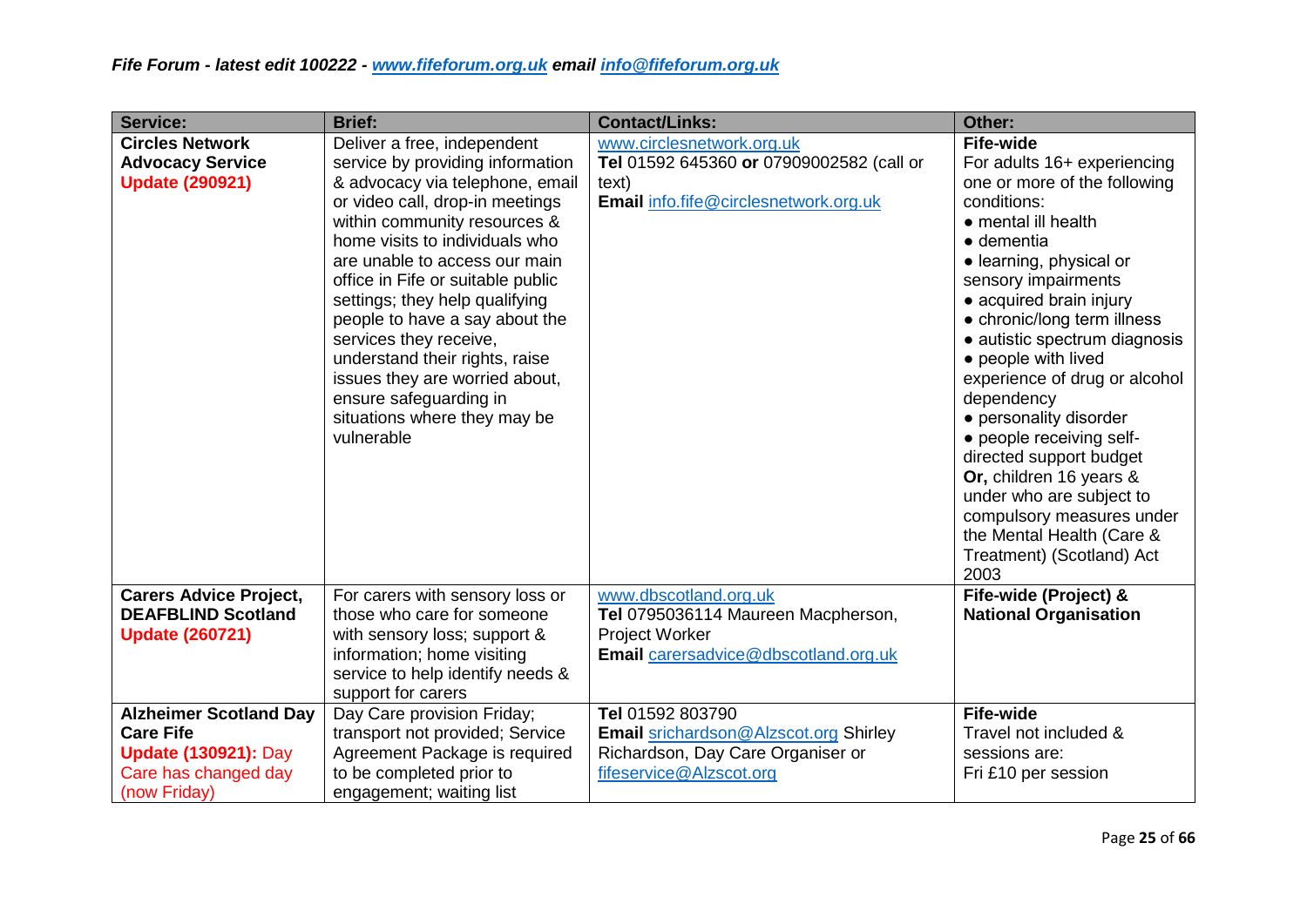| <b>Service:</b>                                                                                                                                                                                                 | <b>Brief:</b>                                                                                                                                                                                                                                                                                                                                                                                  | <b>Contact/Links:</b>                                                                                                                                                                                                                                                                                                                                                                                                                                                                                        | Other:                                                                                                                                       |
|-----------------------------------------------------------------------------------------------------------------------------------------------------------------------------------------------------------------|------------------------------------------------------------------------------------------------------------------------------------------------------------------------------------------------------------------------------------------------------------------------------------------------------------------------------------------------------------------------------------------------|--------------------------------------------------------------------------------------------------------------------------------------------------------------------------------------------------------------------------------------------------------------------------------------------------------------------------------------------------------------------------------------------------------------------------------------------------------------------------------------------------------------|----------------------------------------------------------------------------------------------------------------------------------------------|
| <b>Support in Mind Fife</b><br><b>Services</b><br><b>Update (140621):</b><br>Telephone support &<br>face-to-face support<br>where this is<br>required/possible; Zoom<br><b>Meetings (Carers &amp;</b><br>Women) | Work towards improving the<br>well-being & quality of life of<br>people affected by serious<br>mental illness including families,<br>carers & supporters (local<br>services provided by outreach<br>with base in Levenmouth)                                                                                                                                                                   | www.supportinmindscotland.org.uk<br>Tel 01592 268388 Local Services or 0131<br>662 4359 National<br><b>Email</b><br>fifeservices@supportinmindscotland.org.uk<br>Fife services include -<br>Fife Families Support helping friends &<br>relatives to help those struggling with severe<br>mental health issues<br>Information & Resilience information &<br>support to help people manage their mental<br>health<br>Fife Hearing Voices helping people to live<br>around their voices, including peer support | <b>Fife-wide</b>                                                                                                                             |
| <b>Relationships Scotland</b><br><b>Couple Counselling Fife</b><br><b>Update (060721)</b>                                                                                                                       | A confidential counselling<br>service to couples & individuals<br>struggling with their<br>marriage/relationship (£25 fee -<br>£15 for unemployed - for the<br>intake appointment, payable at<br>time of booking the appointment<br>& the counselling is by<br>donation); sexual relationship<br>therapy for those experiencing<br>sexual difficulties (contribution of<br>£30-50 per session) | www.rsccf.org.uk<br>Tel 01592 597444<br>Email info.rsccf@gmail.com                                                                                                                                                                                                                                                                                                                                                                                                                                           | <b>Fife-wide</b><br>Online counselling as well as<br>face-to-face<br>For Guidelines & costs follow<br>www.rsccf.org.uk/what-does-<br>it-cost |
| <b>Food Train Connects</b><br>(Food Train)<br><b>Update (040821)</b>                                                                                                                                            | Grocery delivery service helping<br>to provide a service where there<br>are gaps in provision for people<br>65+; volunteer shoppers can<br>also put items away; £1 annual<br>membership & £5 per shopping<br>delivery; registration required                                                                                                                                                   | www.foodtrainconnects.org.uk<br>Tel 0800 304 7924 or for information<br>07451615837 Carol Anderson, Development<br>Officer<br><b>Email</b> connects@foodtrainconnects.org.uk                                                                                                                                                                                                                                                                                                                                 | <b>Fife-wide</b><br>Annual membership £1 & £5<br>per shopping delivery<br>(registration required)                                            |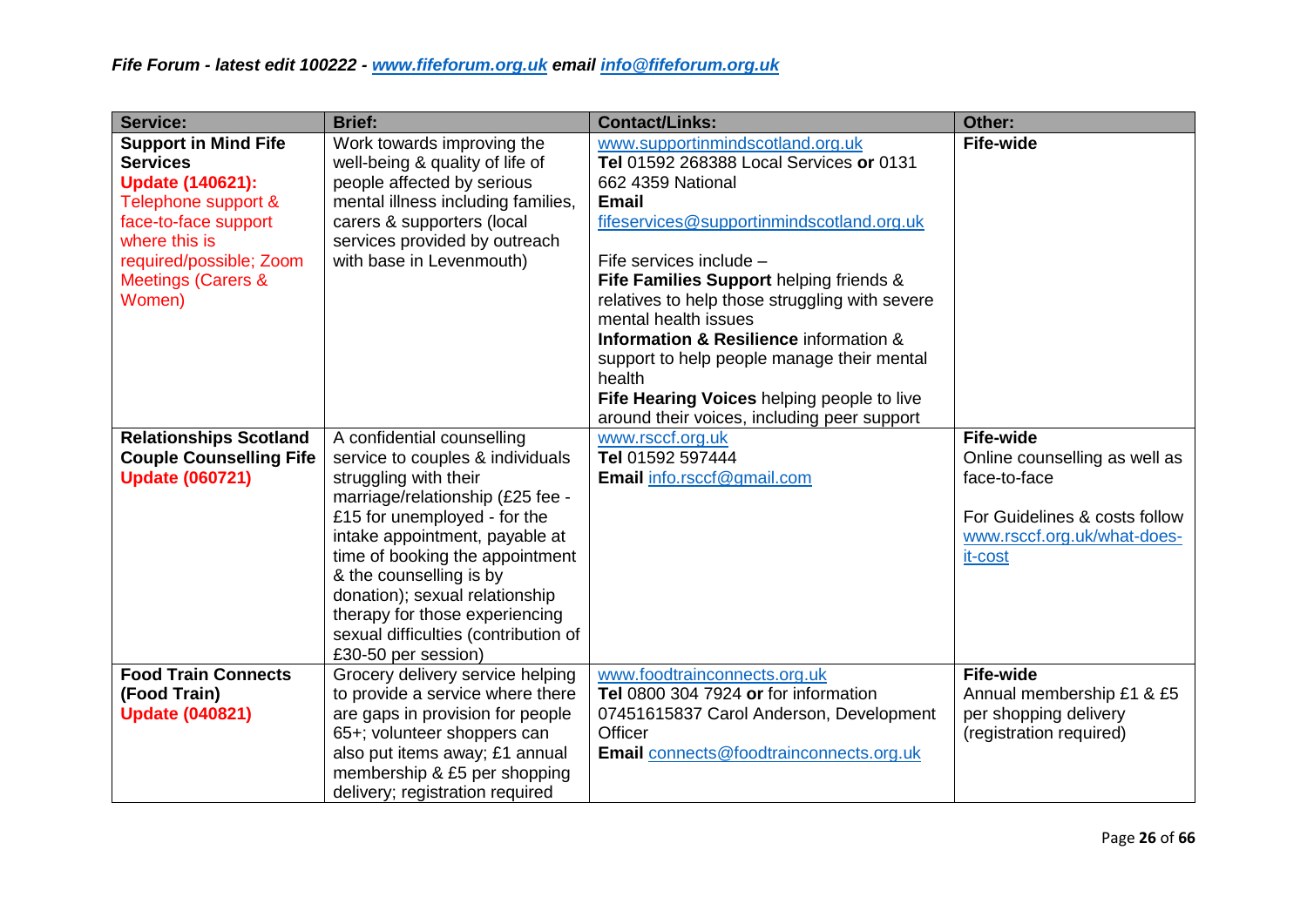| <b>Service:</b>                                                                                                                                                                                                                                 | <b>Brief:</b>                                                                                                                                                                                                                                                                                                                                              | <b>Contact/Links:</b>                                                                                                                                                                                                      | Other:                                                                                                                                            |
|-------------------------------------------------------------------------------------------------------------------------------------------------------------------------------------------------------------------------------------------------|------------------------------------------------------------------------------------------------------------------------------------------------------------------------------------------------------------------------------------------------------------------------------------------------------------------------------------------------------------|----------------------------------------------------------------------------------------------------------------------------------------------------------------------------------------------------------------------------|---------------------------------------------------------------------------------------------------------------------------------------------------|
| <b>Off the Rails Arthouse</b><br>(Ladybank Station<br>House, Victoria Street,<br>Ladybank KY15 7JT)<br><b>Update (050821)</b>                                                                                                                   | A creative space to gather &<br>learn; artist-led; explore a wide<br>range of arts-related activities<br>including art, design & craft &<br>pop-up events; all welcome;<br>activities booked via the website                                                                                                                                               | www.offtherailsarthouse.com                                                                                                                                                                                                | <b>Fife-wide</b><br>Entry has restricted access<br>(steps to front door)<br>Activities are individually<br>priced                                 |
| <b>Scottish Veterans'</b><br><b>Rosendael Residence,</b><br><b>Broughty Ferry</b><br><b>(Scottish Veterans</b><br><b>Residences)</b><br><b>Update (090821)</b>                                                                                  | Pilot for isolated/lonely veterans<br>of any age; taking part might<br>involve a meal, coffee morning,<br>activities & opportunities to meet<br>other veterans; qualified staff<br>can discuss needs; no cost &<br>help can be arranged for<br>transport to Rosendael                                                                                      | www.svronline.org<br>Tel 01382 477078 ask for Carol, Darren or<br>Andy<br>Email info@svronline.org add 'Reaching Out<br>to Veterans' in subject header                                                                     | Fife-wide (support also<br>extends to Angus &<br>Tayside)                                                                                         |
| <b>FASS ADAPT</b><br><b>Substance Recovery</b><br><b>Update (130921): New</b><br>alternative drop-in service<br>'Know the Script' hosting<br>a host of services<br>including counselling,<br>harm reduction, advice &<br>dispensing of Naloxone | Main drug & alcohol triage<br>service in Fife; providing<br>assessment of needs & referral<br>to specialist drug & alcohol<br>services within the NHS & Third<br>Sector; anyone requiring more<br>intensive help can be guided<br>towards ADAPT counselling &<br>other services; supports both<br>people suffering from substance<br>misuse & their carers | www.fassaction.org.uk/adapt-home/<br>Tel 01592 321521<br>Write to:<br><b>FASS ADAPT Recovery Support</b><br>17 Tolbooth Street<br>Kirkcaldy<br>KY1 1RW<br>For clinic details follow:<br>www.fassaction.org.uk/adapt-where/ | <b>Fife-wide</b><br><b>Clinics:</b><br>Kirkcaldy, Glenrothes &<br>Dunfermline<br>'Know the Script' Drop-in:<br>The Centre, Leven Thu<br>1000-1500 |
| <b>With You in Fife</b><br><b>Update (270921)</b>                                                                                                                                                                                               | Free confidential drug & alcohol<br>service; talk to trained staff;<br>work towards personal goals be<br>this cutting down drug or alcohol<br>use, stopping completely or<br>advice; also, support for people<br>worried about someone else's<br>drinking or drug use; needle &<br>syringe exchange service                                                | www.wearewithyou.org.uk/services/fife/<br>Tel 01333 433636<br><b>Based</b> The Grieg Institute, Forth Street,<br>Leven KY8 4PF                                                                                             | <b>Fife-wide</b><br>For over 16s living in Fife                                                                                                   |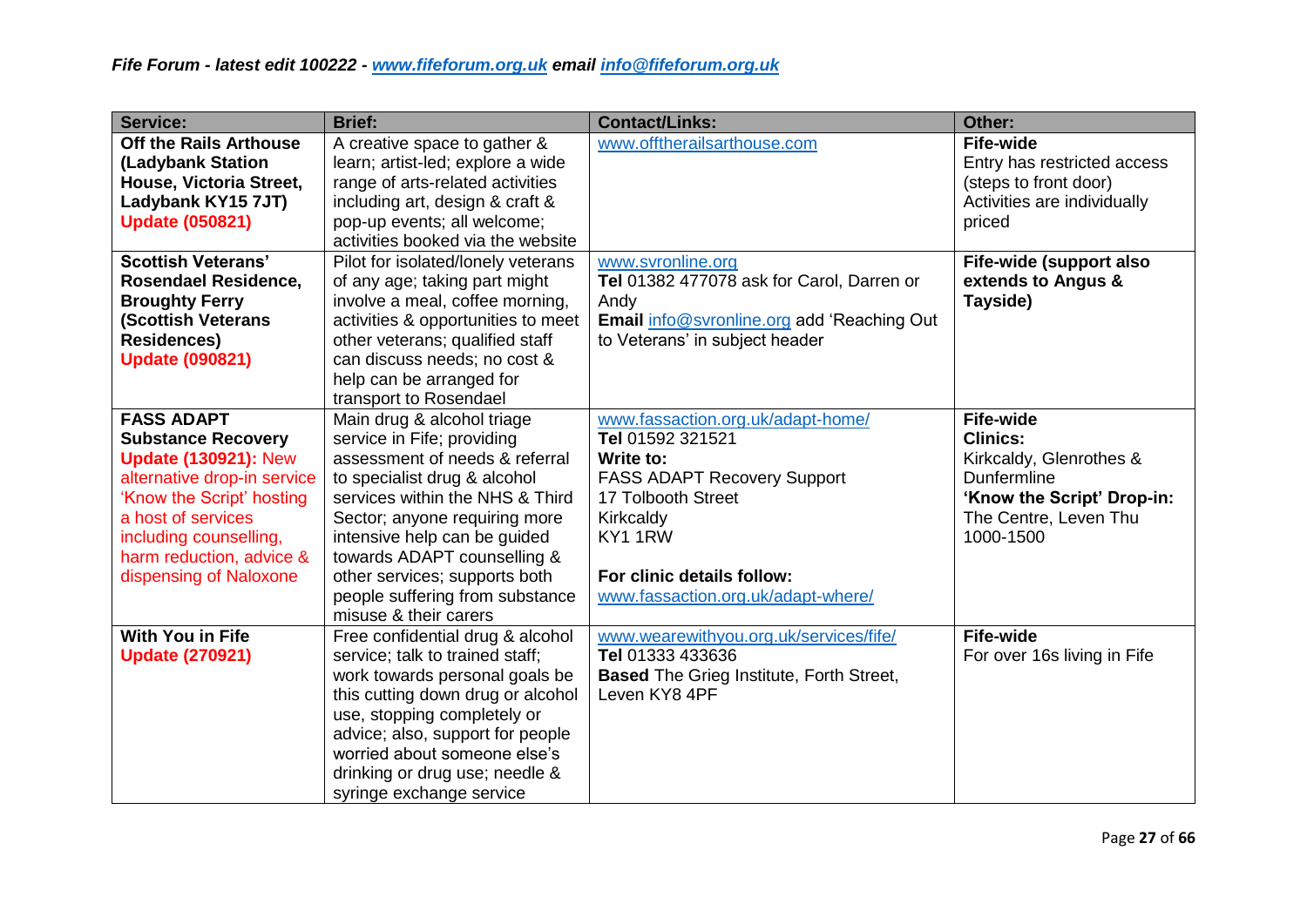| <b>Service:</b>                                                                                                                                                                                            | <b>Brief:</b>                                                                                                                                                                                                                                                                                                                                                       | <b>Contact/Links:</b>                                                                           | Other:                                                                   |
|------------------------------------------------------------------------------------------------------------------------------------------------------------------------------------------------------------|---------------------------------------------------------------------------------------------------------------------------------------------------------------------------------------------------------------------------------------------------------------------------------------------------------------------------------------------------------------------|-------------------------------------------------------------------------------------------------|--------------------------------------------------------------------------|
| <b>Thistle Neurological</b><br><b>Wellbeing Service</b><br>(supported by the<br><b>Thistle Foundation with</b><br>funding from Scottish<br>Government)<br><b>Update (160921): New</b><br>Fife-wide service | Remote support for people living<br>with neurological conditions;<br>phone-based one-to-one<br>wellbeing coaching; support to<br>develop a wellbeing plan; online<br>group-based Lifestyle<br>Management courses; online<br>Mindfulness courses; social<br>prescribing; encourage peer<br>support; can self-refer or be<br>referred by a healthcare<br>practitioner | www.thistle.org.uk<br>Email referrals@thistle.org.uk<br>Text 07342035670 Leanne                 | <b>Fife-wide</b>                                                         |
| <b>Thistle Wellbeing</b><br><b>Service, Thistle</b><br><b>Foundation</b><br><b>Update (290921):</b><br>Service now extended to<br>Fife                                                                     | Self-management support for<br>people living with long term<br>health conditions, long covid or<br>facing challenging life situations;<br>phone or video-based one-to-<br>one wellbeing coaching; support<br>to develop a wellbeing plan;<br>online group-based Lifestyle<br>Management; online group-<br>based Mindfulness courses                                 | www.thistle.org.uk<br>Email referrals@thistle.org.uk<br>Tel 0131 661 3366                       | <b>Fife-wide</b><br>Only able to accept self-<br>referrals at this time  |
| <b>Careoligy Day Centre</b><br>(Hayfield Clinic,<br>Dunnikier Road,<br><b>Kirkcaldy)</b><br><b>Update (191021): New</b><br>private Day Care facility                                                       | Bespoke day service for 60+<br>with disability/frailty/dementia;<br>recreational, leisure & holistic<br>activities; flexible sessions from<br>4 hrs to full days with a 2 hrs<br>free taster session; currently<br>open Wed-Thu                                                                                                                                     | www.careoligy.co.uk<br>Email Anne. Ciarletta@careoligy.co.uk<br>Tel 01592 210212 or 07934877463 | <b>Fife-wide</b><br>Wed-Thu £50-90 per session<br>Transport not provided |
| <b>CHARIS Foundation</b><br>(formerly Fife Christian<br><b>Counselling Centre)</b><br><b>Update (191021)</b>                                                                                               | Non-profit organisation offering<br>free professional counselling,<br>training & retreats; inter-<br>denominational Christian agency                                                                                                                                                                                                                                | www.charisfoundation.co.uk<br>Email enquiries@charisfoundation.co.uk<br>Tel 01592 744632        | <b>Fife-wide</b>                                                         |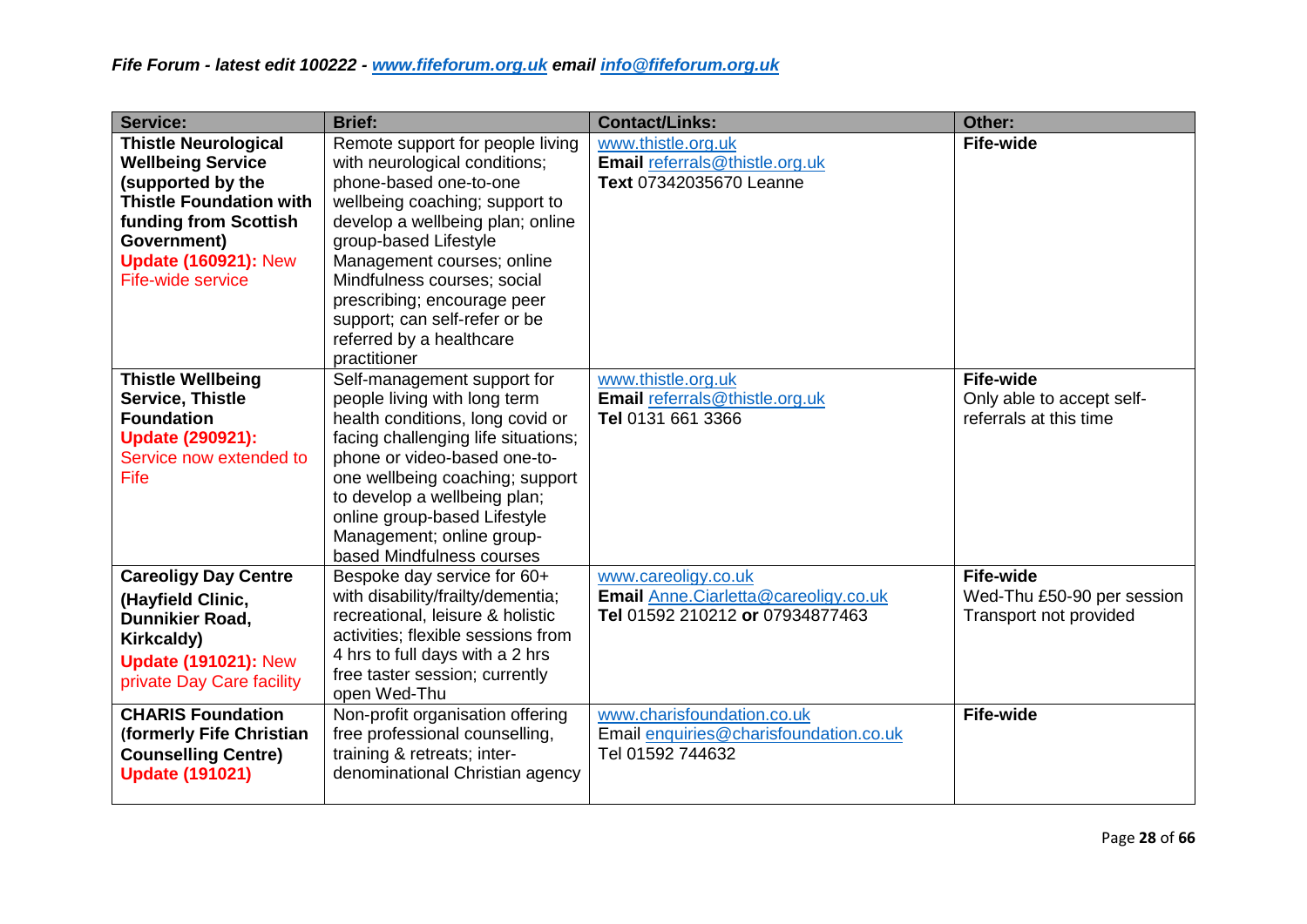| <b>Service:</b>                 | <b>Brief:</b>                      | <b>Contact/Links:</b>                            | Other:                     |
|---------------------------------|------------------------------------|--------------------------------------------------|----------------------------|
| <b>Link Living Befriending</b>  | Befriending for socially isolated  | www.linkliving.org.uk                            | <b>Fife-wide</b>           |
| (Older Person's                 | older people 65+; help to get      | <b>Email</b> referralsOPS@linkliving.org.uk      | Service delivery &         |
| Service)                        | out, meet people & enjoy           | Tel 01592 644048                                 | volunteering               |
| <b>Update (091121):</b>         | activities in your area; to help   |                                                  |                            |
| <b>Actively recruiting</b>      | deliver the service Volunteer      |                                                  |                            |
| volunteers                      | Befrienders make a weekly visit    |                                                  |                            |
|                                 | or phone call to a socially        |                                                  |                            |
|                                 | isolated older person; volunteers  |                                                  |                            |
|                                 | receive travel expenses &          |                                                  |                            |
|                                 | support from a Project Worker      |                                                  |                            |
| <b>Moodcafe 'Promoting</b>      | Online portal for information &    | www.moodcafe.co.uk                               | <b>Fife-wide</b>           |
| <b>Mental Health from Fife'</b> | resources to help you              |                                                  |                            |
| <b>Update (081121):</b>         | understand and improve your        |                                                  |                            |
| <b>Relaunched website</b>       | mental health; practitioner        |                                                  |                            |
|                                 | resources also available           |                                                  |                            |
| <b>Rock Trust Housing</b>       | Housing Support works with         | www.rocktrust.org                                | <b>Fife-wide</b>           |
| <b>Support &amp; Housing</b>    | young people in their own          | <b>Email alison.liddell@rocktrust.org Alison</b> | National organisation with |
| First for Youth (in             | tenancies to teach them the life   | Liddell, Fife Team Leader                        | local services             |
| partnership with Fife           | skills & build the confidence they | <b>Email hello@rocktrust.org</b>                 |                            |
| Council)                        | need to successfully live          | Tel 0345 222 1425                                |                            |
| <b>Update (151121)</b>          | independently; Housing First for   | <b>Facebook</b>                                  |                            |
|                                 | Youth supports young people to     |                                                  |                            |
|                                 | end homelessness by                | Or Fife Council (partner) Contact:               |                            |
|                                 | immediately placing them into      | <b>Email housing.first@fife.gov.uk</b>           |                            |
|                                 | an unconditional & permanent       |                                                  |                            |
|                                 | home that meets their needs &      |                                                  |                            |
|                                 | interests, bypassing unsuitable    |                                                  |                            |
|                                 | temporary accommodation;           |                                                  |                            |
|                                 | young people 16-25                 |                                                  |                            |
| <b>Embracing Life</b>           | <b>Community Interest Group</b>    | www.embracinglife.co.uk                          | Fife-wide (based           |
| <b>Update (251121)</b>          | providing life coaching sessions   | Email info@embracinglife.co.uk                   | Dunfermline)               |
|                                 | & workshops to help build good     | Tel 07876026445                                  | Not for profit; however,   |
|                                 | self-esteem & positive mental      | Facebook @embracinglifeforgood                   | sessions are costed (see   |
|                                 | health                             |                                                  | booking process)           |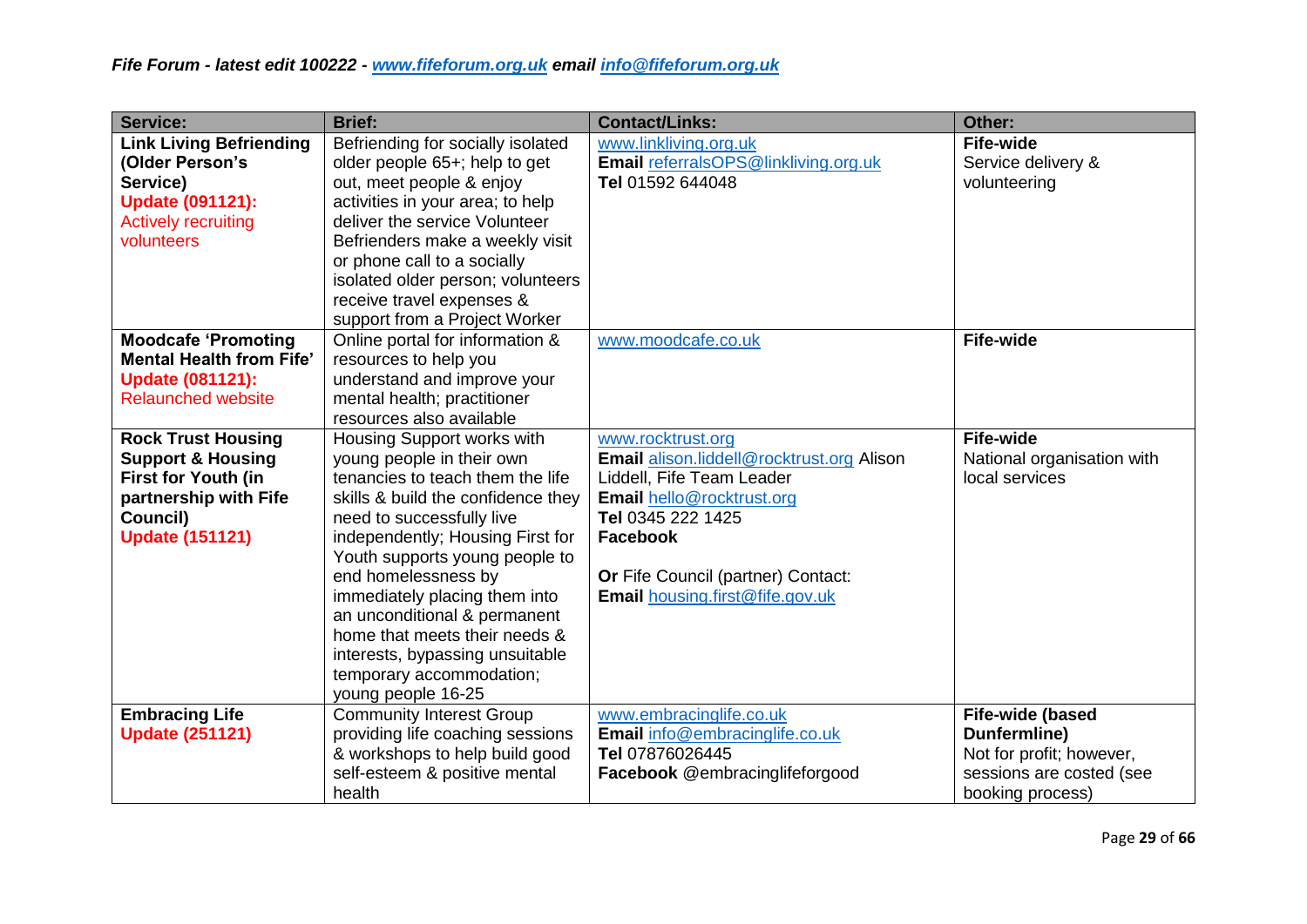| <b>Service:</b>                                                                                                                                                                                         | <b>Brief:</b>                                                                                                                                                                                                                                | <b>Contact/Links:</b>                                                                                                                                     | Other:                                                                                                                                                                              |
|---------------------------------------------------------------------------------------------------------------------------------------------------------------------------------------------------------|----------------------------------------------------------------------------------------------------------------------------------------------------------------------------------------------------------------------------------------------|-----------------------------------------------------------------------------------------------------------------------------------------------------------|-------------------------------------------------------------------------------------------------------------------------------------------------------------------------------------|
| <b>Togetherall</b><br><b>Update (061221)</b>                                                                                                                                                            | Safe, anonymous, online<br>community to support the mental<br>health of Fife residents 16-26;<br>free service for young people<br>who are feeling overwhelmed,<br>struggling socially or just not<br>feeling themselves                      | www.togetherall.com                                                                                                                                       | <b>Fife-wide</b>                                                                                                                                                                    |
| <b>Fife Workplace Team,</b><br><b>Fife Health &amp; Social</b><br><b>Care Partnership</b><br><b>Update (071221)</b>                                                                                     | Assisting Fife's workforce with<br>health, safety & wellbeing<br>outcomes; training now available<br>for employers seeking to support<br>workers with a long Covid<br>experience to return to work                                           | www.nhsfife.org/workplace/<br>Email fife.hwlfife@nhs.scot<br>Tel 01592 226526                                                                             | <b>Fife-wide</b><br>The workplace is identified<br>as a key area for the<br>improvement of health,<br>safety & wellbeing by the<br>WHO - the Workplace Team<br>is committed to this |
| <b>Fife Dippers (Men's</b><br><b>Mental Health Dipping</b><br>Society)<br><b>Update (091221): Next</b><br>meeting Sat 121221 0845<br>for induction & coaching<br>with dip 0900 at Leven<br><b>Beach</b> | Learn how to dip & catch up with<br>banter; outdoor dipping group                                                                                                                                                                            | <b>Facebook</b> Fife Dippers mens mental health<br>dipping society                                                                                        | <b>Fife-wide</b><br>Meets appear to centre<br>Leven Beach                                                                                                                           |
| <b>Fife Private Rental</b><br><b>Solutions (Trust in Fife)</b><br><b>Update (240122)</b>                                                                                                                | Private rented sector advice hub<br>for individuals & landlords;<br>services - housing options<br>advice/guidance, identifying a<br>suitable property, a 'Deposit<br>Guarantee' (in lieu of cash<br>deposits), rent resolution,<br>mediation | www.trustinfife.org.uk/services/fife-keyfund-<br>fife-private-rental-solutions/<br>Email info@frps.co.uk<br>Tel 01592 201849<br>Facebook @TIF.TrustInFife | <b>Fife-wide</b><br>Access can be direct or via<br><b>Fife Council's Housing</b><br>Assessment Team or<br><b>Prevention First Service</b>                                           |
| <b>Express Group Fife</b><br><b>Update (020222): New</b><br><b>Methil Peer Support</b><br>Group launches 220222                                                                                         | Peer support groups; adults 18+<br>affected by mental health<br>issues; lunch provided; support<br>individual recovery plans                                                                                                                 | www.expressgroupfife.org.uk<br>Tel 01592 645331<br>Email info@expressgroupfife.org.uk                                                                     | <b>Fife-wide</b><br>Groups held within all 7<br>localities from St Andrews to<br>Inverkeithing - see website                                                                        |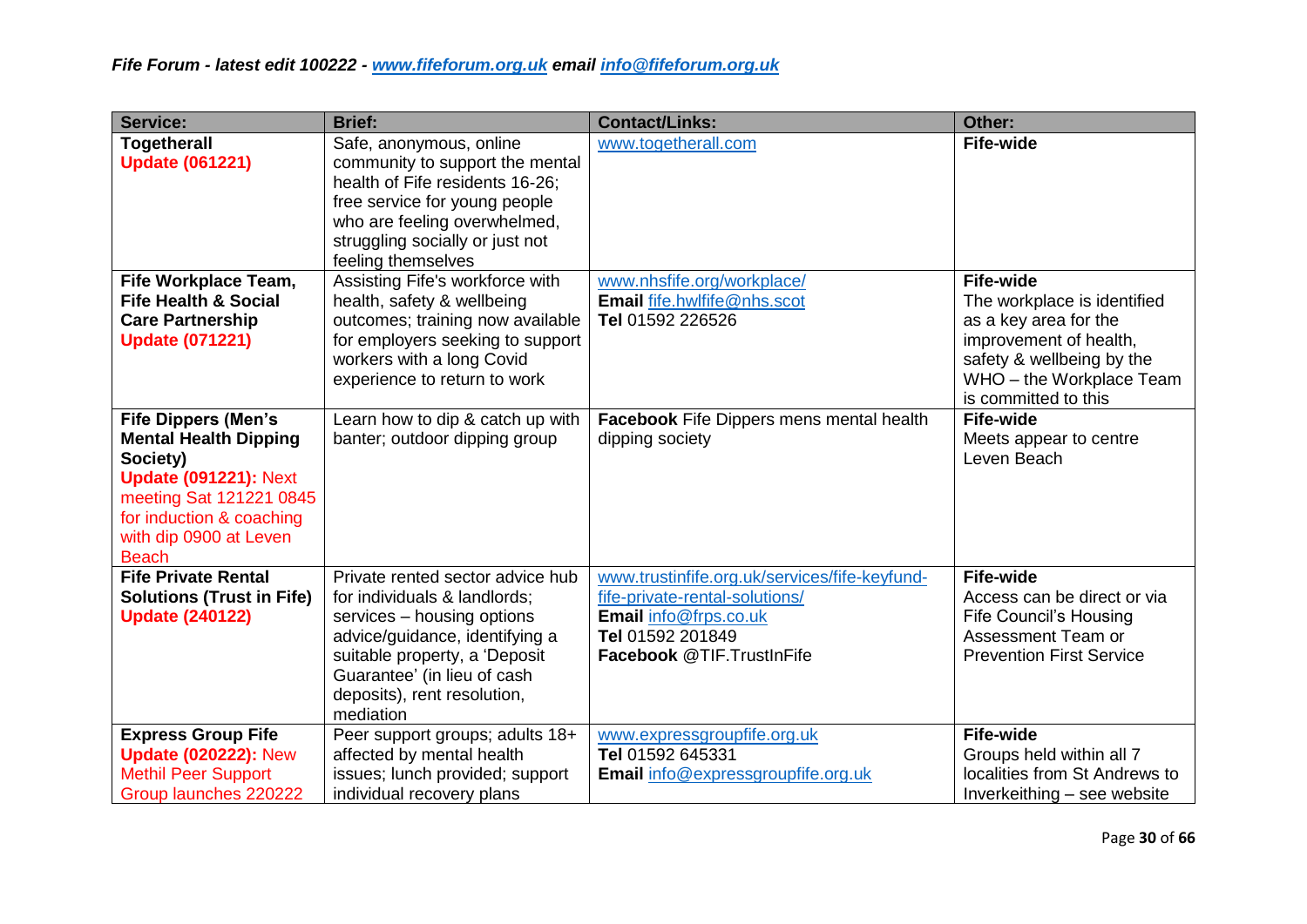| Service:                    | <b>Brief:</b>                      | <b>Contact/Links:</b>                       | Other:                   |
|-----------------------------|------------------------------------|---------------------------------------------|--------------------------|
| The Big Hoose Project       | The Cottage have signed an         | www.thecottagefamilycentre.org.uk/news/big- | <b>Fife-wide</b>         |
| <b>(The Cottage Family</b>  | agreement with Amazon which        | hoose-fife-project                          | Referral system in place |
| Centre)                     | will see multi-million pounds      | Email info@thecottagefamilycentre.org.uk    | Mon-Fri 0900-1700        |
| <b>Update (080222): New</b> | worth of household goods           | Tel 01592 269489 or 01592 210189            |                          |
| Fife-wide service           | distributed to children & families |                                             |                          |
| launching in partnership    | living in poverty across Fife; The |                                             |                          |
| with Amazon aiming to       | Big Hoose Fife Project will work   |                                             |                          |
| combat the impact of        | in partnership with charities,     |                                             |                          |
| poverty                     | Social Workers, health visitors &  |                                             |                          |
|                             | organisations to enable families   |                                             |                          |
|                             | access to items such as            |                                             |                          |
|                             | bedding, kitchen items, towels,    |                                             |                          |
|                             | toilet roll, nappies, rugs & other |                                             |                          |
|                             | household furnishings/goods;       |                                             |                          |
|                             | Amazon have provided £150K         |                                             |                          |
|                             | for recruitment & have seconded    |                                             |                          |
|                             | their own warehouse staff to       |                                             |                          |
|                             | support the project in the initial |                                             |                          |
|                             | stages to allow goods to be        |                                             |                          |
|                             | available to families right now    |                                             |                          |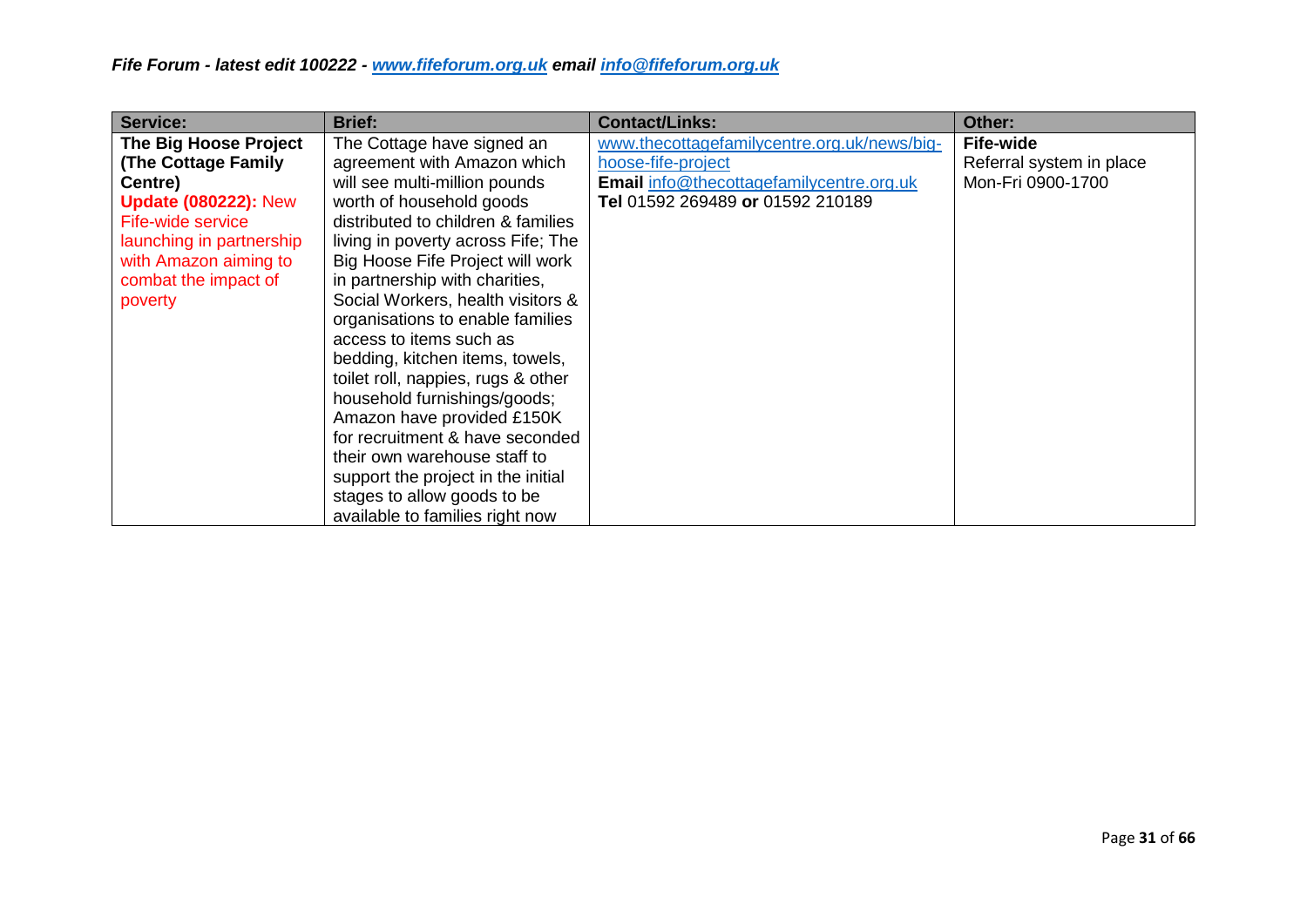# **Across Multiple Localities**

| <b>Service:</b>                                                                                                                                                                                                                   | <b>Brief:</b>                                                                                                                                                                                                                                                                                                                                                                                                                                                                               | <b>Contact/Links:</b>                                                                                                                                                                                                                                                                            | Other:                                                                                                                                                                                                                                                                                         |
|-----------------------------------------------------------------------------------------------------------------------------------------------------------------------------------------------------------------------------------|---------------------------------------------------------------------------------------------------------------------------------------------------------------------------------------------------------------------------------------------------------------------------------------------------------------------------------------------------------------------------------------------------------------------------------------------------------------------------------------------|--------------------------------------------------------------------------------------------------------------------------------------------------------------------------------------------------------------------------------------------------------------------------------------------------|------------------------------------------------------------------------------------------------------------------------------------------------------------------------------------------------------------------------------------------------------------------------------------------------|
| <b>Link Living, Better Than</b><br>Well<br>Update (191021): Closed<br>to new referrals; to be<br>reviewed early 2022                                                                                                              | Provide up to eight supported<br>self-help sessions to adults 16+<br>who have experienced<br>childhood trauma to stay safe<br>and stable using a CBT<br>approach; sessions aim to help<br>participants understand the<br>impact of trauma, identify<br>outcomes & how to work<br>towards these & connect to<br>other supports; available by<br>telephone or video call;<br>approximately 4-6 week waiting<br>period for a coach; referrals can<br>be self or on behalf of (with<br>consent) | Tel 01592 644048<br>Email selfhelp@linkliving.org.uk<br>Write to Link Living Better Than Well, West<br>Bridge Mill, Bridge Street, Kirkcaldy, Fife KY1<br>1TE                                                                                                                                    | Cowdenbeath,<br>Levenmouth, Glenrothes<br><b>Dunfermline, Kirkcaldy</b><br>Participants must live in the<br>abovementioned localities<br><b>North East Fife &amp; South</b><br><b>West Fife Sessions will</b><br>always only be available via<br>telephone or video call                       |
| <b>Sporting Memories</b><br><b>Update (190122): New</b><br>group Abbeyview Bowling<br><b>Complex, Dunfermline</b><br>launches 150222 Tue<br>1030-1230; for details of<br>other groups fully<br>remobilised see 'local<br>contact' | Aim to demonstrate the health,<br>wellbeing and social benefits of<br>talking about sport                                                                                                                                                                                                                                                                                                                                                                                                   | www.sportingmemoriesnetwork.com<br>Email admin@thesmf.co.uk<br>Local Contact 07941123278 or email<br>gary@thesmf.co.uk Gary Waddell, Group<br>Delivery & Practice Co-ordinator<br>Sporting Memories KITbag Sign up by<br>contacting Gary or by Survey Monkey<br>www.surveymonkey.co.uk/r/DLFVR6R | Kirkcaldy, Glenrothes,<br><b>Burntisland &amp; Dunfermline</b><br>Tue 1030-1200 Dunfermline<br>(Abbeyview Bowling Club)<br>Wed 1030-1200 Kirkcaldy<br>Rugby Club (Balwearie<br>Road)<br>Thu 1030-1200 Glenrothes<br><b>Community Sports &amp; Health</b><br>Hub (Gilvenbank Park<br>Pavillion) |
| <b>Scotland Hourglass</b><br>(Action on Elder Abuse)                                                                                                                                                                              | Free shopping bag delivery for<br>older people in isolation.                                                                                                                                                                                                                                                                                                                                                                                                                                | Tel 07496323801<br><b>Email</b> colinscott@wearehourglass.org                                                                                                                                                                                                                                    | <b>Dunfermline &amp; West Fife</b>                                                                                                                                                                                                                                                             |
| <b>Dunfermline Central</b><br><b>Mosque</b>                                                                                                                                                                                       | Shopping/essential deliveries<br>including halal; free food parcels<br>for those 60+ in need                                                                                                                                                                                                                                                                                                                                                                                                | Telephone or SMS 07946636913                                                                                                                                                                                                                                                                     | <b>Dunfermline to Rosyth</b>                                                                                                                                                                                                                                                                   |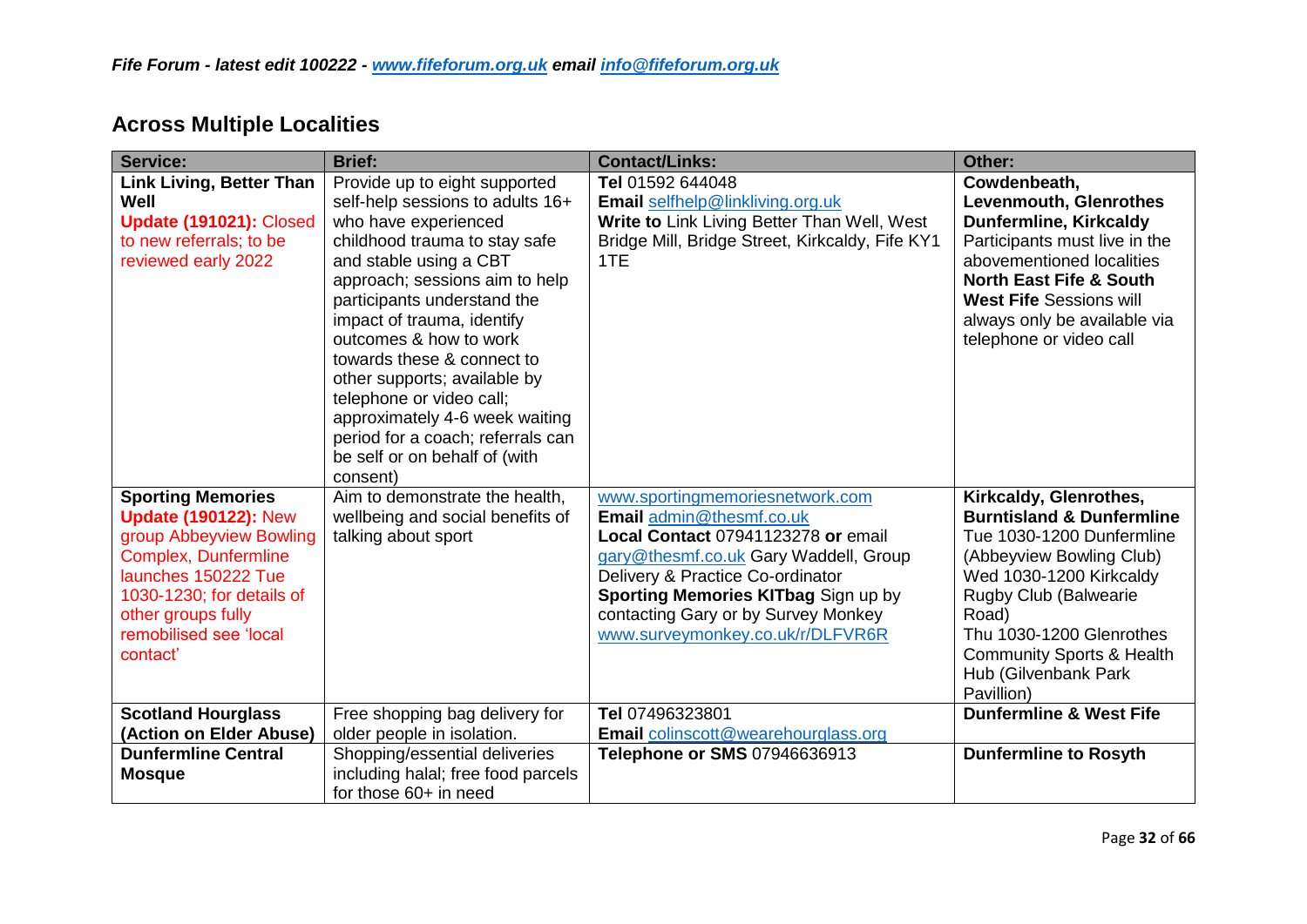| <b>Service:</b>                | <b>Brief:</b>                     | <b>Contact/Links:</b>                              | Other:                             |
|--------------------------------|-----------------------------------|----------------------------------------------------|------------------------------------|
| Aberdour Bakery,               | Fresh bakery products & some      | Tel 01383 860330                                   | Rosyth, Townhill,                  |
| <b>Aberdour</b>                | essentials; deliveries Thu-Sat;   |                                                    | Burntisland, Kinghorn,             |
| <b>Update (280121):</b>        | tel to place order & check stock  |                                                    | Dalgety Bay & surrounding          |
| Deliveries 10-mile radius      | availability; card payment or     |                                                    | areas                              |
| incl. Culross & Kinross        | cash on delivery                  |                                                    | Mon-Sat 0800-1400                  |
| F3 Food for Families,          | Free fresh food during summer     | www.gillespiechurch.org/mission-outreach/f3-       | <b>Dunfermline &amp; West Fife</b> |
| <b>Gillespie Memorial</b>      | school holidays for families      | food-for-families/                                 | Service commences from             |
| <b>Church, Dunfermline</b>     | struggling to feed the family     | Tel 07518902602 Leave a message or text &          | 060720                             |
|                                |                                   | you will get a call back                           |                                    |
|                                |                                   | Email f3gillespiechurch@gmail.com                  |                                    |
|                                |                                   | Facebook F3 or foodforfamiliesdunfermline          |                                    |
| <b>Benarty Fruits, Lochore</b> | Fruit/Veg deliveries              | www.benartyfruits.co.uk/shop                       | <b>Oakley to Glenrothes</b>        |
|                                |                                   | Tel 07786025233                                    | Mon-Fri 0900-1500 & Sat            |
|                                |                                   |                                                    | 0900-1200                          |
| <b>Fife Curnie Clubs</b>       | Promoting social inclusion &      | www.fifecurnieclubs.org                            | <b>Locality Virtual Groups:</b>    |
| <b>Update (270721):</b>        | combating isolation for people    | 07384514478 Kirkcaldy (Jo)                         | <b>Kirkcaldy Tues 1100</b>         |
| <b>Kirkcaldy Curnie Club</b>   | aged 26-49; continuing to         | 07384514479 Cupar & Glenrothes (Karen)             | <b>Cupar &amp; Glenrothes Tues</b> |
| has re-opened Tue 1000-        | support members & new             | 07748631648 Cowdenbeath & Dunfermline              | 1100                               |
| 1300                           | referrals (including self-        | (Steve)                                            | Cowdenbeath &                      |
|                                | referrals); online group chats    | 07384514478 Methil (Jo)                            | Dunfermline Wed 1100               |
|                                | and predetermined activities; 1:1 | 07741559373 Volunteer Opportunities (Kerry)        | Methil Thu 1100                    |
|                                | support for members available;    | 07807011951 General Enquiries (Elena)              |                                    |
|                                | service for those who care for &  | Email curnieclubsinfife@gmail.com Curnie           | <b>FASD (Fetal Alcohol</b>         |
|                                | work with FASD or are             | Clubs                                              | <b>Spectrum Disorder) Fife:</b>    |
|                                | suspected of having been          | <b>Email fasd.fife@fassaction.org.uk FASD Fife</b> | <b>Fife-wide</b>                   |
|                                | exposed to alcohol pre-birth      | <b>Facebook Fife Curnie Clubs</b>                  |                                    |
| <b>Raith Fruit Shop</b>        | Fruit/Veg & some essentials       | www.raithfruit.com                                 | Kirkcaldy, Dunfermline &           |
|                                | being delivered                   | Tel 01592 653444                                   | <b>Glenrothes Areas</b>            |
| <b>Employment Plus,</b>        | Free & confidential help with     | www.salvationarmy.org.uk/employability             | Levenmouth, Glenrothes,            |
| <b>Salvation Army</b>          | employability, training, in-work  | Tel 0800 652 4276                                  | Kirkcaldy, Lochgelly &             |
| <b>Update (241120)</b>         | support and well-being & life     | <b>Email</b>                                       | Cowdenbeath                        |
|                                | skills                            | employmentplus@salvationarmy.org.uk                |                                    |
|                                |                                   | Local Contact 07827037013 Dawn Hinton              |                                    |
|                                |                                   | <b>Email</b> dawn.hinton@salvationarmy.org.uk      |                                    |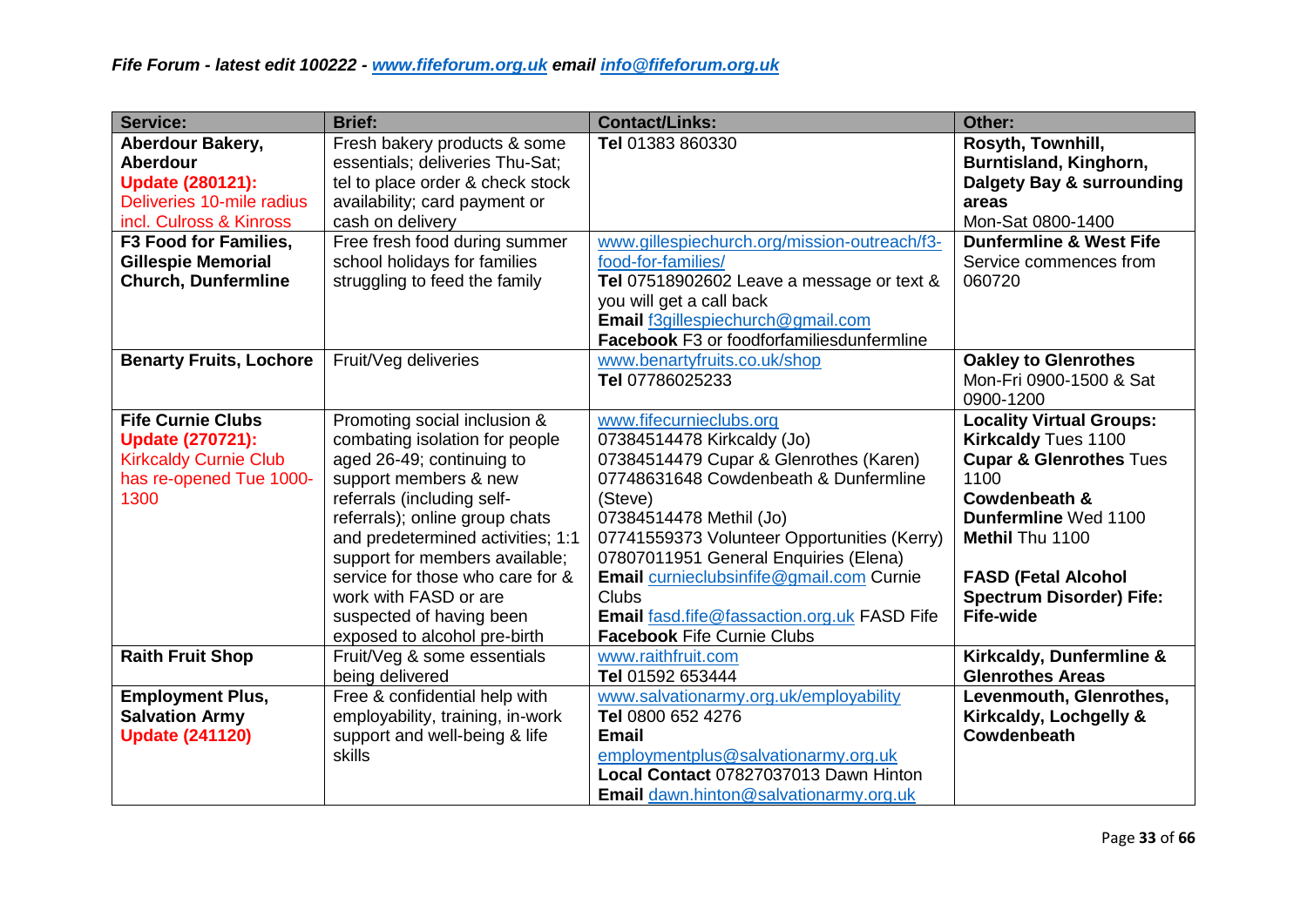| Service:                                                                                                                                                                                                                                                                  | <b>Brief:</b>                                                                                                                                                                                                                                                                                                                                                                 | <b>Contact/Links:</b>                                                                                                                                                                                                                                                  | Other:                                                                                                                                                                                                                                                                                  |
|---------------------------------------------------------------------------------------------------------------------------------------------------------------------------------------------------------------------------------------------------------------------------|-------------------------------------------------------------------------------------------------------------------------------------------------------------------------------------------------------------------------------------------------------------------------------------------------------------------------------------------------------------------------------|------------------------------------------------------------------------------------------------------------------------------------------------------------------------------------------------------------------------------------------------------------------------|-----------------------------------------------------------------------------------------------------------------------------------------------------------------------------------------------------------------------------------------------------------------------------------------|
| <b>Womens Wellbeing</b><br><b>Club</b><br>Update (110821): In-<br>person peer groups at<br><b>Glenrothes &amp; St Andrews</b>                                                                                                                                             | Female only mental health peer<br>$group$ – online & in-person<br>resource                                                                                                                                                                                                                                                                                                    | www.womenswellbeingclub.co.uk<br><b>Email</b><br>glenrothes@womenswellbeingclub.co.uk<br>standrews@womenswellbeingclub.co.uk<br>dunfermline@womeswellbeingclub.co.uk<br><b>Facebook</b>                                                                                | <b>Glenrothes, St Andrews &amp;</b><br><b>Dunfermline</b><br>Glenrothes - Collydean<br><b>Community Centre, Tue</b><br>1830<br>St Andrews - 3a St Marys<br>Place, Tue 1830<br>Dunfermline - Online                                                                                      |
| <b>Pain Association</b><br><b>Update (010222):</b><br><b>Groups &amp; learning will</b><br>remain online; groups<br>held at the same time as<br>in-person; 'Introduction to<br><b>Building Resilience'</b><br>course available to book<br>via website (dates Feb-<br>Apr) | Professionally-led training group<br>for people with all forms of<br>chronic pain; sessions focus on<br>building skills that help people to<br>regain control and cope more<br>effectively; meetings will be held<br>using a mixed approach (Zoom;<br>face-to-face where possible;<br>and/or a mixture of both); book a<br>placement no later than 2 days<br>before the event | www.painassociation.co.uk<br>Tel 0800 783 6059<br>Email info@painassociation.com To join a<br>zoom meeting - include a contact telephone<br>number and which locality group you wish to<br>join)<br>Email awaugh@painassociation.com For<br>information or a programme | <b>Dunfermline (Townhill</b><br><b>Community Centre)</b> from<br>120122 1000-1200<br><b>Kirkcaldy (St Bryce Kirk</b><br>Centre) from 130122 1030-<br>1230<br><b>Levenmouth (Buckhaven</b><br><b>Community Centre)</b> from<br>130122 1330-1530<br>Cupar (YMCA) from 240122<br>1330-1530 |
| <b>East Neuk Cooks</b><br><b>Update (040321)</b>                                                                                                                                                                                                                          | Range of catering options<br>including 'Home Made Meals for<br>One' (Meal in a tray) – freshly<br>made meals for one which are<br>frozen including vegetarian<br>options (Meat dishes £6.80; Fish<br>dishes £7.00; Vegetarian dishes<br>£5.60); Minimum £20 order<br>+£3.75 delivery (delivery free if<br>over £40)                                                           | www.eastneukcooks.com<br>Tel 07969208497<br><b>Facebook East Neuk Cooks</b>                                                                                                                                                                                            | <b>Selected Postcodes</b><br>Delivery to postcode areas<br>KY1, KY7, KY8, KY9, KY10,<br>KY14, KY15, KY16, DD6<br><b>Weekly Saturday deliveries</b>                                                                                                                                      |
| <b>Best Foot Forwards</b><br>(Walking Groups), Fife<br><b>Council Community</b><br><b>Sports Leader-led</b><br><b>Update (040521)</b>                                                                                                                                     | Gentle walks for all abilities<br>meeting at local locations in<br>Dunfermline & Rosyth; daytime<br>& evening walking groups; walks<br>are 1.5 or 3 miles                                                                                                                                                                                                                     | Tel 07496053380<br><b>Facebook</b>                                                                                                                                                                                                                                     | <b>Dunfermline &amp; Rosyth</b>                                                                                                                                                                                                                                                         |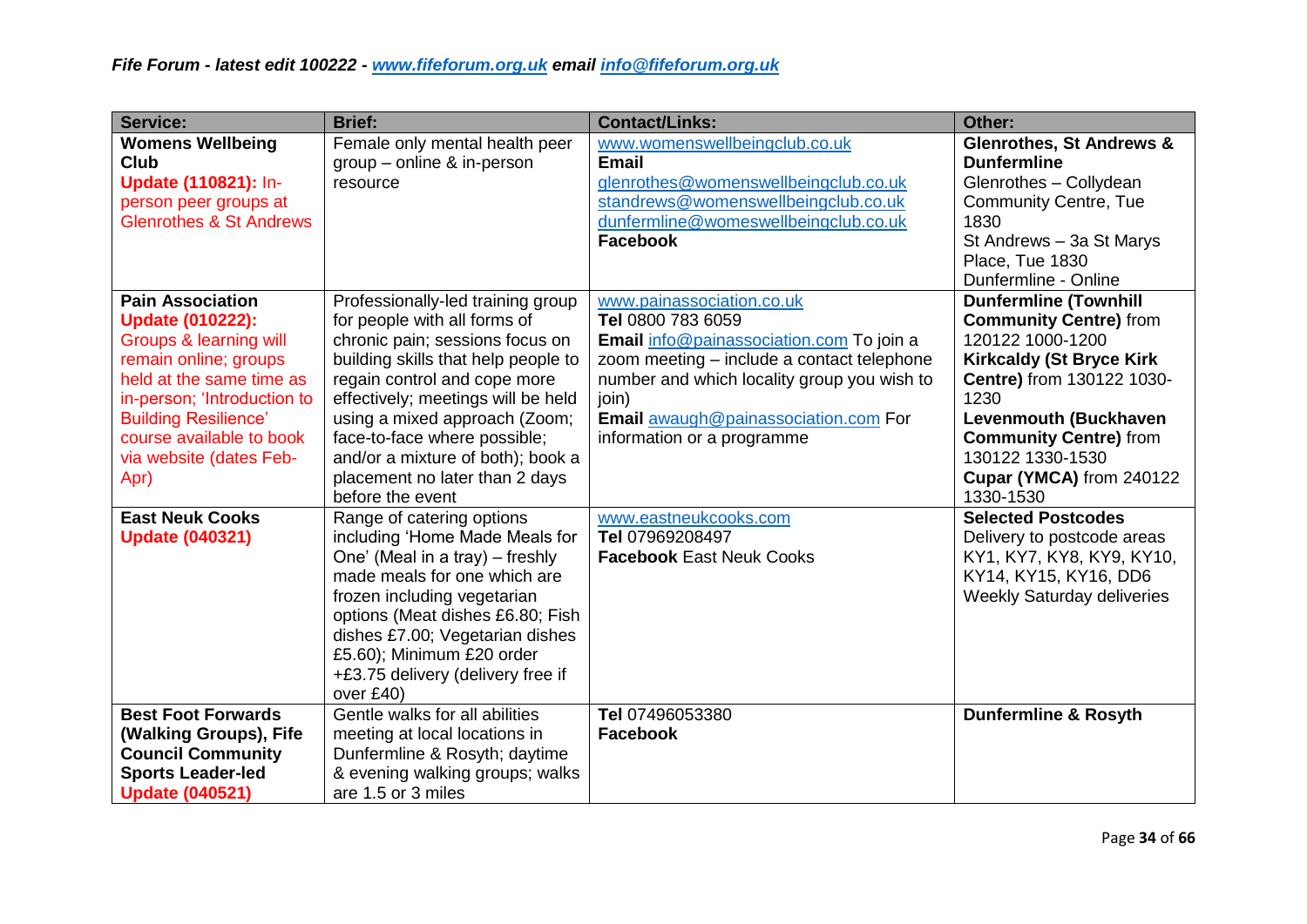| <b>Service:</b>                                                                                                                                                                                | <b>Brief:</b>                                                                                                                                                                                                                                                                     | <b>Contact/Links:</b>                                                                                                                  | Other:                                                                                                                                                                                                                                                                                |
|------------------------------------------------------------------------------------------------------------------------------------------------------------------------------------------------|-----------------------------------------------------------------------------------------------------------------------------------------------------------------------------------------------------------------------------------------------------------------------------------|----------------------------------------------------------------------------------------------------------------------------------------|---------------------------------------------------------------------------------------------------------------------------------------------------------------------------------------------------------------------------------------------------------------------------------------|
| <b>Crossroads Befriending</b><br><b>Service</b><br><b>Update (180521): Home</b><br>visiting resuming                                                                                           | Befriending opportunities for<br>adults with a physical, mental or<br>sensory impairment who are<br>socially isolated & lonely; regular<br>social contact via home visiting,<br>telephone, video chat or email                                                                    | www.crossroadscentral.org<br>Email marie@crossroadsg.co.uk<br>Tel 01592 630253 or 07955 047757Marie<br>Lindsey, Co-ordinator           | <b>Fife excluding Dunfermline</b><br>& West Fife<br>New referrals welcomed as<br>are volunteer enquiries                                                                                                                                                                              |
| <b>Andys Man Club</b><br><b>Update (130921): New</b><br>group in Kirkcaldy from<br>130921                                                                                                      | National coverage with local<br>groups; free peer-to-peer group<br>providing a place for men to<br>come together in a safe & open<br>environment to talk about the<br>issues or problems they face or<br>have faced; men aged 18+; for<br>further information contact<br>directly | www.andysmanclub.co.uk<br>Email info@andysmanclub.co.uk<br>Facebook search 'Andys Man Club' followed<br>by the town                    | <b>Glenrothes, St Andrews,</b><br><b>Dunfermline &amp; Kirkcaldy</b><br>Mon 1900-2100<br>Glenrothes (Collydean<br><b>Community Centre)</b><br>St Andrews (3a St Marys<br>Place)<br>Dunfermline (Erskine<br>Building, 4 Pilmuir Place)<br>Kirkcaldy (Stark's Park, Raith<br>Rovers FC) |
| <b>Breathe Easy Fife</b><br>(affiliated to the British<br><b>Lung Foundation)</b><br><b>Update (210521): Aiming</b><br>to remobilise face-to-face<br>group meetings from<br><b>July-August</b> | Support & social groups which<br>bring people together who are<br>living with or who care for<br>people with lung conditions                                                                                                                                                      | www.blf.org.uk<br><b>Tel 01333 426544 Agnes Whyte</b><br>(Chairperson)<br>Email breatheeasyfife@yahoo.com<br>Facebook @breatheeasyfife | Levenmouth, St Andrews,<br><b>Kirkcaldy &amp; Dunfermline</b><br>Staged return, initially for<br>existing members with a view<br>to later extending this to<br>others<br><b>Glenrothes</b> aiming to launch<br>new group (Feb-Mar 2022)                                               |
| <b>Making it Work for Lone</b><br><b>Parents (Fife</b><br><b>Gingerbread &amp; CARF)</b><br><b>Update (170621)</b>                                                                             | For lone parents in work or<br>seeking employment; provides<br>tailored support helping parents<br>work towards a positive future &<br>maintain a healthy work/life<br>balance (includes specialist<br>financial advice)                                                          | www.fifegingerbread.org.uk<br>Tel 01592 725210<br>Email info@fifegingerbread.org.uk                                                    | Cowdenbeath, Kirkcaldy,<br><b>Glenrothes &amp; Levenmouth</b>                                                                                                                                                                                                                         |
| <b>Bums of Seats (Paths</b><br>for All/Fife Council)                                                                                                                                           | Health walks for all at a variety<br>of locations in Fife                                                                                                                                                                                                                         | www.active.fife.scot/activities/activity-<br>pages/fitness-and-wellbeing/walking                                                       | Town Localities - see<br>website                                                                                                                                                                                                                                                      |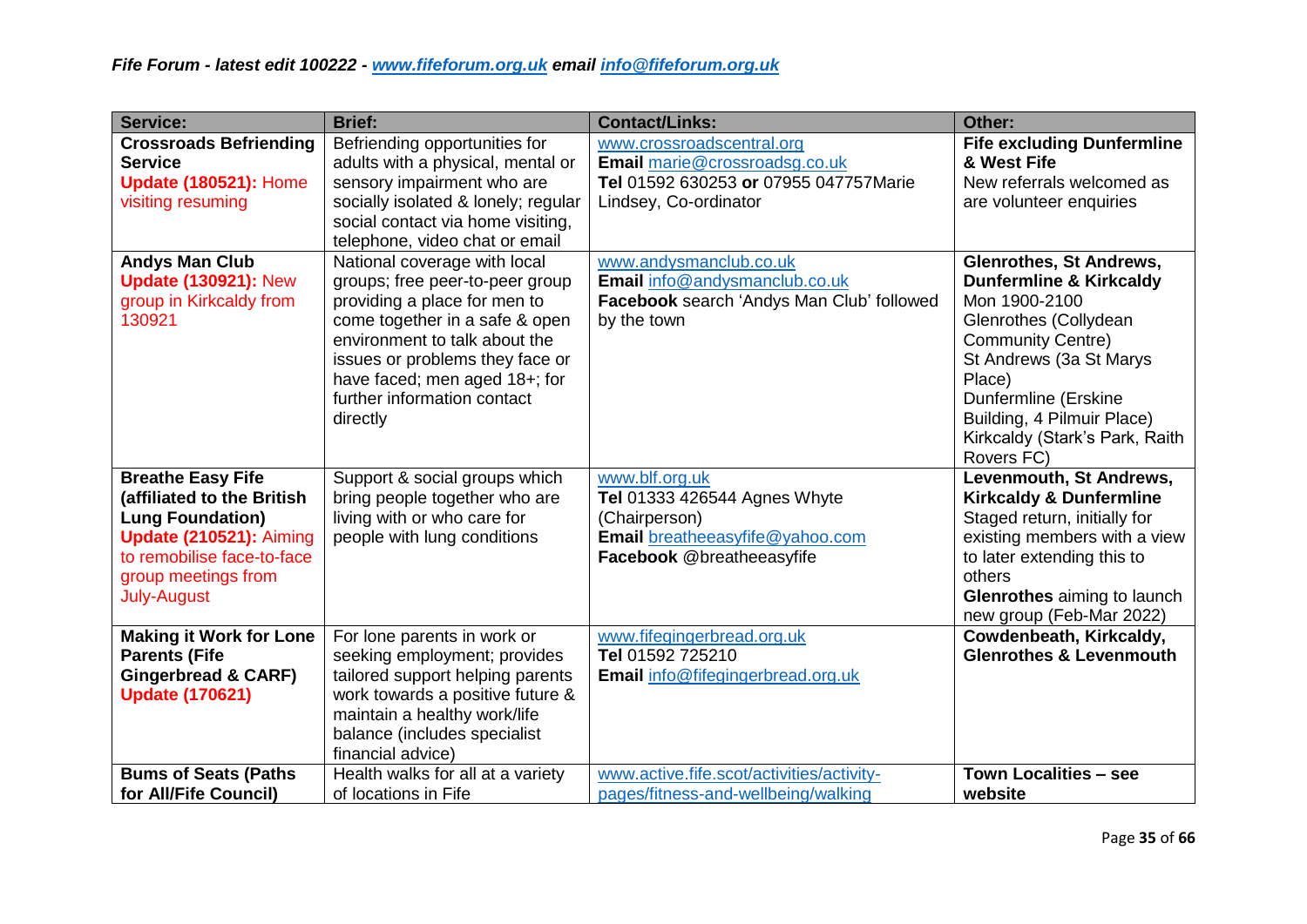| <b>Service:</b>                                                                                                                                                                                 | <b>Brief:</b>                                                                                                                                                                                                                                                                                                                                                                                                 | <b>Contact/Links:</b>                                                                                     | Other:                                                                                                                                                                                                                                                |
|-------------------------------------------------------------------------------------------------------------------------------------------------------------------------------------------------|---------------------------------------------------------------------------------------------------------------------------------------------------------------------------------------------------------------------------------------------------------------------------------------------------------------------------------------------------------------------------------------------------------------|-----------------------------------------------------------------------------------------------------------|-------------------------------------------------------------------------------------------------------------------------------------------------------------------------------------------------------------------------------------------------------|
| <b>Chest Heart &amp; Stroke</b><br><b>Scotland (CHSS) Fife</b><br><b>Peer Groups</b><br><b>Update (020222):</b><br><b>Kirkcaldy Peer Stoke</b><br><b>Support Group (affiliated)</b><br>reopened | Peer exercise & social in-person<br>groups; locality-based; until<br>further notice new referrals<br>should go via the Peer Support<br>Team; self-referrals welcomed<br>to Kirkcaldy Stroke Club                                                                                                                                                                                                              | Email peersupportteam@chss.org.uk for<br>information/to refer (referral from available)                   | <b>Glenrothes, Kirkcaldy &amp;</b><br><b>Dunfermline</b><br>Glenrothes (Heart) Exercise<br>- remobilised<br>Dunfermline (Heart) Exercise<br>- no restart date as yet<br>Kirkcaldy, Linton Lane<br>Centre (Stroke) Social Thu<br>1300-1500 Fortnightly |
| <b>East Fife Community</b><br><b>Transport &amp; Good</b><br><b>Neighbours (RVS)</b><br><b>Community Transport)</b><br><b>Update (230921)</b>                                                   | <b>Community Transport for trips</b><br>where mobility issues make it<br>difficult, if not impossible, to use<br>public transport or if they live in<br>rural areas with limited transport;<br>trips include getting to/from<br>hospital, GP appointments &<br>trips to the shops/town or social<br>activities; comfortable & reliable,<br>with a trusting relationship built<br>between the person/volunteer | www.royalvoluntaryservice.org.uk<br>Email fifegnhs@royalvoluntaryservice.org.uk<br>Tel 01592 269654       | <b>East Fife</b><br>Mon-Fri 0830-1600                                                                                                                                                                                                                 |
| <b>Link Living Social Café</b><br><b>Update (091121):</b><br>Remobilised                                                                                                                        | Free social café for socially<br>isolated adults 65+;<br>refreshments & activities                                                                                                                                                                                                                                                                                                                            | www.linkliving.org.uk<br>Email referralsOPS@linkliving.org.uk<br>Tel 01592 644048                         | Torryburn, Cowdenbeath &<br><b>North Queensferry</b><br>Tue 1030-1230 Torryburn<br><b>Community Centre</b><br>Thu 1030-1200<br><b>Cowdenbeath Bowling Club</b><br>Fri 1100-1230 North<br>Queensferry Community<br>Centre                              |
| <b>Largo Links 'Online</b><br><b>Local Directory of</b><br>Events'<br><b>Update (181121)</b>                                                                                                    | <b>Hosted on Largo Communities</b><br>Together detail of activities in<br>Largo & further afield                                                                                                                                                                                                                                                                                                              | www.largocommunitiestogether.org.uk<br>Click on the 'Largo Links' and look for Online<br><b>Directory</b> | Upper Largo & wider area<br>(Includes activities Cupar<br>& East Neuk)                                                                                                                                                                                |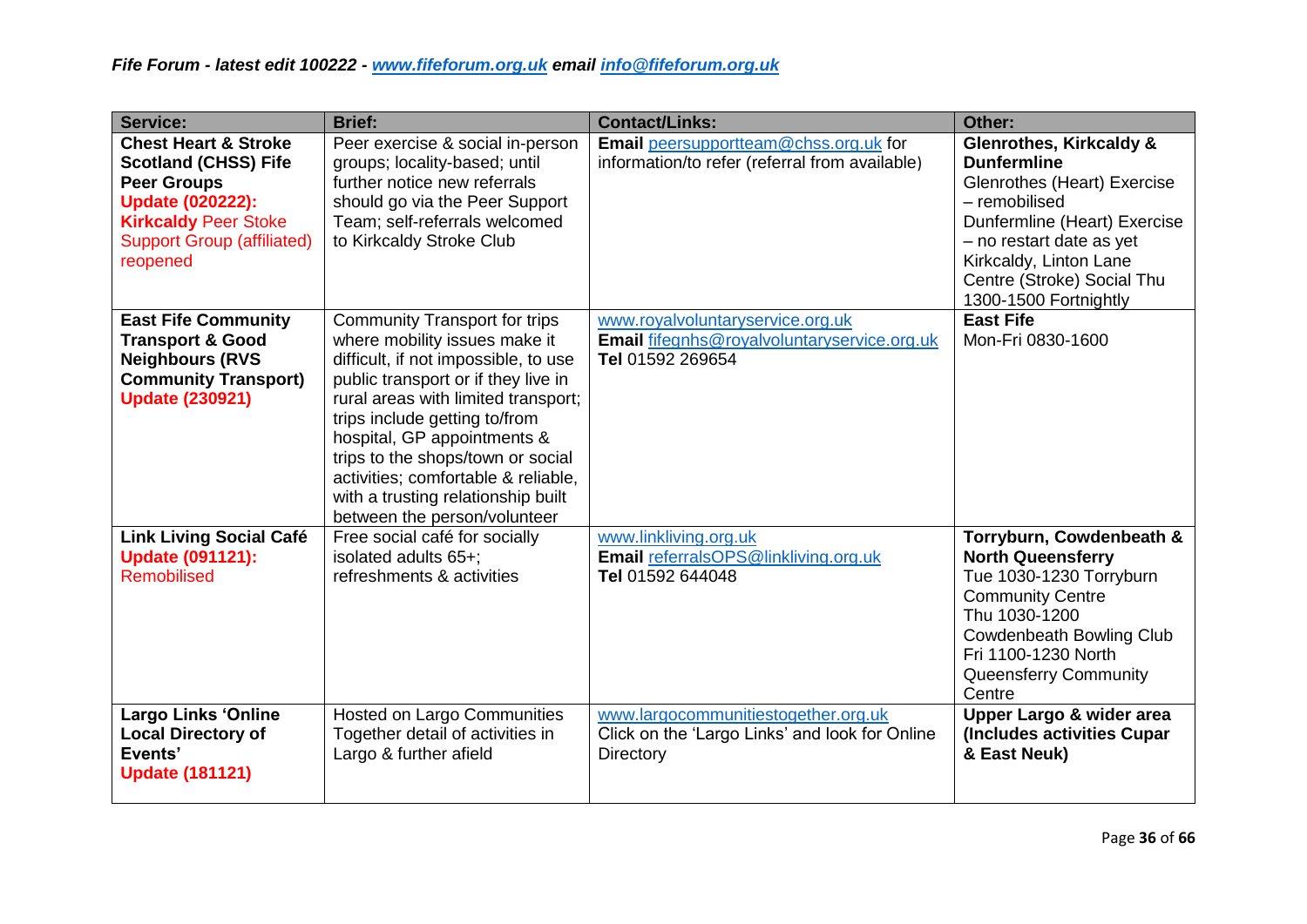| <b>Service:</b>                  | <b>Brief:</b>                      | <b>Contact/Links:</b>                  | Other:                             |
|----------------------------------|------------------------------------|----------------------------------------|------------------------------------|
| <b>Contact Point</b>             | Mental health day resource         | www.wheatley-care.com                  | <b>Kirkcaldy &amp; Levenmouth</b>  |
| (Wheatley Care -                 | centre in Kirkcaldy &              | Tel 01592 571873                       |                                    |
| previously Barony                | Buckhaven; encourage service       |                                        |                                    |
| <b>Housing Association)</b>      | users to lead on the services &    |                                        |                                    |
| <b>Update (221121): New</b>      | to become the best they can be;    |                                        |                                    |
| opening times                    | for people with mental health      |                                        |                                    |
|                                  | problems & dual diagnosis (for     |                                        |                                    |
|                                  | example: mental health &           |                                        |                                    |
|                                  | learning disability or mental      |                                        |                                    |
|                                  | health &/or drug/alcohol           |                                        |                                    |
|                                  | problems); adults 18+ who wish     |                                        |                                    |
|                                  | to improve or maintain their       |                                        |                                    |
|                                  | mental health; the services help   |                                        |                                    |
|                                  | reduce hospital admissions and     |                                        |                                    |
|                                  | re-admissions; all groups,         |                                        |                                    |
|                                  | activities & events created by     |                                        |                                    |
|                                  | service users to help meet their   |                                        |                                    |
|                                  | needs; contact first before        |                                        |                                    |
|                                  | potentially attending              |                                        |                                    |
| <b>Evergreen Kirkcaldy &amp;</b> | Promoting recovery & wellbeing     | www.samh.org.uk                        | <b>Kirkcaldy &amp; Dunfermline</b> |
| <b>GROW Dunfermline,</b>         | using horticulture; take part in a | Email dave.ross@samh.org.uk            | Contact for referral form          |
| <b>SAMH</b>                      | structured gardening               | Tel 01592 260534 or 07595244753 David  |                                    |
| <b>Update (071221):</b>          | programme to develop mental        | Ross, Senior Horticulture Practitioner |                                    |
| Accepting new referrals          | health coping strategies,          |                                        |                                    |
| for 2022                         | enhance employability providing    |                                        |                                    |
|                                  | education/training in horticulture |                                        |                                    |
| <b>Sunflower Hub (SAMH)</b>      | Well-being project where people    | www.samh.org.uk                        | Lochgelly, Cupar & St              |
| <b>Update (270122)</b>           | can connect with others, chat,     | Email sams.cafe@samh.org.uk            | <b>Andrews</b>                     |
|                                  | take part in art, crafts & board   | Tel 01383 623179 SAMH Fife             | Mon 1200-1600 Lochgelly            |
|                                  | games; all welcome; free; adults   |                                        | Centre, Lochgelly                  |
|                                  | can attend with young family       |                                        | Wed 0900-1230 YMCA-                |
|                                  | members to chat about all things   |                                        | YWCA, Cupar                        |
|                                  | well-being & SAMH services         |                                        | Thu 1200-1600 Cosmos               |
|                                  |                                    |                                        | Centre, St Andrews                 |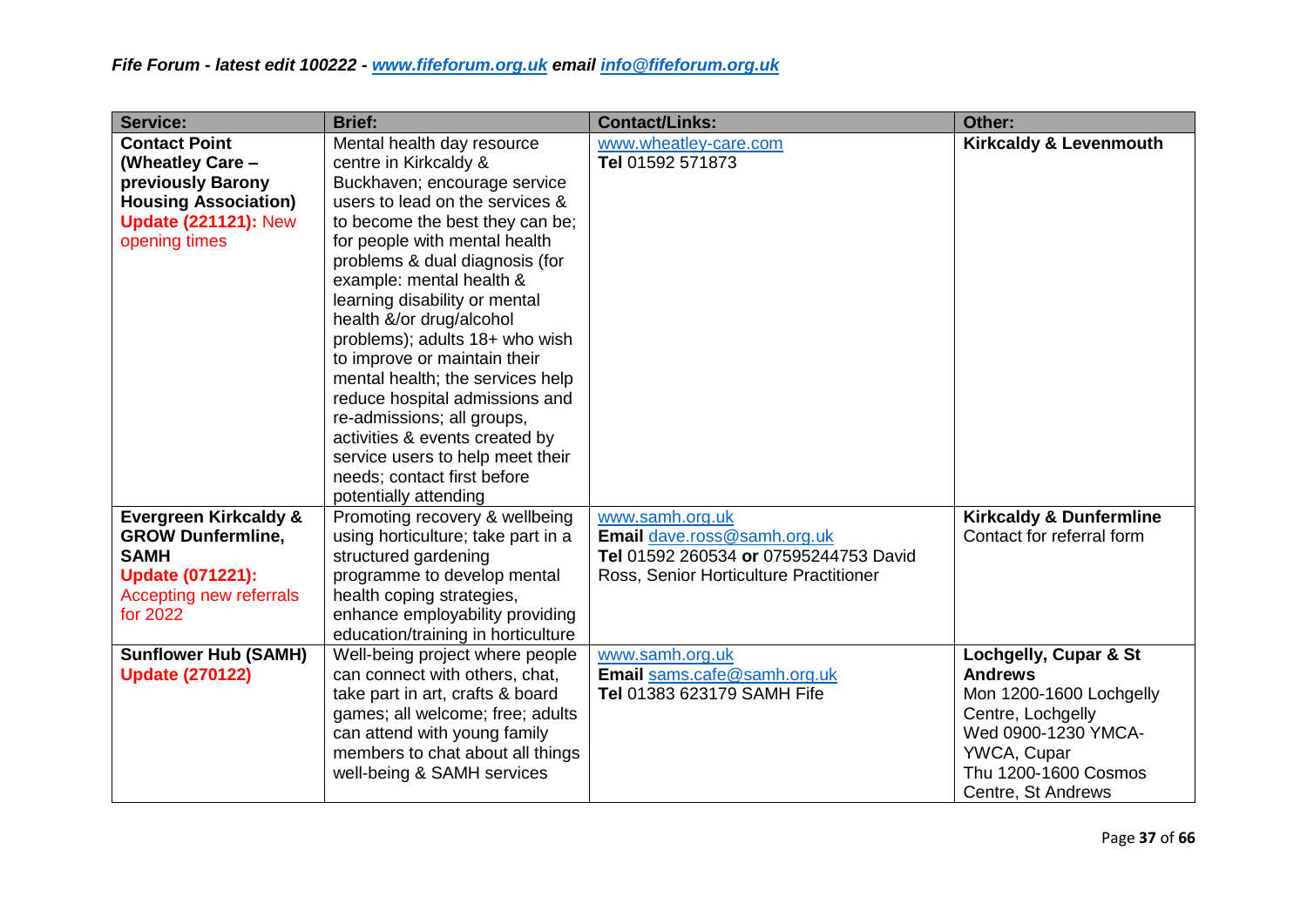| Service:                                                                                                                                | <b>Brief:</b>                                                                                                                                                                                                                                                                                                                                                                                                                                      | <b>Contact/Links:</b>                                                                           | Other:                                                                                                                                                                                                                                        |
|-----------------------------------------------------------------------------------------------------------------------------------------|----------------------------------------------------------------------------------------------------------------------------------------------------------------------------------------------------------------------------------------------------------------------------------------------------------------------------------------------------------------------------------------------------------------------------------------------------|-------------------------------------------------------------------------------------------------|-----------------------------------------------------------------------------------------------------------------------------------------------------------------------------------------------------------------------------------------------|
| <b>Wellbeing in Fife</b><br>(Barnardo's)<br><b>Update (030222): New</b><br>service for children &<br>young people                       | Early preventative support for<br>people aged 5-26 & their<br>families to avoid deterioration in<br>mental health & equip them for<br>the challenges of everyday life;<br>1-to-1 & group support; assisting<br>those with anxiety, low self-<br>esteem, depression, gender<br>identity issues, bereavement,<br>self-harm/injury, trauma,<br>substance use, relationship<br>issues, exam stress & body<br>image issues; self-referral<br>encouraged | www.barnardos.org.uk/scotland<br><b>Email fifeservices@barnardos.org.uk</b><br>Tel 01592 651482 | Kirkcaldy, Glenrothes,<br>Cowdenbeath, Leven &<br><b>North East Fife</b>                                                                                                                                                                      |
| <b>Indoor Cricket Training</b><br>for Seniors & Juniors<br>(Glenrothes Cricket<br>Club)<br>Update (080222): Junior<br>& senior sessions | Senior training including fun &<br>fitness; open to all including<br>those new or returning to the<br>game; Junior sessions cover<br>both softball & hardball; all<br>cricket activities are focused on<br>fun, enjoyment & respect                                                                                                                                                                                                                | www.glenrothescc.co.uk<br>Facebook @GlenrothesCC or<br>@GlenrothesGladiators                    | <b>Glenrothes &amp; Kirkcaldy</b><br>Tue 1800-2000 from 080222<br>Fortnightly (Seniors) £5<br>discounts available<br>Fri 1800-2000 from 110222<br>Fortnightly ( <b>Juniors</b> ) £2<br><b>Meet: Archery Hall, Cluny</b><br>Activities KY2 6QU |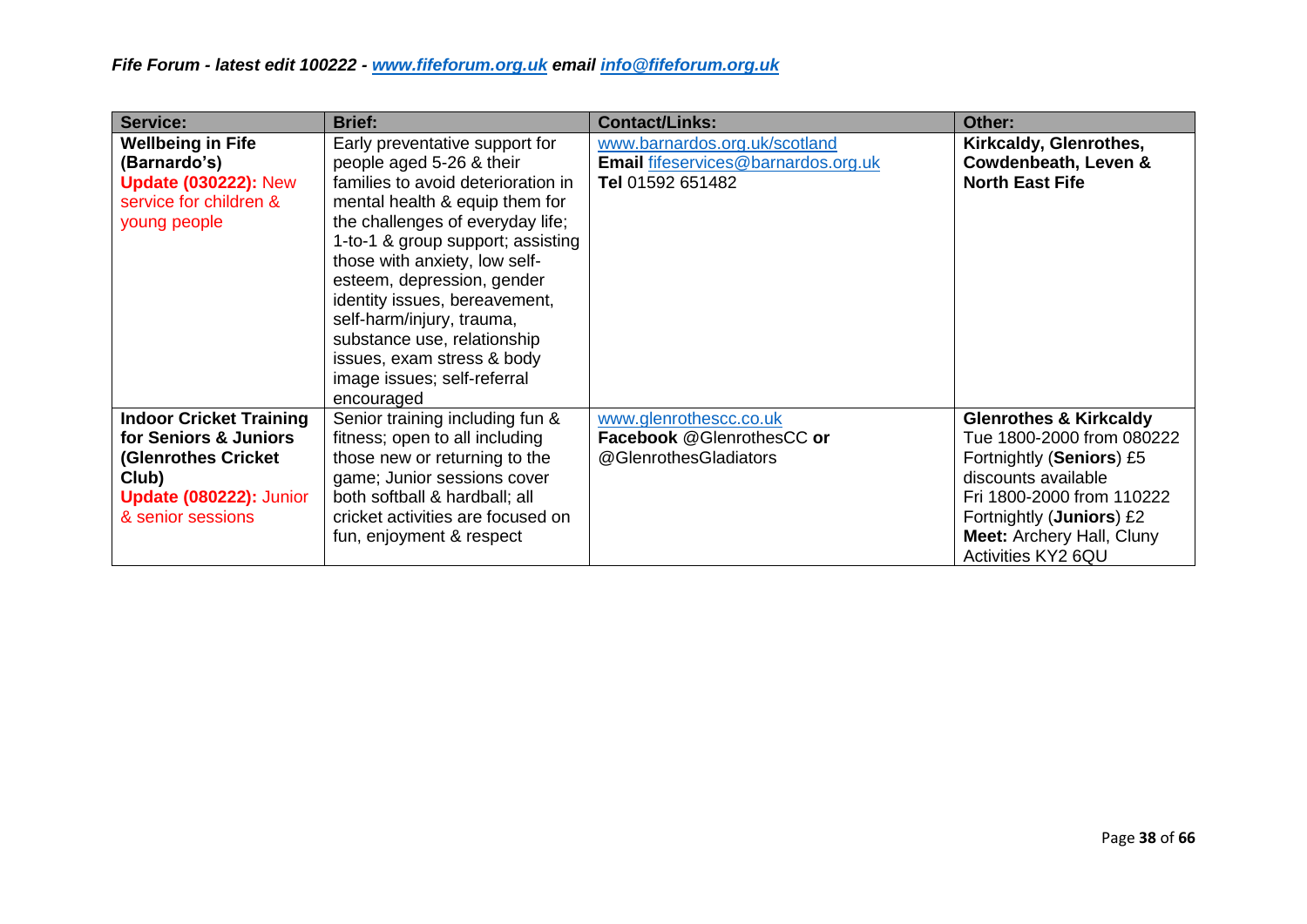| <b>Service:</b>                                                                                                                                                                                                  | <b>Brief:</b>                                                                                                                                                                                                                                                                                                                                              | <b>Contact/Links:</b>                                                                                                                                                | Other:                                                                                                                                                                            |
|------------------------------------------------------------------------------------------------------------------------------------------------------------------------------------------------------------------|------------------------------------------------------------------------------------------------------------------------------------------------------------------------------------------------------------------------------------------------------------------------------------------------------------------------------------------------------------|----------------------------------------------------------------------------------------------------------------------------------------------------------------------|-----------------------------------------------------------------------------------------------------------------------------------------------------------------------------------|
| <b>Largo Area Coronavirus</b><br><b>Response Team</b><br><b>Update (151020):</b><br>Remains operable with<br>volunteers on standby                                                                               | Support to access local<br>shopping delivery services and<br>deliveries where local shops are<br>unable; Telephone befriending<br>for isolated people is also being<br>developed                                                                                                                                                                           | Tel 0800 999 3465                                                                                                                                                    | 5 local contacts for <b>New</b><br><b>Gilston &amp; Woodside;</b><br><b>Newburn &amp; Drumeldrie;</b><br>Upper Largo; Lower Largo;<br>and, Lundin Links                           |
| Arden House Projects,<br>Leven<br><b>Update (060122):</b><br>Groups remain operable<br>with restrictions in place                                                                                                | Primarily for over 65s Arden<br>House will support vulnerable<br>people where it is able to do so;<br>all services associated with the<br>pandemic are free of charge -<br>enquiries; signposting;<br>telephone befriending (existing<br>clients; new referrals); shopping<br>deliveries; prescription<br>collection; & the provision of free<br>hot meals | www.ardenproject.org.uk<br>Tel 01333 303210<br>Email ardenhp@googlemail.com                                                                                          | Levenmouth, including the<br><b>Wemyss Villages;</b><br>Kennoway; Lundin Links;<br>& Largo Villages<br>Mon-Fri 0900-1700<br>Messages can be left and will<br>be responded to asap |
| <b>Monday Lunch Club, St</b><br><b>Agatha's &amp; St Giles RC</b><br>Church, 160 Methil<br><b>Brae, Methil</b><br>Update (171120): Closed<br>until restrictions are<br>eased; follow social<br>media for updates | Free Lunch Club open to all<br>(soup, sandwiches & hot drinks);<br>in the church hall                                                                                                                                                                                                                                                                      | <b>Facebook @stagthas</b>                                                                                                                                            | <b>Methil (Levenmouth)</b><br>Mon 1200-1330                                                                                                                                       |
| Cosy Kids on Tour,<br><b>Levenmouth Childrens</b><br><b>Clothing Bank (in</b><br>partnership with Fife<br>Council)<br><b>Update (170721):</b><br>Ceased – winter only                                            | Trial drop-in Savoy Centre,<br>Methil (Mon) and The Centre,<br>Leven (Tue) from 301112; help<br>with winter coats/shoes for<br>children                                                                                                                                                                                                                    | Savoy Centre, Methil Drop-in between<br>1500-1700 on Mon 3011; 0712; 1412; 211220<br>The Centre, Leven Drop-in between 1500-<br>1700 on Tue 0112; 0812; 1512; 221220 | Levenmouth<br>Limited service dependent<br>upon stock availability                                                                                                                |

# **Levenmouth Locality**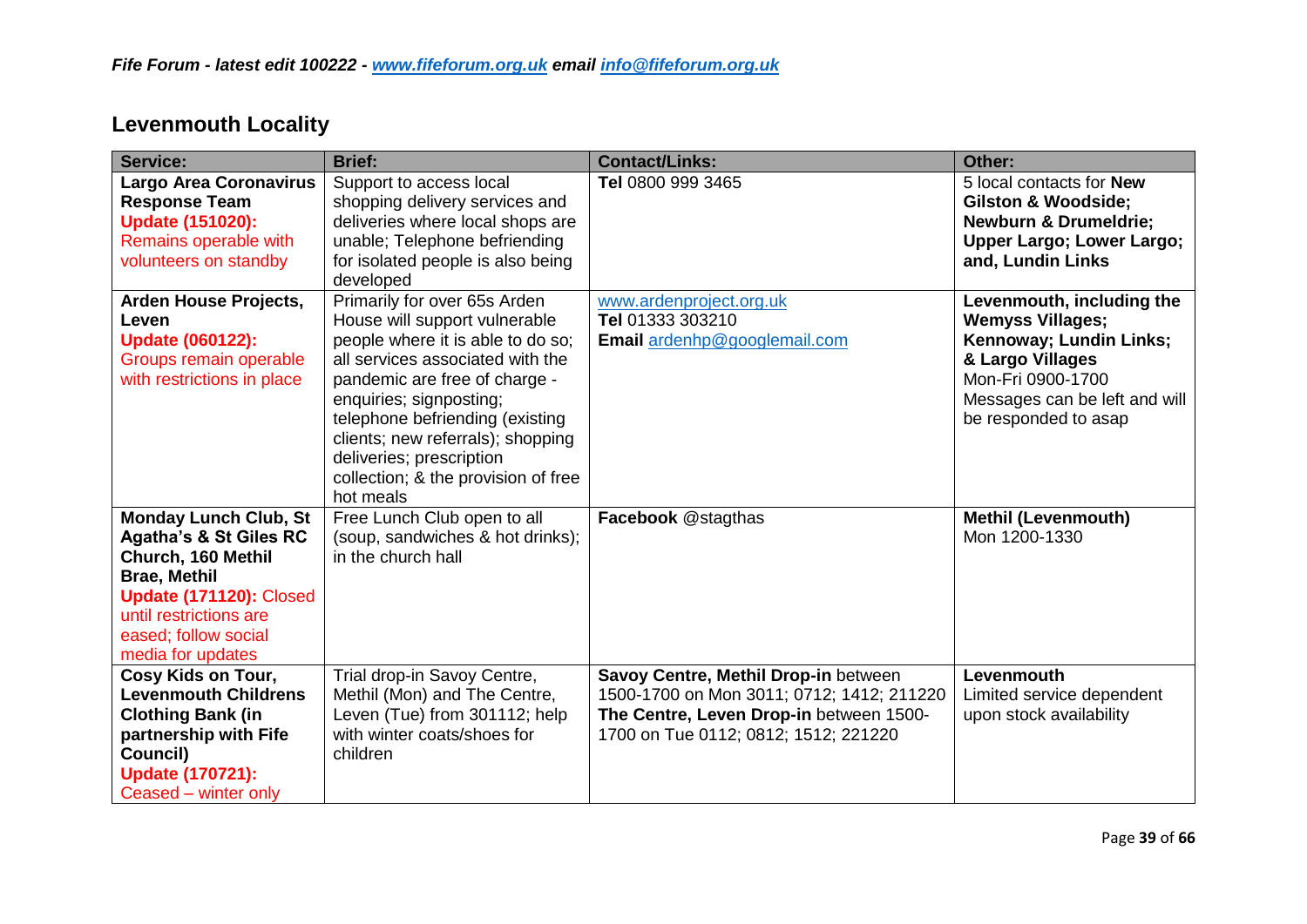| <b>Service:</b>                                                                                                                                                                      | <b>Brief:</b>                                                                                                                                                                                         | <b>Contact/Links:</b>                                                                                                                              | Other:                                                                                                                                                                                                                                       |
|--------------------------------------------------------------------------------------------------------------------------------------------------------------------------------------|-------------------------------------------------------------------------------------------------------------------------------------------------------------------------------------------------------|----------------------------------------------------------------------------------------------------------------------------------------------------|----------------------------------------------------------------------------------------------------------------------------------------------------------------------------------------------------------------------------------------------|
| It's Game Time & Talk<br><b>Time, East Fife</b><br><b>Community Football</b><br>Club, Bayview Stadium,<br><b>Methil</b><br><b>Update (120421):</b><br><b>Resumed</b>                 | All fitness levels welcome;<br>opportunity to meet new people;<br>discuss all things mental health<br>& well-being; grab a drink and a<br>blether before and after the<br>game                        | www.eastfifecommunityfootballclub.com<br>Tel 07710532424 Alan Lowe<br><b>Email alan.lowe@efcfc.co.uk for information</b>                           | Levenmouth<br>Mon 1800-1900; Thu 1030-<br>1230 Bayview Stadium, Free<br>(no need to book)                                                                                                                                                    |
| <b>Walking Football, East</b><br><b>Fife Community</b><br><b>Football Club, Bayview</b><br><b>Stadium, Methil</b><br><b>Update (031120):</b><br><b>Commenced from</b><br>251020 1730 | The beautiful game at a slower<br>pace; over 45s; due to<br>restrictions contact Alan Lowe in<br>the first instance                                                                                   | www.eastfifecommunityfootballclub.com<br>Tel 07710532424 Alan Lowe<br><b>Email</b> alan.lowe@efcfc.co.uk for information<br>and how to book        | Levenmouth<br>Book online or contact for<br>information                                                                                                                                                                                      |
| <b>Taxi Centre Fife</b><br><b>Update (210121):</b><br><b>Transport assistance</b><br>(Vaccine related)                                                                               | Free transport being offered for<br>elderly people living on their own<br>and without any other family,<br>friends or transport options to<br>get their vaccine injection; Covid<br>secure taxi fleet | www.taxicentrefife.com<br>Tel 01333 300300<br>Email taxicentre@hotmail.com<br>Facebook                                                             | Levenmouth                                                                                                                                                                                                                                   |
| <b>Sam's Mental Health</b><br>Café (SAMH), Forth<br><b>Street Hall, Leven</b><br><b>Update (210421): New</b><br>service from 060521                                                  | Peer support team offering<br>mental health and crisis support<br>for anyone aged 16+; drop-in;<br>no referral required                                                                               | www.samscafe.org.uk<br>Tel 07568127735<br>Write to Sam's, SAMH, First House,<br>Woodmill Road, Dunfermline KY11 4SS<br>Email sams.cafe@samh.org.uk | Leven (Fife-wide with<br>enquiries or for those able<br>to access)<br>Tue, Wed, Sat 1200-2000                                                                                                                                                |
| <b>Buckhaven Community</b><br><b>Centre (Kinnear Street)</b><br><b>Update (230921):</b><br><b>Groups remobilising</b>                                                                | Social & activity groups;<br>badminton courts available for<br>hire (telephone centre)                                                                                                                | Tel 01592 583472<br>Email buckhaven.centre@fife.gov.uk<br><b>Facebook</b>                                                                          | <b>Buckhaven</b><br>Mon Zumba 1800-1900; Pipe<br>Band 1800-2100<br>Tue Tai Chi 1400-1500,<br>Writing Group 1400-1600<br>Thu Pensioners Group 1300-<br>1600; Pipe Band 1800-2100;<br>Line Dancing 1830-2000<br><b>Fri Art Class 1330-1530</b> |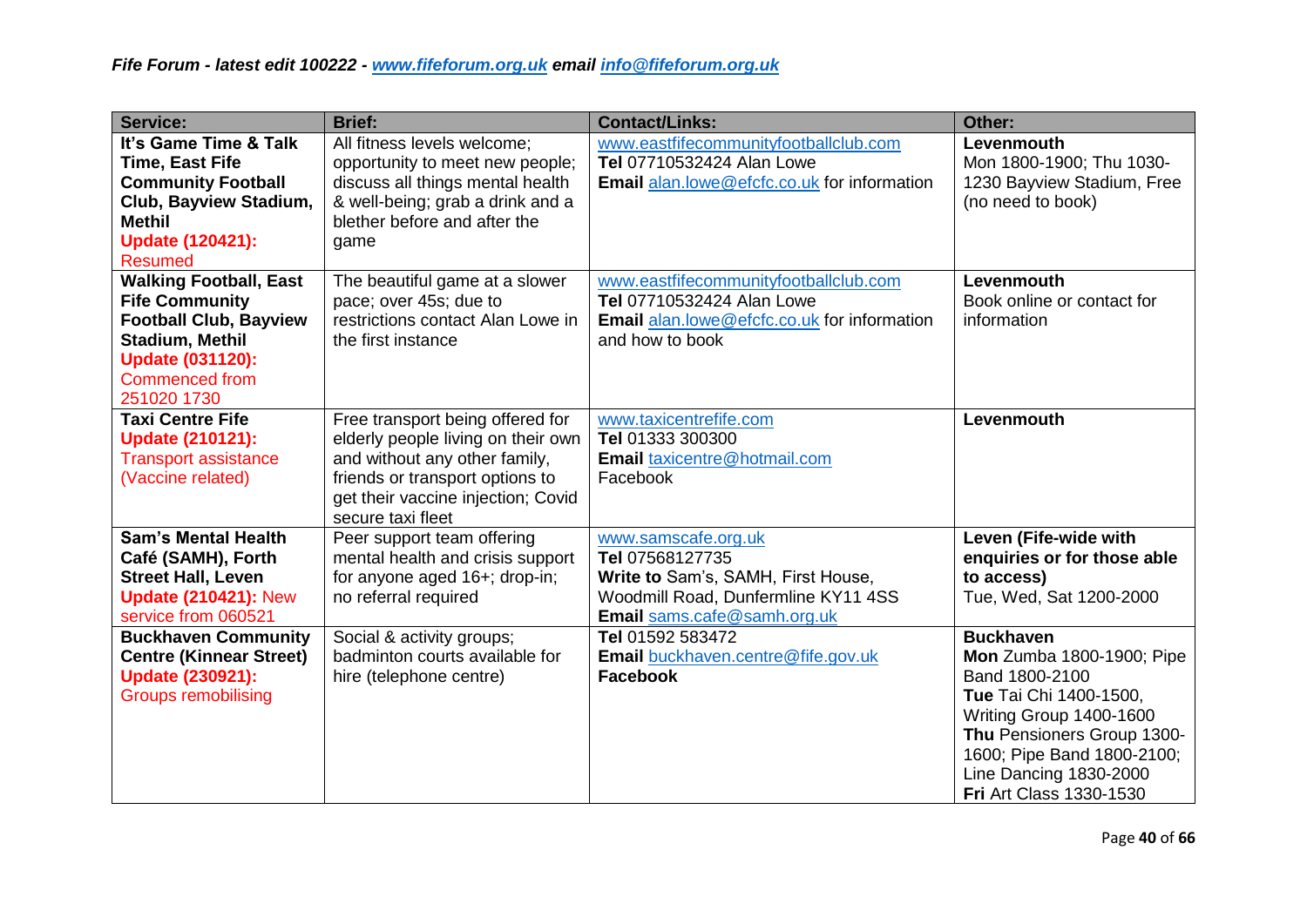| Service:                                                                                                                                    | <b>Brief:</b>                                                                                                                                                                                                                                                    | <b>Contact/Links:</b>                                                                                                                                 | Other:                                                                                    |
|---------------------------------------------------------------------------------------------------------------------------------------------|------------------------------------------------------------------------------------------------------------------------------------------------------------------------------------------------------------------------------------------------------------------|-------------------------------------------------------------------------------------------------------------------------------------------------------|-------------------------------------------------------------------------------------------|
| <b>Renew Forth Street</b><br><b>(supported by Renew</b><br><b>Wellbeing &amp; Leven</b><br><b>Baptist Church)</b><br><b>Update (270921)</b> | For Children, young people &<br>their families; an inclusive<br>community space to belong,<br>share hobbies & connect; rooms<br>for prayer & reflection; based<br>around the 5 Ways to Wellbeing,<br>Renew spaces work on 3<br>principles - being present, being | www.renewwellbeing.org.uk/our-centres/74-<br>scotland/504-scotland-renew-forth-street-fife<br>Tel 01333 421566<br><b>Email levenbaptist@gmail.com</b> | Leven<br>Mon 1000-1200 Forth Street<br>Hall, Forth Street, Leven<br><b>Baptist Church</b> |
| Tea & Technology (Fife<br>Council)<br><b>Update (271021): New</b><br>from 041121                                                            | prayerful, being in partnership<br>Weekly learning assisting<br>people to use smart phones,<br>tablets, iPads & computers;<br>online safety; places must be<br>booked in advance                                                                                 | Tel 01592 583472 Nic                                                                                                                                  | Kennoway<br>Thu 1230-1400 Sandybrae<br><b>Community Centre,</b><br>Kennoway               |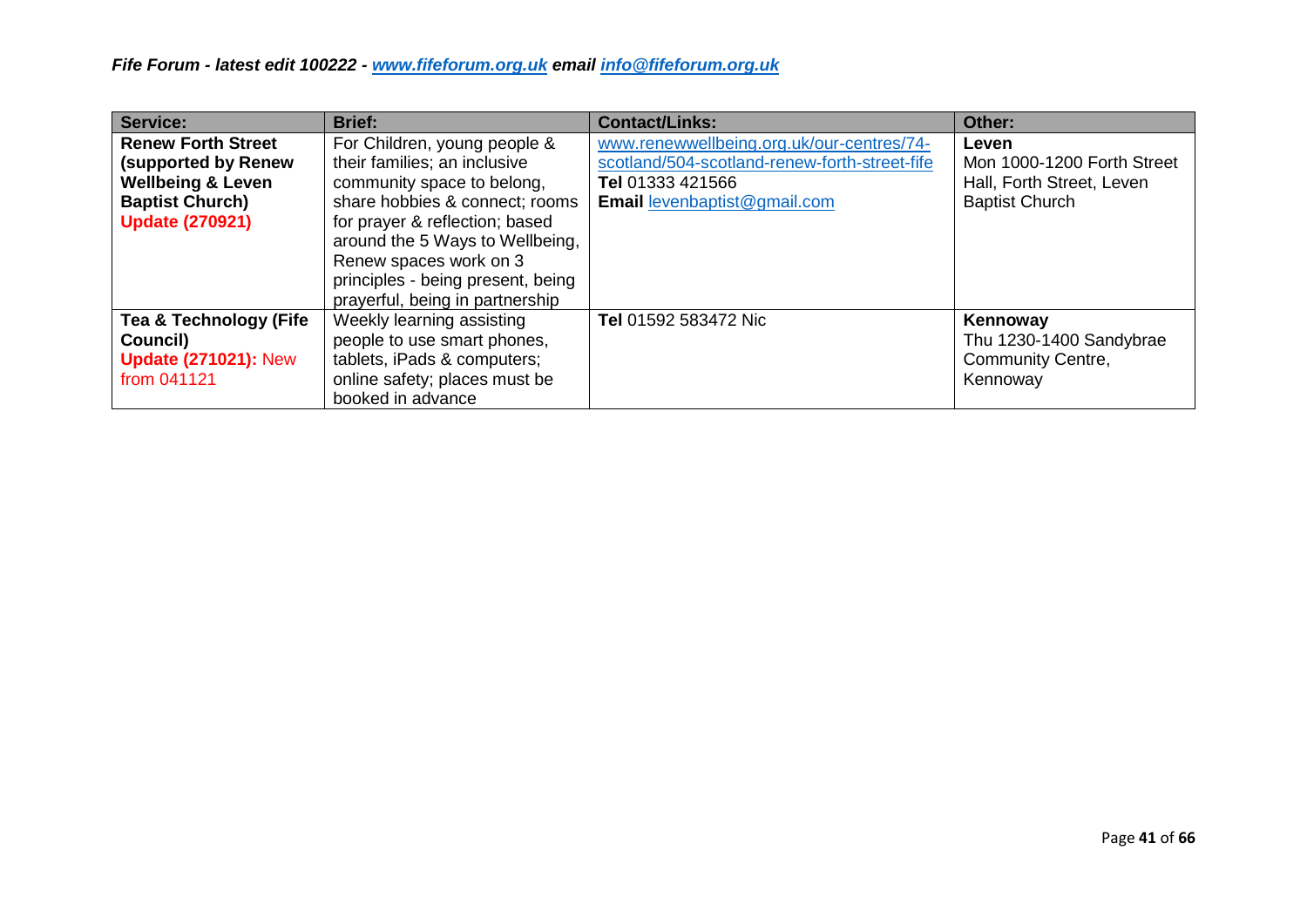| <b>Service:</b>                                                                                                                                                                                                    | <b>Brief:</b>                                                                                                                                                                                                                                                                                                                                                                                                              | <b>Contact/Links:</b>                                                                                                                                                                                                                                                                                                                                                                                                                                                          | Other:                                                                                                                                                                                                                                            |
|--------------------------------------------------------------------------------------------------------------------------------------------------------------------------------------------------------------------|----------------------------------------------------------------------------------------------------------------------------------------------------------------------------------------------------------------------------------------------------------------------------------------------------------------------------------------------------------------------------------------------------------------------------|--------------------------------------------------------------------------------------------------------------------------------------------------------------------------------------------------------------------------------------------------------------------------------------------------------------------------------------------------------------------------------------------------------------------------------------------------------------------------------|---------------------------------------------------------------------------------------------------------------------------------------------------------------------------------------------------------------------------------------------------|
| <b>Later Life Choices</b><br><b>Glenrothes (formerly</b><br><b>Age Concern</b><br>Glenrothes)<br><b>Update (010222):</b><br>Limited number of group<br>placements available,<br>including Iris Group<br>(Dementia) | Active Ageing Groups Mon-Thu<br>(Mon & Wed for people with<br>dementia); 'Help to Stay at<br>Home' service - 2-hour<br>community support; 1-hour<br>home visiting support; main day<br>care provider within the<br><b>Glenrothes Locality</b>                                                                                                                                                                              | www.laterlifechoicesglenrothes.org<br>Tel 01592 756316<br><b>Email</b> info@laterlifechoicesglenrothes.org<br><b>Facebook</b>                                                                                                                                                                                                                                                                                                                                                  | <b>Glenrothes, Leslie,</b><br><b>Markinch, Thornton &amp;</b><br><b>Coaltown of Balgonie</b><br>(including Kinglassie for<br>'Help to Stay at Home'<br>service)<br>£10/group attendance with<br>light lunch & transport (£7<br>without transport) |
| <b>Leslie Community</b><br><b>Pantry</b>                                                                                                                                                                           | Stocked food pantry free to the<br>local community located at the<br>back of the Station Hotel (277<br>High Street); if you are<br>struggling to get out and need a<br>parcel, delivery can be arranged                                                                                                                                                                                                                    | Telephone or text 07730789255<br><b>Facebook</b> Leslie Community Pantry                                                                                                                                                                                                                                                                                                                                                                                                       | <b>Leslie</b><br>Food Pantry closes 1700                                                                                                                                                                                                          |
| <b>Collydean Community</b><br>Centre, Glenrothes -<br><b>Community Supports</b><br><b>Update (270921): New</b><br>opening hours for<br><b>Community Larder at the</b><br><b>Gilvenbank Sports Hub</b>              | Free food parcels; shopping;<br>picking-up/delivering<br>prescriptions & medical<br>supplies; Community Fridges &<br>freezers; distribution of<br>FareShare & neighbourly<br>surplus food; disbursements of<br>funds to local organisations via<br>the Supporting Communities<br>Fund; Digital Connectivity - free<br>technology devices along with<br>free Wi-Fi to the elderly &<br>vulnerable; telephone<br>befriending | Free food parcels, shopping,<br>prescriptions, etc 01592 359012<br>Disbursement of Funds 01592 742913<br>Digital Connectivity 01592 359022<br>Telephone Befriending 01592 359040<br><b>Community Pantry Mon-Fri 0900-1645</b><br>Community Larder Wed & Fri 1700-1800<br>(from the Gilvenbank Sports Hub)<br><b>Further information please contact Rose</b><br>Duncan, Centre Manager on 01592 742913<br>or 07926503923<br><b>Email</b><br>rose@collydeancommunitycentre.co.uk | <b>North Glenrothes</b><br>(including Cadham &<br>Leslie)                                                                                                                                                                                         |
| <b>Leslie Baptist Church</b>                                                                                                                                                                                       | Assisting those struggling with<br>loneliness or providing food for<br>their family                                                                                                                                                                                                                                                                                                                                        | <b>Email</b> community@lesliebaptistchurch.org.uk                                                                                                                                                                                                                                                                                                                                                                                                                              | <b>Leslie</b>                                                                                                                                                                                                                                     |

# **Glenrothes Locality**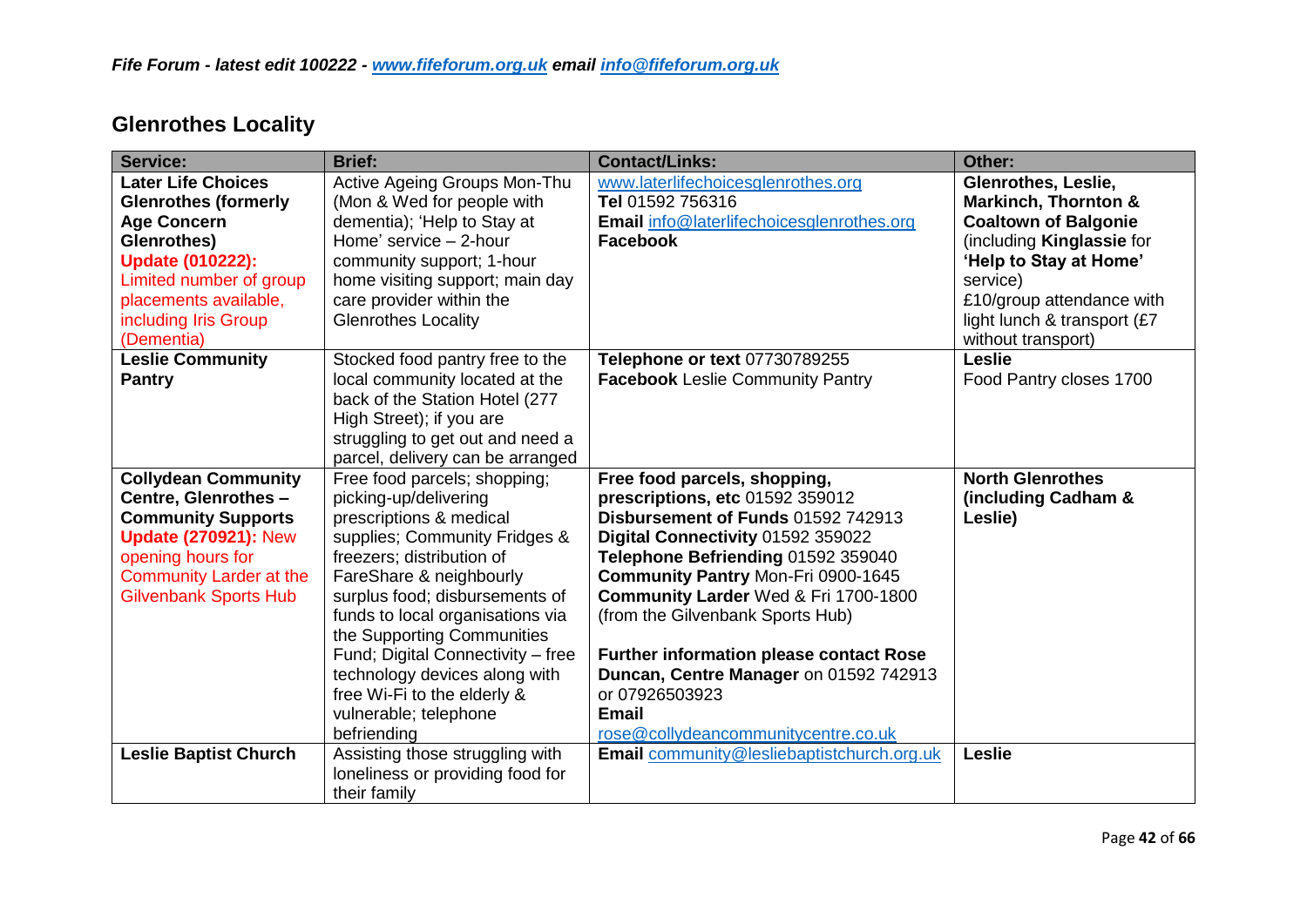| <b>Service:</b>                | <b>Brief:</b>                     | <b>Contact/Links:</b>                           | Other:                        |
|--------------------------------|-----------------------------------|-------------------------------------------------|-------------------------------|
| <b>Markinch Community</b>      | Shopping; dog walking;            | Tel 07922221629                                 | <b>Markinch</b>               |
| <b>Council</b>                 | gardening; and, a friendly voice  |                                                 | Mon-Sat 0900-1600             |
| <b>Update (091020):</b>        |                                   |                                                 |                               |
| Ceased                         |                                   |                                                 |                               |
| <b>Pop Up Community</b>        | Free meal including vegetarian    | Tel 07518435821                                 | <b>Glenrothes</b>             |
| Kitchen (sponsored by          | option and kids treat bag; every  | <b>Facebook CAREA Community Hub</b>             | Sat 1200-1400 Scout           |
| 50th Scouts & CAREA)           | Saturday 1200-1400 beginning      | Glenrothes                                      | Hall/Woodside Hall, Balbirnie |
| <b>Update (300121)</b>         | 300121                            |                                                 | Road, Glenrothes              |
| <b>Glenrothes Strollers</b>    | Inclusive football for men 18+ to | Email strollersletstalktactics@gmail.com        | <b>Glenrothes</b>             |
| <b>Mens Lets Talk Tactics</b>  | help improve fitness & well-      | <b>Facebook</b>                                 | Tue 1830-1930 Overstenton     |
| in Life                        | being                             |                                                 | Park, Glenrothes KY6 2NG      |
| <b>Update (040521)</b>         |                                   |                                                 |                               |
| <b>Cowden &amp; Glenrothes</b> | Uses football to help weight loss | www.glenrothesstrollersfc.co.uk/news/2838       | <b>Glenrothes</b>             |
| <b>Strollers Football Fans</b> | & improve lifestyle in a friendly | <b>Tel 07949315276 Ask for Ross</b>             | Wed 1930-2100 from 120521     |
| in Training                    | environment; free 12-week         | Email dev@gsfc.org.uk                           |                               |
| <b>Update (040521):</b>        | programme; must be male 35-65     |                                                 |                               |
| Commences 120521               | with a waist line 38 inches+;     |                                                 |                               |
|                                | group meets at Overstenton        |                                                 |                               |
|                                | Park (KY6 2NG)                    |                                                 |                               |
| <b>Crossroads Junction</b>     | Coffee & chat helping people to   | Tel 01592 630253 or 07955047757                 | <b>Glenrothes</b>             |
| <b>Café (Supported by</b>      | regroup & refocus; networking &   | Email marie@crossroadsg.co.uk                   | Tue 1000-1200 from 240821     |
| <b>Crossroads Fife)</b>        | information; meets at the Peace   |                                                 |                               |
| <b>Update (060721):</b>        | 'n' Jam Social Hub, St Lukes,     |                                                 |                               |
| Launches 240821                | Ninian Quadrant, Glenrothes       |                                                 |                               |
|                                | KY74HP                            |                                                 |                               |
| <b>HeART</b>                   | Art, sensory & well-being studio  | www.heartstudiofife.co.uk                       | <b>Glenrothes (based)</b>     |
| <b>Update (060921)</b>         | where children & young people     | Tel 07889808569                                 | Book sessions via website     |
|                                | can explore, learn & express      | Email heartstudio@yahoo.com                     | (cost applied)                |
|                                | themselves; focus on process of   |                                                 |                               |
|                                | making & doing rather than the    |                                                 |                               |
|                                | finished product                  |                                                 |                               |
| <b>Glenrothes Art Club</b>     | Non-members welcome to come       | www.glenrothesartclub.org.uk                    | <b>Glenrothes</b>             |
| <b>Update (160921):</b>        | along & try; membership           | <b>Email</b> secretary@glenrothesartclub.org.uk | Non-members can visit Mon-    |
| Reopened                       | (equivalent to £1.15/week)        | Contact via web link                            | Fri 1300-1500 (Tue Crafts)    |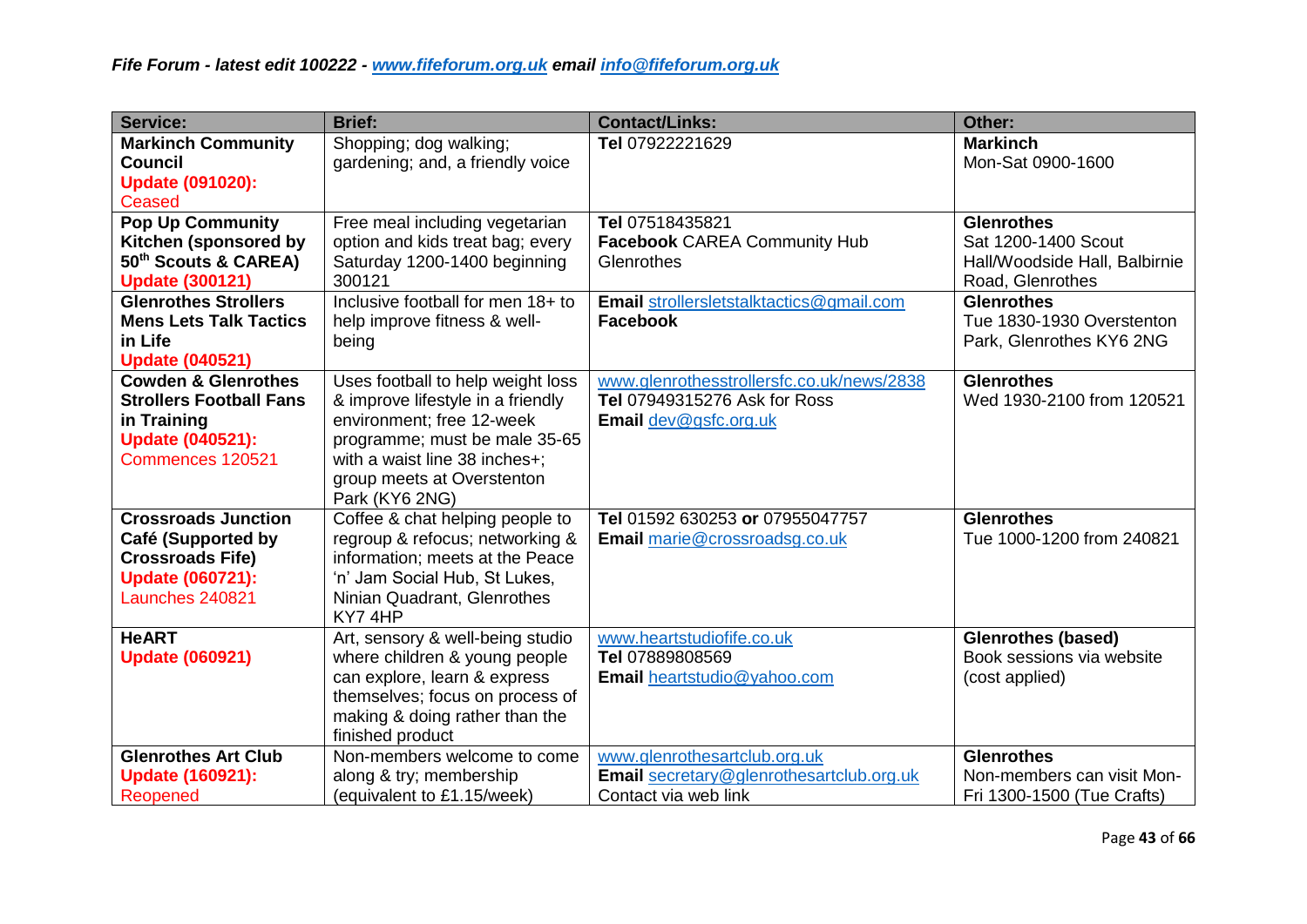| Service:                                                                                                                                                                                                | <b>Brief:</b>                                                                                                                                                                                                                                                                                                                                                                                                 | <b>Contact/Links:</b>                                                                         | Other:                                                                            |
|---------------------------------------------------------------------------------------------------------------------------------------------------------------------------------------------------------|---------------------------------------------------------------------------------------------------------------------------------------------------------------------------------------------------------------------------------------------------------------------------------------------------------------------------------------------------------------------------------------------------------------|-----------------------------------------------------------------------------------------------|-----------------------------------------------------------------------------------|
| <b>Welcome-In (St Ninian's)</b><br><b>Parish Church, Cawdor</b><br>Drive)<br><b>Update (191021):</b><br>Remobilsed                                                                                      | Social & activities group; open to<br>all                                                                                                                                                                                                                                                                                                                                                                     | www.stninians.co.uk/adults/welcome-in/<br>Tel 01592 610560<br>Facebook @StNiniansParishChurch | <b>Glenrothes</b><br><b>Wed 1330</b>                                              |
| <b>MAGIIC Project Coffee</b><br><b>Morning</b><br><b>Update (221121): New</b><br>dementia friendly group<br>starts 281021                                                                               | Coffee morning; all welcome;<br>dementia friendly                                                                                                                                                                                                                                                                                                                                                             | <b>Tel 07566768285 Susan Arnott</b>                                                           | <b>Leslie</b><br>Thu 1000-1200 Masonic Hall,<br>Leslie<br>Adults £2 & Children £1 |
| <b>Glenrothes Community</b><br>Sports & Health Hub,<br><b>Gilvenbank</b><br><b>Update (221121): Aiming</b><br>to start Health Hub walks<br>for people & pets every<br>$2nd$ Sun (in planning<br>stages) | Community Sport Hub which<br>aims to create a family friendly<br>sport & social hub that benefits<br>the whole community; work<br>together with local sport clubs<br>and key partners to develop<br>welcoming, safe, inclusive & fun<br>environments for sport & wider<br>social engagement; range of<br>activities on offer including:<br>Seated Exercise, Walking<br>Football, Ladies Self Defence,<br>Yoga | www.gilvenbankhub.co.uk<br>Facebook<br>@GlenrothesCommunitySportsHealthHub                    | <b>Glenrothes</b><br>For programme see website<br>or Facebook                     |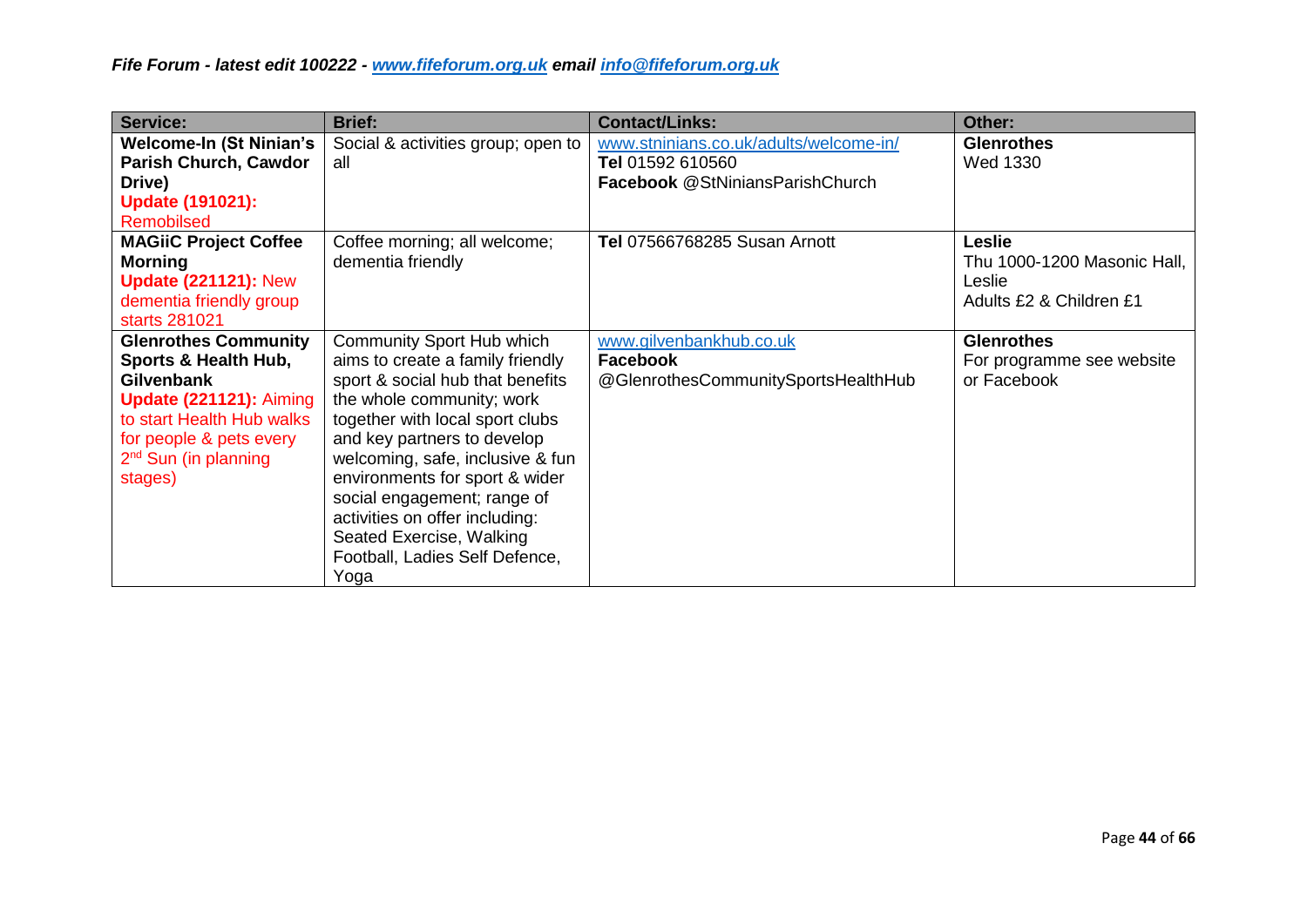| <b>Service:</b>                | <b>Brief:</b>                       | <b>Contact/Links:</b>                         | Other:                              |
|--------------------------------|-------------------------------------|-----------------------------------------------|-------------------------------------|
| <b>Auchtermuchty</b>           | Hot meal deliveries; Foodbank;      | Tel 01337 827068                              | <b>Auchtermuchty &amp; Dunshalt</b> |
| <b>Community Centre</b>        | free packed lunches during          | <b>Facebook PM for free packed lunches</b>    | Mon 1400-1500; Wed 1730-            |
| <b>Update (081020)</b>         | school breaks                       | @AuchtermuchtyCommunityCentre                 | 1830 Foodbank                       |
| <b>East Neuk Community</b>     | From 200720 - Signposting list      | Tel 0800 999 6543                             | <b>East Neuk</b>                    |
| & Emergency Planning           | now available                       | Facebook @ENCEPT.UK                           |                                     |
| <b>Team</b>                    |                                     |                                               |                                     |
| <b>Update (208020):</b>        |                                     |                                               |                                     |
| <b>Emergency Response</b>      |                                     |                                               |                                     |
| <b>Deactivated</b>             |                                     |                                               |                                     |
| <b>East Neuk Frail Elderly</b> | Befriending - accepting referrals   | Contact Ruby Urlotti (East Neuk Frail Elderly | <b>East Neuk</b>                    |
| <b>Project</b>                 | (waiting period should be           | Project)                                      | Drop-in Café Tue 1400-1600          |
| Update (190122): Charity       | expected); delivering 'Sandwich     | Tel 01333 311837                              | & Thu 1100-1500 Lower               |
| to dissolve and will close     | & Traybake' Fridays for those       | Email enproject10@gmail.com                   | Town Hall, Anstruther               |
| from 010422                    | with restricted mobility & unable   |                                               | <b>Music for the Memory Wed</b>     |
|                                | to attend drop-in; weekly 'Drop-    |                                               | 1400-1600 Kilrenny Church           |
|                                | in' Café'; Music for the Memory     |                                               | Hall (1509; 1310; 17/11 &           |
|                                | for people with dementia & their    |                                               | 151221)                             |
|                                | carers                              |                                               |                                     |
| <b>Welfare &amp; Food</b>      | A host of welfare and food          | www.fifeforum.org.uk/resources-downloads/     | <b>North East Fife</b>              |
| <b>Supports, North East</b>    | supports in list form; available to | (click on 'NEF Welfare & Food Support 2021')  | Multiple providers                  |
| Fife (shared by                | people living in NEF; list can be   |                                               |                                     |
| <b>Business Support, Fife</b>  | downloaded from the Fife Forum      |                                               |                                     |
| Council)                       | website                             |                                               |                                     |
| <b>Update (110321): 2021</b>   |                                     |                                               |                                     |
| Update                         |                                     |                                               |                                     |
| <b>Health Walks (Health</b>    | Free health walks & all             | Tel 07792941783 Cath Carter (Pilgrim Care,    | <b>St Andrews</b>                   |
| Walks, Paths for All &         | welcome; walks arranged             | Parish Nurse)                                 | Mon 1100 Meet at St                 |
| <b>Pilgrim Care)</b>           | around St Andrews Botanic           | Email cath@pilgrimcare-standrews.org          | Andrews Botanic Garden              |
| <b>Update (150321):</b>        | Garden (Canongate); walkers         |                                               | (contact to pre-book place)         |
| Recommence 220321              | must ensure they wear               |                                               |                                     |
|                                | appropriate footwear/clothing;      |                                               |                                     |
|                                | telephone to pre-book a space       |                                               |                                     |

#### **North East Fife Locality**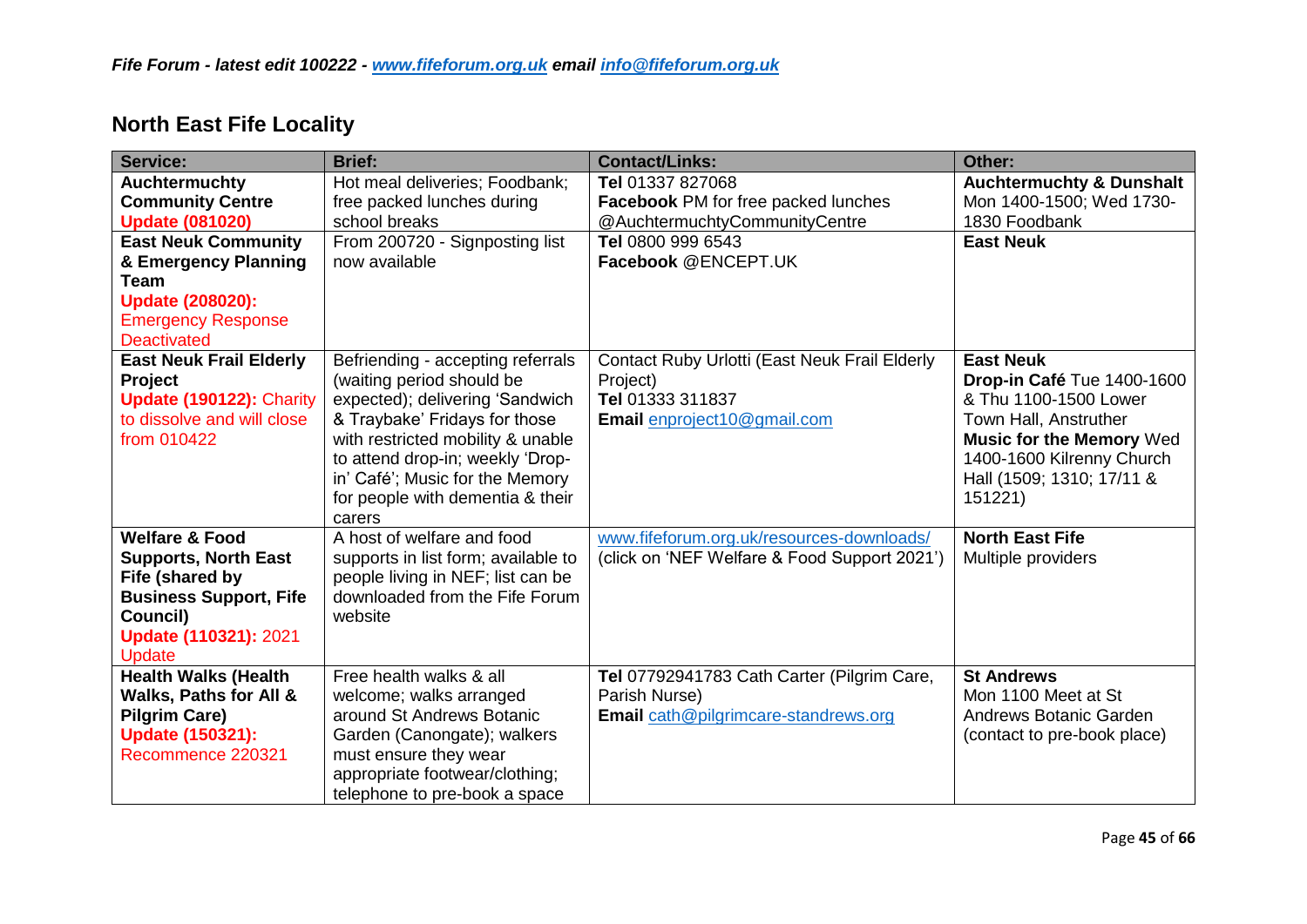| <b>Service:</b>                                                                                                                                                                                            | <b>Brief:</b>                                                                                                                                                                                                                                        | <b>Contact/Links:</b>                                                                                                                                                                               | Other:                                                                                                                                                                            |
|------------------------------------------------------------------------------------------------------------------------------------------------------------------------------------------------------------|------------------------------------------------------------------------------------------------------------------------------------------------------------------------------------------------------------------------------------------------------|-----------------------------------------------------------------------------------------------------------------------------------------------------------------------------------------------------|-----------------------------------------------------------------------------------------------------------------------------------------------------------------------------------|
| <b>Ardross Farm, Elie</b><br><b>Update (200820):</b><br><b>Returning to normal</b><br>hours daily 0930-1730;<br>deliveries still possible                                                                  | Food and meals delivery service<br>(£4.50 delivery charge); via<br>Facebook @ArdrossFarmShop<br>a series of live behind the scene<br>tours with some of their favourite<br>producers (interactive)                                                   | www.ardrossfarm.co.uk<br>Tel 01333 331400<br>Email info@ardrossfarm.co.uk                                                                                                                           | <b>North East Fife</b><br>Payments are made over the<br>telephone prior to delivery                                                                                               |
| <b>Community Aid St</b><br><b>Andrews (CASA)</b>                                                                                                                                                           | Established by the community to<br>support others during the<br>pandemic; requests for support<br>can be made and individual<br>connections made                                                                                                     | www.communityaidstandrews.co.uk<br>Tel 03000 122014<br>Email hello@communityaidstandrews.co.uk                                                                                                      | <b>St Andrews</b><br>The group stresses it is not a<br>formal or official organisation,<br>but is a place where<br>individuals can connect with<br>and help each other            |
| <b>Colinsburgh &amp;</b><br>Kilconquhar<br><b>Community Council</b><br><b>Update (091020):</b><br>Ceased                                                                                                   | Volunteer community supports                                                                                                                                                                                                                         | Email colkilcc2@gmail.com                                                                                                                                                                           | <b>Colinsburgh &amp; Kilconquhar</b>                                                                                                                                              |
| <b>Cupar Community</b><br>Fridge,<br><b>County Buildings (St</b><br><b>Catherine Street)</b>                                                                                                               | The Community Fridge enables<br>businesses and individuals to<br>waste less through the sharing<br>of good quality food that's within<br>its use by dates - free to use                                                                              | Email Katy.Bald@fife.gov.uk                                                                                                                                                                         | <b>Cupar Area</b><br>Tues 1100-1200<br><b>Note:</b> Due to the current<br>pandemic this service will<br>comply with social distancing<br>and a one-way system to<br>ensure safety |
| <b>NE Fife Community</b><br>Hub, St David's Centre,<br><b>St Andrews</b><br><b>Update (060921):</b><br><b>Celebrating Diversity</b><br>Week (0609-1109) with a<br>special themed menu<br>Mon-Fri 0900-1430 | Clothesline - Free donations of<br>good quality used clothes (adult<br>& children); can be accessed<br>directly by those in need or via<br>formal referral; clothing for<br>special occasions can potentially<br>be provided; community cafe<br>open | Tel 07875085410<br>Email nefcommunityhub@gmail.com<br>Facebook @CommunityHubNEF<br>Email fundingnefcommunityhub@gmail.com<br>For information on the development of The<br>Hub or to become involved | <b>St Andrews/NE Fife</b><br>Clothesline - Items are<br>delivered directly to person<br>or referrer; Covid measures<br>in place                                                   |
| snappyshopper.co.uk                                                                                                                                                                                        | Shopping delivery App with<br>services all over                                                                                                                                                                                                      | Download App & put in your postcode to<br>check if your area is covered                                                                                                                             | <b>Check App Premier in</b><br><b>Cupar</b> are part of this service                                                                                                              |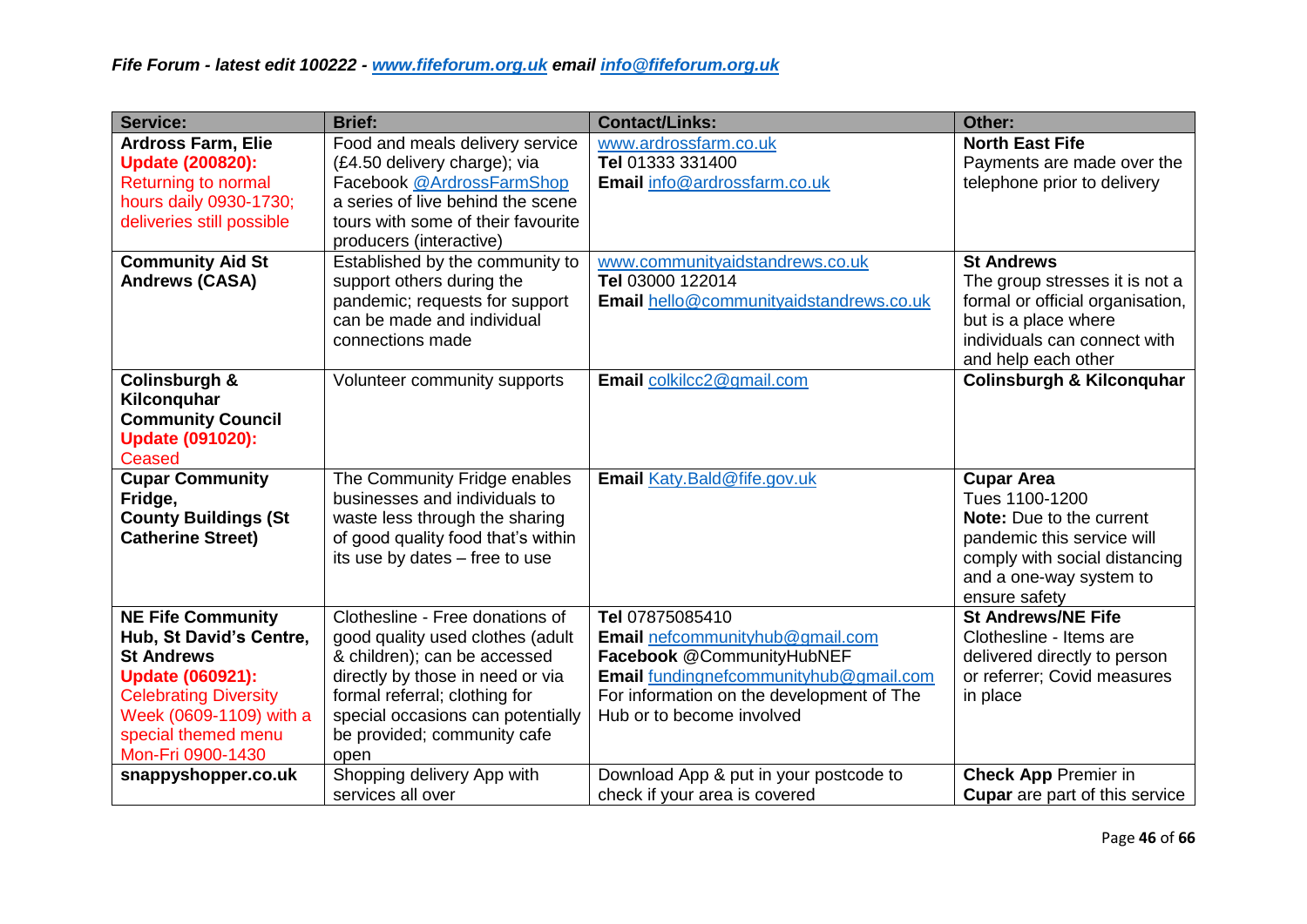| <b>Service:</b>                                                                                                                           | <b>Brief:</b>                                                                                                                                                                                                                                                                                                                                                                                                                                                                                                                                                                                                                                                                | <b>Contact/Links:</b>                                                                                                                                                                                                                                       | Other:                                                                                                                                                                                               |
|-------------------------------------------------------------------------------------------------------------------------------------------|------------------------------------------------------------------------------------------------------------------------------------------------------------------------------------------------------------------------------------------------------------------------------------------------------------------------------------------------------------------------------------------------------------------------------------------------------------------------------------------------------------------------------------------------------------------------------------------------------------------------------------------------------------------------------|-------------------------------------------------------------------------------------------------------------------------------------------------------------------------------------------------------------------------------------------------------------|------------------------------------------------------------------------------------------------------------------------------------------------------------------------------------------------------|
| J B Penmans Butchers,<br>Crail<br><b>Update (200820): Shop</b><br>open with distancing<br>measures; deliveries still<br>possible          | Food and meals delivery service<br>(no charge for delivery) and no<br>order too small                                                                                                                                                                                                                                                                                                                                                                                                                                                                                                                                                                                        | <b>Facebook J.B Penman Butchers</b><br>Tel 01333 450218<br>Email jbpenman01@btconnect.com                                                                                                                                                                   | East Neuk, St Andrews &<br>surrounding area                                                                                                                                                          |
| Virtual Death Café, The<br><b>Byre Theatre, St</b><br><b>Andrews</b>                                                                      | Held across the UK, Death<br>Cafés are welcoming, safe and<br>friendly meetings for people,<br>often strangers, to openly<br>discuss something that affects<br>us all; there is no set agenda,<br>topic, or designated expert; it is<br>not a support group, or grief<br>counselling, but is a safe space<br>to have a conversation in a<br>comfortable environment with<br>open hearts, open minds, and<br>respect for all;<br>traditionally, Death Cafés take<br>place in physical spaces and<br>offer refreshments and cake, but<br>since Covid-19, many have<br>moved online - people are<br>encouraged to bring a cup of tea<br>or coffee and a snack to the<br>meeting | www.byretheatre.com/events/virtual-death-<br>cafe-5/ (ctrl & click to follow link)<br>to book a free ticket (the meetings take place<br>via Microsoft Teams and a link is sent to a<br>secure site on the day before)<br><b>Tel 01334 475000 Box Office</b> | <b>St Andrews - National</b><br><b>Initiative</b><br>Free ticketed event online<br>Internet connection and<br>video & audio device<br>required<br>For future events contact the<br><b>Box Office</b> |
| #Food2Go, St Andrews<br>Pop Up Pantry, Madras<br><b>College (Kilrymont</b><br>Road, St Andrews)<br><b>Update (040321): From</b><br>030321 | Top up with items such as<br>cupboard essentials and<br>toiletries at no cost                                                                                                                                                                                                                                                                                                                                                                                                                                                                                                                                                                                                | For information:<br>Tel 077852711797 Vicki Blair, Com Ed<br>Worker<br>Email Claire. Fisher@fife.gov.uk Claire<br>Fisher, Lead Officer                                                                                                                       | <b>St Andrews</b><br>Wed 1600-1730                                                                                                                                                                   |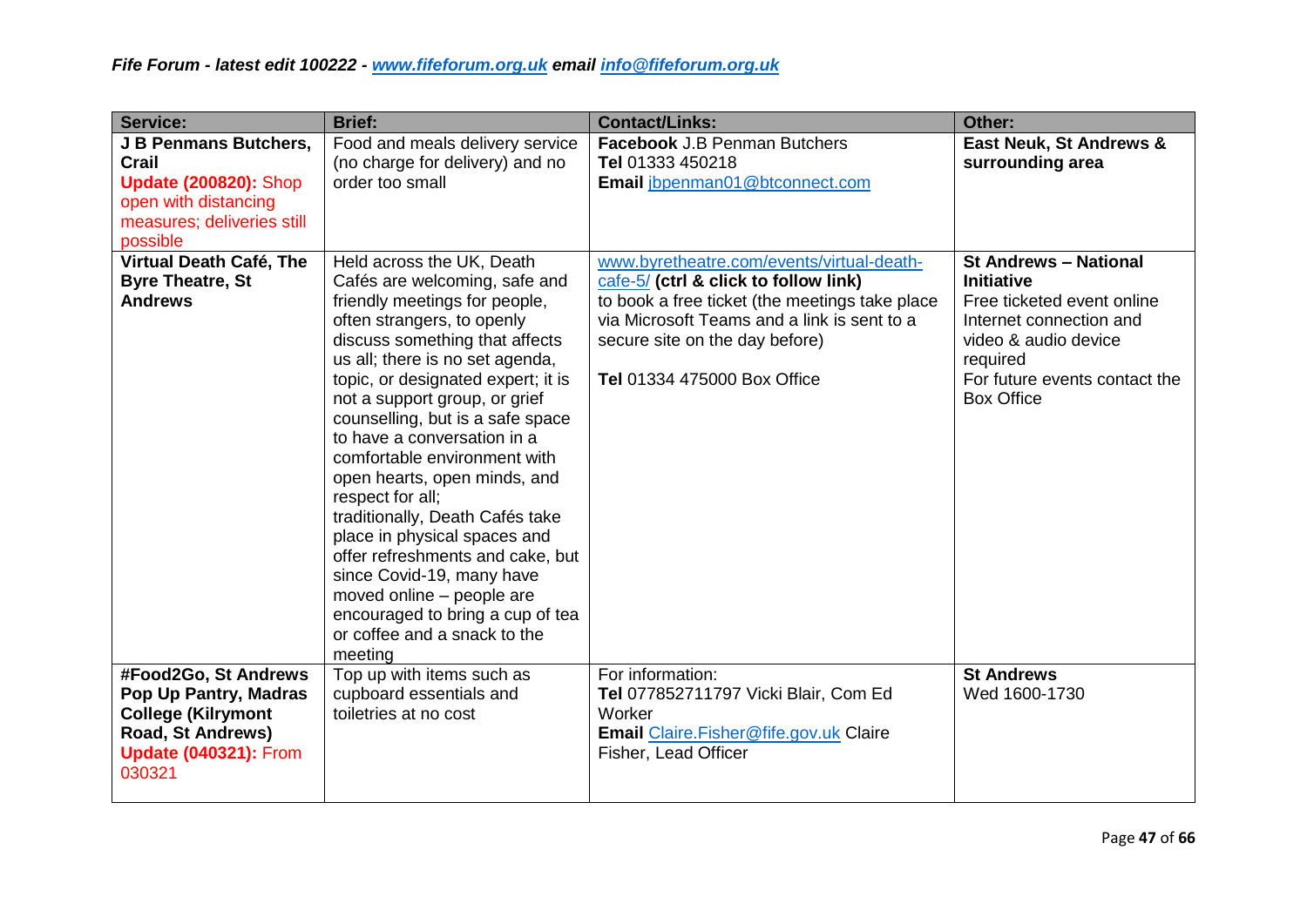| <b>Service:</b>                                                                                                                                                                                                                                             | <b>Brief:</b>                                                                                                                                                                                                                                                                                                                                                                                                                                                                                                                                                                                                                                                                                                                                       | <b>Contact/Links:</b>                                                                                    | Other:                                      |
|-------------------------------------------------------------------------------------------------------------------------------------------------------------------------------------------------------------------------------------------------------------|-----------------------------------------------------------------------------------------------------------------------------------------------------------------------------------------------------------------------------------------------------------------------------------------------------------------------------------------------------------------------------------------------------------------------------------------------------------------------------------------------------------------------------------------------------------------------------------------------------------------------------------------------------------------------------------------------------------------------------------------------------|----------------------------------------------------------------------------------------------------------|---------------------------------------------|
| <b>St Andrews Ladies</b><br><b>Friendship Group</b><br><b>Update (210621): Events</b><br>posted on Facebook<br>including current groups<br>- Walk in Town & Coffee<br>at Zest; Book Group at<br>Kinburn Park; outdoor<br><b>Knit &amp; Natter Group</b>     | A platform for ladies to meet up<br>based in St Andrews; if you hear<br>of or fancy a cuppa, a walk, a<br>glass of vino, a meal, day out,<br>you name it, the hope is that at<br>least one other member is<br>interested; the intention is for the<br>group to evolve, so that anyone<br>who fancies a bit of company or<br>a friend can be involved in the<br>group; no long-term firm<br>commitments & if you struggle<br>with anxiety getting out there the<br>group states they have all been<br>there & embrace all people; at<br>present meetings are outdoors<br>but will move indoors as<br>regulations allow; only members<br>can see who is in the group &<br>what they post (Facebook); no<br>age limit (members tend to be<br>$30 - 75$ | Facebook St Andrews Ladies Group (must<br>apply to join group in order to view/post)                     | <b>St Andrews &amp; Surrounding</b><br>Area |
| <b>ENeRGI</b><br><b>Update (290621): Men's</b><br><b>Group Mon 1100-1300</b><br>(cuppa & a blether) &<br>Women's Group (arts,<br>crafts, cuppa & a blether)<br>Thu 1100-1300 - both<br>held at Pittenweem<br><b>Coastal Church Hall</b><br>(Session Street) | <b>ENeRGI provides support and</b><br>information for people who have<br>experienced, or are<br>experiencing mental health<br>and/or substance misuse issues<br>as well as their carers; provide a<br>Drop-In Centre, Anti-Poverty<br>projects, Self-Directed Support<br><b>Project; Housing Support</b><br>Service: Men's & Women's<br>groups from the Pittenweem<br><b>Coastal Church Hall</b>                                                                                                                                                                                                                                                                                                                                                    | www.energi.org.uk<br>Tel 01333 730477 or 07377354654 for<br>Groups<br>Email energirecovery@btconnect.com | <b>East Neuk</b>                            |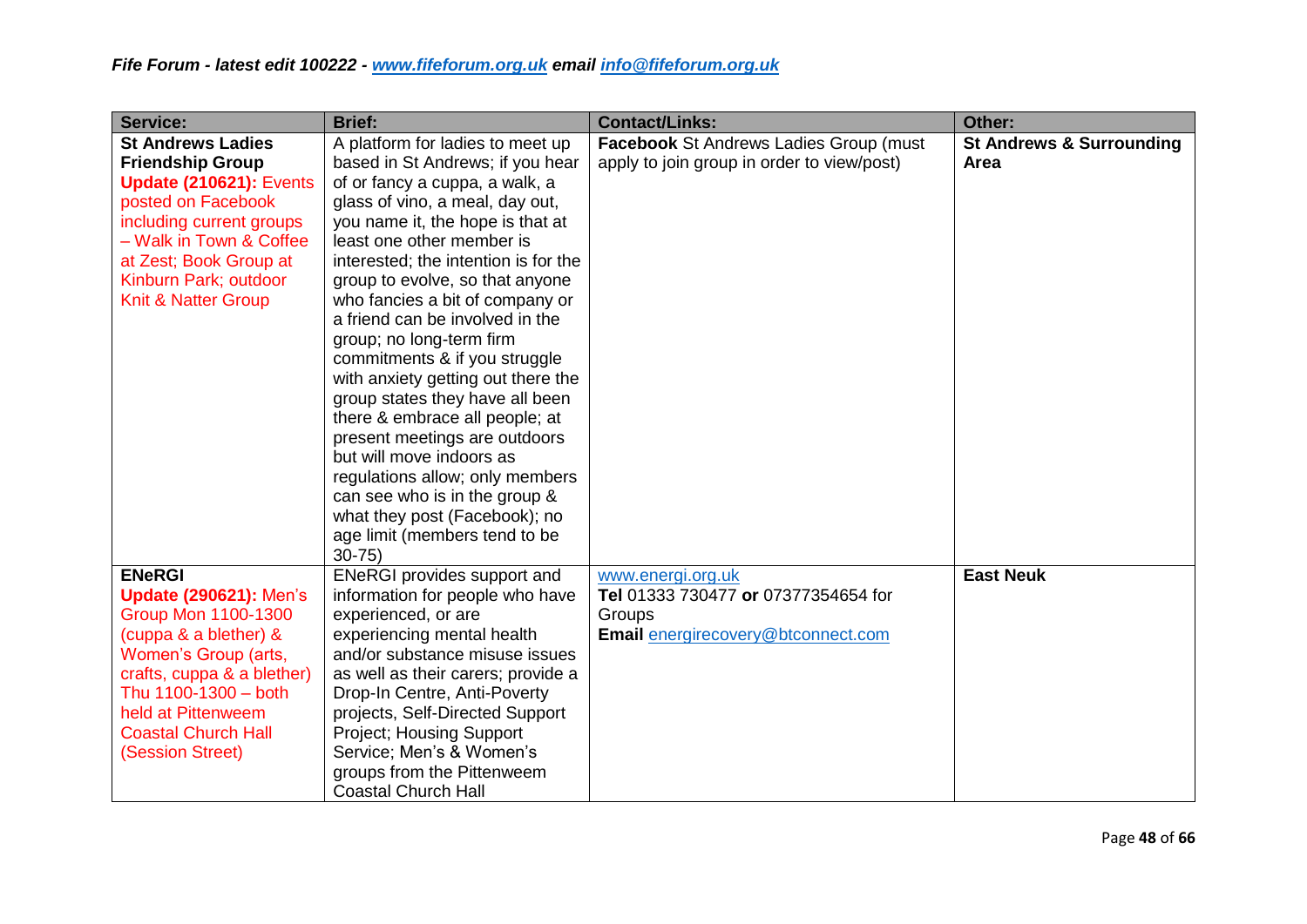| <b>Service:</b>                                                                                                                                                     | <b>Brief:</b>                                                                                                                                                                                                                                                                | <b>Contact/Links:</b>                                                           | Other:                                                                                                                                           |
|---------------------------------------------------------------------------------------------------------------------------------------------------------------------|------------------------------------------------------------------------------------------------------------------------------------------------------------------------------------------------------------------------------------------------------------------------------|---------------------------------------------------------------------------------|--------------------------------------------------------------------------------------------------------------------------------------------------|
| Café Club, Tayside<br><b>Institute, Newburgh</b><br><b>Update (290421): Café</b><br>Club restarted 260421<br>(new days)                                             | Social café group; numbers<br>limited owing to distancing<br>measures                                                                                                                                                                                                        | www.taysideinstitute.org.uk<br>Tel 01337 840709                                 | Newburgh<br>Mon & Wed 0900-1100                                                                                                                  |
| <b>St Andrews Men's Shed</b><br><b>Update (110821):</b><br>Numbers attending are<br>restricted, so if interested<br>in visiting please contact<br>to arrange a time | Group of men, usually but not<br>always retired, looking to fill their<br>free time usefully; range of<br>practical activities - make<br>garden chair & planters; turn<br>wooden bowls; make carved<br>wooden spoons; repair bikes;<br>repair & renovate garden<br>machinery | www.standrewsmensshed.org.uk<br>Tel 07977131635                                 | <b>St Andrews</b><br>In the Botanic Gardens at the<br>rear entrance beneath the<br>viaduct<br>Mon-Tue 0930-1230 & 1300-<br>1600<br>Thu 0930-1330 |
| <b>Reading Round</b><br>(community initiative<br>supported by the Royal<br><b>Literary Fund)</b><br><b>Update (190821)</b>                                          | Read & discuss writing with a<br>local published author - no<br>pens, paper, no advance<br>reading, like a book club without<br>the homework                                                                                                                                 | Email geoff.barker@rifeducation.org.uk To<br>reserve a free place               | Cellardyke<br>Wed 1030-1200 Sun Tavern,<br><b>Scottish Fisheries Museum</b><br>(reserve place and spaces<br>limited)                             |
| <b>Community Café</b><br><b>Burnside Hall, Balmullo</b><br><b>Update (060921)</b>                                                                                   | Weekly friendly community café<br>(dementia friendly) Wed 1115-<br>1400; soup, sandwiches & home<br>baking at reasonable prices                                                                                                                                              | <b>Email</b> info@bramblecatering.co.uk Christine<br>Dormund<br>Tel 07983547399 | <b>Balmullo</b>                                                                                                                                  |
| Y Singing, YMCA<br><b>Update (070921)</b>                                                                                                                           | Singing group; no experience<br>necessary; designed for fun;<br>weekly from 1609-0912                                                                                                                                                                                        | Email merigoad@gmail.com to book a place<br>contact Meri                        | Cupar<br>Thu (seasonal) 1915-2045<br>£4 suggested donation per<br>session                                                                        |
| <b>Dairsie Community</b><br><b>Singers, Dairsie Church</b><br><b>Hall</b><br><b>Update (070921)</b>                                                                 | Community singing group;<br>weekly from 2109-0712                                                                                                                                                                                                                            | Email merigoad@gmail.com to book a place<br>contact Meri                        | <b>Dairsie</b><br>Tue (seasonal) 1915-2045                                                                                                       |
| <b>Newburgh Wellbeing</b><br><b>Choir, TICC</b><br><b>Update (070921)</b>                                                                                           | Community choir, all welcome;<br>music, refreshments, cakes &<br>chat; optional donation                                                                                                                                                                                     | Email nbchoir3@gmail.com                                                        | Newburgh<br>Wed 1400-1530 remobilising<br>from 150921                                                                                            |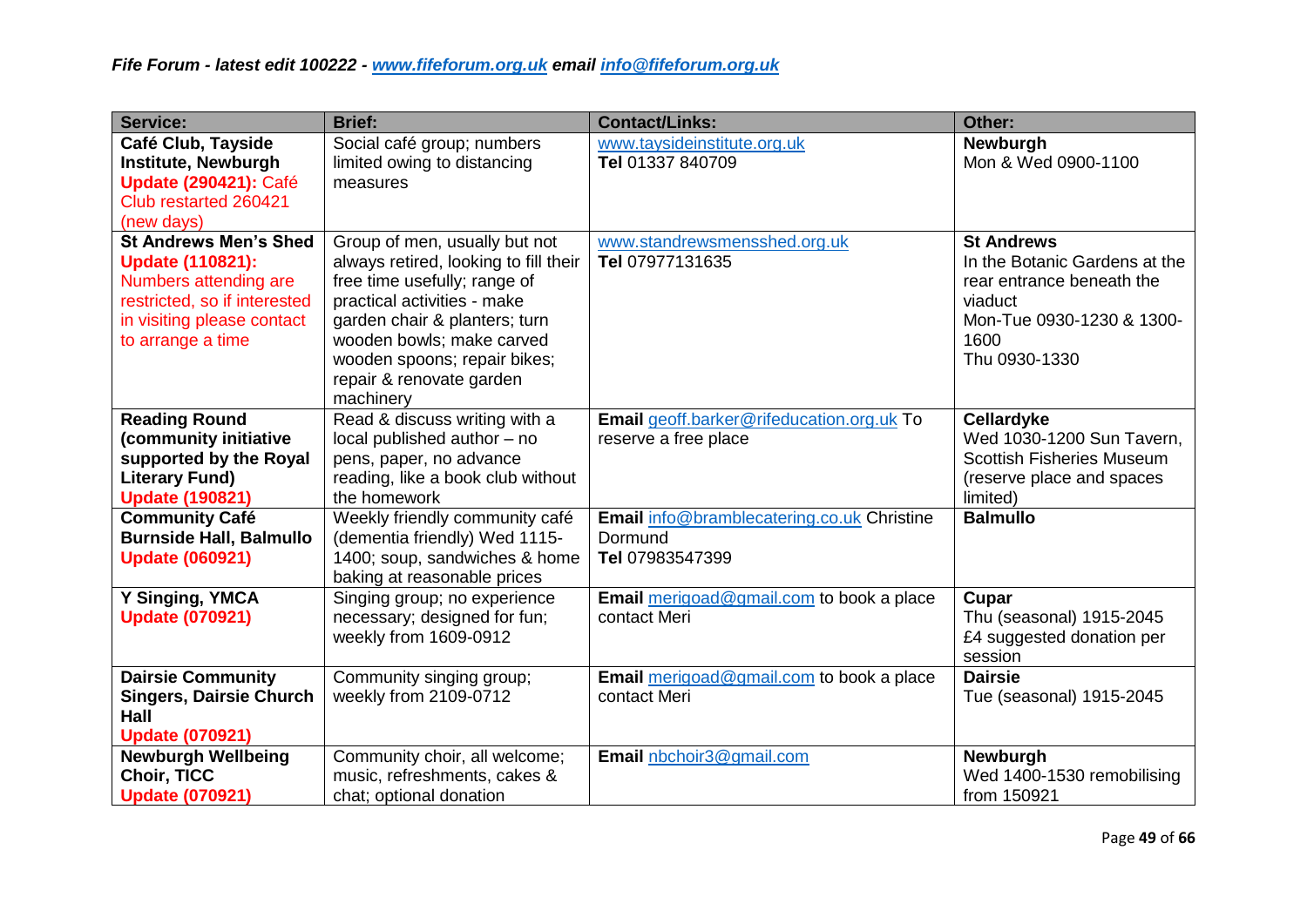| <b>Service:</b>                                                                                                                                                    | <b>Brief:</b>                                                                                                                                                                                                                                                                                                                                                                                                                                                             | <b>Contact/Links:</b>                                                                                                                | Other:                                                                                                                                                                                                  |
|--------------------------------------------------------------------------------------------------------------------------------------------------------------------|---------------------------------------------------------------------------------------------------------------------------------------------------------------------------------------------------------------------------------------------------------------------------------------------------------------------------------------------------------------------------------------------------------------------------------------------------------------------------|--------------------------------------------------------------------------------------------------------------------------------------|---------------------------------------------------------------------------------------------------------------------------------------------------------------------------------------------------------|
| <b>Lucky Ewe (Work</b><br><b>Placements in the</b><br>Countryside)<br><b>Update (210921)</b>                                                                       | Aims to give people with<br>additional support needs,<br>including mental health,<br>experience of farming, animal<br>husbandry & land management;<br>people of all abilities &<br>backgrounds welcomed;<br>placements aim to build skills &<br>experience to allow, if possible,<br>progress towards employment;<br>volunteer, membership & intern<br>opportunities (intern 14-25);<br>placements hope to enhance<br>well-being offering a sense of<br>peace and purpose | www.luckyewe.org.uk<br>Tel 07817278630<br>Email contact.luckyewe@gmail.com<br><b>Facebook</b>                                        | <b>North East Fife</b><br>(based at Bonnyton Farm)                                                                                                                                                      |
| <b>Coastline Friendship</b><br><b>Club, Coastline</b><br><b>Community Church</b><br><b>Update (151121): New</b><br>group Crail from 291021<br>(every $2^{nd}$ Fri) | Weekly Pittenween 'Drop-in';<br>tea/coffee/a chat/prayer 1100-<br>1400 in the cafe & Sanctuary;<br>Friendship Club at Crail<br>Community Hall every 2 <sup>nd</sup> Friday<br>1130-1330 from 291021                                                                                                                                                                                                                                                                       | www.coastlinecommunitychurch.org.uk<br>Email info_coastline@btinternet.com<br>Tel 01333 312041<br>Facebook @coastlinecommunitychurch | <b>Pittenweem &amp; Crail</b><br>Fri 1100-1400 Pittenweem<br>Coastline Church, Session<br><b>Street</b><br>Fri 1130-1330 (every 2 <sup>nd</sup> Fri)<br>Crail Community Hall, St<br><b>Andrews Road</b> |
| Let's Chat! (Chatty Café<br><b>Scheme - Friendship</b><br>Café)<br><b>Update (220921): New</b><br>service                                                          | Twice-weekly drop-in café for<br>people who struggled with<br>isolation during the pandemic;<br>anyone looking to meet new<br>people can attend & volunteers<br>will be waiting at tables marked<br>with a 'Let's Chat!' sign                                                                                                                                                                                                                                             | Attend venues on day - tables marked                                                                                                 | St Andrews (for people in<br><b>North East Fife)</b><br>Mon 1000-1200 NEF<br><b>Community Hub (St David's</b><br>Centre, Albany Park)<br>Thu 1700-1900 Zest Café<br>(95 South Street)                   |
| <b>Coffee Morning &amp;</b><br><b>Afternoon, The Coach</b><br><b>House Centre</b><br><b>Update (071021)</b>                                                        | Weekly; Tue 1000-1400 drop-in<br>at the Coach House Centre<br>(Church of Scotland), Main<br>Street, Leuchars                                                                                                                                                                                                                                                                                                                                                              | Tel 01334 870038<br>Facebook @stathernasechurchnews                                                                                  | <b>Leuchars</b>                                                                                                                                                                                         |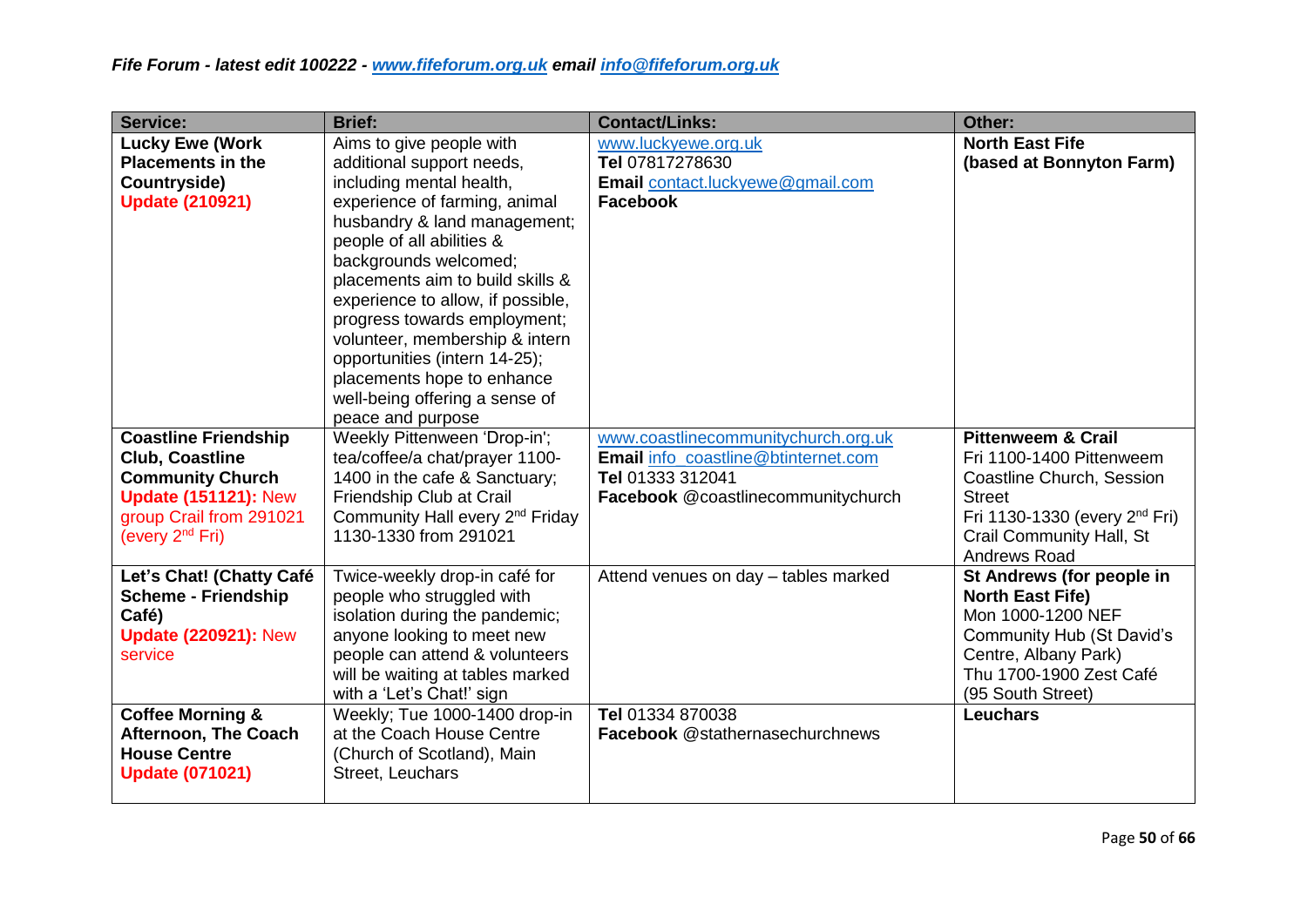| <b>Service:</b>                                                                                 | <b>Brief:</b>                                                                                                                                                                                       | <b>Contact/Links:</b>                                                                                                                                                                                       | Other:                                                                                                                                                                                                                                                                                                                                                                                                                                                                                                                      |
|-------------------------------------------------------------------------------------------------|-----------------------------------------------------------------------------------------------------------------------------------------------------------------------------------------------------|-------------------------------------------------------------------------------------------------------------------------------------------------------------------------------------------------------------|-----------------------------------------------------------------------------------------------------------------------------------------------------------------------------------------------------------------------------------------------------------------------------------------------------------------------------------------------------------------------------------------------------------------------------------------------------------------------------------------------------------------------------|
| <b>Scoot About Toon</b><br><b>Update (071021)</b>                                               | For those at home alone or<br>those who just want to go out,<br>meet new people & to reconnect                                                                                                      | Held at: @126 Bonnygate (Fife's First<br>Childhood Cancer Drop-in Centre)<br>Tel 01334 796000                                                                                                               | Cupar<br>Last Wed of the month 1330-<br>1530                                                                                                                                                                                                                                                                                                                                                                                                                                                                                |
| Colinsburgh<br><b>Community Cinema</b><br><b>Update (071021):</b><br>Reopened                   | Regular Fri night screenings;<br>covid measures in place; pay on<br>night (£4 cash or card at door);<br>no food/refreshments on sale<br>(bring your own); programme<br>online                       | www.colinsburghcommunitycinema.co.uk<br>Tel 01333 340360 Pete Marshall or 01333<br>340275 Doug Grant                                                                                                        | Colinsburgh-based<br>See 'FILMS FOR THE FIRST<br><b>HALF OF THE</b><br>2021/22 SEASON' for film<br>detail, time & date of<br>screenings                                                                                                                                                                                                                                                                                                                                                                                     |
| Pop-up Post Office,<br><b>Dairsie Mini Mart</b><br><b>Update (281021): New</b><br>service       | Pop-up Post Office services in a<br>variety of locations within North<br>East Fife with staged start dates                                                                                          | Facebook @dairsieminimart<br>For Balmullo Tel 07763890145 Lynn Murray<br>is happy to be contacted regarding the Pop-<br>up Post Office, Community Café or any other<br>activities supported within the Hall | <b>Balmullo, Strathkinnes,</b><br>Ladybank, Newport & St<br><b>Andrews</b><br><b>Balmullo Burnside Hall Thu</b><br>1230-1430 aiming to change<br>to Wed 1230-1430 from<br>101121<br><b>Strathkinnes Village Hall</b><br>Mon 1230-1430 & Fri 1300-<br>1445 from 011121<br><b>Ladybank Library Tue</b><br>1400-1500 & Thu 1000-1200<br>from 091121<br><b>Newport Church Hall Wed</b><br>& Fri 0930-1130 from 101121<br><b>St Andrews NEF</b><br><b>Community Hub (St</b><br>David's Centre) Mon 1230-<br>1430 & Thu 1300-1500 |
| Jacs Café Cupar, 8a<br><b>Bonnygate</b><br><b>Update (081121): From</b><br>Tue 091121 1900-2100 | Starting Tue 091121 Jacs café<br>is opening their doors 1900-<br>2100 for anyone that wants to<br>drop in for coffee & chat; geared<br>towards men & women; join new<br>friends for a bit of banter | Facebook @jacscupar18                                                                                                                                                                                       | Cupar<br>Tue 1900-2100 Drop-in Café;<br>message via Facebook                                                                                                                                                                                                                                                                                                                                                                                                                                                                |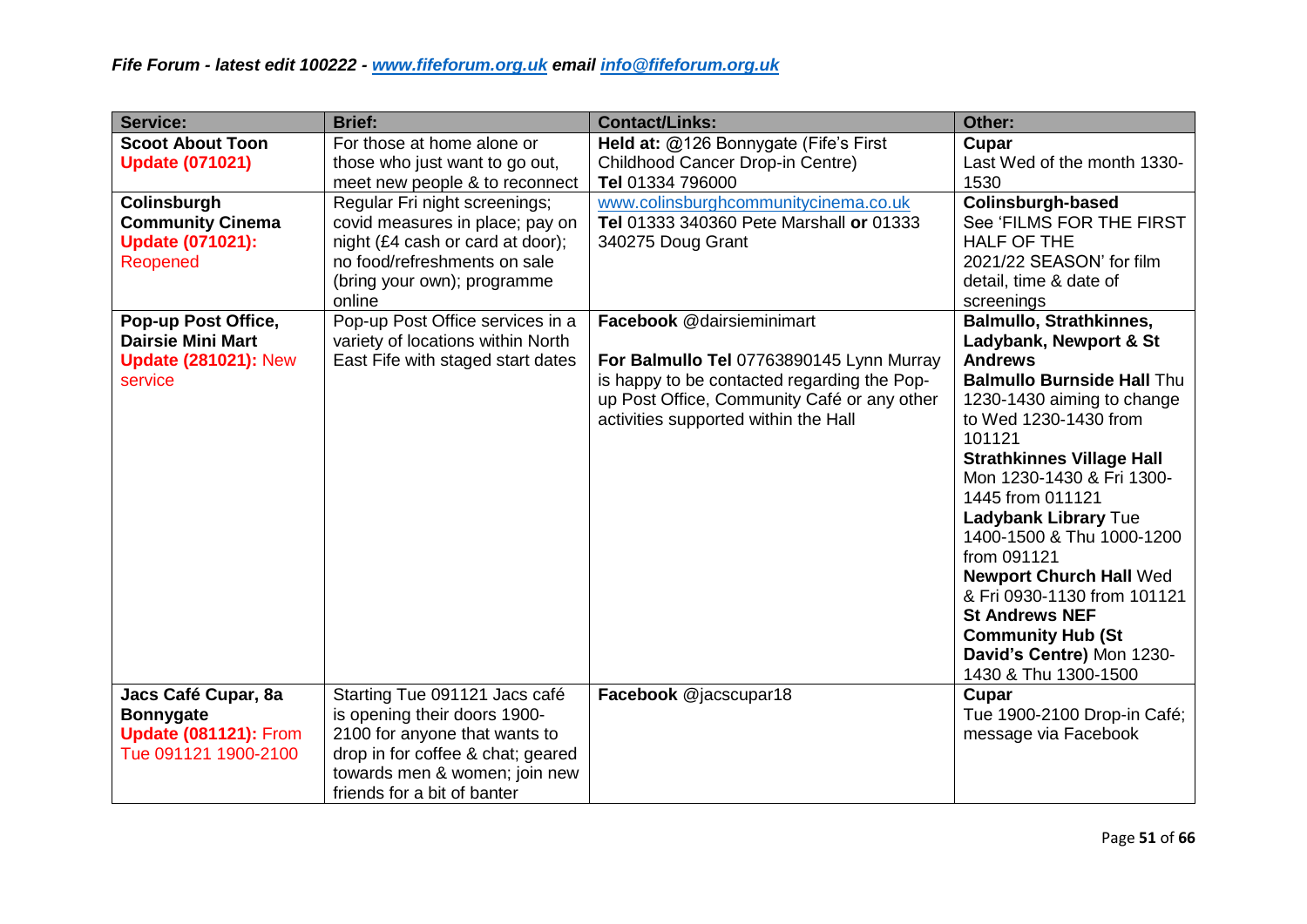| <b>Service:</b>                                                                                                                                                                                              | <b>Brief:</b>                                                                                                                                                                                                                                                                                                                                                                                                    | <b>Contact/Links:</b>                                                                                                        | Other:                                                                        |
|--------------------------------------------------------------------------------------------------------------------------------------------------------------------------------------------------------------|------------------------------------------------------------------------------------------------------------------------------------------------------------------------------------------------------------------------------------------------------------------------------------------------------------------------------------------------------------------------------------------------------------------|------------------------------------------------------------------------------------------------------------------------------|-------------------------------------------------------------------------------|
| <b>Haydays</b><br><b>Update (060122): Jan</b><br>programme delayed until<br>010222 allowing<br>applications to be made<br>for these up to 210122<br>(placements are limited)                                 | Arts & leisure for the over 50s;<br>170+ members predominantly<br>from St Andrews itself but also<br>Fife-wide; membership-based;<br>classes are pre-booked with<br>payment by cheque; multiple<br>interests & activities including<br>salsa, stained glass, art, Tai Chi,<br>yoga, decoupage, calligraphy;<br>volunteer-led with tutors; social<br>element (currently restricted but<br>looking to reintroduce) | www.haydaysfife.co.uk<br>Email haydays@outlook.com<br>Tel 01334 477402<br><b>Facebook Haydays Fife</b>                       | St Andrews (based in)<br>Must pre-book in advance;<br>Covid measures in place |
| <b>Aqua Move, Clayton</b><br><b>Caravan Park</b><br><b>Update (061221): From</b><br>241121                                                                                                                   | Low impact water exercises; all<br>abilities; Wed (excluding school<br>holidays)                                                                                                                                                                                                                                                                                                                                 | Tel 01334 870242 Option 3 to book                                                                                            | <b>Clayton (based)</b><br>Wed 1145 £5.50 per 40min<br>session                 |
| <b>Auchtermuchty Seniors</b><br><b>Lunch Clubs &amp; Other</b><br><b>Centre Activities</b><br><b>Update (071221):</b><br>Remobilised                                                                         | Local older people lunch clubs<br>held at the Auchtermuchty<br>Community Centre Tues & Wed;<br>other activity groups at the<br>centre (see online programme -<br>includes crafts)                                                                                                                                                                                                                                | www.auchtermuchtycommunitycentre.org.uk<br>Tel 01337 827068 to book & for transport or<br>for Centre information<br>Facebook | Auchtermuchty<br>Small charges apply for<br>lunch & transport                 |
| <b>Forgan Arts Centre</b><br><b>Update (070222): The</b><br>centre has officially<br>purchased the Leng<br>Centre in Newport,<br>classes will continue in<br>the existing centre until<br>works are complete | The centre offers a wide range<br>of classes, workshops & events<br>across all art-forms; are able to<br>offer a discount to those in<br>receipt of Universal Credit or<br>Pension Credit; classes for<br>adults & children; discounts for<br>people on Universal Credit                                                                                                                                         | www.forganartscentre.co.uk<br>Email info@forganartscentre.co.uk                                                              | Newport-on-Tay (based in)                                                     |
| <b>Larick Centre, Tayport</b><br><b>Update (100222):</b><br><b>Community Hub &amp; Café</b>                                                                                                                  | Daily activities & community<br>resources including free legal<br>advice & Community Fridge                                                                                                                                                                                                                                                                                                                      | www.tayport.org.uk<br>Email larickcentre@tayportct.org.uk<br>Tel 01382 549727<br>Facebook                                    | <b>Tayport</b><br>Mon-Sun 1000-1600 Café                                      |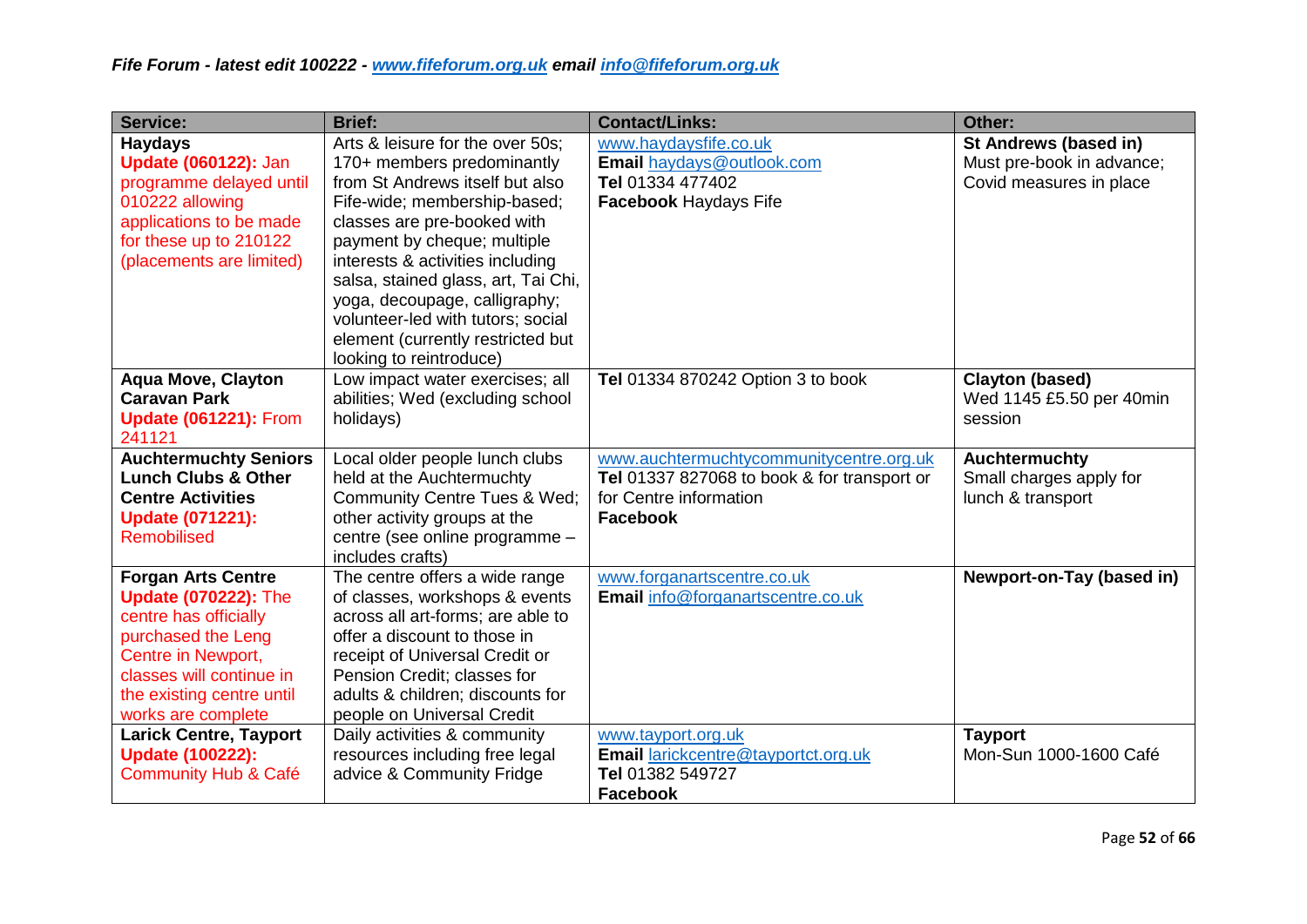| Service:                                                                                           | <b>Brief:</b>                                                                                                                                                                                                                                                                                                                                                                                                                                                            | <b>Contact/Links:</b>                                                                                                   | Other:                                                                 |
|----------------------------------------------------------------------------------------------------|--------------------------------------------------------------------------------------------------------------------------------------------------------------------------------------------------------------------------------------------------------------------------------------------------------------------------------------------------------------------------------------------------------------------------------------------------------------------------|-------------------------------------------------------------------------------------------------------------------------|------------------------------------------------------------------------|
| <b>PLANT (People</b><br><b>Learning About Nature</b><br>in Tayport)<br><b>Update (100222)</b>      | PLANT works on projects which<br>bring people together to grow<br>food & flowers, while reducing<br>carbon emissions & enhancing<br>Tayport's natural environment;<br>opportunities to get involved with<br>PLANT include gardening,<br>helping with events, publicity &<br>fundraising, joining the<br>Grow@Home scheme or<br>popping into the Community<br>Garden to share ideas/have tea<br>& chat; learn new skills, share<br>skills & expertise, meet new<br>people | www.tayportgarden.org<br>Email admin@tayportgarden.org or<br>volunteer@tayportgarden.org<br><b>Facebook</b> @plantgroup | <b>Tayport</b>                                                         |
| <b>Tayport Dementia</b><br><b>Information Café</b><br><b>Update (100222): New</b><br>group support | Alzheimer Scotland facilitate a<br>monthly meeting (first Mon of<br>the month) at the Larick Centre<br>(Shanwell Road)                                                                                                                                                                                                                                                                                                                                                   | <b>Email FifeServices@Alzscot.org</b><br>Tel 01592 204541 Faye or Anne                                                  | <b>Tayport</b><br>Mon $(1st$ of each month)<br>1030-1130 Larick Centre |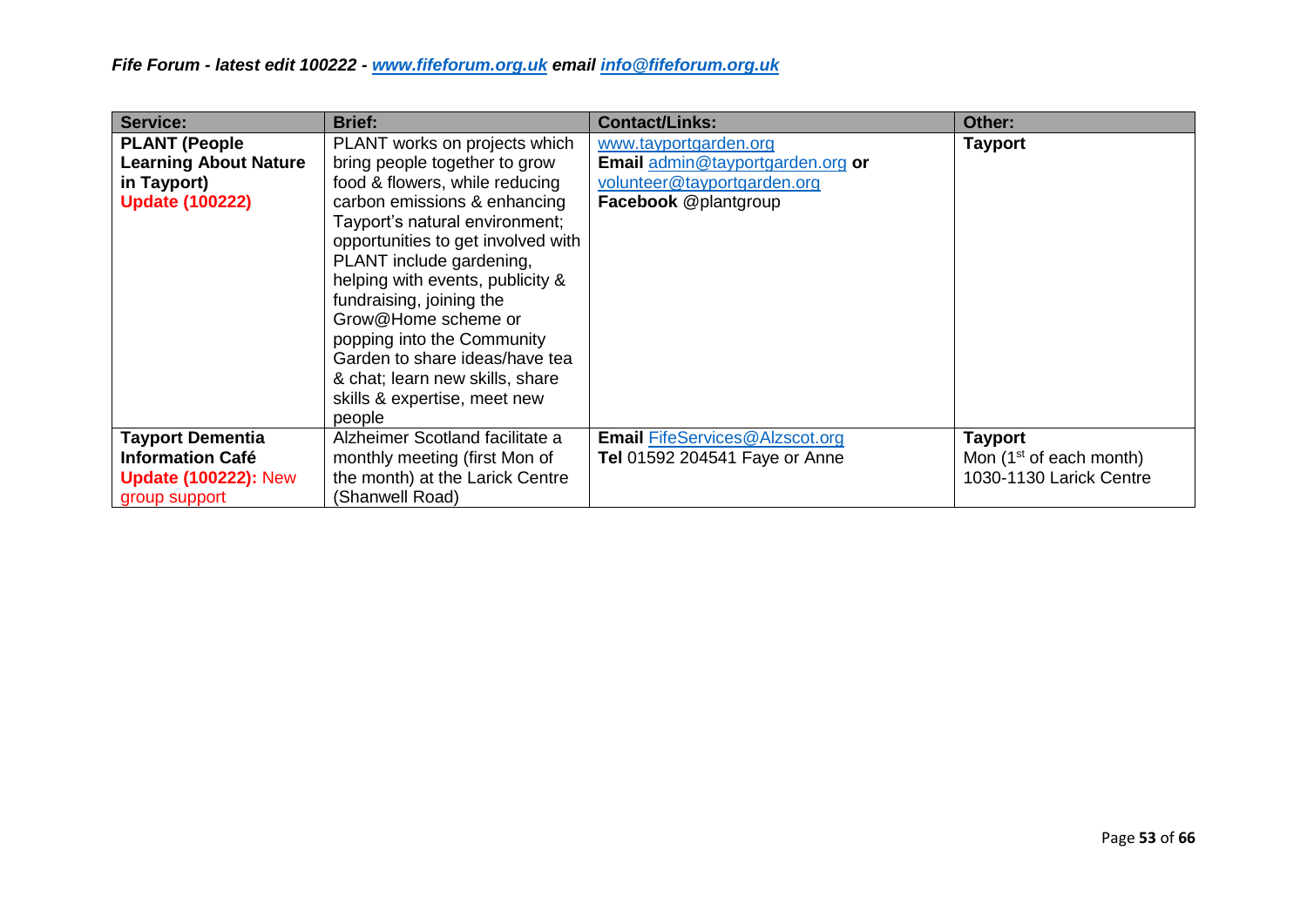| <b>Service:</b>                                                                                                                                                                                                                              | <b>Brief:</b>                                                                                                                                                                                                                                                                                                                                                                                                                                                                                                                                                | <b>Contact/Links:</b>                                                                                                                               | Other:                                                                                                                                                                                                                                                                                                    |
|----------------------------------------------------------------------------------------------------------------------------------------------------------------------------------------------------------------------------------------------|--------------------------------------------------------------------------------------------------------------------------------------------------------------------------------------------------------------------------------------------------------------------------------------------------------------------------------------------------------------------------------------------------------------------------------------------------------------------------------------------------------------------------------------------------------------|-----------------------------------------------------------------------------------------------------------------------------------------------------|-----------------------------------------------------------------------------------------------------------------------------------------------------------------------------------------------------------------------------------------------------------------------------------------------------------|
| <b>Care &amp; Share</b><br>Companionship<br><b>Update (251121):</b><br><b>Waiting list currently</b><br>closed to new referrals                                                                                                              | Adults 60+ who are living in<br>isolation &/or living alone; early<br>onset dementia; 1-1 visit either<br>weekly/fortnightly up to 1-hour                                                                                                                                                                                                                                                                                                                                                                                                                    | www.careandsharecompanionship.org<br>Tel 07494129112 Teresa Naylor<br>Facebook care and share companionship                                         | <b>Kirkcaldy Area</b><br>Directed by Scottish<br>Government guidelines on a<br>weekly basis                                                                                                                                                                                                               |
| <b>Lang Toun Larder</b><br>(Community Pantry) &<br><b>Community Meals,</b><br><b>Greener Kirkcaldy</b><br><b>Update (290421): Meals</b><br>to Go ceased; ongoing<br><b>Community Pantry &amp;</b><br><b>Community Meals once</b><br>per week | People can apply to become<br>members and 'shop' in the<br>pantry once a week; weekly fee<br>£2; members receive points<br>which can be used to 'spend' on<br>fresh, frozen, and store-<br>cupboard ingredients; also, a<br>'pick and mix' refill station to top<br>up basic essentials such as<br>flour, tea, coffee, rice and pasta;<br>Greener Kirkcaldy provides<br>members with a shopping bag, a<br>cool bag, and refill containers to<br>use each week; Community<br>Meal also available to takeaway<br>(once per week – free,<br>donations welcomed) | www.greenerkirkcaldy.org.uk<br>Tel 01592 858458<br><b>Email</b><br>communitymeals@greenerkirkcaldy.org.uk                                           | <b>Kirkcaldy &amp; Dysart</b><br>People can self-refer or be<br>registered by an agency<br>Thu 1100-1400 Lang Toun<br>Larder, 8 East Fergus Place<br>(must apply for membership<br>first)<br>Wed 1530-1730 Community<br><b>Meal</b> (Takeaway $-$ bring a<br>bag and mask), 8 East<br><b>Fergus Place</b> |
| <b>Linktown Tenants &amp;</b><br><b>Residents Association</b>                                                                                                                                                                                | Food parcels; swap shop<br>(DVDs; games; etc); when<br>possible weekly hot food; daily<br>packed lunches for school<br>children                                                                                                                                                                                                                                                                                                                                                                                                                              | Private message their Facebook page                                                                                                                 | <b>Kirkcaldy Area</b><br>Mon-Fri                                                                                                                                                                                                                                                                          |
| <b>The Cottage Family</b><br><b>Centre</b><br><b>Update (080222): New</b><br>service The Big Hoose<br>Project (see p31)                                                                                                                      | Family centre catering for the<br>needs of children 0-16 & their<br>families; core services & other<br>services (example: Dad's<br>Project; Counselling)                                                                                                                                                                                                                                                                                                                                                                                                     | www.thecottagefamilycentre.org.uk<br><b>Email</b> info@thecottagefamilycentre.org.uk<br>Tel 01592 269489 or 01592 210189<br>Or contact via Facebook | <b>Kirkcaldy Area</b><br>Mon-Fri 0900-1700<br>The Big Hoose Project is<br><b>Fife-wide</b>                                                                                                                                                                                                                |

# **Kirkcaldy Locality**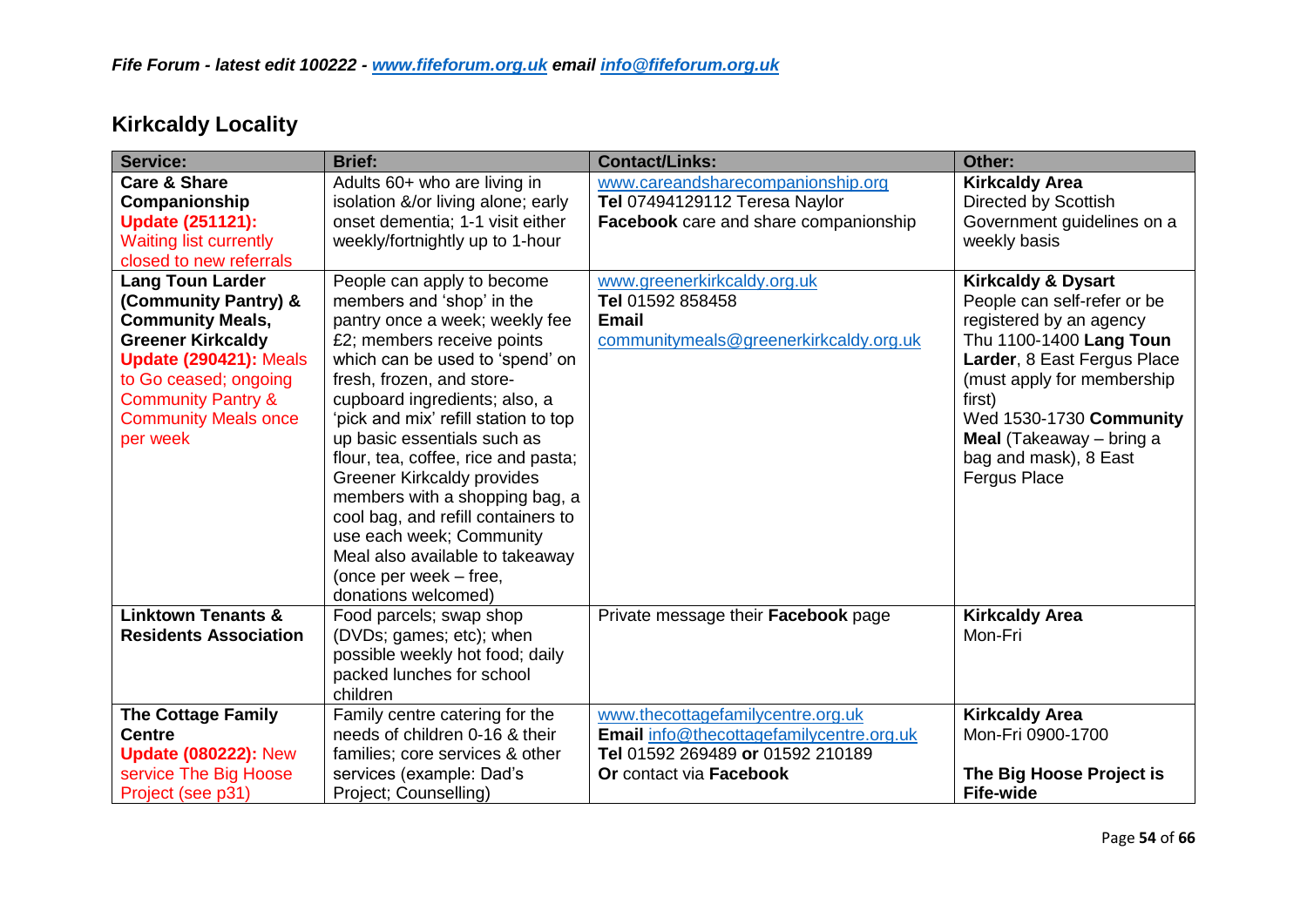| <b>Service:</b>                                                                                                                                                    | <b>Brief:</b>                                                                                                                                                                                          | <b>Contact/Links:</b>                                                                                                                                           | Other:                                                                                                                                                                                                                                                                        |
|--------------------------------------------------------------------------------------------------------------------------------------------------------------------|--------------------------------------------------------------------------------------------------------------------------------------------------------------------------------------------------------|-----------------------------------------------------------------------------------------------------------------------------------------------------------------|-------------------------------------------------------------------------------------------------------------------------------------------------------------------------------------------------------------------------------------------------------------------------------|
| <b>Linton Lane Centre,</b><br><b>Kirkcaldy</b><br><b>Update (130921):</b><br><b>Podcasts highlighting</b><br>local supports & events                               | Support within the local<br>community – food parcels; hot<br>food; Foodbank (Mon-Fri);<br>podcasts highlighting local<br>charities, services & events<br>which are making a difference to<br>Kirkcaldy | Tel 01592 643816<br>Or contact via Facebook<br><b>Podcasts 'Down the Lane With' follow</b><br>https://www.lintonlanecentre.com/adapt                            | <b>Templehall Area, Kirkcaldy</b>                                                                                                                                                                                                                                             |
| <b>Burntisland Emergency</b><br><b>Action Team (BEAT),</b><br><b>Volunteer Hub in Toll</b><br><b>Centre</b>                                                        | Help with essential shopping;<br>prescription collections; dog<br>walking; or someone to speak<br>with; swap shop                                                                                      | www.burntislandcc.org.uk<br>Tel 01592 872854<br>Email communitycouncil91@gmail.com                                                                              | <b>Burntisland</b><br>Mon-Fri 0900-1600                                                                                                                                                                                                                                       |
| <b>Grey Panthers, Linton</b><br><b>Lane Centre, Kirkcaldy</b><br><b>Update (270921):</b><br><b>Remobilised social &amp;</b><br>activities groups for<br>people 60+ | Social, activities & lunch club for<br>over 60s; activity after lunch;<br>small charge to cover costs                                                                                                  | To book a place contact Mandy Henderson<br>(Manager):<br>Tel 01592 643816<br>Email mandyhenderson75@hotmail.com<br><b>Facebook</b> Grey Panthers at Linton Lane | <b>Templehall Area, Kirkcaldy</b><br>Wed 1200-1415                                                                                                                                                                                                                            |
| #Food2Go<br><b>Update (110221)</b>                                                                                                                                 | Pick up a free bag with all the<br>essentials for 3 days of lunches;<br>available from venues in the<br>area; social distancing<br>measures in place and must be<br>adhered to                         | #Food2Go@TollCommunityCentre/Hub<br>#Food2Go@Hayfield<br>#Food2Go@LintonLane<br>#Food2Go@LinktownCommunityAid                                                   | <b>Kirkcaldy &amp; Burntisland</b><br>Available Tue & Fri 1145-<br>1300 from:<br><b>Toll Community Hub,</b><br><b>Burntisland</b><br><b>Linton Lane Centre,</b><br>Kirkcaldy<br><b>Hayfield Community</b><br>Centre, Kirkcaldy<br><b>Linktown Community Aid,</b><br>Kirkcaldy |
| <b>Kirkcaldy Day Care</b><br><b>Services</b><br><b>Update (270921):</b><br><b>Remobilising &amp;</b><br>reformatted service                                        | Day Care services for older<br>people with higher needs or<br>dementia; outreach service for<br>older people (example:<br>shopping; going for coffee);<br>contact for particulars & cost               | www.kirkcaldydaycentres.org.uk<br>Tel 01592 642875 Anne Smith, Manager<br><b>Email</b> kirkcaldydaycentres@gmail.com                                            | Kirkcaldy, Burntisland &<br>Kinghorn<br>Mon, Wed, Thu Day Care<br><b>Tue-Fri Outreach</b>                                                                                                                                                                                     |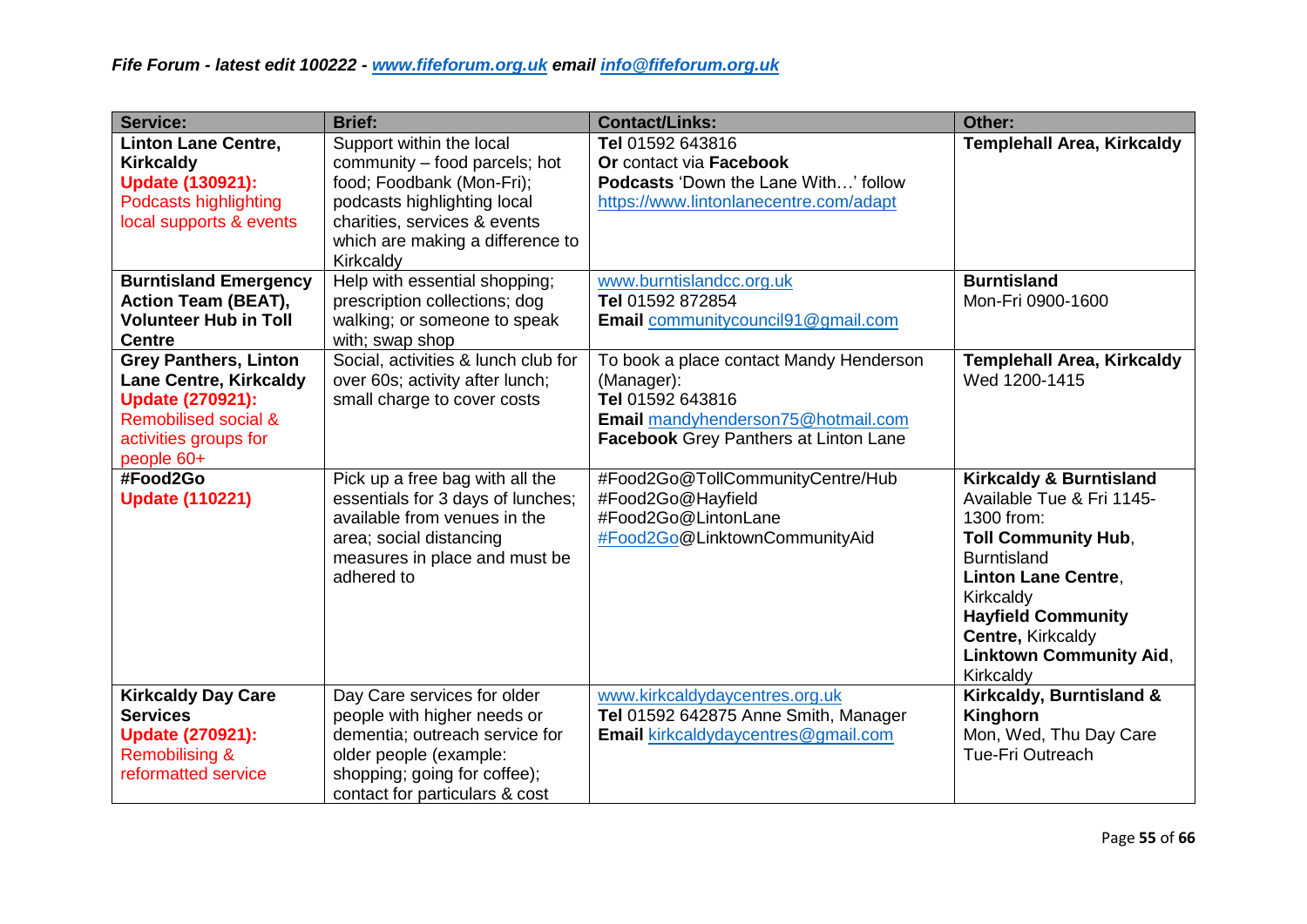| <b>Service:</b>                                                                                                                                                                                                                                                                                                                | <b>Brief:</b>                                                                                                                                                                                                                                                                                                                                                                                                                                                                   | <b>Contact/Links:</b>                                                                                                                                   | Other:                                                                                                                                                       |
|--------------------------------------------------------------------------------------------------------------------------------------------------------------------------------------------------------------------------------------------------------------------------------------------------------------------------------|---------------------------------------------------------------------------------------------------------------------------------------------------------------------------------------------------------------------------------------------------------------------------------------------------------------------------------------------------------------------------------------------------------------------------------------------------------------------------------|---------------------------------------------------------------------------------------------------------------------------------------------------------|--------------------------------------------------------------------------------------------------------------------------------------------------------------|
| <b>Sam's Mental Health</b><br>Café (SAMH), Greener<br>Kirkcaldy, Kirkcaldy<br><b>Update (060521): new</b><br>time & venue - meet<br><b>Greener Kirkcaldy (8 East</b><br>Fergus Place)                                                                                                                                          | Peer support team offering<br>mental health and crisis support<br>for anyone aged 16+; drop-in;<br>no referral required                                                                                                                                                                                                                                                                                                                                                         | www.samscafe.org.uk<br>Tel 07971892886<br>Write to Sam's, SAMH, First House,<br>Woodmill Road, Dunfermline KY11 4SS<br>Email sams.cafe@samh.org.uk      | Kirkcaldy (Fife-wide with<br>enquiries or for those able<br>to access)<br>Mon, Fri 1200-2000                                                                 |
| The Ecology Centre,<br><b>Kinghorn Loch</b><br><b>Update (130122):</b><br>Programme of<br>volunteering activities &<br>opportunities for people<br>living with dementia or in<br>the early stages of any<br>kind of dementia/memory<br>loss; relaxed and<br>supported by 2 staff<br>members (am spaces<br>currently available) | Set up by people from the local<br>community & residents of<br>Craigencalt Farm to develop and<br>manage the Kinghorn Loch site<br>for community use; volunteers<br>sought to help with the day-to-<br>day running of the Centre;<br>visitors welcome as they seek to<br>enable young people, families &<br>adults of all ages & abilities to<br>experience, learn & benefit from<br>the natural world in a safe &<br>friendly environment; Nest Café<br>open Fri-Sun 1000-1500 | www.theecologycentre.org<br>Tel 01592 891567<br>Email admin@theecologycentre.org<br>Email liz@theecologycentre.org Dementia<br><b>Friendly Sessions</b> | <b>Based Kinghorn Loch</b><br>Thu 1000-1200 & 1330-1600<br><b>Dementia Friendly Sessions</b>                                                                 |
| The Olive Branch Café,<br><b>Bennochy Parish</b><br><b>Church</b><br><b>Update (070921): Café</b><br>remobilising 090921 Thu<br>1100-1400                                                                                                                                                                                      | The aims of the cafe are to<br>support people into volunteering;<br>support loneliness with<br>companionship; support<br>individuals on a low income by<br>offering low-cost meals &<br>refreshments; everyone<br>welcome; volunteering<br>opportunities; internet access &<br>WiFi                                                                                                                                                                                             | www.bennochyparishchurch.org.uk                                                                                                                         | <b>Kirkcaldy</b><br>Community Café open<br>every Thu 1100-1400<br>Looking to remobilise various<br>activities as before - tai chi,<br>yoga, computer support |
| <b>Burntisland Foodbank -</b><br><b>Solid Rock, High Street</b>                                                                                                                                                                                                                                                                | Free hot drinks & filled rolls and<br>Foodbank; new opening hours                                                                                                                                                                                                                                                                                                                                                                                                               | www.burgh.buzz/2018/11/06/foodbank-new-<br>hours-burntisland-kdyfoodbank/                                                                               | <b>Burntisland</b><br>Tues 1030-1230<br>Fri 1200-1400                                                                                                        |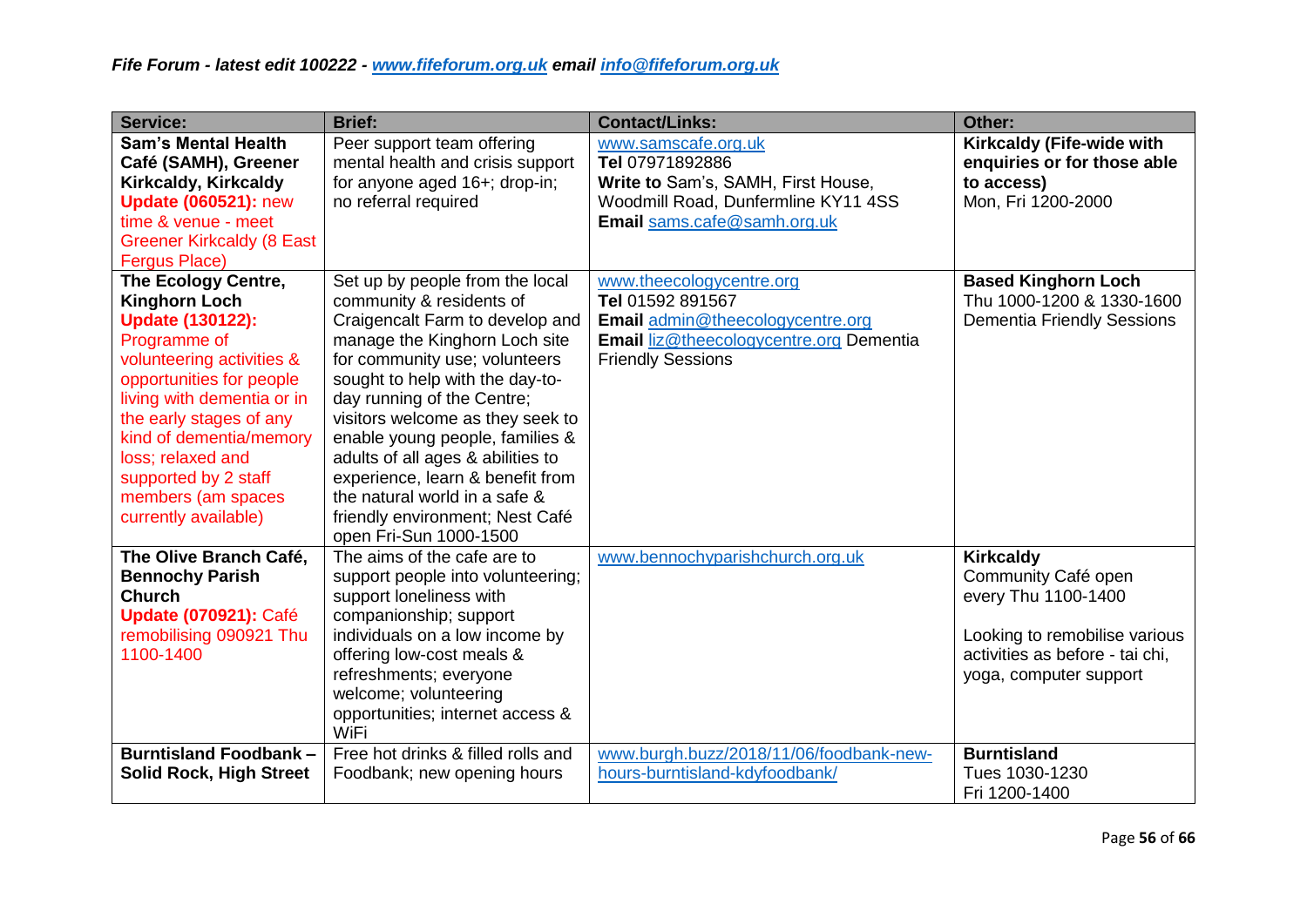| Service:                       | <b>Brief:</b>                      | <b>Contact/Links:</b>                       | Other:                     |
|--------------------------------|------------------------------------|---------------------------------------------|----------------------------|
| Let's Connect @                | Social group with optional crafts, | www.salvationarmy.org.uk/kirkcaldy          | <b>Kirkcaldy</b>           |
| <b>Kirkcaldy Salvation</b>     | books, board games, music &        | Tel 01592 265621 Church Office or           | Church of Christ Building, |
| Army                           | thought for the day; open to all   | 07776965943 Corps Officer                   | Hayfield Road              |
| <b>Update (110821)</b>         |                                    | <b>Facebook</b>                             |                            |
| <b>Cultural Connections at</b> | Cuppa & exploring local history    | Tel 01592 583206                            | <b>Kirkcaldy-based</b>     |
| <b>Kirkcaldy Galleries</b>     | for people with dementia; free;    | <b>Email Kirkcaldy.galleries@onfife.com</b> |                            |
| (supported by Life             | must be able to attend             |                                             | Date of next meetings:     |
| <b>Changes Trust)</b>          | independently or be                |                                             | 281021; 251121; 161221;    |
| <b>Update (121021): New</b>    | accompanied; monthly Thu           |                                             | 270122; 240222; 310322     |
| dementia friendly group        | 1400-1500                          |                                             | Thu 1400-1500              |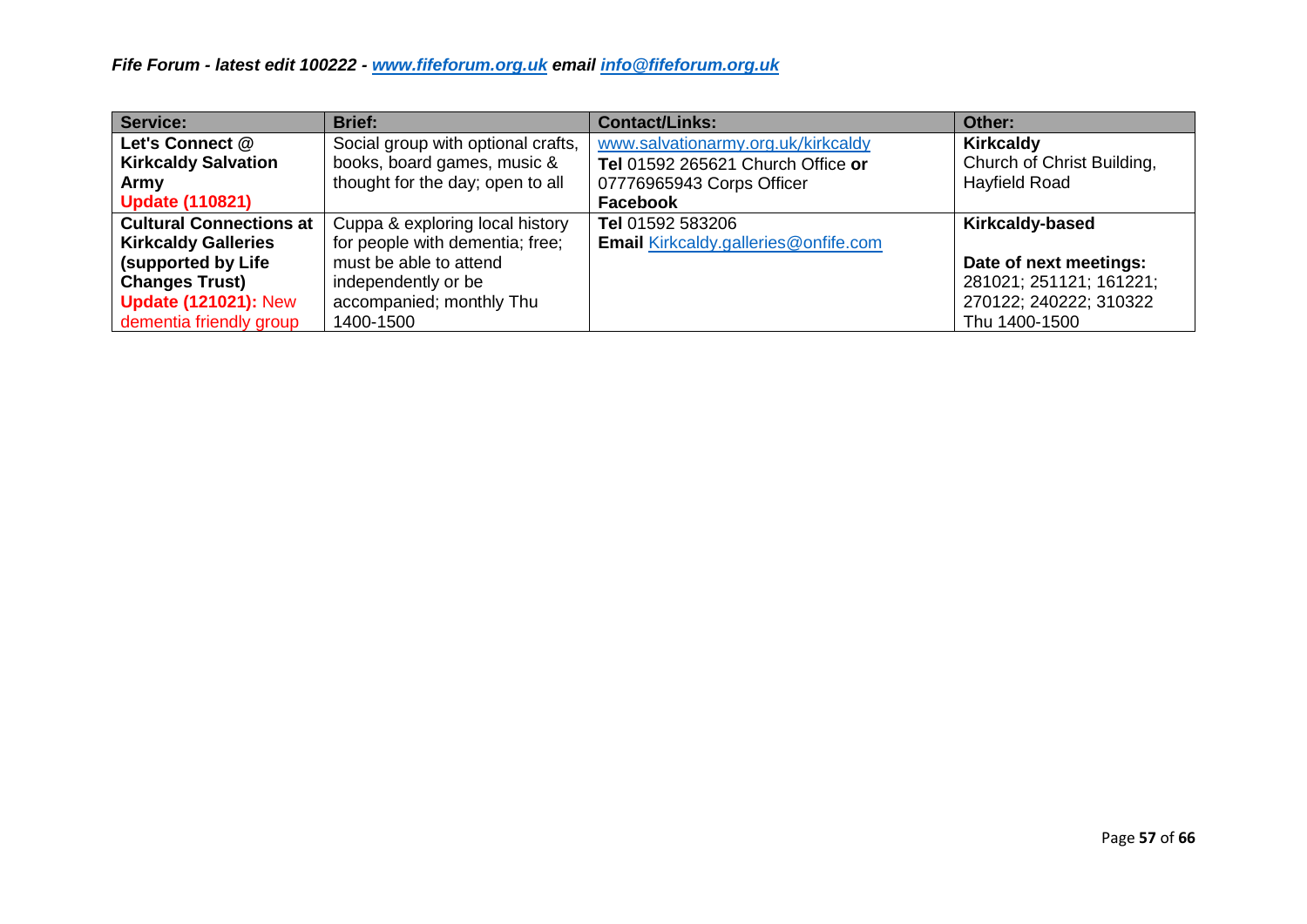| <b>Service:</b>                                                                                                                                        | <b>Brief:</b>                                                                                                                               | <b>Contact/Links:</b>                                                | Other:                                                                                                                                                                                               |
|--------------------------------------------------------------------------------------------------------------------------------------------------------|---------------------------------------------------------------------------------------------------------------------------------------------|----------------------------------------------------------------------|------------------------------------------------------------------------------------------------------------------------------------------------------------------------------------------------------|
| <b>Benarty Peoples Pantry</b><br><b>BRAG Enterprise,</b><br><b>Benarty</b>                                                                             | Food Bank type service to<br>receive essential Food<br>Packages for the most<br>vulnerable families and<br>individuals                      | Tel 01592 860296                                                     | <b>Benarty Area; Glencraig,</b><br><b>Crosshill, Lochore and</b><br><b>Ballingry</b><br>Phone Mon-Fri 1000-1500;<br>answer a few questions to<br>become a member; receive<br>time & day for delivery |
| <b>Cowdenbeath Salvation</b><br>Army<br><b>Update (120421):</b><br>Opening times now<br>limited                                                        | Emergency food parcels can be<br>accessed Tue only (1000-1200)                                                                              | Tel 01383 512533 or 07741906029<br>Ask for Karen Thomas (Lieutenant) | <b>Cowdenbeath Area</b><br>Food support is available<br>Tue 1000-1200<br>Sat-Sun messages can be<br>left and they will respond to<br>emergencies (Cowdenbeath<br>Area only)                          |
| <b>Fife Council</b><br>Cowdenbeath Area,<br><b>Befriending</b>                                                                                         | Befriending service who will call<br>at a time that suits you whether<br>it's for a friendly chat,<br>information or anything in<br>between | Tel 07925397314                                                      | <b>Cowdenbeath Area</b>                                                                                                                                                                              |
| <b>Our Cowdenbeath</b>                                                                                                                                 | Information regarding work<br>going on across the locality<br>including supports available                                                  | www.our.fife.scot/cowdenbeatharea/<br>Facebook @ourcowdenbeath       | <b>Cowdenbeath Locality</b>                                                                                                                                                                          |
| <b>Benarty Food Angels</b><br><b>Update (090221): From</b><br>080221                                                                                   | Free packed lunches every<br>Monday 1200-1330; no booking<br>required                                                                       | Email benartyfoodangels@gmail.com<br><b>Facebook</b>                 | <b>Benarty</b><br><b>Collect from Benarty</b><br><b>Community Centre</b>                                                                                                                             |
| <b>Cardenden Community</b><br>Fridge, Bowhill<br><b>Community Centre (145</b><br><b>Station Road)</b><br><b>Update (240620): new</b><br>dedicated line | Free fresh produce as well as<br>tinned and packaged items to<br>help reduce food waste                                                     | Tel 07767047957                                                      | <b>Cardenden Area</b><br>Mon 1300-1500<br>Fri 1400-1600<br>Note: Access by side door;<br>social distancing and<br>hygiene rules will be<br>observed                                                  |

#### **Cowdenbeath Locality**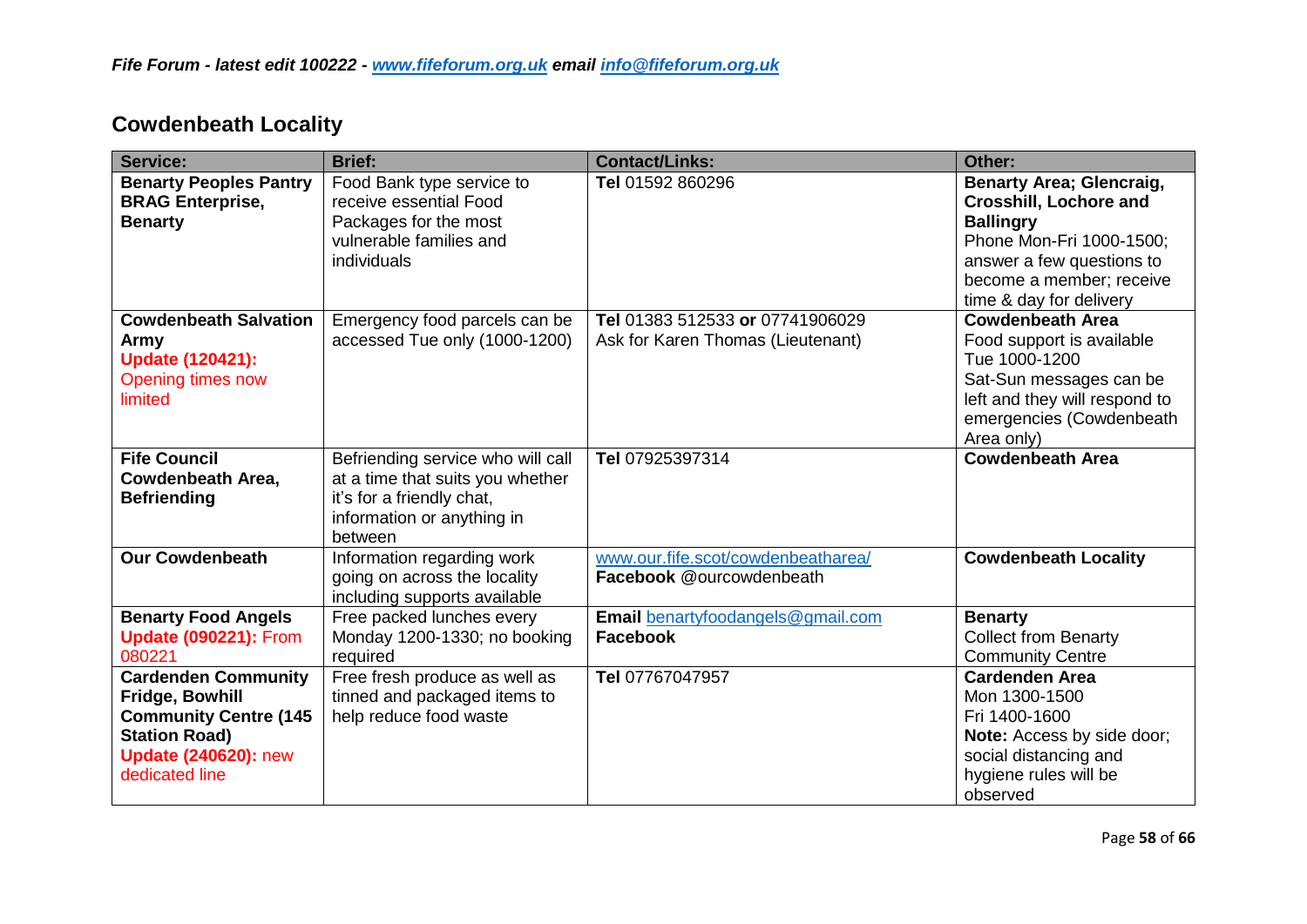| Service:                        | <b>Brief:</b>                    | <b>Contact/Links:</b>                    | Other:                           |
|---------------------------------|----------------------------------|------------------------------------------|----------------------------------|
| Lo'Gelly Lunches,               | <b>Emergency Food Supplies</b>   | Lochgelly Town Hall                      | <b>Lochgelly Area</b>            |
| Lochgelly                       |                                  | <b>Facebook &amp; Messenger</b>          | Attend Friday 1100-1300          |
| The Whispering                  | Free packed lunches & baby       | <b>Facebook &amp; Messenger</b>          | <b>Cowdenbeath Area</b>          |
| Women, Cowdenbeath              | food                             | www.facebook.com/Thewhisperingwomen/     | Deliveries once a week           |
| <b>Fife Day Care Services</b>   | Day Service provider for people  | www.fifedaycareservices.org.uk           | <b>Cowdenbeath Area</b>          |
| <b>Update (200821):</b>         | aged 65+; accepting referrals by | Tel 01592 782889                         | Messages can be left & will      |
| <b>Remobilising centre</b>      | telephone/email whereupon        | <b>Email fifedaycare@gmail.com</b>       | be responded to                  |
| support from 300821             | eligibility will be explored     |                                          |                                  |
| 1030-1345 initially at a        |                                  |                                          |                                  |
| reduced capacity (10            |                                  |                                          |                                  |
| places per day); new            |                                  |                                          |                                  |
| referrals accepted              |                                  |                                          |                                  |
| <b>Oliver's Army</b>            | Mental Health drop-in session;   | www.oliversarmyassistancedogs.com        | <b>Crosshill/Lochgelly</b>       |
| <b>Assistance &amp; Therapy</b> | emotional support, help with     | <b>Email</b>                             | (National Organisation with      |
| <b>Dogs Drop-in</b>             | forms/CVs/supporting emails &    | management@oliversarmyassistancedogs.org | local base & drop-in)            |
| <b>Update (261021)</b>          | letters; internet access; meet a | Tel   01592 869484 or 07546940232        | Fri 0930-1400 Drop-in            |
|                                 | therapy dog; listening ear;      | <b>Facebook Private Group</b>            | Entrance Q, Unit 19,             |
|                                 | cuppa & a chat                   |                                          | <b>Crosshill Business Centre</b> |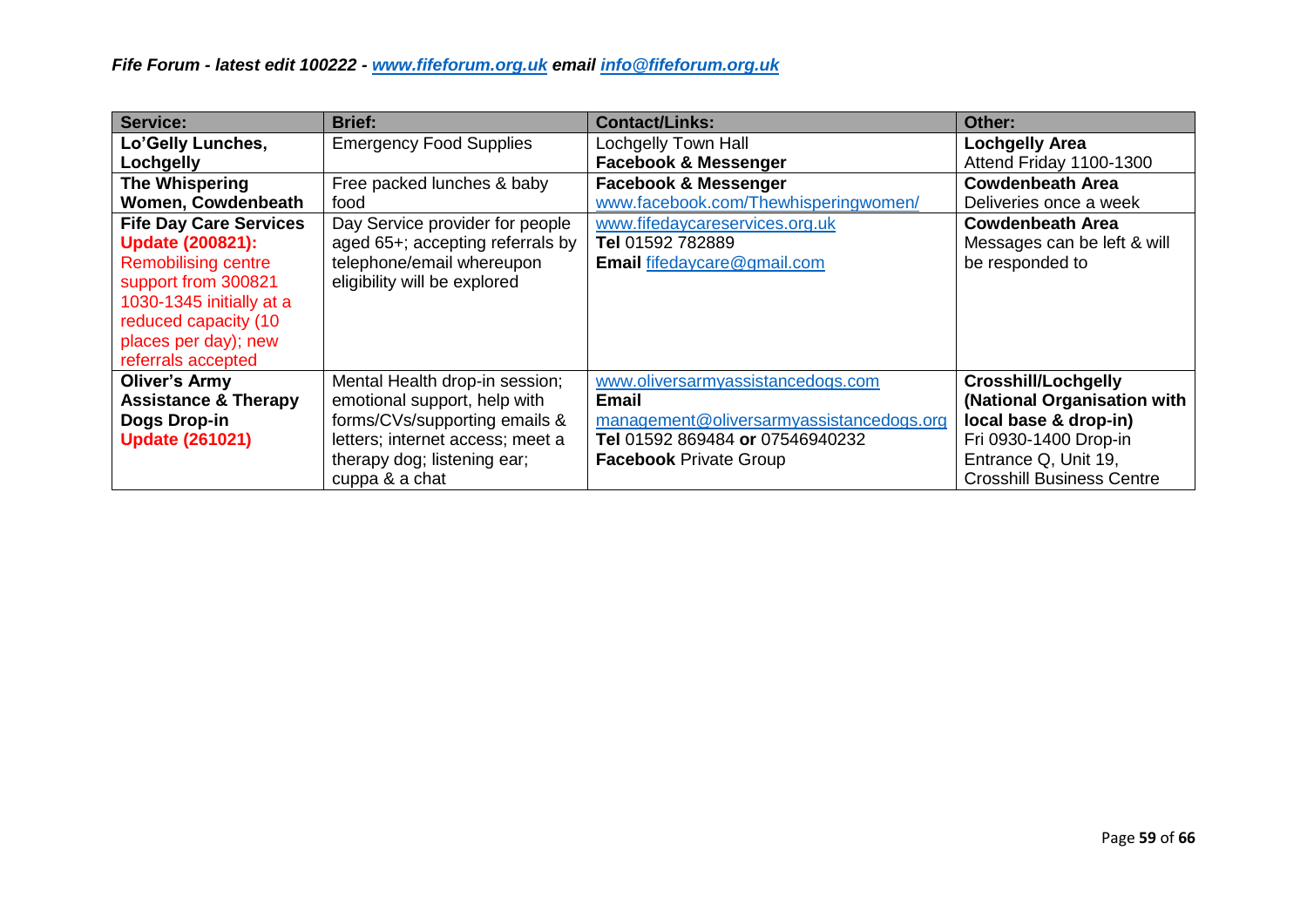| Service:                                                                                                                                       | <b>Brief:</b>                                                                                                                                                                                                  | <b>Contact/Links:</b>                                                                                                                                                   | Other:                                                                                                                                |
|------------------------------------------------------------------------------------------------------------------------------------------------|----------------------------------------------------------------------------------------------------------------------------------------------------------------------------------------------------------------|-------------------------------------------------------------------------------------------------------------------------------------------------------------------------|---------------------------------------------------------------------------------------------------------------------------------------|
| <b>Abbeyview Day Care</b><br><b>Update (140122): Day</b><br>Care remobilised 5<br>days/week                                                    | KIT Club social group Tue<br>am/pm & Fri am/pm; Dementia<br>Café Mon & Thu 1030-1330<br>(must attend with a carer); Day<br>Care resumed 5 days/week &<br>open to new referrals                                 | Tel 01383 621738 for information or to refer<br>to groups & supports                                                                                                    | <b>Dunfermline or</b><br>surrounding area (if they<br>can arrange their own<br>transport)                                             |
| <b>Food for Future -</b><br><b>Community Pantry,</b><br><b>Tryst Centre,</b><br><b>Dunfermline</b><br><b>Update (210521): Centre</b><br>change | Free Food Packs are presently<br>continuing; however, it is hoped<br>the scheme will return to a<br>membership only Pantry in due<br>course (members pay £2 per<br>week and shop for a minimum of<br>10 items) | Tel 07730809375 Telephone to register -<br>Wednesday between 1000-1300 & a pick-up<br>time will be allocated for Thursday<br>Email foodforyourfutureenquiries@gmail.com | Abbeyview, Halbeath,<br>Duloch, Brucefield &<br><b>Touch (Dunfermline)</b><br>Telephone registration only<br>(Wednesday 1000-1400)    |
| <b>GrocerOnLIne (Nisa</b><br>Local Abbeyview),<br><b>Dunfermline</b>                                                                           | Online local grocer                                                                                                                                                                                            | Tel 01383 733048<br>Facebook groceronlineabbeyview                                                                                                                      | Abbeyview, Dulloch Park,<br><b>Central Dunfermline &amp;</b><br>surrounding areas (up to<br>3.5 miles from store)<br>Mon-Sat 12pm-4pm |
| <b>RC Ferguson Florists</b>                                                                                                                    | Fruit/Veg deliveries (£15 Mixed<br>Bad delivered to your doorstep)                                                                                                                                             | Tel 01383 733048                                                                                                                                                        | <b>Dunfermline Area (free</b><br>delivery)<br>Card payments only                                                                      |
| <b>Gillespie Memorial</b><br>Church, Church of<br><b>Scotland, Dunfermline</b>                                                                 | Volunteers who can help with:<br>delivering shopping; collecting<br>prescriptions; delivering<br>books/CDs; pastoral support;<br>praying with and for you                                                      | Tel 01383 621253                                                                                                                                                        | Dunfermline & Parish (out<br>to Wellwood)<br>You do not have to be a<br>church member to receive<br>support                           |
| <b>Food Trolley, St</b><br><b>Margaret's Church of</b><br><b>Scotland (Dunfermline)</b>                                                        | Free food for anyone who might<br>need it; items can be taken or<br>donated directly from/to the<br>trolley; from 210620 Sunday<br>Worship Service Zoom meeting                                                | www.stmargscos.org.uk<br>Facebook @StMargsCoS<br>Contact Iain for Zoom Church Services<br>(internet enabled device required)                                            | <b>Touch, Dunfermline</b><br>Daily Food Trolley situated<br>outside church (Abel Place)                                               |

# **City of Dunfermline Locality**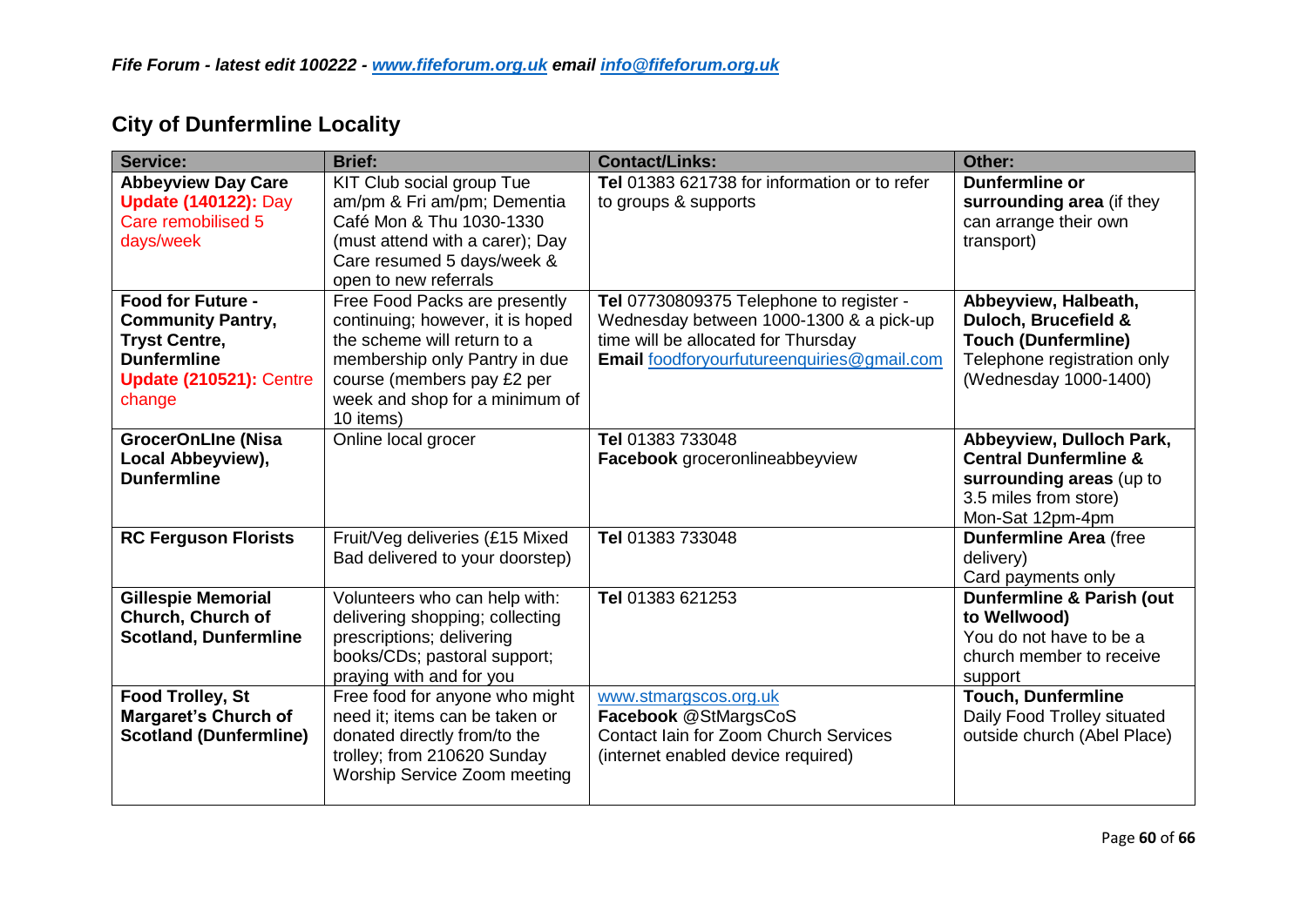| Service:                                                                                                                                                      | <b>Brief:</b>                                                                                                                                                                                                                                                                           | <b>Contact/Links:</b>                                                                                                                              | Other:                                                                                                |
|---------------------------------------------------------------------------------------------------------------------------------------------------------------|-----------------------------------------------------------------------------------------------------------------------------------------------------------------------------------------------------------------------------------------------------------------------------------------|----------------------------------------------------------------------------------------------------------------------------------------------------|-------------------------------------------------------------------------------------------------------|
| <b>Broomhead &amp;</b>                                                                                                                                        | Free bag of shopping; must                                                                                                                                                                                                                                                              | To register:                                                                                                                                       | <b>Dunfermline North &amp;</b>                                                                        |
| Baldridgeburn,                                                                                                                                                | register first and collect from                                                                                                                                                                                                                                                         | Tel 01383 432483                                                                                                                                   | <b>Central Residents</b>                                                                              |
| <b>Baldbridgeburn Centre,</b>                                                                                                                                 | centre; a time slot will be                                                                                                                                                                                                                                                             |                                                                                                                                                    | Tue 1200-1300 (collection                                                                             |
| <b>Dunfermline Pantry-for</b>                                                                                                                                 | allocated; delivery may be                                                                                                                                                                                                                                                              |                                                                                                                                                    | slot allocated)                                                                                       |
| <b>Dunfermline North &amp;</b>                                                                                                                                | available for the those who are                                                                                                                                                                                                                                                         |                                                                                                                                                    |                                                                                                       |
| <b>Central residents</b>                                                                                                                                      | unable to attend the centre                                                                                                                                                                                                                                                             |                                                                                                                                                    |                                                                                                       |
| <b>Guardian Peace of Mind</b>                                                                                                                                 | Shopping delivery and<br>gardening service within a 3-<br>mile radius of Dunfermline<br>(privately purchased service)                                                                                                                                                                   | <b>Tel 07462237437 ask for Zeek</b>                                                                                                                | Dunfermline & within 3-<br>miles                                                                      |
| <b>Going Forth, SAMH</b><br><b>Update (210421): Face-</b><br>to-face from 260421 &<br>will continue to offer<br>online workshops for<br>those preferring this | Tools for living workshops which<br>aim to support individuals to<br>improve and maintain their<br>mental health & well-being;<br>range of 2hr units held over 14<br>weeks working on personal<br>development & resilience; can<br>self-refer or can be referred by<br>partner agencies | www.samh.org.uk<br>Tel 01383 623179<br>Email goingforth@samh.org.uk                                                                                | <b>Dunfermline-based</b><br>Is free to attend for all Fife<br><b>localities</b>                       |
| <b>Sam's Mental Health</b><br>Café (SAMH), First<br>House, Woodmill Road,<br><b>Dunfermline KY11 4SS</b><br><b>Update (060521): New</b><br>time               | Peer support team offering<br>mental health and crisis support<br>for anyone aged 16+; drop-in;<br>no referral required                                                                                                                                                                 | www.samscafe.org.uk<br>Tel 07725214012<br>Write to Sam's, SAMH, First House,<br>Woodmill Road, Dunfermline KY11 4SS<br>Email sams.cafe@samh.org.uk | <b>Dunfermline (Fife-wide with</b><br>enquiries or for those able<br>to access)<br>Thu, Sun 1200-2000 |
| <b>Walking &amp; Talking</b><br>Down the Halbeath<br><b>Road, Pars Foundation</b><br><b>Update (040521):</b><br>Launched 150421                               | Walk & talk                                                                                                                                                                                                                                                                             | Email enquiries@parsfoundation.co.uk                                                                                                               | <b>Dunfermline</b><br>Thu 1000                                                                        |
| <b>Women in Mind</b><br><b>Update (060721)</b>                                                                                                                | Peer support; confidential, safe,<br>non-judgemental space to talk,<br>share, offload; meet Tue 1900 at<br>St Ninians, Allan Crescent                                                                                                                                                   | Tel 07724102975<br>Email womeninmindfife@gmail.com<br>Facebook @womeninmindfife                                                                    | <b>Dunfermline</b><br>Tue 1900                                                                        |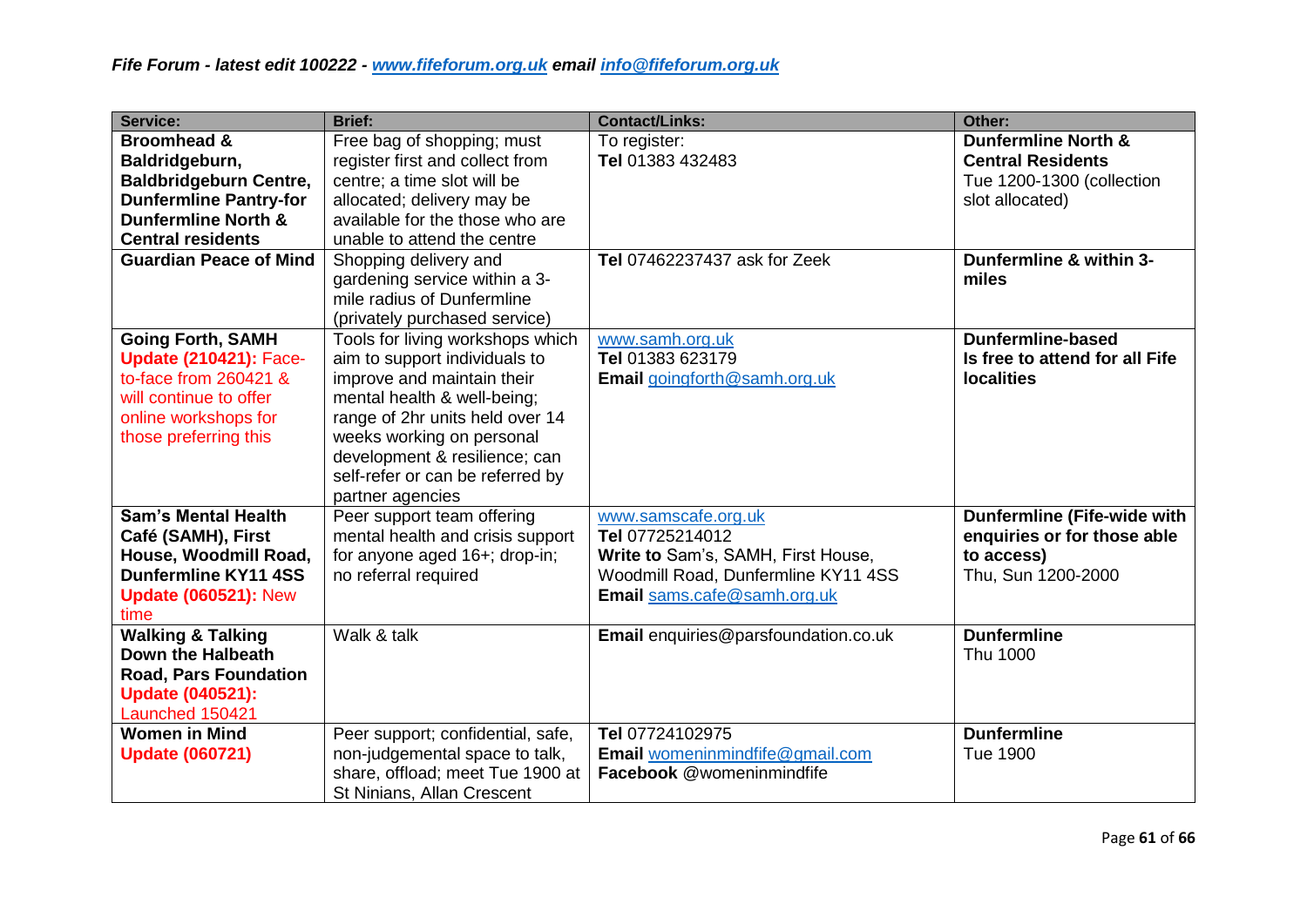| Service:                                                                                                                                                             | <b>Brief:</b>                                                                                                                                                                                                                                                                                                                    | <b>Contact/Links:</b>                                                                                                  | Other:                                                                                                                                                                                                        |
|----------------------------------------------------------------------------------------------------------------------------------------------------------------------|----------------------------------------------------------------------------------------------------------------------------------------------------------------------------------------------------------------------------------------------------------------------------------------------------------------------------------|------------------------------------------------------------------------------------------------------------------------|---------------------------------------------------------------------------------------------------------------------------------------------------------------------------------------------------------------|
| <b>Revive Wellbeing Café</b><br>& Hub (Supported by<br><b>Embracing Life), Vine</b><br><b>Conference Centre</b><br><b>Update (251121)</b><br><b>Football Fans in</b> | A safe & welcoming space for<br>the community; café & crafts<br>Tue-Thu 0930-1430 & Well-<br>being sessions Tue 1100 & Wed<br>1830 - sessions cover topics<br>such as overcoming challenges,<br>healthy boundaries & self-<br>esteem; children welcome as<br>activities are available for them<br>Training programme which gives | www.embracinglife.co.uk/revive/<br>Email info@embracinglife.co.uk<br>www.spfltrust.org.uk                              | <b>Dunfermline</b><br>Café at the Vine Conference<br>Centre (131 Garvock Hill)<br><b>Dunfermline</b>                                                                                                          |
| <b>Training (The Pars</b><br><b>Foundation &amp; SPFL</b><br>Trust)<br><b>Update (060122):</b><br><b>Programme starts Mon</b><br>170122                              | people the tools needed to be<br>fitter, healthier and happier;<br>Men's & Women's Group; free<br>programme; register by email                                                                                                                                                                                                   | <b>Email</b> jain@parsfoundation.co.uk to register                                                                     | Mon 170122 1800 Men's<br>cohort 13 weeks, East End<br>Park DAFC<br>Mon 170122 1845 Women's<br>cohort 13 weeks, East End<br>Park DAFC                                                                          |
| <b>Dunfermline Dynamos</b><br><b>Walking Football Teams</b><br><b>Update (270122): New</b><br>Thu evening sessions<br>from 030222                                    | Non-contact, non-competitive<br>football for the over 50s; regular<br>sessions Wed 1000-1100; £25<br>joining fee (strip will be given) &<br>£10 monthly subscription                                                                                                                                                             | www.walkingfootballscotland.org<br>Email bobingono1@sky.com or<br>cfirth1956@gmail.com<br>Facebook @DunfermlineDynamos | <b>Dunfermline</b><br>Wed 1000-1100 Pitreavie<br><b>Sports &amp; Soccer Centre</b><br>Thu 1900-2000 Pitreavie<br>Sports & Soccer Centre<br>(from 030222)<br>Contact via Facebook £3 per<br>session during Feb |
| <b>Keep Kicking On (The</b><br><b>Pars Foundation)</b><br><b>Update (080222): New</b><br>initiative for 16-25 from<br>310122                                         | Positive mental health football<br>programme aimed at males 16-<br>25; play football in a relaxed<br>environment & tackle stigma<br>associated with mental health;<br>post-match they offer space to<br>speak, using football as the<br>catalyst to improve physical &<br>mental well-being; free                                | <b>Email Eddie @dafc.co.uk to register</b>                                                                             | <b>Dunfermline</b><br>Mon 1800-1900 Queen Anne<br>High School (indoor pitch)                                                                                                                                  |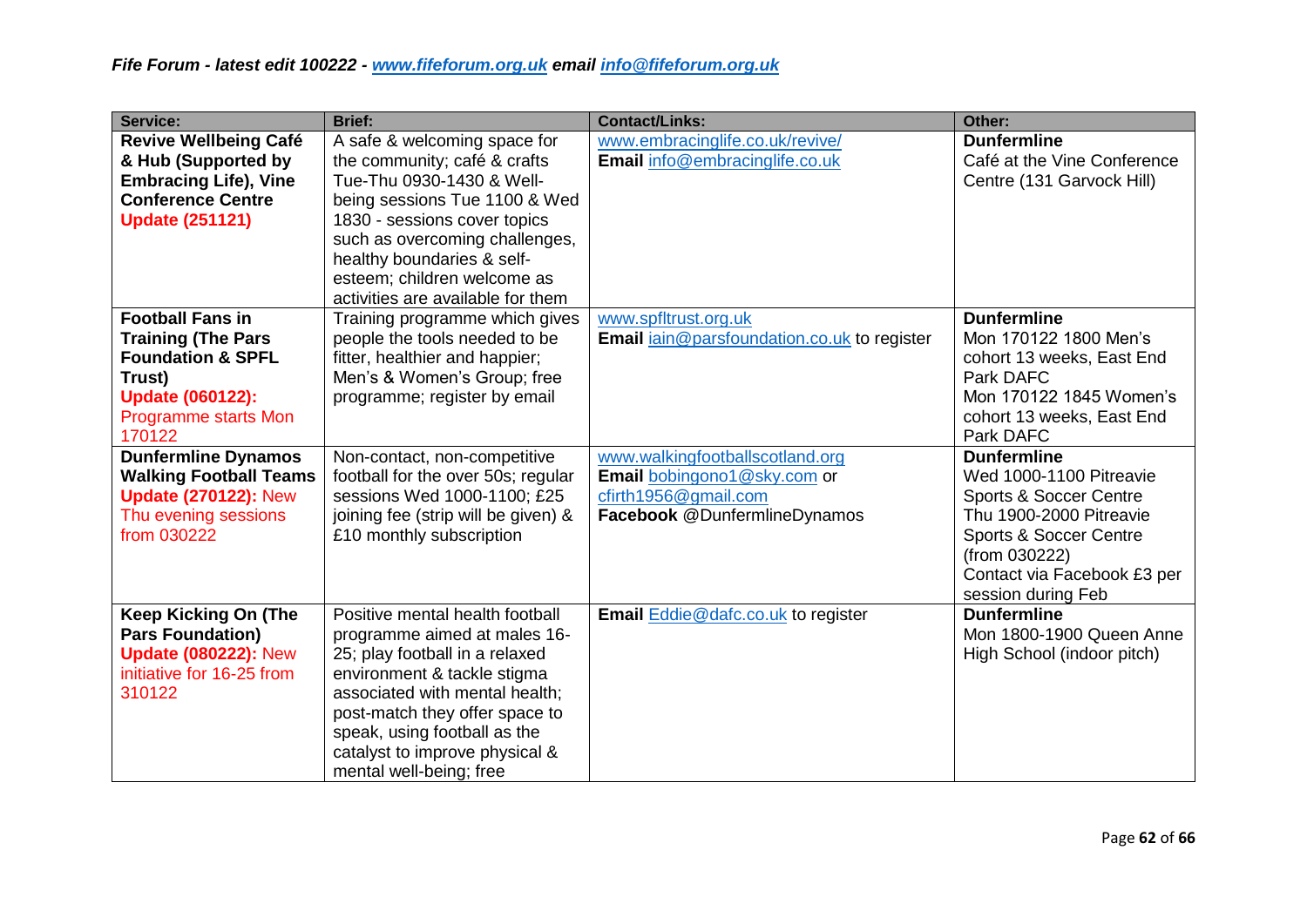| <b>Service:</b>                                                                  | <b>Brief:</b>                                                                                                                                                                                                                                                                                                                                                                                                                                                                                                                                                                                                                                              | <b>Contact/Links:</b>                                                                                                                                                                              | Other:                                                                          |
|----------------------------------------------------------------------------------|------------------------------------------------------------------------------------------------------------------------------------------------------------------------------------------------------------------------------------------------------------------------------------------------------------------------------------------------------------------------------------------------------------------------------------------------------------------------------------------------------------------------------------------------------------------------------------------------------------------------------------------------------------|----------------------------------------------------------------------------------------------------------------------------------------------------------------------------------------------------|---------------------------------------------------------------------------------|
| Eats Rosyth & Rosyth<br><b>Community Hub</b><br><b>Update (090821)</b>           | Food Packs to vulnerable, over<br>70s, keyworkers & people<br>isolating; completed the<br>purchase of a new building that<br>is going to be the new Rosyth<br>Community Hub; due to the<br>pandemic operating from Rosyth<br>Baptist Church (open Mon-Fri<br>1000-1400); hoping to get back<br>to all activities soon, including<br>community meals                                                                                                                                                                                                                                                                                                        | www.eatsrosyth.org.uk/news/food-provision-<br>during-covid-19/ or<br>https://www.eatsrosyth.org.uk/rosyth-<br>community-hub/<br>Tel 07782848705<br>Email info@eatsrosyth.org.uk<br><b>Facebook</b> | <b>Rosyth Area</b><br>Being delivered to individuals<br>& personalised food bag |
| <b>Rosyth Community</b><br><b>Garden (EATS Rosyth)</b><br><b>Update (090821)</b> | Just off Park Road & open to the<br>public; significantly developed<br>including an eco-toilet; wide<br>range of produce growing in the<br>garden shared with the local<br>community; with enough<br>volunteers they aim to plant<br>many more public spaces with<br>food for the community so<br>please get in touch if you would<br>like to be involved or have a<br>potential growing space either at<br>your own home or business;<br>they support you in growing your<br>own food at home whether this<br>be a hand preparing a growing<br>area, you need seeds, compost<br>or some help getting started, or<br>if you would just like some<br>advice | www.eatsrosyth.org.uk/rosyth-community-<br>garden/<br>Email info@eatsrosyth.org.uk<br>Tel 07782 848705                                                                                             | <b>Rosyth</b>                                                                   |

# **South West Fife Locality**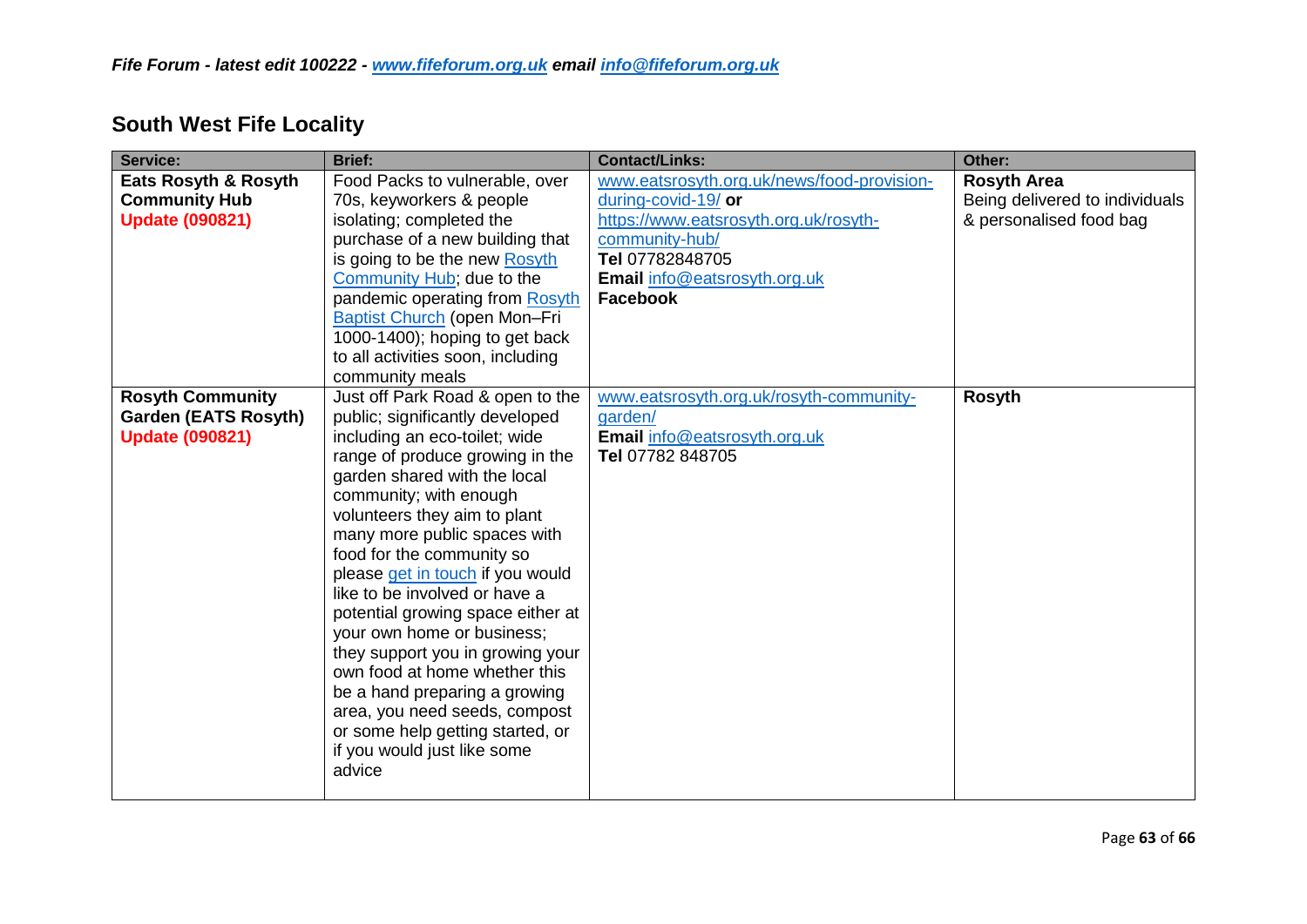| Service:                                                                                                                                                | <b>Brief:</b>                                                                                                                                                                                                                                                                      | <b>Contact/Links:</b>                                                                                   | Other:                                                                                                                                                         |
|---------------------------------------------------------------------------------------------------------------------------------------------------------|------------------------------------------------------------------------------------------------------------------------------------------------------------------------------------------------------------------------------------------------------------------------------------|---------------------------------------------------------------------------------------------------------|----------------------------------------------------------------------------------------------------------------------------------------------------------------|
| <b>Rosyth Centenary</b><br><b>Orchid (EATS Rosyth)</b><br><b>Update (090821)</b>                                                                        | Across from the Community<br>Garden is the Centenary<br>Orchard which includes a<br>classroom, different project &<br>beehives; The orchard acts as<br>an important part of Rosyth's<br>biodiversity; Get in touch if you'd<br>like to be involved with our work<br>in the orchard | www.eatsrosyth.org.uk/rosyth-centenary-<br>orchard/<br>Email info@eatsrosyth.org.uk<br>Tel 07782 848705 | <b>Rosyth</b>                                                                                                                                                  |
| <b>Louis Browns, Dalgety</b><br><b>Bay</b><br><b>Update: Preparing for</b><br>reopening thus covid<br>response service will<br>cease                    | Free Homemade Food/bread,<br>milk, etc                                                                                                                                                                                                                                             | Tel 07711987888 or 07935664846                                                                          | <b>Dalgety Bay Area</b><br>Collection or delivery<br>everyday between 1200-<br>1400 for anyone                                                                 |
| Food Pantry Club,<br><b>Ballast Bank</b><br><b>Community Centre</b><br>(Inverkeithing)                                                                  | Pre-packed food parcels; £3 per<br>bag or a donation; generally 1<br>bag per household; collection<br>from centre                                                                                                                                                                  | www.inverkeithingtrust.co.uk/the-food-<br>pantry.html<br>Email inverkeithingtrust@gmail.com             | Inverkeithing<br>New service commencing<br>180620<br>Thurs 1200-1400 (may close<br>early depending upon food<br>stocks)                                        |
| The Pantry Club,<br><b>Valleyfield Community</b><br><b>Centre</b>                                                                                       | Surplus food redistribution; £2<br>for 7 items                                                                                                                                                                                                                                     | <b>Facebook The Pantry Club Valleyfield</b><br><b>Community Club</b>                                    | <b>High Valleyfield</b><br>Tues 1715 collection<br>Wed Deliveries - Over 70s;<br>key workers; people<br>shielding or with Covid<br>symptoms; vulnerable groups |
| <b>Hyperclub, Ballast Bank</b><br><b>Community Centre</b><br>(Inverkeithing)<br><b>Update (050820): No</b><br>longer providing this<br>specific service | Food & activity packs for<br>vulnerable people; available for<br>collection and delivery                                                                                                                                                                                           | Tel 07735588480<br>Facebook @hyperclubinverkeithing                                                     | Inverkeithing<br>Contact to arrange delivery<br>or for further information                                                                                     |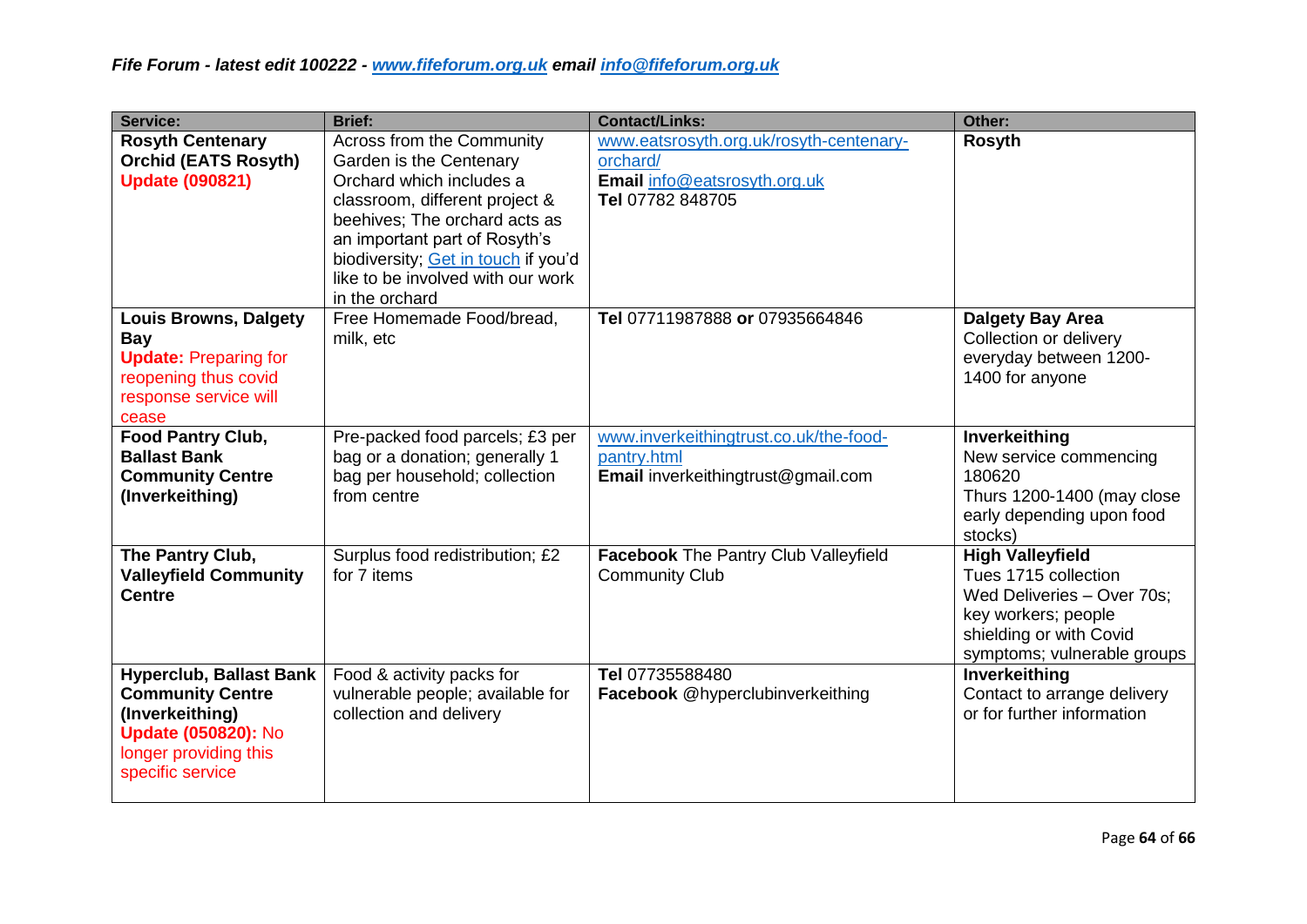| Service:                     | <b>Brief:</b>                      | <b>Contact/Links:</b>                            | Other:                          |
|------------------------------|------------------------------------|--------------------------------------------------|---------------------------------|
| <b>Kincardine Community</b>  | Food redistribution – each bag     | Email kincardineca@gmail.com                     | <b>Kincardine</b>               |
| <b>Centre Food Hub</b>       | has a minimum of 14 dry/tin        | <b>Facebook Kincardine Community Centre</b>      | Wed 0930-1230 & 1400-           |
| <b>Update (040321): Open</b> | items & selection of fresh items;  | Note: Emergency Food Parcels available (run      | 1800                            |
| <b>Wednesday (previously</b> | open to all; minimum £3            | separately from the Food Waste Project)          |                                 |
| Tue & Thu)                   | donation (no change given)         |                                                  |                                 |
| <b>Grow West Fife</b>        | A community vegetable garden       | <b>Facebook Grow West Fife</b>                   | <b>Based in Blair Castle by</b> |
| <b>Update (090821)</b>       | based at Blair Castle near         |                                                  | <b>Culross</b>                  |
|                              | Culross; set up by a group of      |                                                  |                                 |
|                              | volunteers during lockdown to      |                                                  |                                 |
|                              | grow produce for food projects     |                                                  |                                 |
|                              | in the West Fife area; on a        |                                                  |                                 |
|                              | mission to get their community     |                                                  |                                 |
|                              | growing their own veg; visits      |                                                  |                                 |
|                              | welcome                            |                                                  |                                 |
| <b>Inverkeithing Craft</b>   | Bring your own craft, lunch &      | <b>Email</b> angela.craftswithcare1975@gmail.com | Inverkeithing                   |
| Group                        | refreshments; Mon 1230-1400 at     | <b>Facebook</b>                                  |                                 |
| <b>Update (181021):</b>      | Inverkeithing Parish Church;       |                                                  |                                 |
| <b>Remobilised</b>           | email to join or for info          |                                                  |                                 |
| <b>Inverkeithing High</b>    | Junior & adult art & craft classes | www.active.fife.scot/artsandcrafts               | Inverkeithing                   |
| <b>Community Use (Active</b> | at Inverkeithing High              | <b>Email</b>                                     | Wed or Thu 1600-1800            |
| Fife)                        |                                    | communityuse.inverkeithing@fife.gov.uk           | <b>Juniors</b>                  |
| <b>Update (061221)</b>       |                                    | Tel 01382 602349                                 | Mon or Wed 1800-2000            |
|                              |                                    |                                                  | Adults                          |